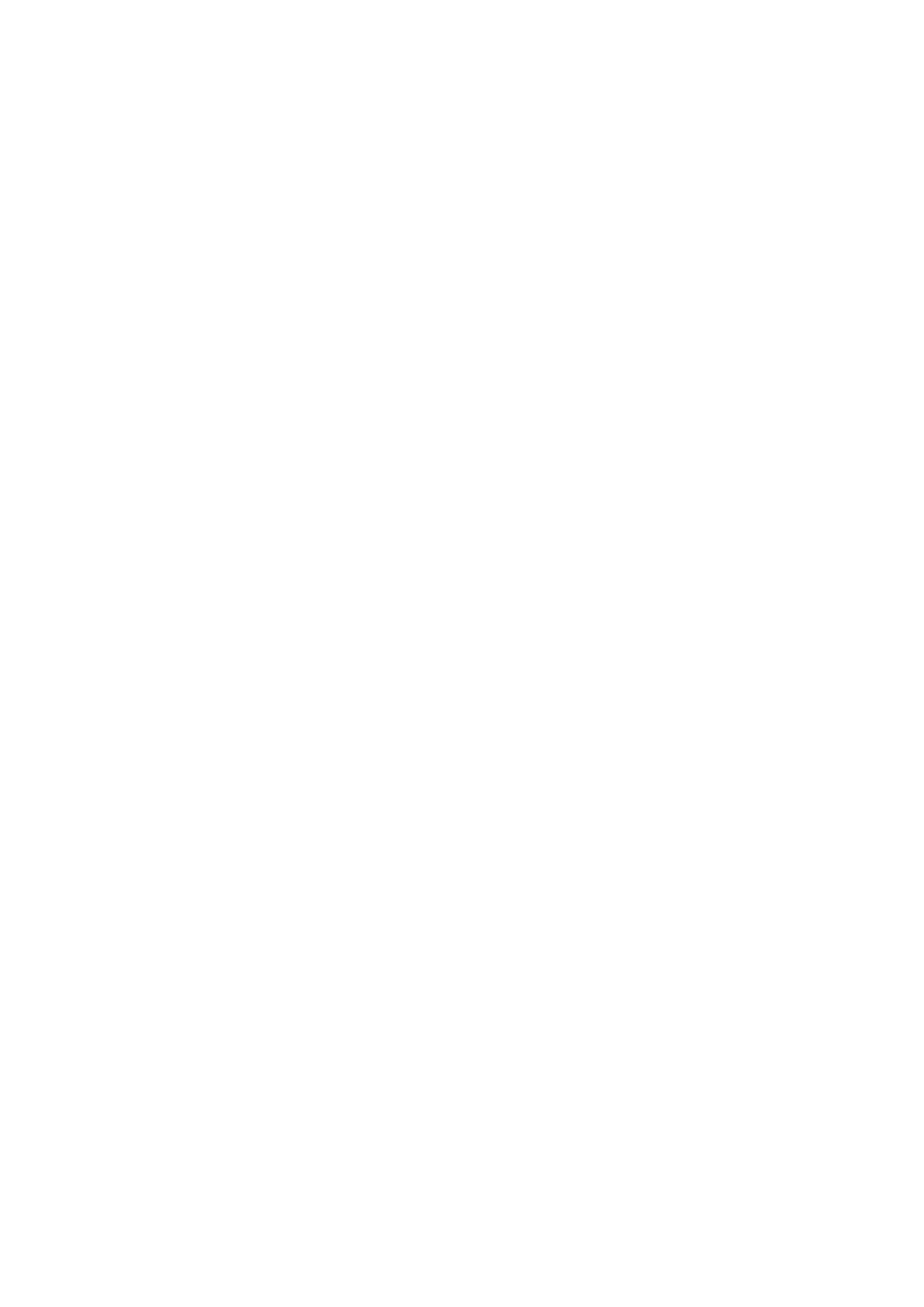## **CONTENTS**

## **PART 1**

## KEY DEFINITIONS

- [1 Contracting authorities](#page-8-0)
- [2 Public contracts](#page-9-0)
- [3 Valuation of contracts](#page-10-0)
- [4 Mixed procurement: above and below threshold](#page-10-1)
- [5 Utilities contracts](#page-10-2)
- [6 Defence and security contracts](#page-11-0)
- [7 Concession contracts](#page-13-0)
- [8 Light touch contracts](#page-13-1)
- [9 Mixed procurement: special regime contracts](#page-14-0)

## **PART 2**

## PRINCIPLES AND OBJECTIVES

- [10 Procurement only in accordance with this Act](#page-15-0)
- [11 Procurement objectives](#page-15-1)
- [12 The national procurement policy statement](#page-16-0)
- [13 The Wales procurement policy statement](#page-16-1)

## **PART 3**

## AWARD OF PUBLIC CONTRACTS AND PROCEDURES

## **CHAPTER 1**

## PRELIMINARY STEPS

- [14 Planned procurement notices](#page-17-0)
- [15 Preliminary market engagement](#page-18-0)
- [16 Preliminary market engagement notices](#page-18-1)
- 17 [Duty to consider lots](#page-18-2)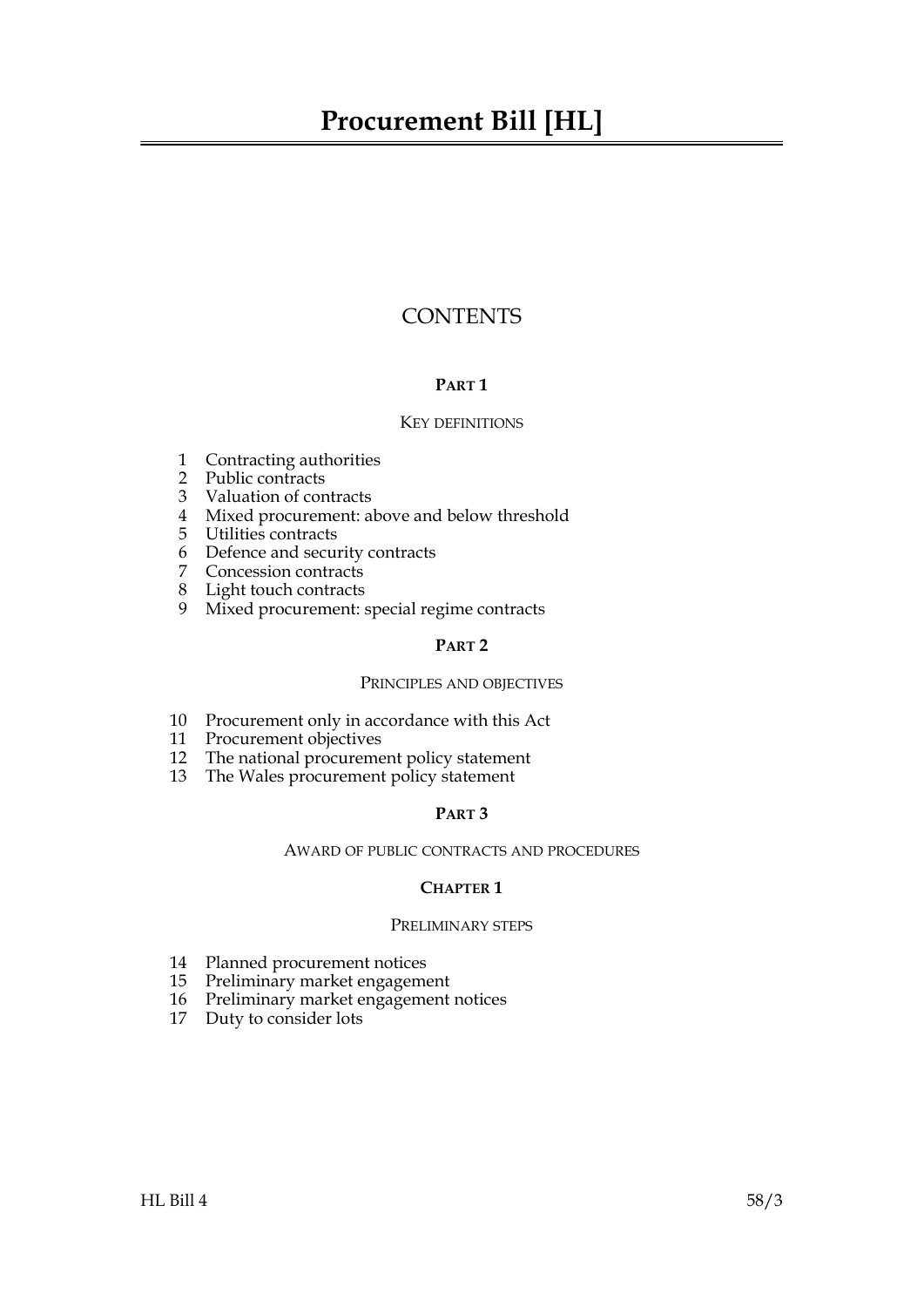## **CHAPTER 2**

#### COMPETITIVE AWARD

#### *Terms of a procurement*

- [18 Award of public contracts following a competitive procedure](#page-19-0)
- [19 Competitive tendering procedures](#page-20-0)
- [20 Tender notices and associated tender documents](#page-21-0)
- [21 Conditions of participation](#page-21-1)
- [22 Award criteria](#page-22-0)
- [23 Refining award criteria](#page-23-0)
- [24 Technical specifications](#page-23-1)
- [25 Sub-contracting specifications](#page-24-0)

#### *Exclusions and modifications*

- [26 Excluding suppliers from a competitive award](#page-24-1)
- [27 Excluding suppliers from a competitive tendering procedure](#page-24-2)
- [28 Excluding suppliers by reference to sub-contractors](#page-25-0)
- [29 Excluding a supplier that is a threat to national security](#page-25-1)
- [30 Excluding suppliers for improper behaviour](#page-26-0)
- 31 [Modifying a section](#page-26-1) [18](#page-19-0) procurement

#### *Reserving contracts to certain suppliers*

- [32 Reserving contracts to supported employment providers](#page-28-0)
- [33 Reserving contracts to public service mutuals](#page-28-1)

#### *Awarding contracts by reference to dynamic markets*

- [34 Competitive award by reference to dynamic markets](#page-29-0)
- [35 Dynamic markets: establishment](#page-29-1)
- [36 Dynamic markets: membership](#page-30-0)
- [37 Dynamic markets: removing members from the market](#page-31-0)
- [38 Dynamic markets: fees](#page-31-1)
- [39 Dynamic market notices](#page-31-2)

#### **CHAPTER 3**

#### DIRECT AWARD

- [40 Direct award in special cases](#page-32-0)
- [41 Direct award to protect life, etc](#page-33-0)
- [42 Switching to direct award](#page-33-1)
- [43 Transparency notices](#page-34-0)

#### **CHAPTER 4**

#### AWARD UNDER FRAMEWORKS

- [44 Frameworks](#page-34-1)
- [45 Frameworks: maximum term](#page-35-0)
- 46 [Frameworks: implied terms](#page-35-1)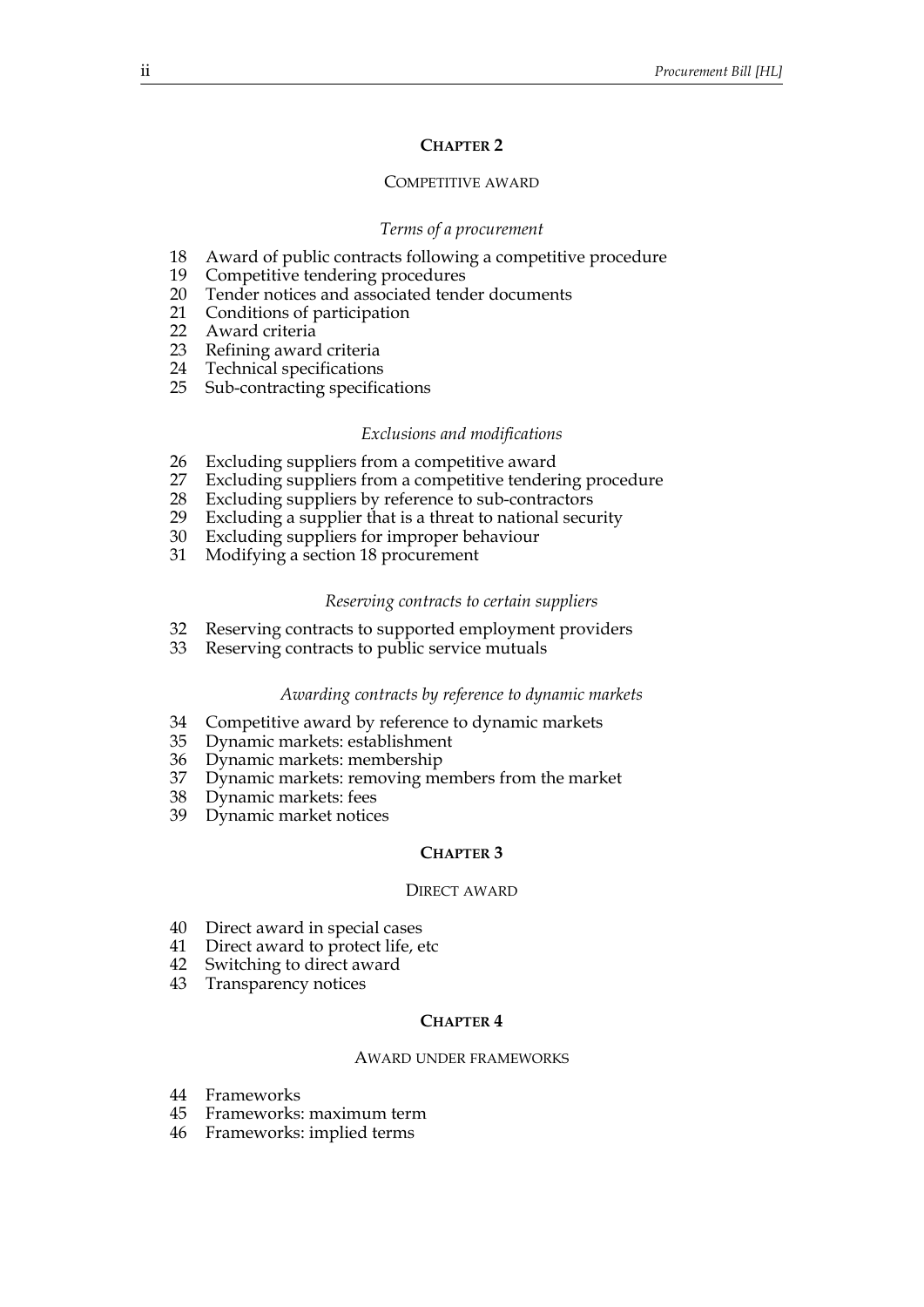## [47 Open frameworks](#page-36-0)

## **CHAPTER 5**

#### AFTER AWARD, STANDSTILL PERIODS AND NOTICES

- [48 Contract award notices and assessment summaries](#page-37-0)
- [49 Standstill periods on the award of contracts](#page-37-1)
- [50 Key performance indicators](#page-38-0)
- [51 Contract details notices and publication of contracts](#page-38-1)

## **CHAPTER 6**

#### GENERAL PROVISION ABOUT AWARD AND PROCEDURES

## *Time limits and termination*

- [52 Time limits](#page-39-0)
- [53 Procurement termination notices](#page-40-0)

## *Excluding suppliers*

- [54 Meaning of excluded and excludable supplier](#page-40-1)
- [55 Considering whether a supplier is excluded or excludable](#page-41-0)

## *Debarment*

- [56 Notification of exclusion of supplier](#page-42-0)
- [57 Investigations of supplier: exclusion grounds](#page-43-0)
- 58 [Investigations under section](#page-44-0) [57:](#page-43-0) reports
- [59 Debarment list](#page-44-1)
- [60 Debarment list: application for removal](#page-45-0)
- [61 Debarment decisions: appeals](#page-46-0)

## **PART 4**

#### MANAGEMENT OF PUBLIC CONTRACTS

## *Terms implied into public contracts*

- [62 Electronic invoicing: implied term](#page-46-1)
- [63 Implied payment terms in public contracts](#page-47-0)

#### *Notices about payments and performance*

- [64 Payments compliance notices](#page-48-0)
- [65 Information about payments under public contracts](#page-48-1)
- [66 Assessment of contract performance](#page-49-0)

#### *Sub-contracting*

- [67 Sub-contracting: directions](#page-50-0)
- 68 [Implied payment terms in sub-contracts](#page-50-1)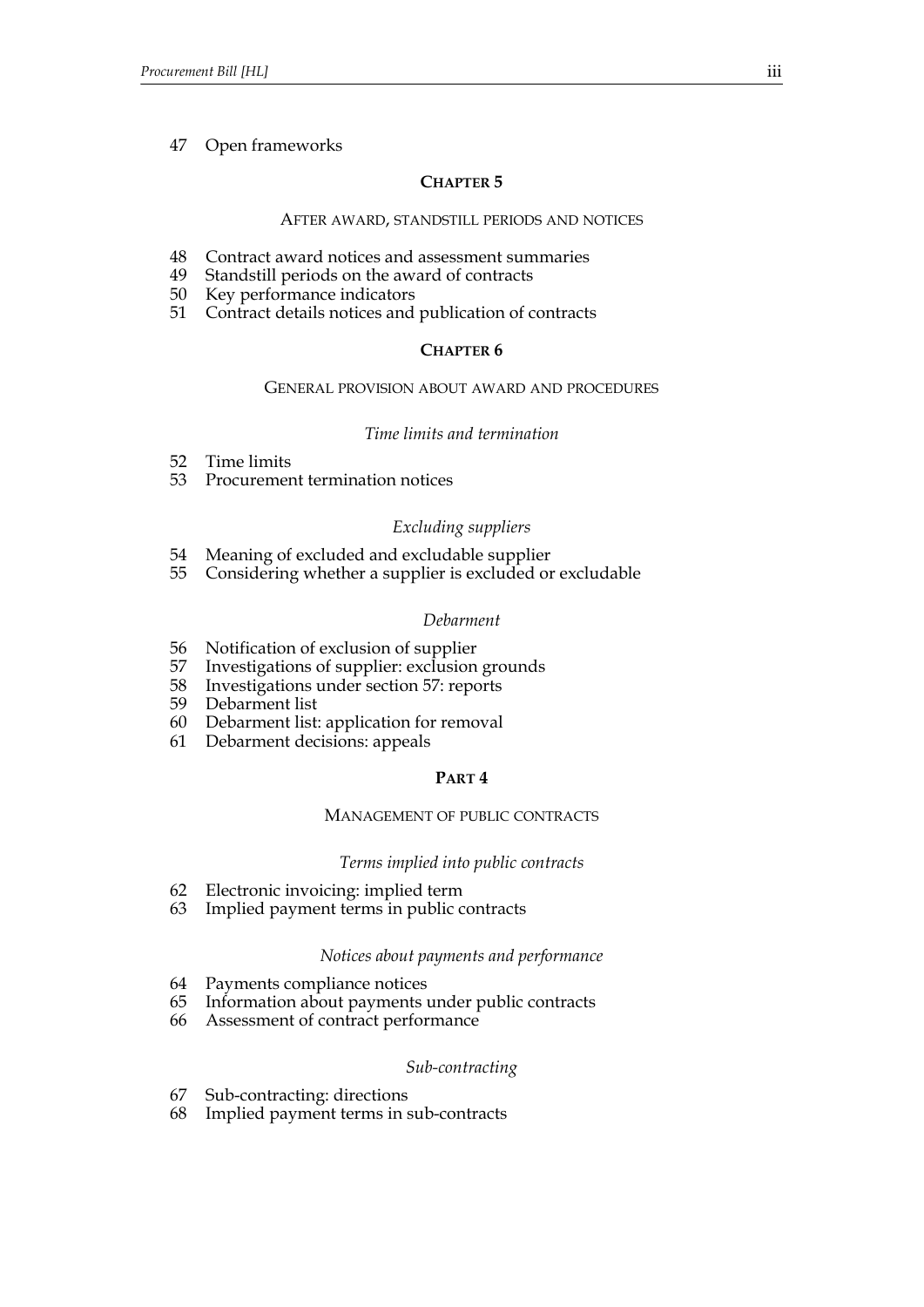#### *Modifying public contracts*

- [69 Modifying a public contract](#page-51-0)
- [70 Contract change notices and publication of modifications](#page-52-0)
- [71 Voluntary standstill period on the modification of contracts](#page-53-0)

#### *Terminating public contracts*

- [72 Implied right to terminate public contracts](#page-53-1)
- [73 Contract termination notices](#page-54-0)

#### **PART 5**

#### CONFLICTS OF INTEREST

- [74 Conflicts of interest: duty to identify](#page-54-1)
- [75 Conflicts of interest: duty to mitigate](#page-55-0)
- [76 Conflicts assessments](#page-55-1)

#### **PART 6**

#### BELOW-THRESHOLD CONTRACTS

- [77 Regulated below-threshold contracts](#page-57-0)
- [78 Regulated below-threshold contracts: procedure](#page-57-1)
- Regulated below-threshold contracts: notices
- [80 Regulated below-threshold contracts: implied payment terms](#page-58-1)

#### **PART 7**

#### IMPLEMENTATION OF INTERNATIONAL OBLIGATIONS

- [81 Treaty state suppliers](#page-59-0)
- [82 Treaty state suppliers: non-discrimination](#page-60-0)
- [83 Treaty state suppliers: non-discrimination in Scotland](#page-61-0)

#### **PART 8**

#### INFORMATION AND NOTICES: GENERAL PROVISION

- [84 Pipeline notices](#page-61-1)
- [85 General exemptions from duties to publish or disclose information](#page-61-2)
- [86 Notices, documents and information: regulations](#page-62-0)
- [87 Electronic communications](#page-62-1)
- [88 Information relating to a procurement](#page-63-0)

## **PART 9**

#### REMEDIES FOR BREACH OF STATUTORY DUTY

- [89 Duties under this Act enforceable in civil proceedings](#page-63-1)
- [90 Automatic suspension of the entry into or modification of contracts](#page-64-0)
- Interim remedies
- [92 Pre-contractual remedies](#page-65-0)
- 93 [Post-contractual remedies](#page-65-1)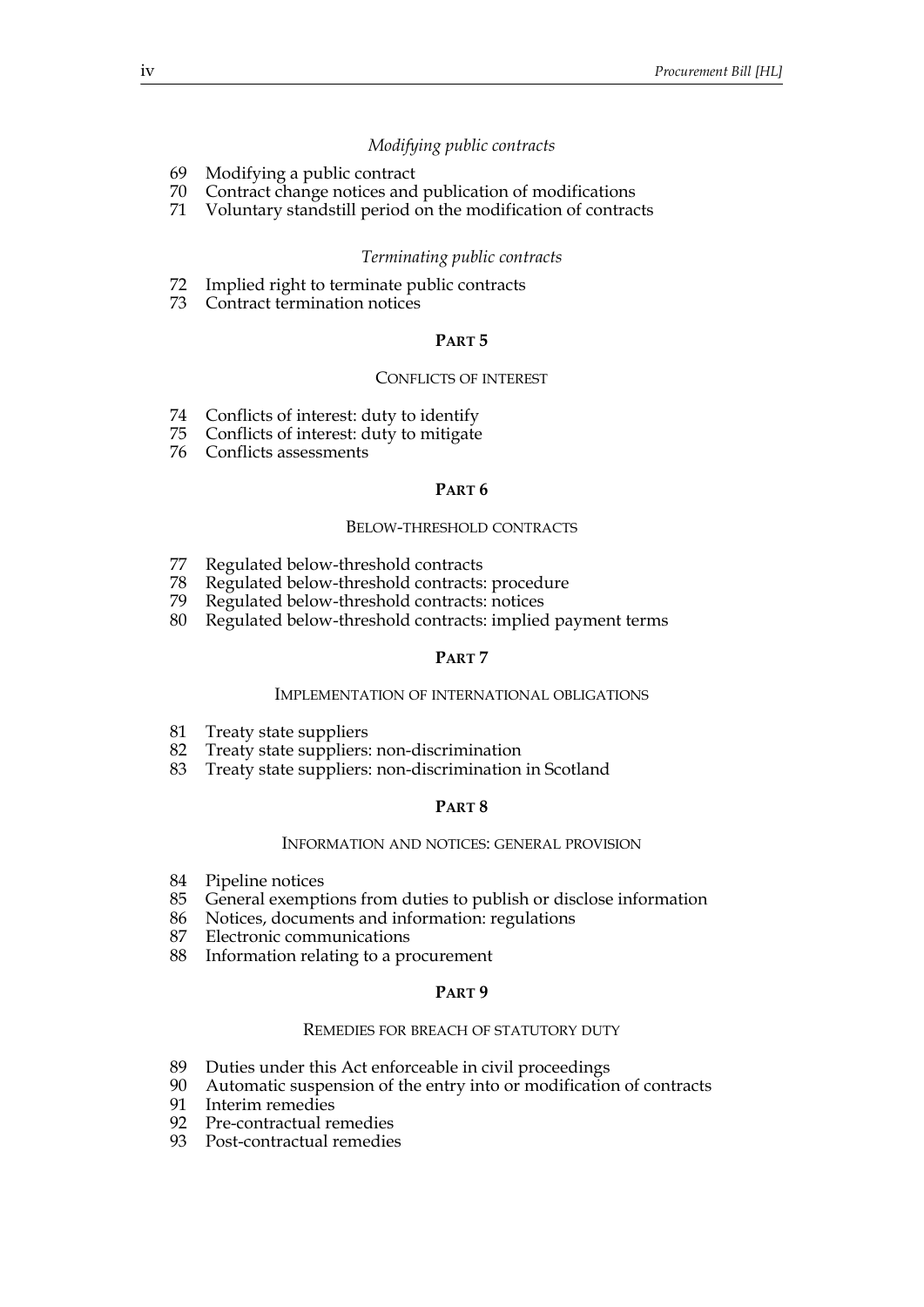- [94 Post-contractual remedies: set aside conditions](#page-66-0)
- [95 Time limits on claims](#page-67-0)

## **PART 10**

#### PROCUREMENT OVERSIGHT

- [96 Procurement investigations](#page-67-1)
- [97 Recommendations following procurement investigations](#page-68-0)
- [98 Guidance following procurement investigations](#page-69-0)

## **PART 11**

#### APPROPRIATE AUTHORITIES AND CROSS-BORDER PROCUREMENT

- [99 Welsh Ministers: restrictions on the exercise of powers](#page-69-1)
- [100 Northern Ireland department: restrictions on the exercise of powers](#page-70-0)
- [101 Minister of the Crown: restrictions on the exercise of powers](#page-70-1)
- [102 Definitions relating to procurement arrangements](#page-71-0)
- [103 Powers relating to procurement arrangements](#page-72-0)

#### **PART 12**

#### AMENDMENTS AND REPEALS

- [104 Disapplication of duty in section 17 of the Local Government Act 1988](#page-73-0)
- [105 Single source defence contracts](#page-73-1)
- [106 Concurrent powers and the Government of Wales Act 2006](#page-73-2)
- [107 Repeals etc](#page-74-0)

#### **PART 13**

#### GENERAL

- [108 Power to disapply this Act in relation to procurement by NHS in England](#page-74-1)
- [109 Power to amend this Act in relation to private utilities](#page-74-2)
- [110 Regulations](#page-75-0)
- [111 Interpretation](#page-77-0)
- [112 Index of defined expressions](#page-77-1)
- [113 Power to make consequential, etc, provision](#page-80-0)
- [114 Extent](#page-80-1)
- [115 Commencement](#page-80-2)
- [116 Short title](#page-80-3)
	- [Schedule 1 Threshold amounts](#page-81-0)
	- [Schedule 2 Exempted contracts](#page-83-0)
	- [Schedule 3 Estimating the value of a contract](#page-89-0)
	- [Schedule 4 Utility activities](#page-91-0)
	- [Schedule 5 Direct award justifications](#page-94-0)
	- [Schedule 6 Mandatory exclusion grounds](#page-98-0)
		- Part 1 Offences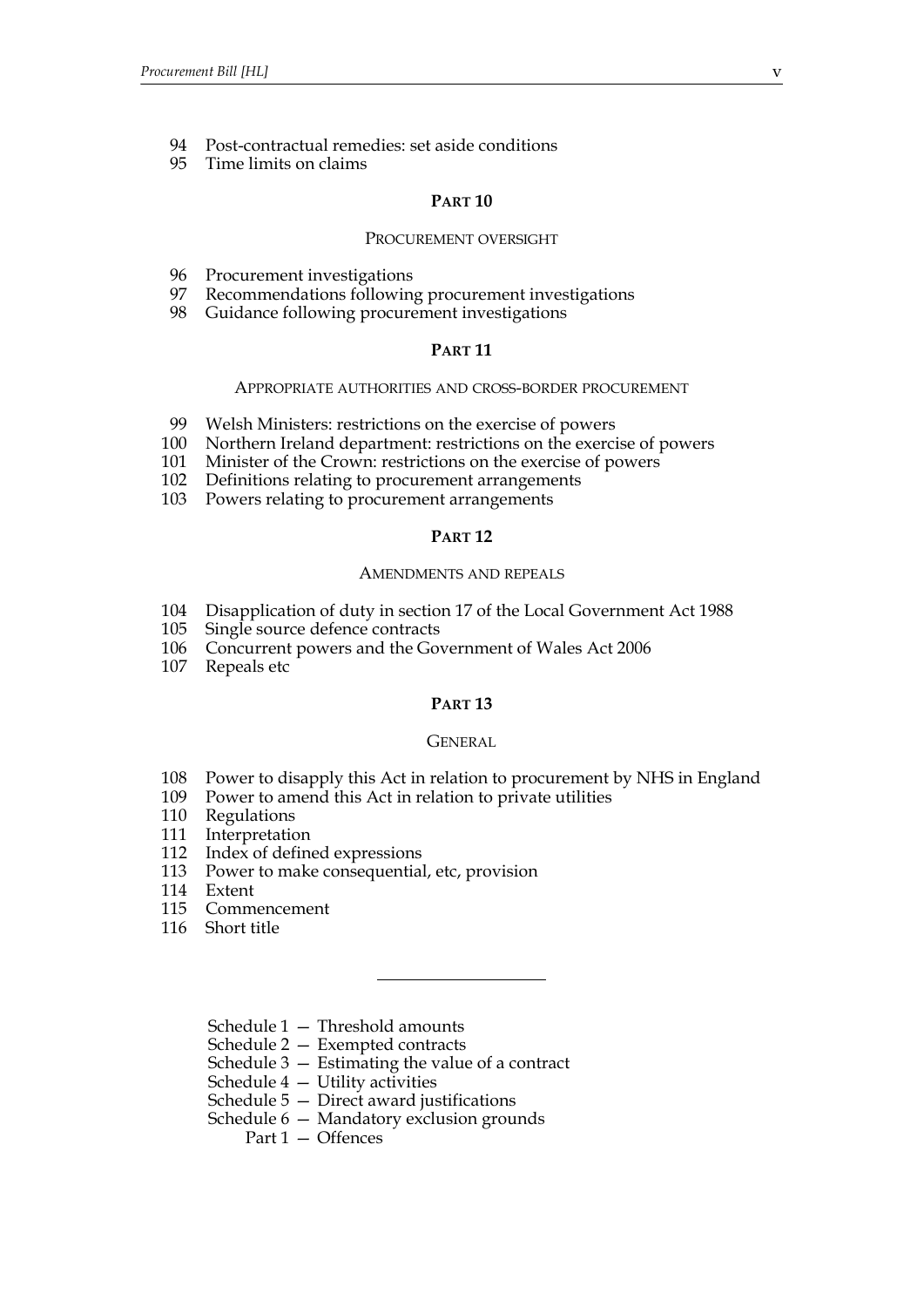- Part 2 Other mandatory exclusion grounds
- Part 3 General
- [Schedule 7 Discretionary exclusion grounds](#page-105-0)
- [Schedule 8 Permitted contract modifications](#page-109-0)
- [Schedule 9 Treaty state suppliers \(specified international agreements\)](#page-112-0)
- [Schedule 10 Single source defence contracts](#page-114-0)
- Schedule  $11 -$  Repeals and revocations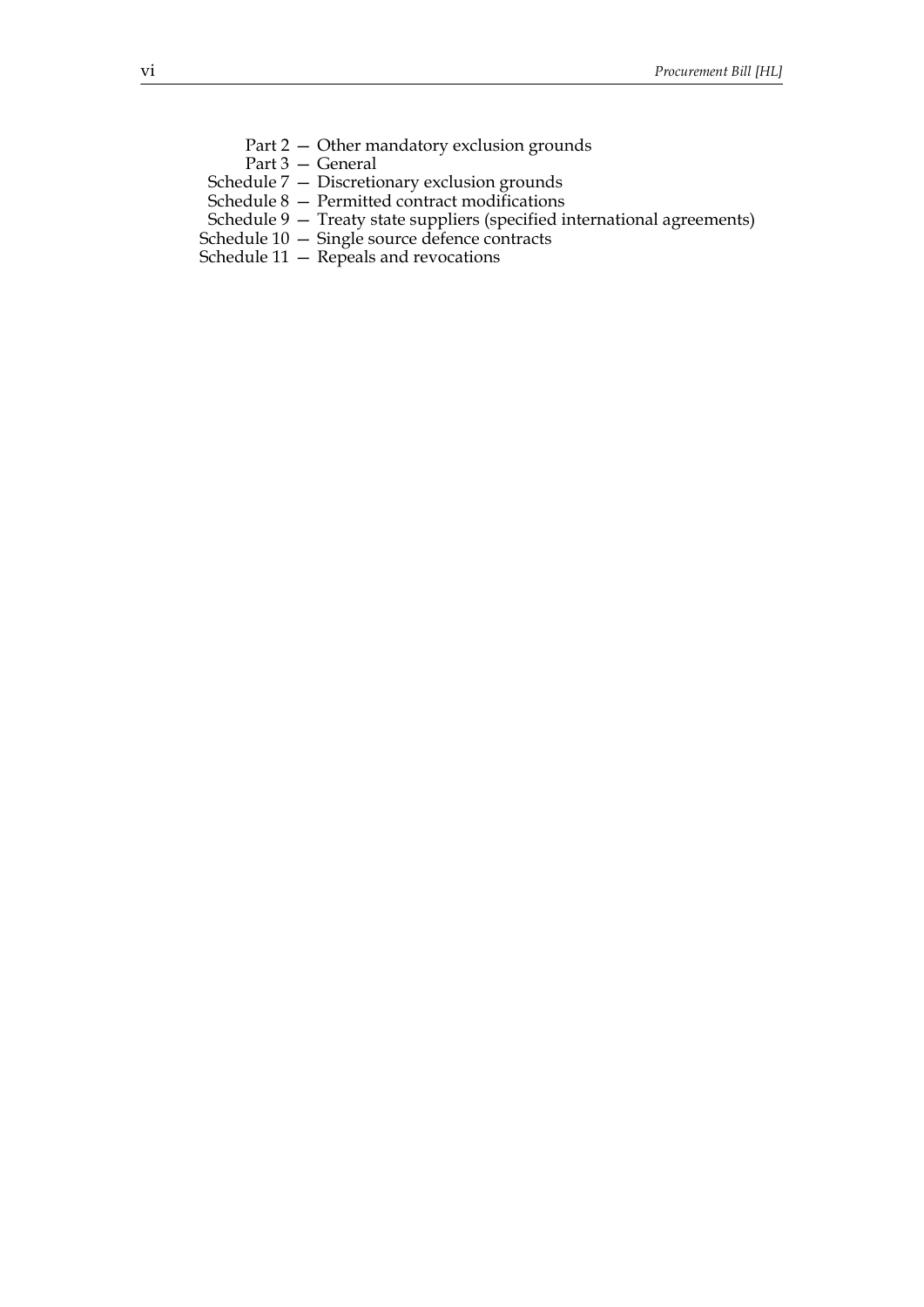# A **BILL**

## TO

Make provision about procurement.

E IT ENACTED by the Queen's most Excellent Majesty, by and with the advice and consent of the Lords Spiritual and Temporal, and Commons, in this present Parliament assembled, and by the authority of the same, as follows: - $\mathbf{B}_{\text{rel}}$ 

## **PART 1**

#### KEY DEFINITIONS

## <span id="page-8-0"></span>**1 Contracting authorities**

| (1) | In this Act "contracting authority" means-<br>a public authority other than an excluded authority, or<br>(a) |                                                                                                                                                     |    |
|-----|--------------------------------------------------------------------------------------------------------------|-----------------------------------------------------------------------------------------------------------------------------------------------------|----|
|     |                                                                                                              |                                                                                                                                                     | 5  |
|     | (b)                                                                                                          | in relation to a utilities contract, any of the following other than an<br>excluded authority-                                                      |    |
|     | (i)                                                                                                          | a public authority,                                                                                                                                 |    |
|     | (ii)                                                                                                         | a public undertaking, or                                                                                                                            |    |
|     |                                                                                                              | (iii) a private utility.                                                                                                                            | 10 |
| (2) | In this $Act-$                                                                                               |                                                                                                                                                     |    |
|     |                                                                                                              | "public authority" includes any authority with functions of a public                                                                                |    |
|     |                                                                                                              | nature that $-$                                                                                                                                     |    |
|     | (a)                                                                                                          | is funded wholly or mainly from public funds, or                                                                                                    |    |
|     | (b)                                                                                                          | is subject to contracting authority oversight;                                                                                                      | 15 |
|     | but-                                                                                                         | "public undertaking" means an undertaking that is not a public authority                                                                            |    |
|     | (a)                                                                                                          | is funded wholly or mainly from public funds, or                                                                                                    |    |
|     | (b)                                                                                                          | is subject to contracting authority oversight.                                                                                                      |    |
| (3) |                                                                                                              | An authority is not funded from public funds to the extent that such funds are<br>provided in consideration of particular goods, services or works. | 20 |
| (4) |                                                                                                              | An authority is subject to contracting authority oversight if the authority is<br>subject to the management or control of $-$                       |    |
|     |                                                                                                              |                                                                                                                                                     |    |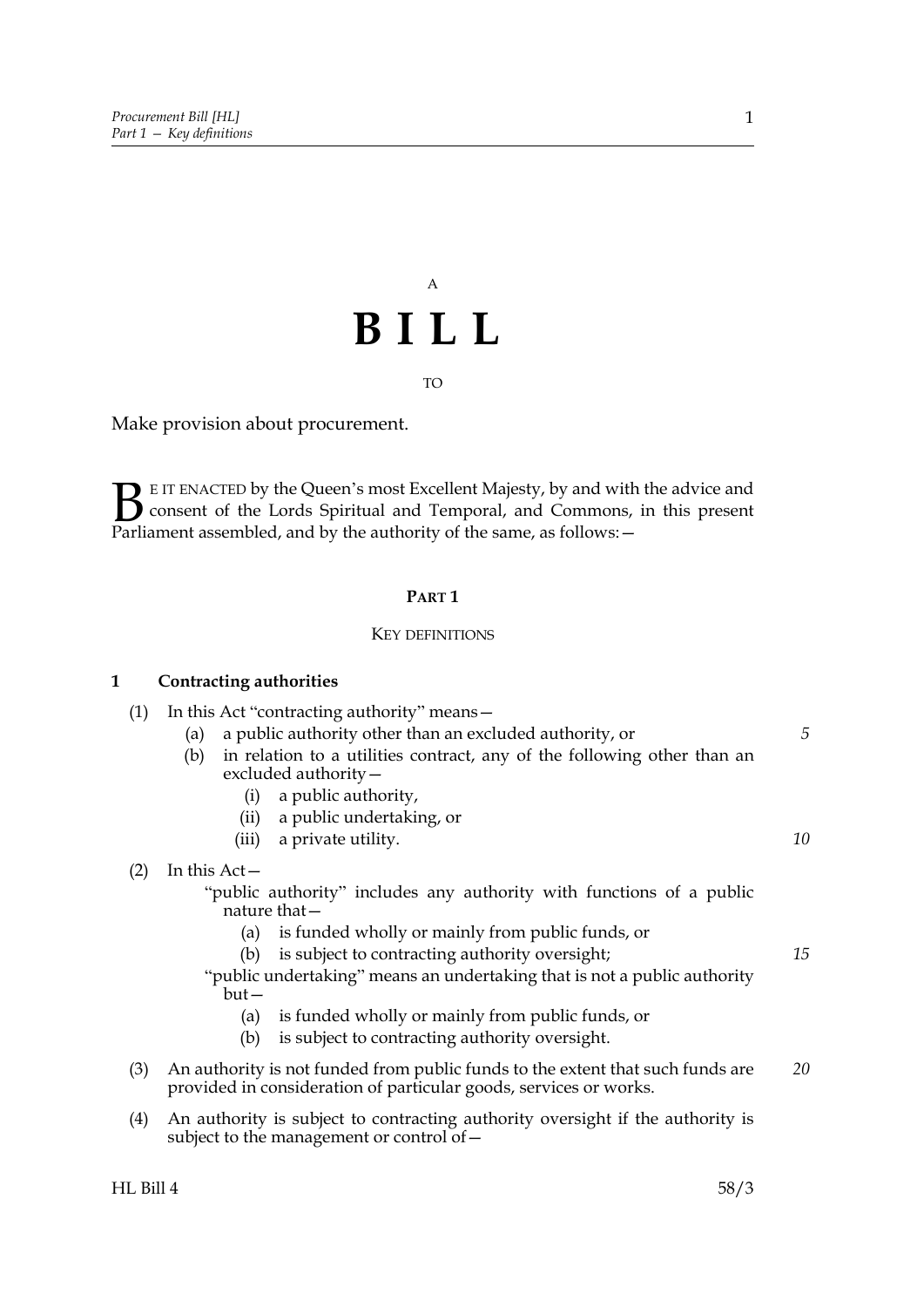<span id="page-9-3"></span><span id="page-9-2"></span><span id="page-9-1"></span><span id="page-9-0"></span>

|            | a contracting authority, or<br>(a)<br>a board more than half the members of which are appointed by a<br>(b)<br>particular contracting authority.                                                                                                                                                                                                                   |    |
|------------|--------------------------------------------------------------------------------------------------------------------------------------------------------------------------------------------------------------------------------------------------------------------------------------------------------------------------------------------------------------------|----|
| (5)        | The following authorities are excluded authorities -<br>devolved Scottish authorities;<br>(a)<br>the Security Service, the Secret Intelligence Service and the<br>(b)<br>Government Communications Headquarters;<br>the Advanced Research and Invention Agency.<br>(c)                                                                                             | 5  |
| (6)        | An authority is a "devolved Scottish authority" if its functions are exercisable<br>only in or as regards Scotland, and –<br>none of its functions relate to reserved matters, or<br>(a)<br>some of its functions relate to reserved matters and some do not.<br>(b)                                                                                               | 10 |
| (7)        | A contracting authority that is a public undertaking or private utility is to be<br>treated as a devolved Scottish authority for the purposes of this Act if it<br>operates only in or as regards Scotland, and –<br>none of its activities relate to reserved matters, or<br>(a)<br>some of its activities relate to reserved matters and some do not.<br>(b)     | 15 |
| (8)        | In this Act, a reference to a devolved Scottish authority includes a reference to<br>an authority that is to be treated as a devolved Scottish authority for the<br>purposes of this Act.                                                                                                                                                                          | 20 |
| (9)        | This Act does not apply to Her Majesty acting in her private capacity.                                                                                                                                                                                                                                                                                             |    |
| (10)<br>2  | In this section -<br>"authority" includes person;<br>"reserved matters" has the same meaning as in the Scotland Act 1998.<br><b>Public contracts</b>                                                                                                                                                                                                               | 25 |
|            |                                                                                                                                                                                                                                                                                                                                                                    |    |
| (1)<br>(2) | A "public contract" is a contract of a kind specified in subsection $(2)$ , $(3)$ or $(4)$ .<br>Any contract for the supply, for pecuniary interest, of goods, services or works<br>to a contracting authority which –<br>(a) has an estimated value of not less than the threshold amount for the<br>type of contract, and<br>is not an exempted contract.<br>(b) | 30 |
| (3)        | Any framework which –<br>has an estimated value of not less than the threshold amount for the<br>(a)<br>type of contract, and<br>is not an exempted contract.<br>(b)                                                                                                                                                                                               | 35 |
| (4)        | Any concession contract which –<br>has an estimated value of not less than the threshold amount for the<br>(a)<br>type of contract, and<br>is not an exempted contract.<br>(b)                                                                                                                                                                                     |    |
| (5)        | Schedule 1 sets out the threshold amounts.                                                                                                                                                                                                                                                                                                                         | 40 |
| (6)        | Schedule 2 sets out contracts that are exempted contracts for the purposes of<br>this Act.                                                                                                                                                                                                                                                                         |    |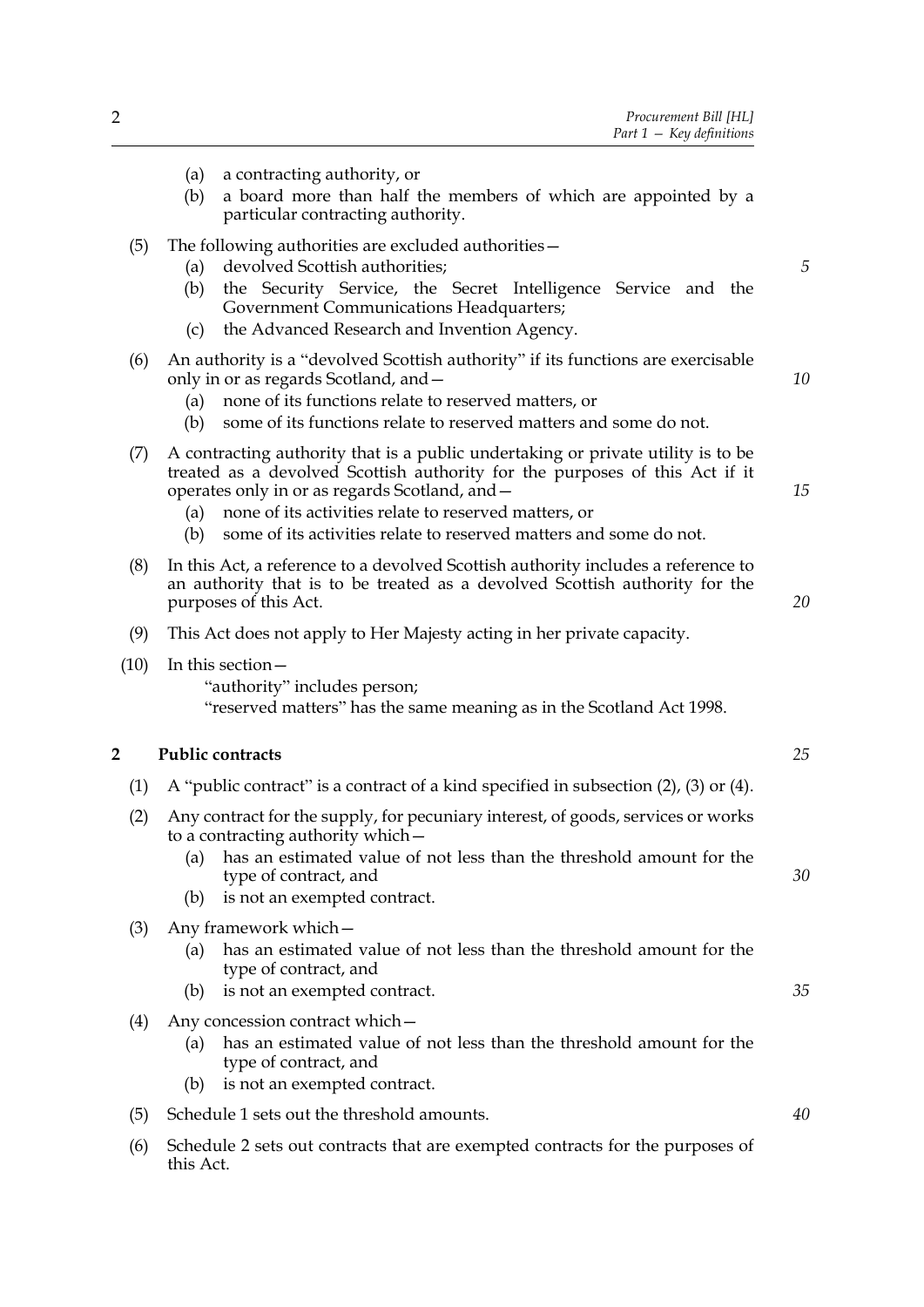## <span id="page-10-0"></span>**3 Valuation of contracts**

- (1) For the purposes of this Act, the "estimated value" of a contract is its value for the time being estimated by a contracting authority.
- (2) A contracting authority that estimates the value of a contract must do so in accordance with Schedule [3](#page-89-0).
- (3) A contracting authority must not exercise a discretion in connection with estimating the value of a contract with a view to securing that any requirement of this Act does not apply in relation to the contract.

## <span id="page-10-1"></span>**4 Mixed procurement: above and below threshold**

- (1) Subsection [\(3\)](#page-10-3) applies if, on award of a below-threshold contract other than a framework, a contracting authority considers that— *10*
	- (a) certain of the goods, services or works to be supplied under the contract could reasonably be supplied under a separate contract, and
	- (b) that contract would have an estimated value of not less than the threshold amount for a contract of its type.
- (2) Subsection [\(3\)](#page-10-3) applies if, on award of a below-threshold contract that is a framework, a contracting authority considers that—
	- (a) certain of the goods, services or works to be supplied under contracts awarded in accordance with the framework could reasonably be supplied under a contract not awarded in accordance with the framework, and *20*
	- (b) that contract would have an estimated value of not less than the threshold amount for a contract of its type.
- <span id="page-10-3"></span>(3) The contract is to be treated as having an estimated value of not less than the threshold amount for the type of contract.
- (4) In considering whether goods, services or works could reasonably be supplied under a separate contract, a contracting authority may, for example, have regard to the practical and financial consequences of awarding more than one contract.

## (5) In this Act "below-threshold contract" means—

- (a) a contract for the supply, for pecuniary interest, of goods, services or works to a contracting authority,
- (b) a framework, or
- (c) a concession contract,

that has an estimated value of less than the threshold amount for the type of contract. *35*

(6) This section does not apply to a contract awarded in accordance with a framework.

#### <span id="page-10-2"></span>**5 Utilities contracts**

- (1) In this Act, "utilities contract" means a contract for the supply of goods, services or works mainly for the purpose of a utility activity. *40*
- (2) In this Act, "utility activity" means an activity that—
	- (a) is of a kind specified in Schedule [4](#page-91-0), and

*5*

*15*

*25*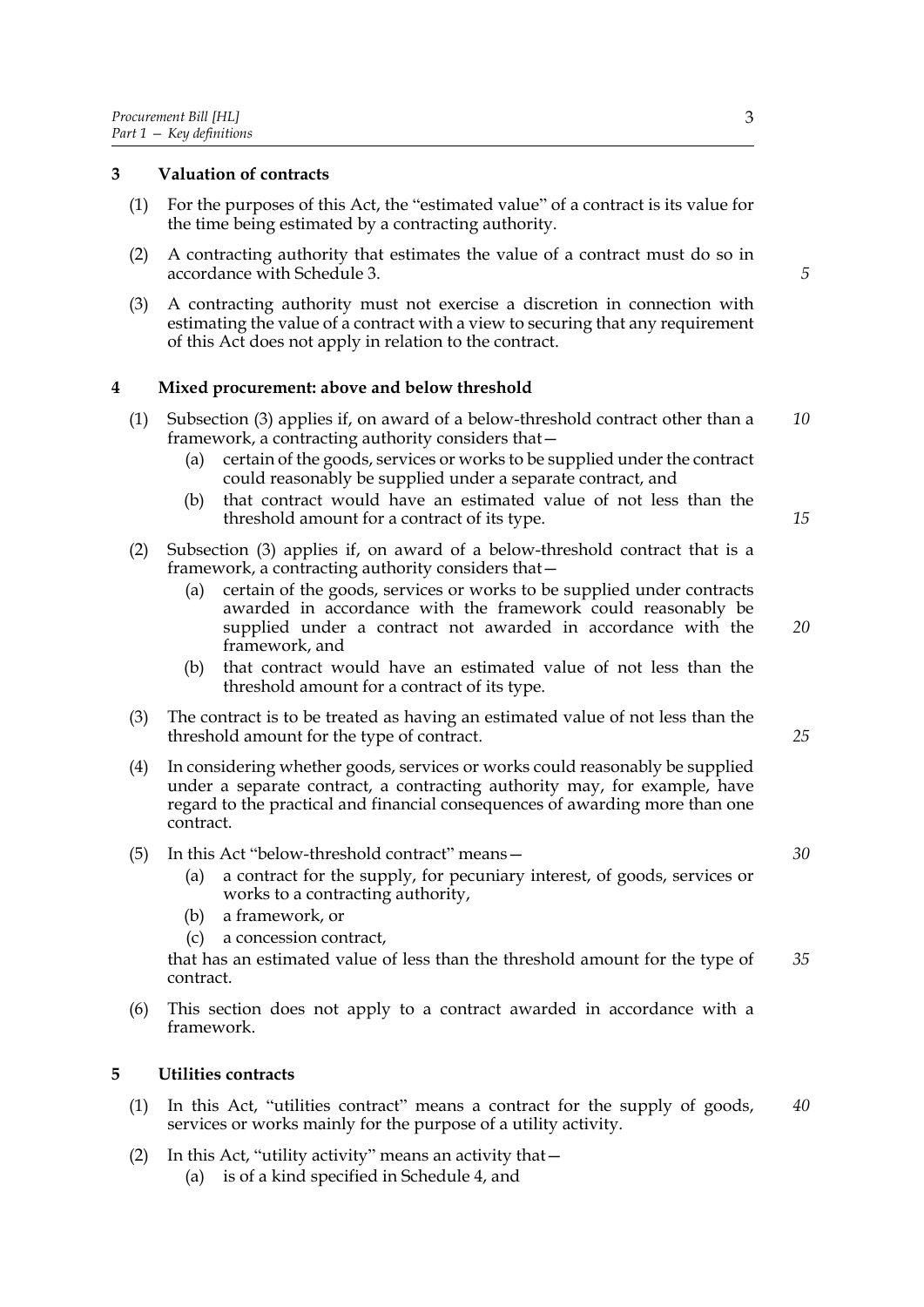- (b) is not carried out wholly outside the United Kingdom.
- (3) In this Act, "private utility" means a person, other than a public authority or public undertaking, that carries out a utility activity pursuant to a special or exclusive right.
- (4) A person carries out a utility activity pursuant to "a special or exclusive right"  $if -$ *5*
	- (a) the person (whether alone or with others) has been granted a right to carry out the activity pursuant to any statutory, regulatory or administrative provision, and
	- (b) that provision also substantially limits the ability of persons not granted the right to carry on the activity. *10*
- (5) But a right to carry out a utility activity is not a "special or exclusive right" if it is granted—
	- (a) following award under section [18](#page-19-1) (competitive award), or
	- (b) otherwise pursuant to a procedure in which—
		- (i) the opportunity to be granted the right was publicised widely enough to avoid an artificial narrowing of competition, and
		- (ii) the grant of the right was based on criteria that did not favour or disadvantage certain persons.
- (6) In this Act, a reference to a utility contract includes a reference to a framework for the future award of contracts for the supply of goods, services or works wholly or mainly for the purpose of a utility activity. *20*

## <span id="page-11-0"></span>**6 Defence and security contracts**

## <span id="page-11-1"></span>(1) In this Act, "defence and security contract" means a contract for the supply of—

- (a) military equipment;
- (b) sensitive equipment;
- (c) goods, services or works necessary for the development, production, maintenance or decommissioning of military equipment or sensitive equipment;
- (d) logistics services relating to military equipment or sensitive equipment; *30*
- (e) goods, services or works for wholly military purposes;
- (f) sensitive services or sensitive works;
- <span id="page-11-2"></span>(g) goods, services or works that are otherwise relevant to the operational capability, effectiveness, readiness for action, safety or security of the armed forces.
- (2) In this Act, a reference to a defence and security contract includes a reference to a framework for the future award of contracts for the supply of goods, services or works of a kind described in subsection [\(1\)\(a\)](#page-11-1) to [\(g\)](#page-11-2).
- (3) A contract that is a defence and security contract only by virtue of subsection  $(1)(g)$  is not to be treated as a defence and security contract for the purposes of Schedule [1](#page-81-0) (thresholds for application of this Act).
- (4) In this Act, "defence authority contract" means a defence and security contract awarded by a defence authority.
- <span id="page-11-3"></span>(5) A "defence authority" is a contracting authority specified in regulations made by a Minister of the Crown.

*15*

*25*

*35*

*40*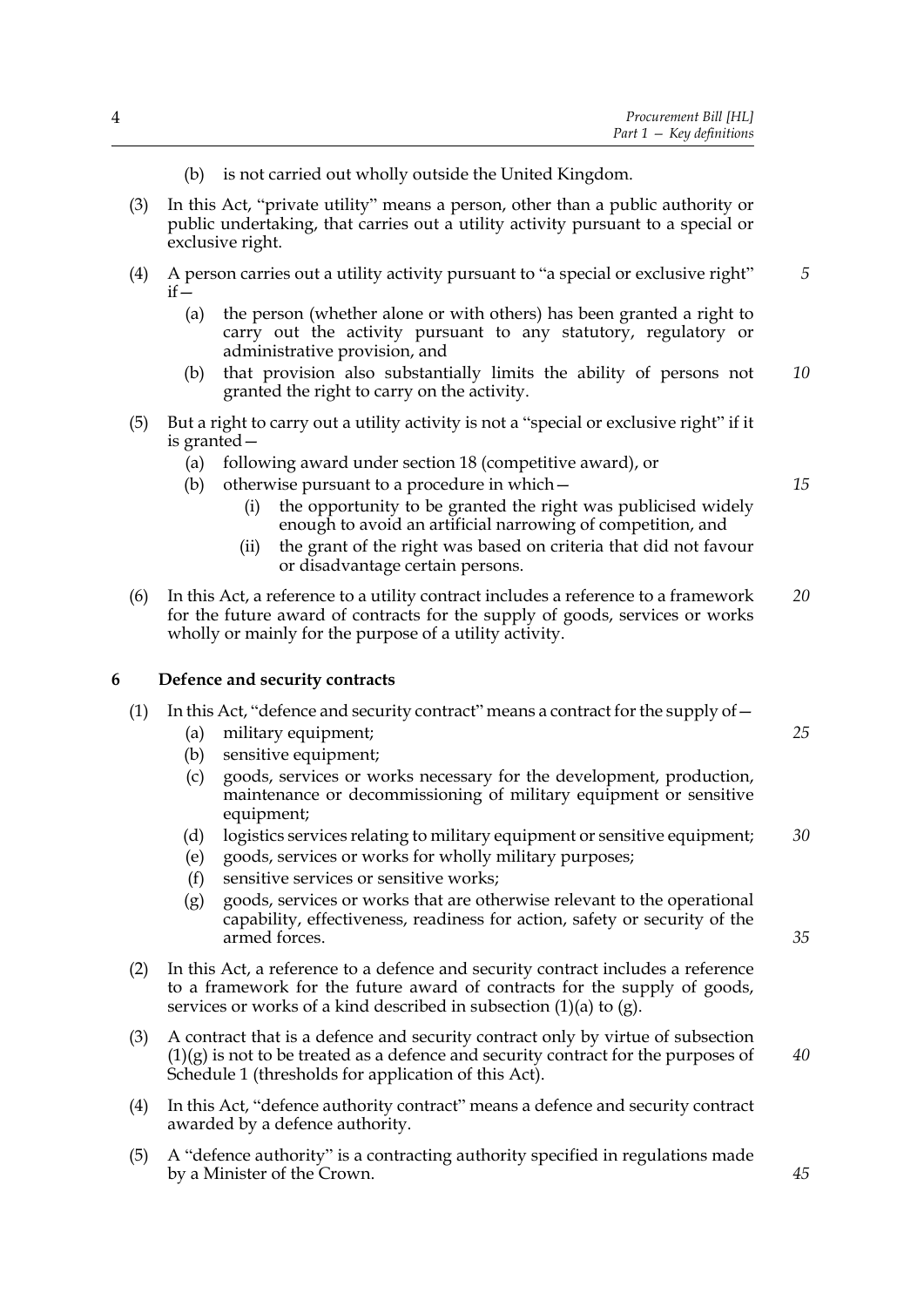$(7)$ 

| (6) |                                                                                                             | A Minister of the Crown may only specify a contracting authority for the<br>purposes of subsection (5) if the Minister considers that the authority exercises<br>its functions wholly or mainly for the purposes of defence or national security. |    |
|-----|-------------------------------------------------------------------------------------------------------------|---------------------------------------------------------------------------------------------------------------------------------------------------------------------------------------------------------------------------------------------------|----|
| (7) | In this section -                                                                                           |                                                                                                                                                                                                                                                   |    |
|     |                                                                                                             | "classified information" means information or other material which –                                                                                                                                                                              | 5  |
|     | (a)                                                                                                         | in the interests of national security, requires protection from<br>unauthorised access, distribution, or destruction, or from other<br>compromise, and                                                                                            |    |
|     | (b)                                                                                                         | on the basis of those interests, has that protection under the law<br>of any part of the United Kingdom;                                                                                                                                          | 10 |
|     |                                                                                                             | "decommissioning", in relation to equipment, includes -                                                                                                                                                                                           |    |
|     | (a)                                                                                                         | withdrawal of equipment from use;                                                                                                                                                                                                                 |    |
|     | (b)                                                                                                         | disposal or destruction of equipment;                                                                                                                                                                                                             |    |
|     |                                                                                                             | "development", in relation to equipment, includes -                                                                                                                                                                                               |    |
|     | (a)                                                                                                         | research allowing for the development of equipment, and                                                                                                                                                                                           | 15 |
|     | (b)                                                                                                         | development of industrial processes allowing for the                                                                                                                                                                                              |    |
|     |                                                                                                             | production of equipment;                                                                                                                                                                                                                          |    |
|     | "equipment" includes any part, component or subassembly of equipment;                                       |                                                                                                                                                                                                                                                   |    |
|     | (a)                                                                                                         | "maintenance", in relation to equipment, includes-<br>repair of equipment;                                                                                                                                                                        | 20 |
|     |                                                                                                             | (b) modernisation of equipment;                                                                                                                                                                                                                   |    |
|     | (c)                                                                                                         | modifications to equipment;                                                                                                                                                                                                                       |    |
|     | (d)                                                                                                         | installing equipment, including after its transport to a new                                                                                                                                                                                      |    |
|     |                                                                                                             | location;                                                                                                                                                                                                                                         |    |
|     | (e)                                                                                                         | testing equipment;                                                                                                                                                                                                                                | 25 |
|     | "military equipment" means equipment specifically designed or adapted<br>for military purposes, including - |                                                                                                                                                                                                                                                   |    |
|     |                                                                                                             | (a) arms, munitions or war material, and                                                                                                                                                                                                          |    |
|     | (b)                                                                                                         | any of the military goods, software and technology the export<br>or transfer of which is controlled by virtue of Schedule 2 to the<br>Export Control Order 2008 (S.I. 2008/3231), as amended from<br>time to time;                                | 30 |
|     | where $-$                                                                                                   | "sensitive equipment" means equipment for use for security purposes                                                                                                                                                                               |    |
|     | (a)                                                                                                         | the use or supply of the equipment may involve dealing with<br>classified information,                                                                                                                                                            | 35 |
|     | (b)                                                                                                         | the supply of the equipment requires access to a physical site or<br>to other equipment as a result of which classified information is<br>likely to be accessible to the supplier, or                                                             |    |
|     | (c)                                                                                                         | the equipment contains classified information;                                                                                                                                                                                                    | 40 |
|     | "sensitive services" means services performed for security purposes<br>where performing the services-       |                                                                                                                                                                                                                                                   |    |
|     | (a)                                                                                                         | involves dealing with classified information, or                                                                                                                                                                                                  |    |
|     | (b)                                                                                                         | requires access to a physical site or to equipment as a result of<br>which sensitive equipment or classified information is likely to<br>be accessible to the supplier,                                                                           | 45 |
|     |                                                                                                             | and includes the training of personnel to use sensitive equipment;                                                                                                                                                                                |    |
|     | "sensitive works" means works undertaken for security purposes, where                                       |                                                                                                                                                                                                                                                   |    |
|     |                                                                                                             | undertaking the works-                                                                                                                                                                                                                            |    |
|     | (a)                                                                                                         | involves dealing with classified information, or                                                                                                                                                                                                  | 50 |

(a) involves dealing with classified information, or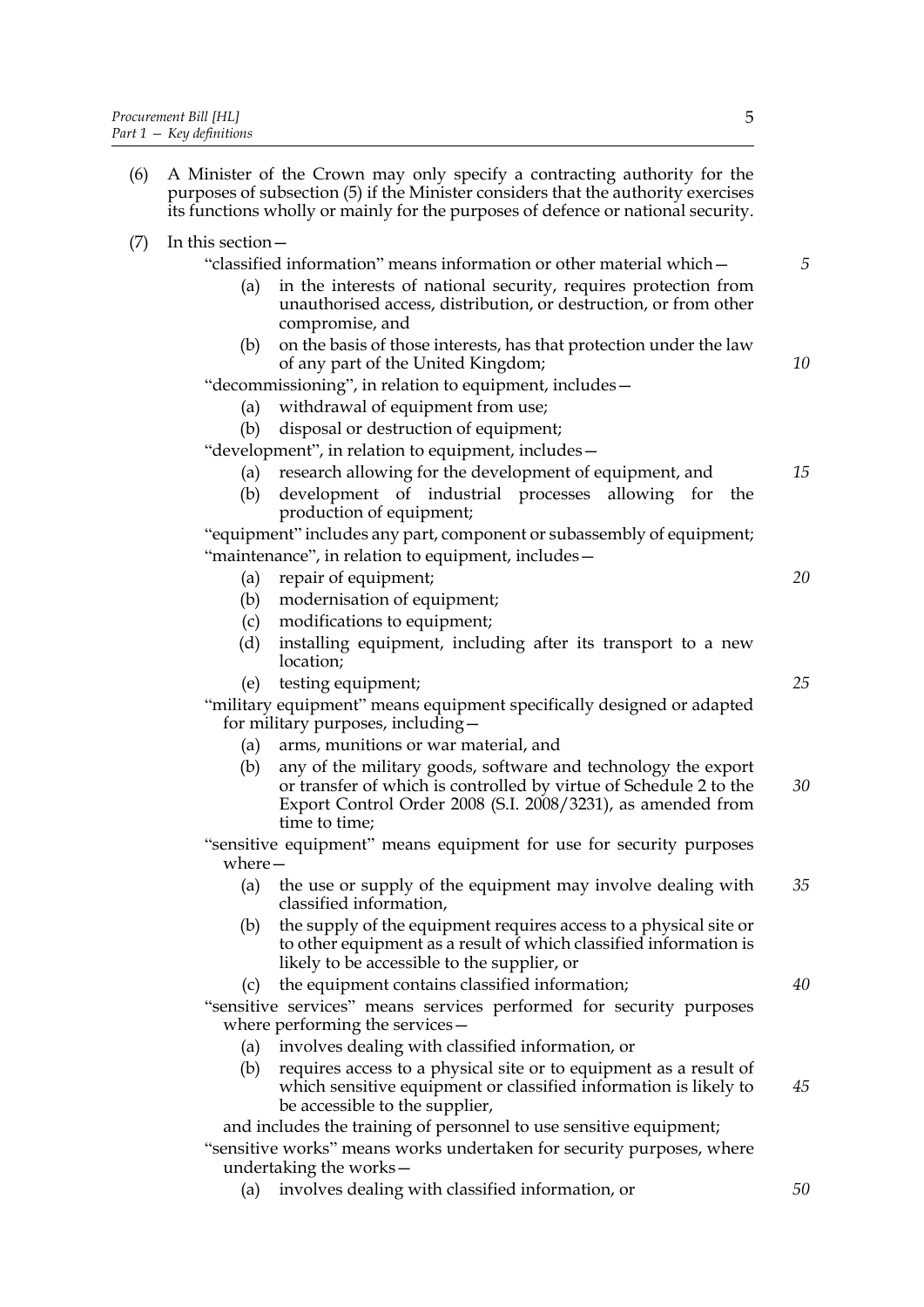- (b) requires access to a physical site or to equipment as a result of which sensitive equipment or classified information is likely to be accessible to the supplier;
- "supply", in relation to equipment, other goods, services or works, includes the development of the equipment, other goods, services or works for the purposes of their supply to the contracting authority;

"wholly military purposes" include—

- (a) the transportation of military personnel or military equipment;
- (b) the training of military personnel;
- (c) the training of other personnel to use military equipment;
- (d) the construction of military facilities, including military airfields, military storage facilities or facilities for the maintenance of military equipment.

## <span id="page-13-0"></span>**7 Concession contracts**

- (1) In this Act, "concession contract" means a contract for the supply, for pecuniary interest, of works or services to a contracting authority where— *15*
	- (a) at least part of the consideration for that supply is a right for the supplier to exploit the works or services, and
	- (b) under the contract the supplier is exposed to a real operating risk.
- (2) An "operating risk" is a risk that the supplier will not be able to recover its costs in connection with the supply and operation of the works or services, where the factors giving rise to that risk are— *20*
	- (a) reasonably foreseeable at the time of award, and
	- (b) arise from matters outside the control of the contracting authority and the supplier.

## <span id="page-13-3"></span><span id="page-13-1"></span>**8 Light touch contracts**

- <span id="page-13-2"></span>(1) In this Act, "light touch contract" means a contract wholly or mainly for the supply of services of a kind specified in regulations under subsection (2).
- (2) An appropriate authority may by regulations specify services for the purposes of the definition in subsection [\(1\).](#page-13-2)
- (3) But an appropriate authority may specify services only if, having had regard to the nature of those services, the authority considers that it is appropriate for the award of public contracts for their supply to be exempted from the provisions of this Act that do not apply to light touch contracts.
- (4) In having regard to the nature of services for that purpose, the authority must, in particular, consider the extent to which— *35*
	- (a) suppliers from outside the United Kingdom are likely to want to compete for contracts for the supply of the services;
	- (b) the services are supplied for the benefit of individuals (for example, health or social care services) or the community generally;
	- (c) proximity between the supplier and the recipient of the services is necessary or expedient for the effective and efficient supply of the services.

*10*

*5*

*25*

*30*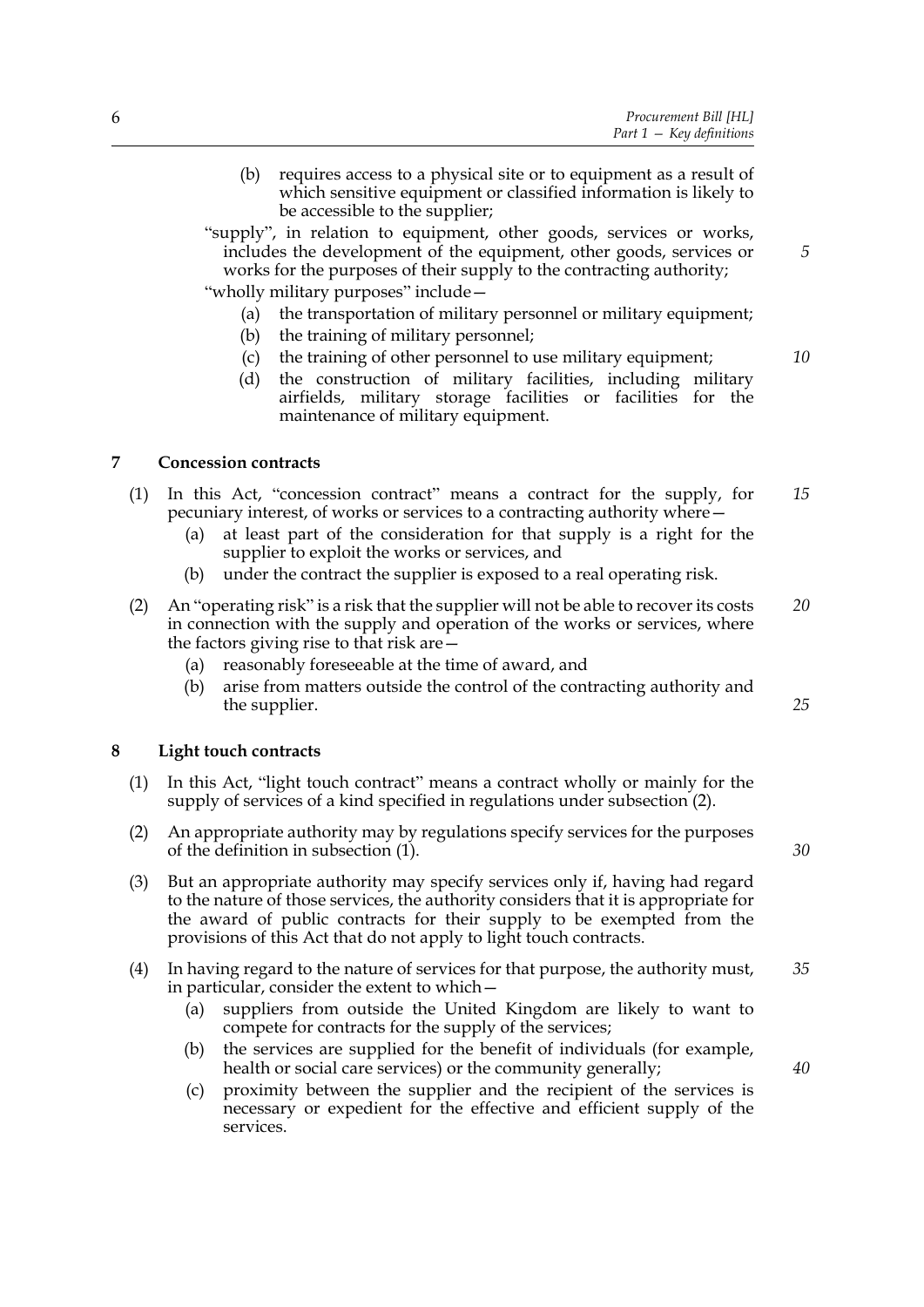(5) In this Act, a reference to a light touch contract includes a reference to a framework for the future award of contracts wholly or mainly for the supply of services of a kind specified in regulations under subsection (2).

## <span id="page-14-0"></span>**9 Mixed procurement: special regime contracts**

- (1) Subsection [\(3\)](#page-14-1) applies if, on award of a special regime contract other than a framework, a contracting authority considers that
	- certain of the goods, services or works to be supplied under the contract could reasonably be supplied under a separate contract, and
	- (b) that contract—
		- (i) would not be a special regime contract, and
		- (ii) would have an estimated value of not less than the threshold amount for the type of contract.
- (2) Subsection [\(3\)](#page-14-1) applies if, on award of a special regime contract that is a framework, a contracting authority considers that—
	- (a) certain of the goods, services or works to be supplied under contracts awarded in accordance with the framework could reasonably be supplied under a contract not awarded in accordance with the framework, and *15*
	- (b) that contract—
		- (i) would not be a special regime contract, and
		- (ii) would have an estimated value of not less than the threshold amount for the type of contract.
- <span id="page-14-1"></span>(3) The contract is not to be treated as a special regime contract for the purposes of this Act.
- (4) Subsection [\(3\)](#page-14-1) does not apply if the contract is a defence and security contract and the contracting authority has good reasons for not awarding separate contracts. *25*
- (5) In considering whether goods, services or works could reasonably be supplied under a separate contract, a contracting authority may, for example, have regard to the practical and financial consequences of awarding more than one contract. *30*
- (6) A "special regime contract" means—
	- (a) a concession contract,
	- (b) a defence and security contract,
	- (c) a light touch contract, or
	- (d) a utilities contract.
- (7) This section does not apply for the purpose of determining which is the relevant threshold under Schedule [1](#page-81-0).
- (8) This section does not apply to a contract awarded in accordance with a framework.

*5*

*10*

*20*

*35*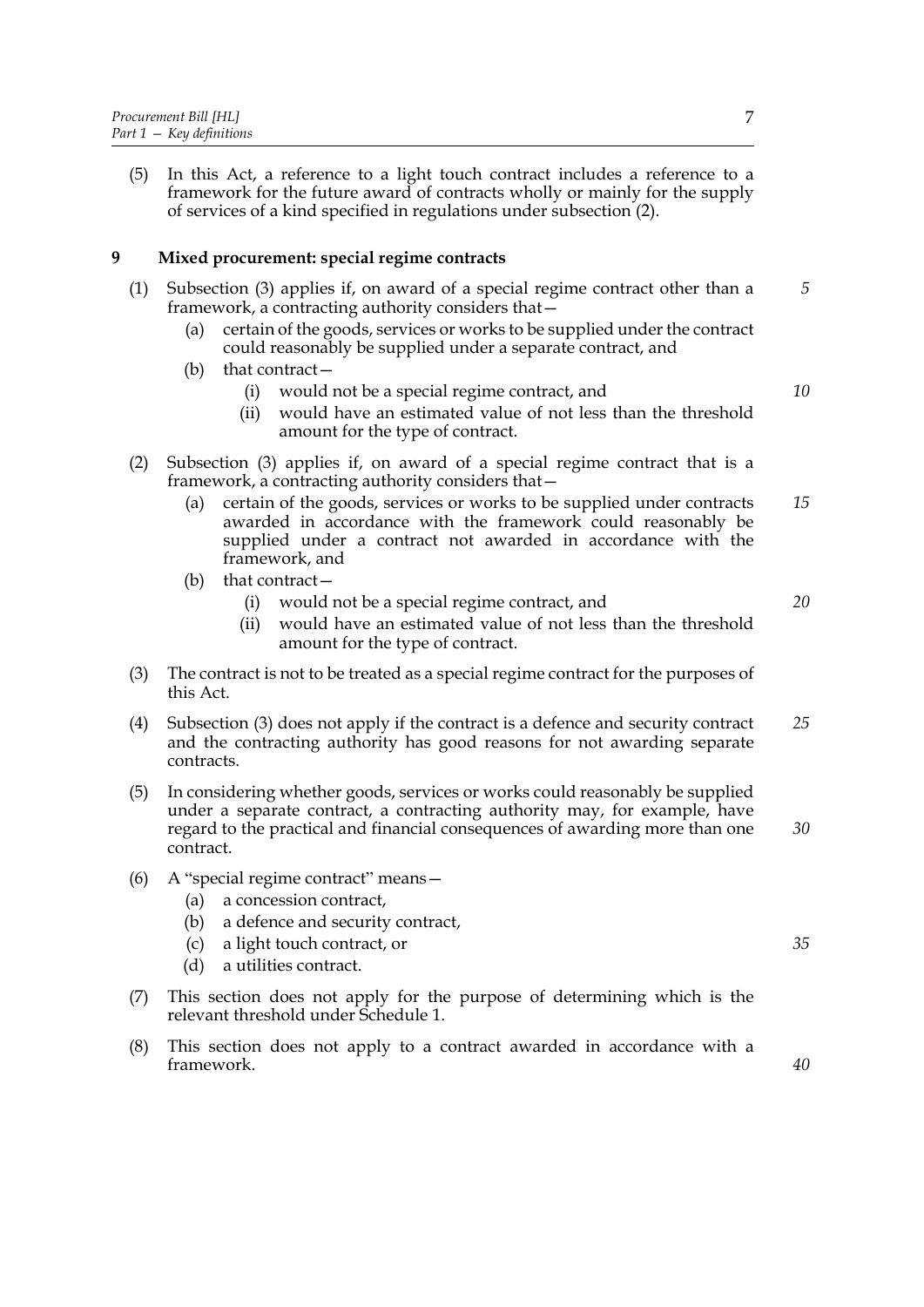## **PART 2**

#### PRINCIPLES AND OBJECTIVES

## <span id="page-15-0"></span>**10 Procurement only in accordance with this Act**

| (1)<br>A contracting authority may not carry out a procurement except in accordance<br>with this Act.                                                                                                                                                                                                                                                                                                                                                                                                                                                              |                                                       |
|--------------------------------------------------------------------------------------------------------------------------------------------------------------------------------------------------------------------------------------------------------------------------------------------------------------------------------------------------------------------------------------------------------------------------------------------------------------------------------------------------------------------------------------------------------------------|-------------------------------------------------------|
| In this $Act-$<br>"a procurement" means the award and management of a public<br>(a)<br>contract, including any steps taken for the purpose of awarding or<br>managing the contract, and<br>references to a procurement include references to -<br>(b)<br>a part of a procurement, and<br>(i)<br>where relevant, termination of a procurement before award.<br>(ii)                                                                                                                                                                                                 | 10                                                    |
| Accordingly, a contracting authority may only award a public contract in<br>accordance with —<br>section 18 (competitive award);<br>(a)<br>section 40 (direct award in special cases);<br>(b)<br>section 42 (direct award after switching procedures);<br>(c)<br>(d)<br>section 44 (award under frameworks).                                                                                                                                                                                                                                                       | 15                                                    |
| In this Act, a reference to a contracting authority carrying out a procurement is<br>a reference to—<br>a contracting authority carrying out a procurement on its own behalf,<br>(a)<br>including where it acts jointly with, or through, another person other<br>than a centralised procurement authority, or<br>a centralised procurement authority carrying out a procurement-<br>(b)<br>for or on behalf of another contracting authority, or<br>(i)<br>for the purpose of the supply of goods, services or works to<br>(ii)<br>another contracting authority. | 20<br>25                                              |
| In this Act, "centralised procurement authority" means a contracting authority<br>that is in the business of carrying out procurement for or on behalf of, or for the<br>purpose of the supply of goods and services to, other contracting authorities.                                                                                                                                                                                                                                                                                                            | 30                                                    |
| <b>Procurement objectives</b>                                                                                                                                                                                                                                                                                                                                                                                                                                                                                                                                      |                                                       |
| In carrying out a procurement, a contracting authority must have regard to the<br>importance of –<br>delivering value for money;<br>(a)<br>maximising public benefit;<br>(b)<br>(c)<br>sharing information for the purpose of allowing suppliers and others to<br>understand the authority's procurement policies and decisions;                                                                                                                                                                                                                                   | 35                                                    |
|                                                                                                                                                                                                                                                                                                                                                                                                                                                                                                                                                                    | (d)<br>acting, and being seen to act, with integrity. |

- <span id="page-15-1"></span>(2) In carrying out a procurement, a contracting authority must treat suppliers the same unless a difference between the suppliers justifies different treatment.
- (3) If a contracting authority considers that different treatment is justified in a particular case, the authority must take all reasonable steps to ensure it does not put a supplier at an unfair advantage or disadvantage.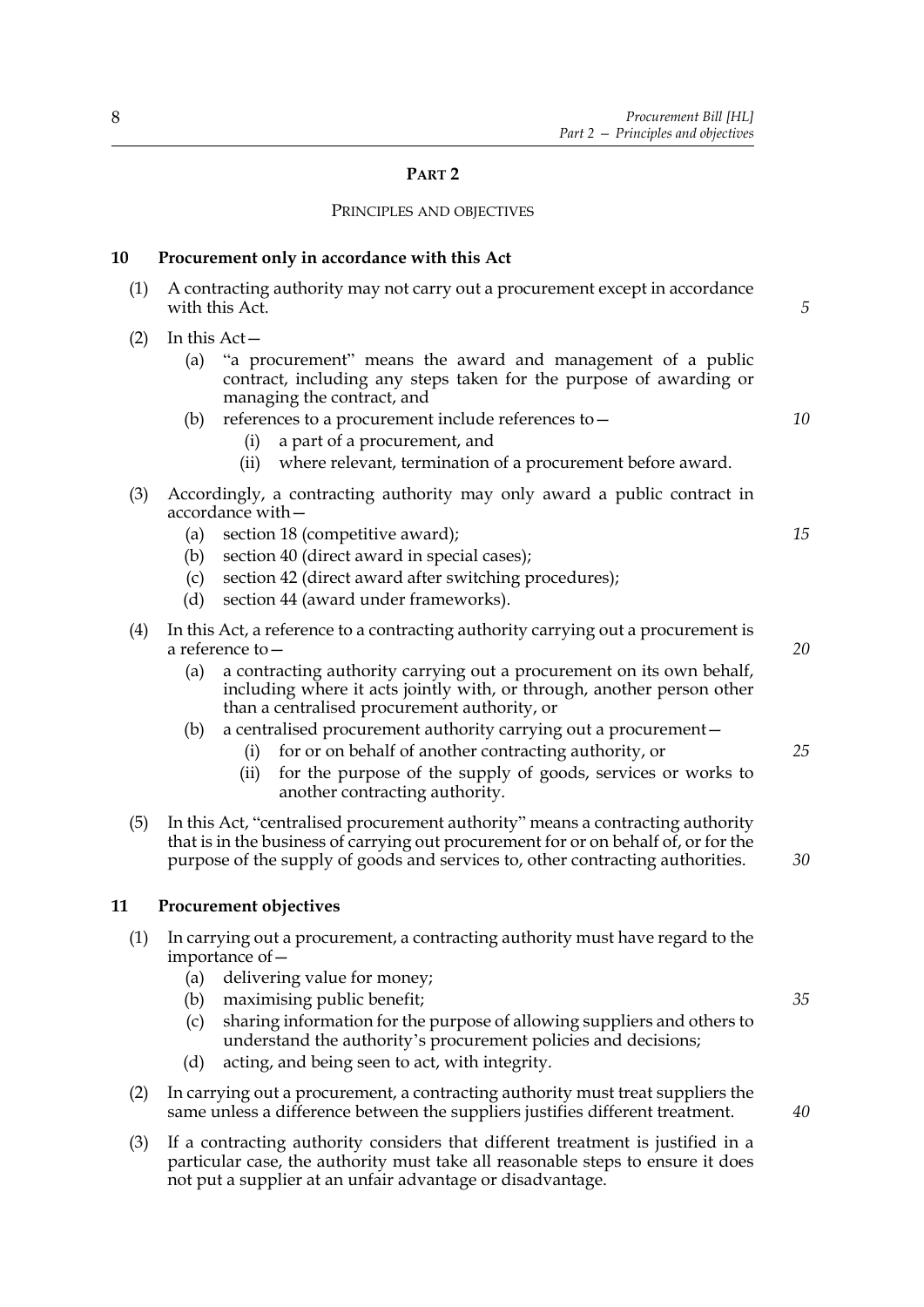#### <span id="page-16-0"></span>**12 The national procurement policy statement**

- (1) A Minister of the Crown may publish a statement setting out the Government's strategic priorities in relation to procurement.
- (2) In this section, "the national procurement policy statement" means the statement for the time being published under this section.
- (3) Before publishing the national procurement policy statement, a Minister of the Crown must—
	- (a) carry out such consultation as the Minister considers appropriate,
	- (b) make any changes to the statement that appear to the Minister to be necessary in view of responses to the consultation, and
	- (c) lay the statement before Parliament.
- (4) A Minister of the Crown must withdraw the national procurement policy statement if, before the end of the 40-day period, either House of Parliament resolves not to approve it.
- (5) "The 40-day period" is the period of 40 days beginning with the day on which the statement is laid before Parliament (or, if it is not laid before each House of Parliament on the same day, the later of the days on which it is laid). *15*
- (6) When calculating the 40-day period, ignore any period during which Parliament is dissolved or prorogued or during which both Houses are adjourned for more than four days.
- (7) A Minister of the Crown must keep the national procurement policy statement under review.
- (8) The national procurement policy statement may be amended or replaced by a subsequent statement, and this section applies in relation to any amended or replacement statement as it applies in relation to the original statement.
- <span id="page-16-2"></span>(9) A contracting authority must have regard to the national procurement policy statement.
- <span id="page-16-3"></span>(10) Subsection [\(9\)](#page-16-2) does not apply—
	- (a) to private utilities;
	- (b) in relation to the award of a contract $-$ 
		- (i) in accordance with a framework, or
		- (ii) by reference to suppliers' membership of a dynamic market;
	- (c) in relation to any devolved Welsh procurement arrangement or transferred Northern Ireland procurement arrangement;
	- (d) to a devolved Welsh authority or transferred Northern Ireland authority, except in relation to a reserved procurement arrangement (but not an arrangement of a kind mentioned in paragraph [\(b\)\)](#page-16-3). *35*

## <span id="page-16-1"></span>**13 The Wales procurement policy statement**

- (1) The Welsh Ministers may publish a statement setting out the Welsh Government's strategic priorities in relation to procurement.
- (2) In this section, "the Wales procurement policy statement" means the statement for the time being published under this section.

*5*

*10*

*25*

*20*

*30*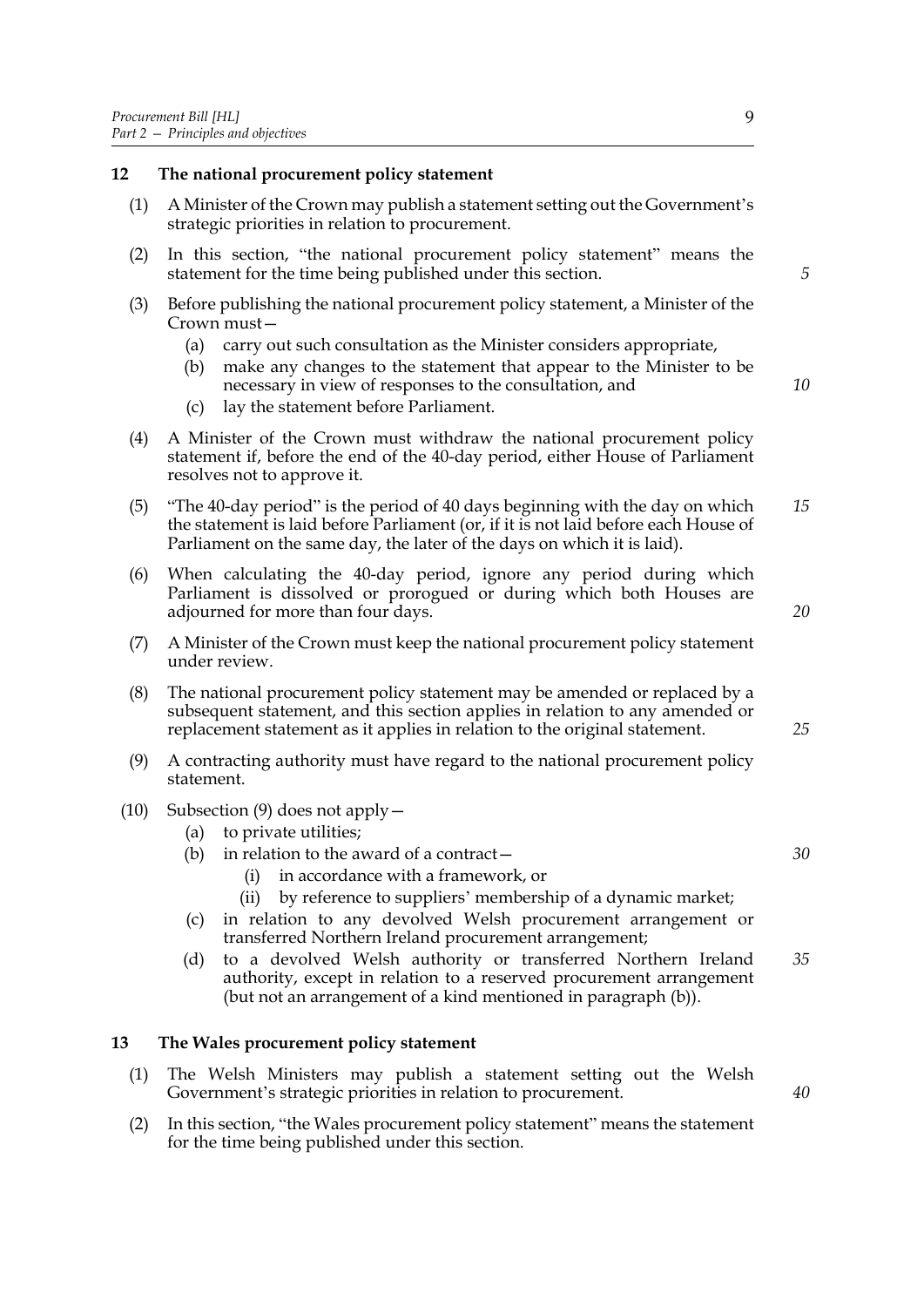- (3) Before publishing the Wales procurement policy statement, the Welsh Ministers must—
	- (a) carry out such consultation as the Welsh Ministers consider appropriate,
	- (b) make any changes to the statement that appear to the Welsh Ministers to be necessary in view of responses to the consultation, and
	- (c) lay the statement before the Senedd.
- <span id="page-17-1"></span>(4) The Welsh Ministers must withdraw the Wales procurement policy statement if, before the end of the period of 40 days beginning with the day on which the statement is laid before the Senedd, the Senedd resolves that the statement be annulled. *10*
- (5) When calculating the period of 40 days for the purposes of subsection [\(4\)](#page-17-1), ignore any period during which the Senedd is dissolved or in recess for more than four days.
- (6) The Welsh Ministers must keep the Wales procurement policy statement under review. *15*
- (7) The Wales procurement policy statement may be amended or replaced by a subsequent statement, and this section applies in relation to any amended or replacement statement as it applies in relation to the original statement.
- <span id="page-17-2"></span>(8) The following contracting authorities must have regard to the Wales procurement policy statement— *20*
	- (a) a devolved Welsh authority, except in relation to a reserved procurement arrangement or transferred Northern Ireland procurement arrangement;
	- (b) a contracting authority other than a devolved Welsh authority in relation to a devolved Welsh procurement arrangement. *25*
- (9) But subsection [\(8\)](#page-17-2) does not apply—
	- (a) to private utilities;
	- (b) in relation to the award of a contract $$ 
		- in accordance with a framework, or
		- (ii) by reference to suppliers' membership of a dynamic market.
- (10) In this section "the Senedd" means Senedd Cymru.

## **PART 3**

#### AWARD OF PUBLIC CONTRACTS AND PROCEDURES

#### **CHAPTER 1**

*35*

*40*

*30*

*5*

#### PRELIMINARY STEPS

## <span id="page-17-0"></span>**14 Planned procurement notices**

- (1) Before publishing a tender notice, a contracting authority may publish a planned procurement notice.
- (2) A "planned procurement notice" means a notice setting out—
	- (a) that the contracting authority intends to publish a tender notice, and
	- (b) any other information specified in regulations under section [86.](#page-62-2)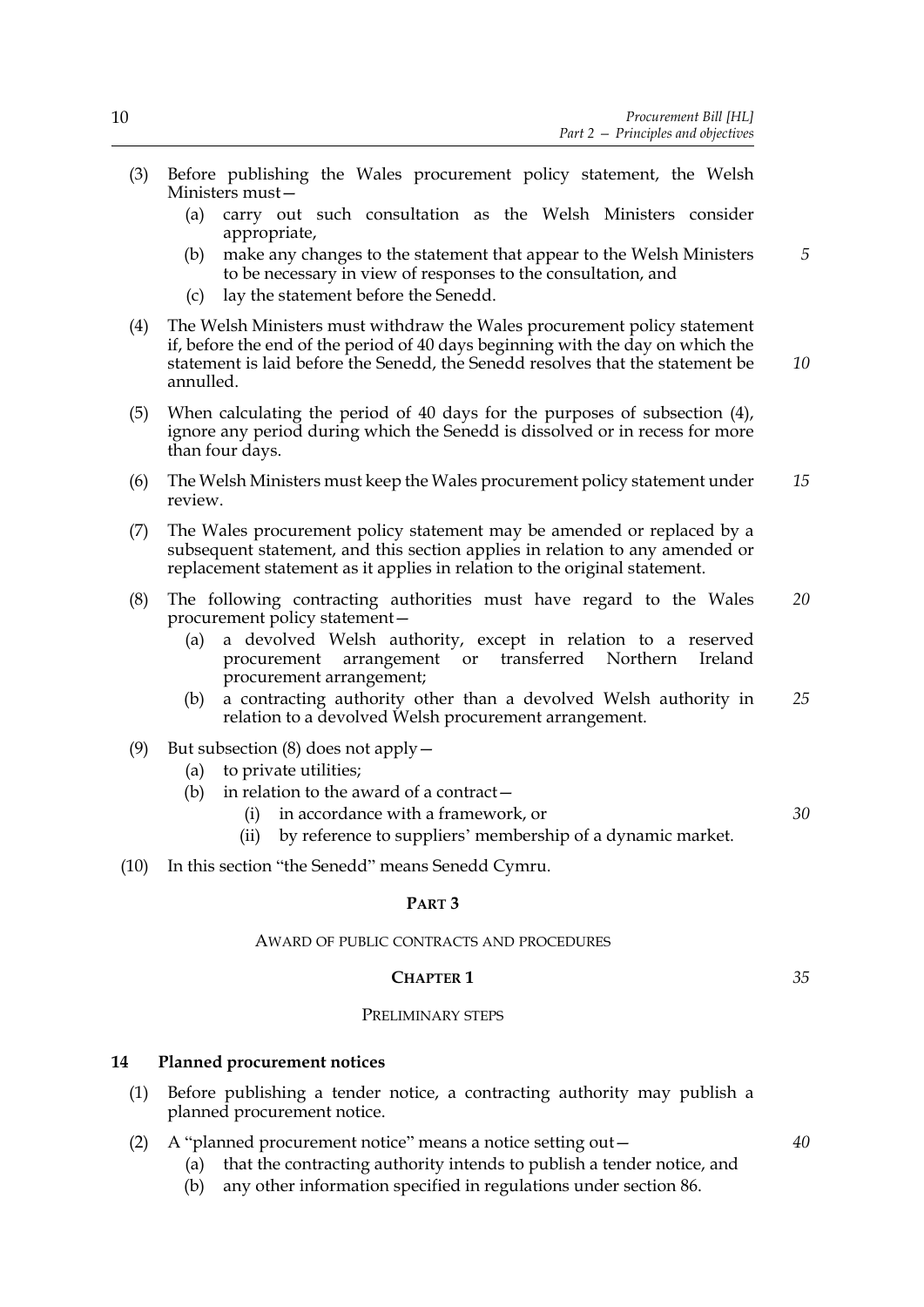- (3) A "qualifying planned procurement notice" means a planned procurement notice published at least 40 days but not more than 12 months before the day on which the tender notice is published.
- (4) See section [52](#page-39-1)[\(4\)](#page-39-2) for provision for reduced tendering periods in cases where a qualifying planned procurement notice has been published.

## <span id="page-18-0"></span>**15 Preliminary market engagement**

| (1) Before publishing a tender notice in respect of a public contract, a contracting |
|--------------------------------------------------------------------------------------|
| authority may engage with suppliers and other persons for the purpose of -           |

- (a) developing the authority's specifications and approach to the procurement;
- (b) designing a procedure, conditions of participation or award criteria;
- (c) preparing the tender notice and associated tender documents;
- (d) identifying suppliers that may be able to supply the goods, services or works required;
- (e) identifying likely contractual terms;
- (f) building capacity among suppliers in relation to the contract being awarded.
- (2) Engagement under subsection (1) is called "preliminary market engagement".
- (3) In carrying out preliminary market engagement, a contracting authority must take steps to ensure that—
	- (a) suppliers participating in the preliminary market engagement are not put at an unfair advantage, and
	- (b) competition in relation to the award of the public contract is not otherwise distorted.
- (4) Subsection [\(5\)](#page-18-3) applies if a contracting authority considers that—
	- (a) a supplier's participation in preliminary market engagement has put the supplier at an unfair advantage in relation to the award of a public contract, and
	- (b) the advantage cannot be avoided.
- <span id="page-18-3"></span>(5) The contracting authority must treat the supplier as an excludable supplier in relation to the award of the contract. *30*

## <span id="page-18-1"></span>**16 Preliminary market engagement notices**

- (1) Before carrying out preliminary market engagement, a contracting authority may publish a preliminary market engagement notice.
- (2) A "preliminary market engagement notice" means a notice setting out— *35*
	- (a) that the contracting authority intends to conduct preliminary market engagement, and
	- (b) any other information specified in regulations under section [86.](#page-62-2)

## <span id="page-18-2"></span>**17 Duty to consider lots**

(1) Before publishing a tender notice in respect of a public contract, a contracting authority must consider— *40*

*5*

*10*

*15*

*20*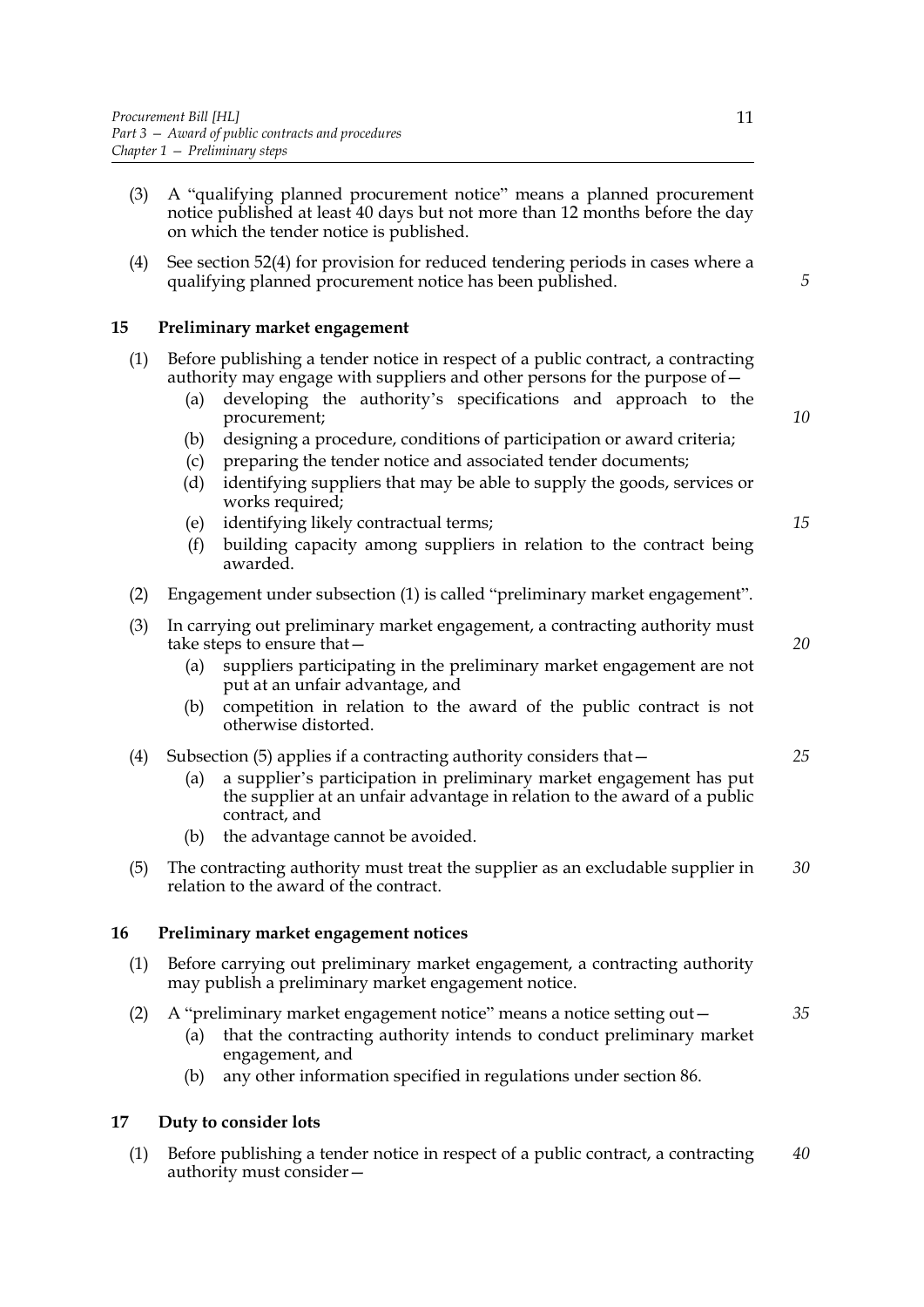- (a) whether the goods, services or works to be supplied under the contract could reasonably be supplied under more than one contract, and
- (b) whether such contracts could appropriately be awarded by reference to lots.
- (2) If the contracting authority considers that the goods, services or works could reasonably be supplied under more than one contract and such contracts could appropriately be awarded by reference to lots, the authority must— *5*
	- (a) arrange for the award of the contract or contracts by reference to lots, or
	- (b) provide reasons for not doing so.

## **CHAPTER 2**

#### COMPETITIVE AWARD

#### *Terms of a procurement*

## <span id="page-19-1"></span><span id="page-19-0"></span>**18 Award of public contracts following a competitive procedure**

- (1) A contracting authority may award a public contract to the supplier that submits the most advantageous tender in a competitive tendering procedure.
- (2) The "most advantageous tender" is the tender that the contracting authority considers best satisfies the award criteria when assessed by reference to—
	- (a) the assessment methodology under section [22](#page-22-1)[\(3\)\(a\)](#page-22-2), and
	- (b) the relative importance of the criteria under section [22](#page-22-1)[\(3\)\(b\).](#page-22-3)
- (3) In assessing which tender best satisfies the award criteria, a contracting authority— *20*
	- (a) must disregard any tender from a supplier that does not satisfy the conditions of participation;
	- (b) may disregard any tender from a supplier that—
		- (i) is not a United Kingdom supplier or treaty state supplier, or
		- (ii) intends to sub-contract the performance of all or part of the contract to a supplier that is not a United Kingdom supplier or treaty state supplier;
	- (c) must disregard any tender which materially breaches a procedural requirement set out in the tender notice or associated tender documents. *30*
- (4) The reference to a tender breaching a procedural requirement includes a reference to a supplier breaching a procedural requirement in relation to the tender.
- (5) A breach is material only if the contracting authority considers that ignoring it would put the tender at an unfair advantage. *35*
- (6) See sections [26](#page-24-3) and [28](#page-25-2) for provision about disregarding tenders from suppliers that are excluded or excludable suppliers or that are sub-contracting to excluded or excludable suppliers.
- (7) See sections [32](#page-28-2) and [33](#page-28-3) for provision about reserving public contracts to supported employment providers and qualifying public service mutuals. *40*

*10*

*15*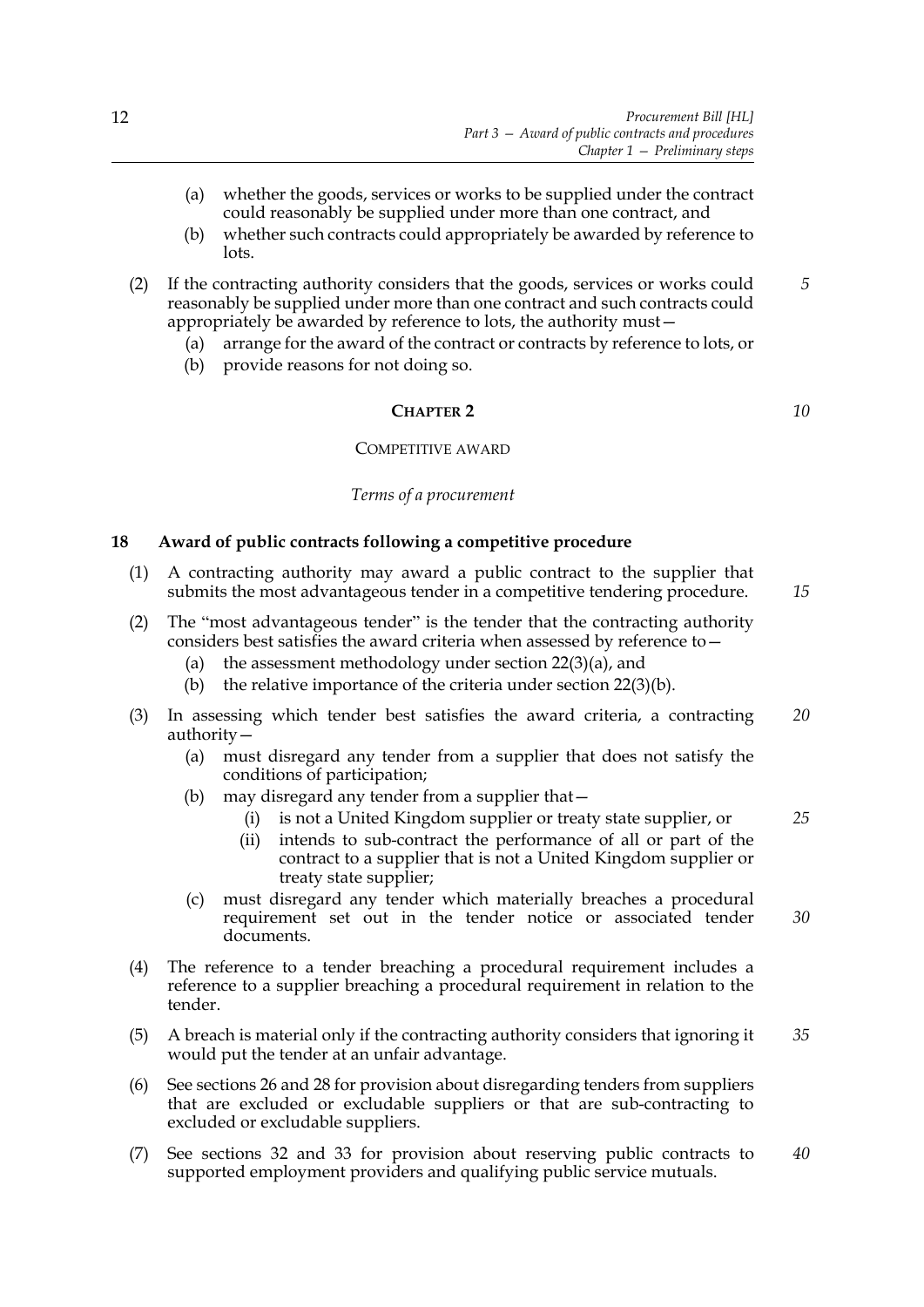- (8) See section [34](#page-29-2) for provision about disregarding tenders from suppliers that are not members of a dynamic market.
- (9) In this section "procedural requirement" includes a requirement that a supplier provide information.

## <span id="page-20-0"></span>**19 Competitive tendering procedures**

- (1) Before awarding a public contract under section [18](#page-19-1), a contracting authority must carry out a competitive tendering procedure in accordance with a tender notice and any associated tender documents.
- (2) A "competitive tendering procedure" is—
	- (a) a single-stage tendering procedure without a restriction on who can submit tenders (an "open procedure"), or *10*
	- (b) such other competitive tendering procedure as the contracting authority considers appropriate for the purpose of awarding the public contract.
- (3) A contracting authority must ensure that the procedure is a proportionate means of awarding the public contract, having regard to the nature, complexity and cost of the contract. *15*
- (4) A competitive tendering procedure other than an open procedure—
	- (a) may limit the number of participating suppliers, generally or in respect of particular tendering rounds or other selection processes;
	- (b) may provide for the refinement of award criteria in accordance with section [23;](#page-23-2)
	- (c) may not permit the participation of suppliers that did not submit a tender in the first round of tendering or that were excluded following an earlier round.
- <span id="page-20-1"></span>(5) A competitive tendering procedure other than an open procedure may provide for the exclusion of suppliers—
	- (a) by reference to conditions of participation (see section [21](#page-21-2));
	- (b) by reference to an intermediate assessment of tenders;
	- (c) that are not United Kingdom suppliers or treaty state suppliers;
	- (d) that intend to sub-contract the performance of all or part of the contract to a supplier that is not a United Kingdom supplier or treaty state supplier.
- (6) The reference in subsection  $(5)(b)$  to the exclusion of suppliers by reference to an intermediate assessment of tenders is a reference to the exclusion of suppliers by reference to which tenders best satisfy the award criteria at the point of exclusion, when assessed by reference to— *35*
	- (a) the assessment methodology under section [22](#page-22-1)[\(3\)\(a\)](#page-22-2), and
	- (b) the relative importance of the criteria under section  $22(3)(b)$  $22(3)(b)$ .
- (7) A competitive tendering procedure may, if a contract is being awarded by reference to lots, limit the number of lots in respect of which any one supplier can submit a tender. *40*
- (8) See sections [27,](#page-24-4) [28](#page-25-2) and [30](#page-26-2) for provision about excluding suppliers that are excluded or excludable suppliers, that are sub-contracting to excluded or excludable suppliers or for improper behaviour.

*20*

*5*

*25*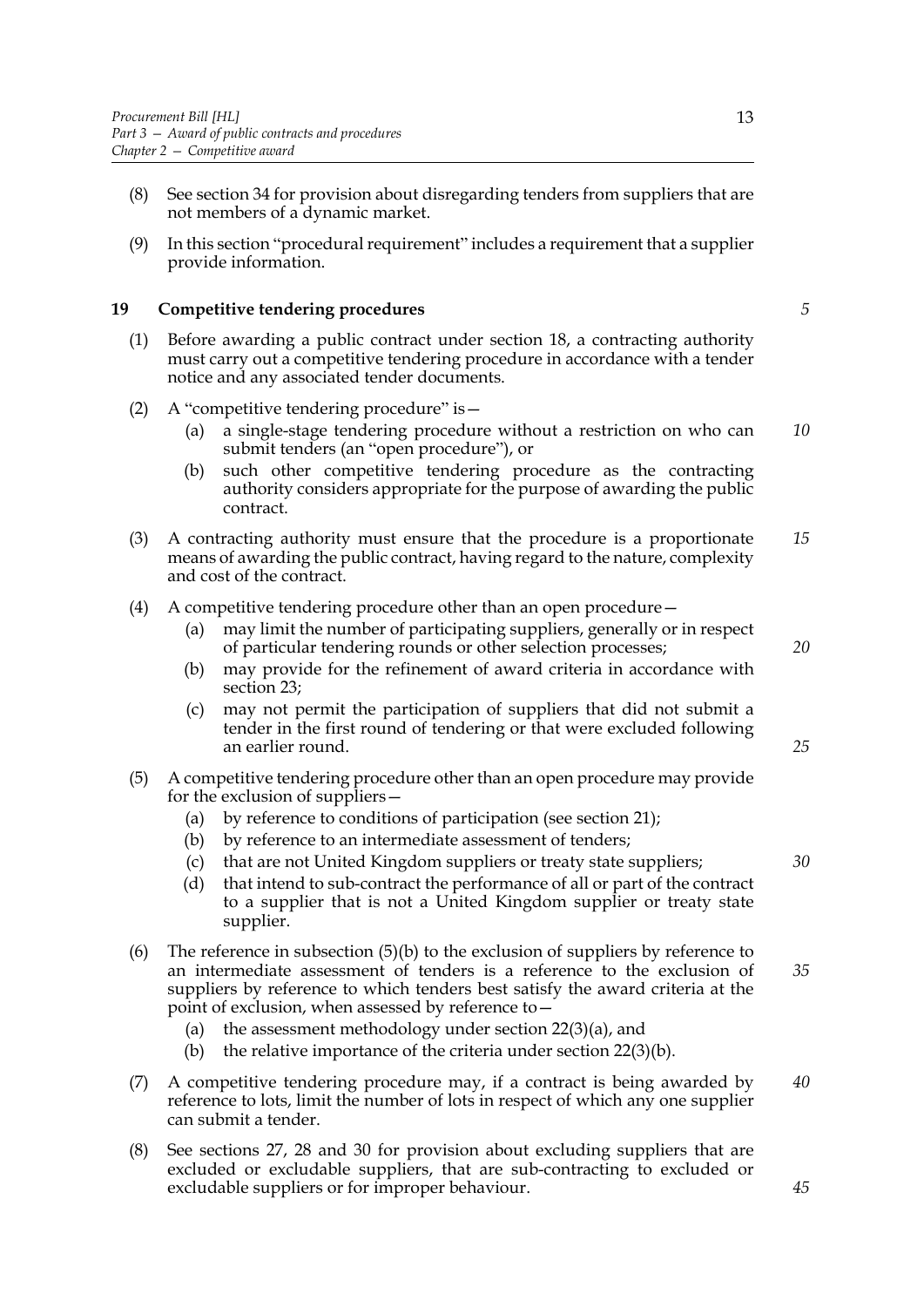- (9) See sections [32](#page-28-2) and [33](#page-28-3) for provision about reserving public contracts to sheltered employment providers and qualifying mutual societies.
- (10) See section [34](#page-29-2) for provision about excluding suppliers that are not members of a dynamic market.

#### <span id="page-21-0"></span>**20 Tender notices and associated tender documents**

## (1) A contracting authority must publish a tender notice for the purpose of—

- (a) inviting suppliers to submit a tender as part of an open procedure, or
- (b) in the case of a competitive procedure other than an open procedure  $-$ 
	- (i) inviting suppliers to submit a request to participate in the procedure, or
	- (ii) where no such invitation is made, inviting suppliers to submit their first, or only, tender as part of the procedure.

(2) A "tender notice" means a notice setting out—

- (a) that a contracting authority intends to award a public contract under section [18,](#page-19-1) and
- (b) any other information specified in regulations under section [86.](#page-62-2)
- (3) A contracting authority must provide any associated tender documents in accordance with the tender notice.
- (4) "Associated tender document" means, in relation to a tender notice, a document setting out information specified in regulations under section [86](#page-62-2) that supplements that set out in the tender notice. *20*

## <span id="page-21-2"></span><span id="page-21-1"></span>**21 Conditions of participation**

- (1) A contracting authority may set conditions of participation in relation to the award of a public contract under section [18](#page-19-1) only if it is satisfied that the conditions are a proportionate means of ensuring that suppliers have—
	- (a) the legal and financial capacity to perform the contract, or
	- (b) the technical ability to perform the contract.
- (2) A "condition of participation" is a condition that a supplier must satisfy if the supplier is to be awarded the public contract.
- (3) A condition set under subsection (1)(b) may relate to suppliers' qualifications, experience or technical ability, but may not— *30*
	- (a) require suppliers to have been awarded a contract by a particular contracting authority,
	- (b) break the rules on technical specifications in section [24](#page-23-3), or
	- (c) require particular qualifications without allowing for their equivalents. *35*
- (4) When considering whether a condition is proportionate for the purposes of subsection (1) a contracting authority must have regard to the nature, complexity and cost of the public contract.
- (5) A condition of participation may require the provision of evidence that is verifiable by a person other than the supplier.
- (6) If a supplier does not satisfy a condition of participation, the contracting authority may exclude the supplier from participating in, or progressing as part of, the competitive tendering procedure.

*5*

*10*

*15*

*25*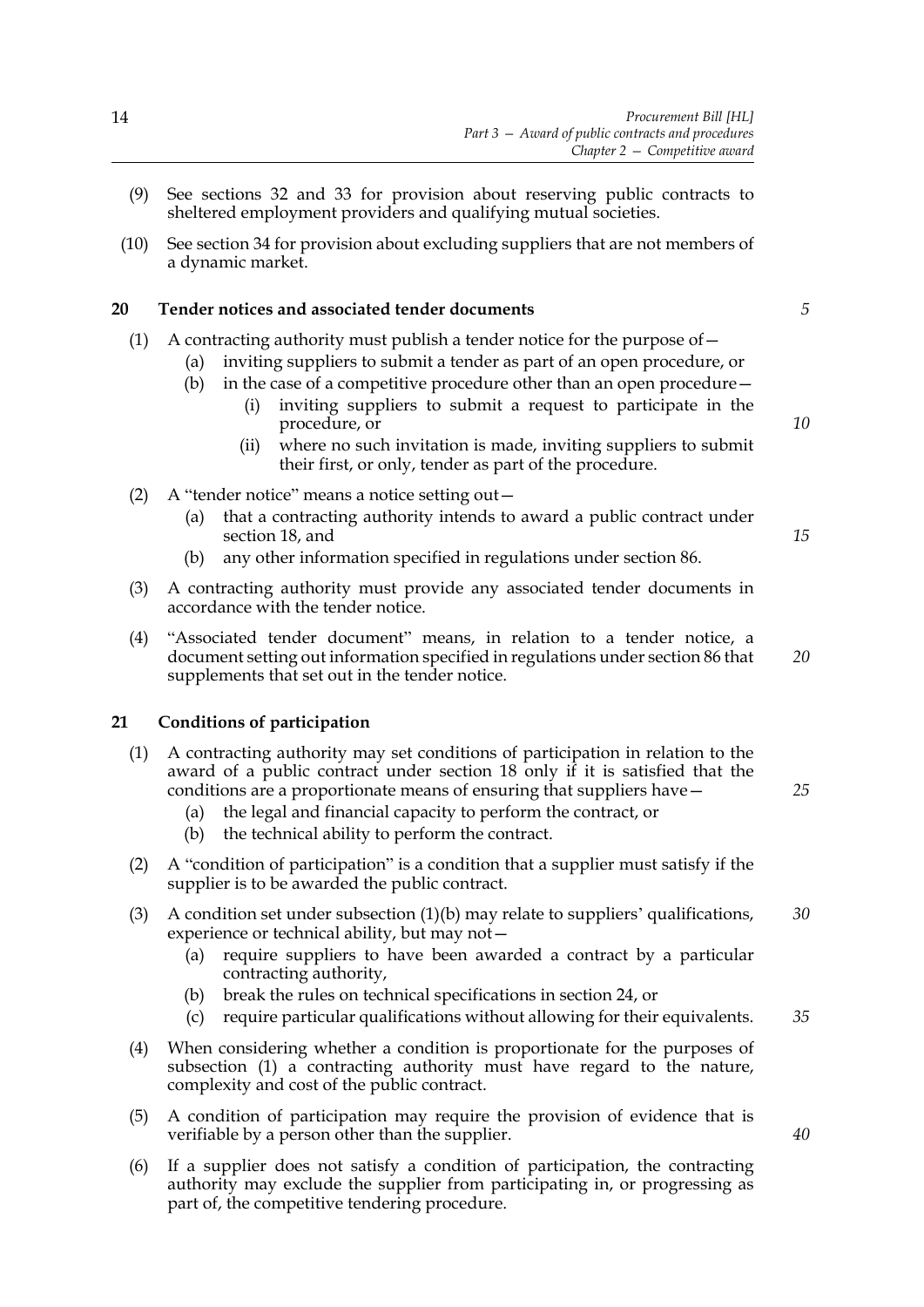- (7) A supplier is to be treated as satisfying a condition of participation to the extent that a supplier associated with the supplier satisfies the condition.
- (8) For the purposes of this section, a supplier is associated with another supplier  $if -$ 
	- (a) the suppliers are submitting a tender together, or
	- (b) the contracting authority is satisfied that the suppliers will enter into legally binding arrangements to the effect that—
		- (i) the supplier will sub-contract the performance of all or part of the contract to the other, or
		- (ii) the other supplier will guarantee the performance of all or part of the contract by the supplier. *10*

## <span id="page-22-1"></span><span id="page-22-0"></span>**22 Award criteria**

| (1) In this Act, "award criteria" means criteria set in accordance with this section |
|--------------------------------------------------------------------------------------|
| against which tenders may be assessed for the purpose of awarding a public           |
| contract under section 18 (award following competitive procedure).                   |

- <span id="page-22-4"></span>(2) In setting award criteria, a contracting authority must be satisfied that they—
	- (a) relate to the subject-matter of the contract,
	- (b) are sufficiently clear, measurable and specific,
	- (c) do not break the rules on technical specifications in section [24,](#page-23-3) and
	- (d) are a proportionate means of assessing tenders, having regard to the nature, complexity and cost of the contract. *20*
- <span id="page-22-5"></span><span id="page-22-3"></span><span id="page-22-2"></span>(3) In setting award criteria, a contracting authority must—
	- (a) describe how tenders are to be assessed by reference to them and, in particular, specify whether failure to meet one or more criteria would disqualify a tender (the "assessment methodology"), and
	- (b) indicate their relative importance by  $-$ 
		- (i) weighting each as representing a percentage of total importance,
		- (ii) ranking them in order of importance, or
		- (iii) describing it in another way.
- (4) In setting award criteria for the assessment of tenders by reference to lots, a contracting authority—
	- (a) may limit the number of lots that may be awarded to any one supplier, and
	- (b) in doing so, must provide an objective mechanism for supplier selection in circumstances where a supplier would otherwise exceed the limit. *35*
- (5) In subsection [\(2\),](#page-22-4) the reference to the subject-matter of a contract includes a reference to—
	- (a) the goods, services or works to be supplied under the contract, including in respect of any aspect of their production, trading or other stage in their life-cycle; *40*
	- (b) how or when those goods, services or works are to be supplied;
	- (c) the qualifications, experience, ability, management or organisation of staff where those factors are likely to make a material difference to the quality of goods, services or works being supplied; *45*

*5*

*15*

*30*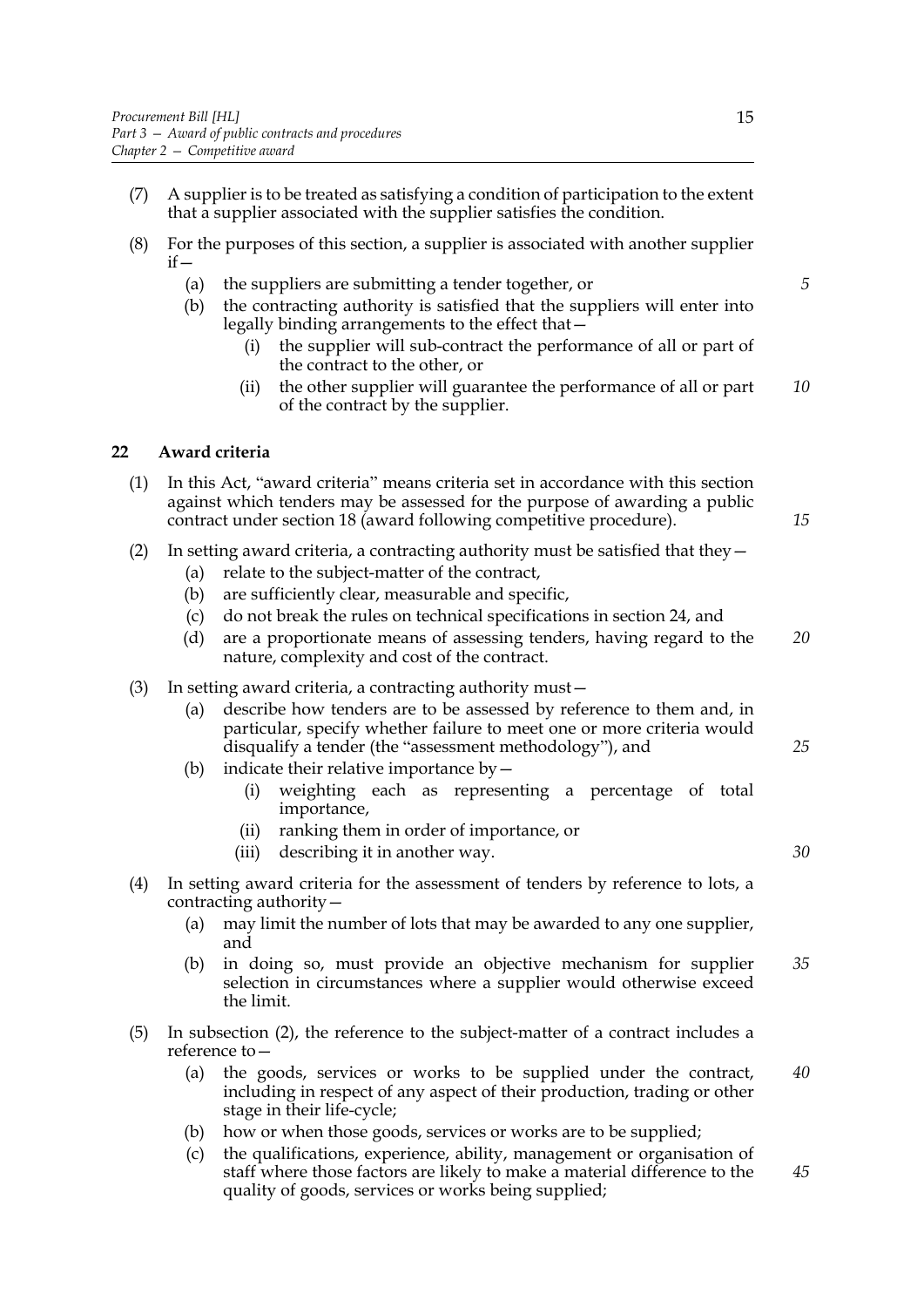- (d) price, other costs or value for money in all the circumstances.
- (6) In the case of a light touch contract, the reference to the subject-matter of the contract also includes a reference to—
	- (a) the views of an individual for whose benefit the services are to be supplied (a "service recipient"), or of a person providing care to a service recipient, in relation to—
		- (i) who should supply the services, and
		- (ii) how and when they should be supplied;
	- (b) the different needs of different service recipients;
	- (c) the importance of proximity between the supplier and service recipients for the effective and efficient supply of the services. *10*

## <span id="page-23-2"></span><span id="page-23-0"></span>**23 Refining award criteria**

- <span id="page-23-4"></span>(1) A contracting authority may refine an award criterion as part of a competitive tendering procedure other than an open procedure if—
	- (a) the tender notice or associated tender documents provide for the refinement of the criterion, and *15*
	- (b) the authority is yet to invite suppliers to submit tenders to be assessed under section [18](#page-19-1) (award following competitive procedure).
- (2) A contracting authority may, in consequence of refining an award criterion under subsection [\(1\)](#page-23-4), refine the indication of the relative importance of the award criteria under section [22](#page-22-1)[\(3\)\(b\)](#page-22-3). *20*
- (3) A contracting authority may not make a refinement under this section if it would result in award criteria that would, had the refinement been made earlier, have allowed one or more suppliers that did not progress beyond an earlier round or selection process to have done so.
- (4) A contracting authority must modify and republish or provide again the tender notice and any associated tender documents affected by refinements under this section.

## <span id="page-23-3"></span><span id="page-23-1"></span>**24 Technical specifications**

- (1) The terms of a procurement may not refer to design, a particular licensing model or a description of characteristics in circumstances where they could appropriately refer to performance or functional requirements. *30*
- (2) The terms of a procurement may not refer to United Kingdom standards unless—
	- (a) there is no internationally-recognised equivalent, and
	- (b) they provide that tenders satisfying equivalent standards from other states or regions will, for the purposes of this Part, be treated as having satisfied the United Kingdom standards.
- (3) Unless the contracting authority considers it necessary in order to make its requirements understood, the terms of a procurement may not refer to a particular—
	- (a) trademark, trade name, patent, design or type,
	- (b) place of origin, or
	- (c) producer or supplier.

*25*

*5*

*35*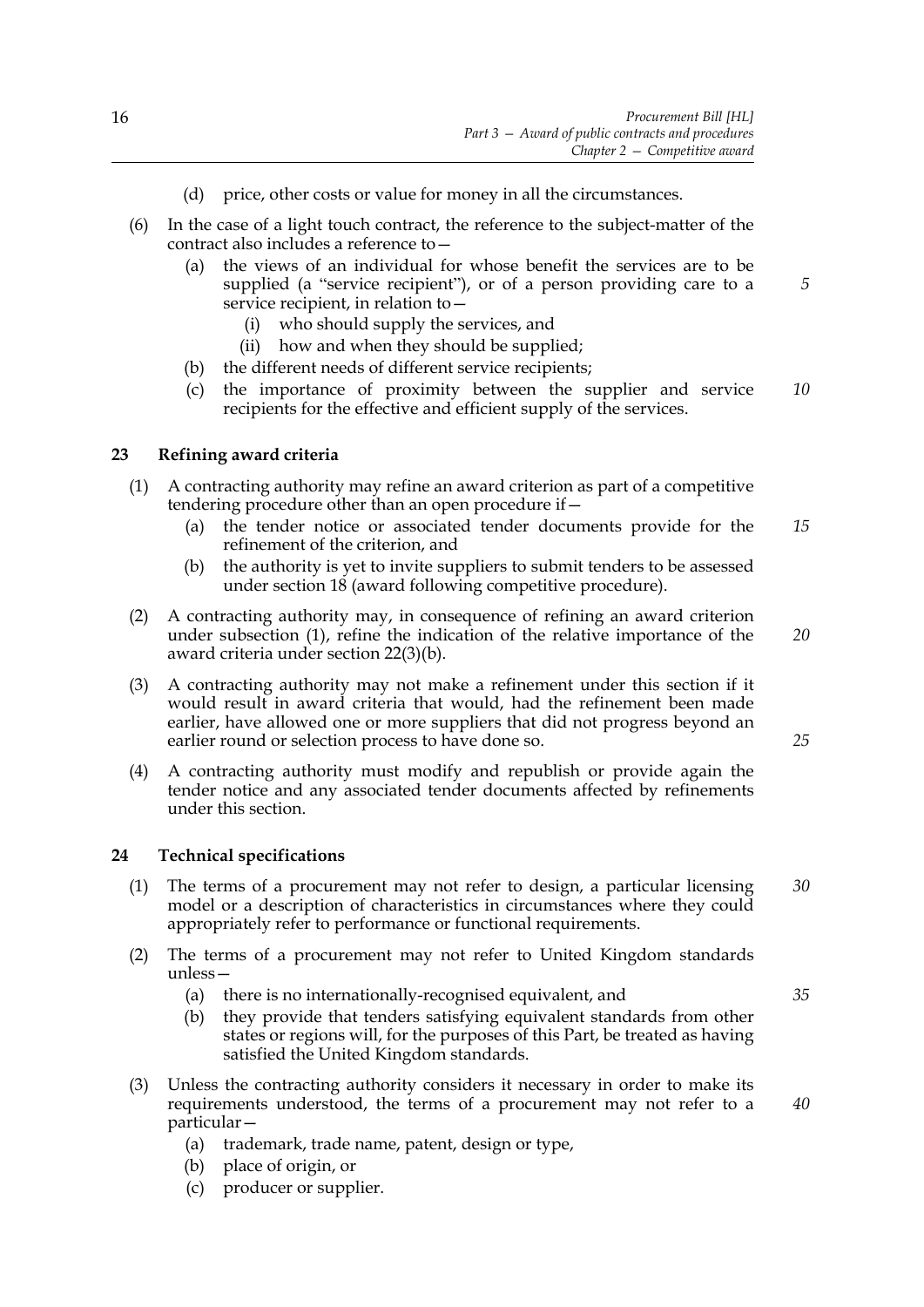- (4) If such matters are referred to, the terms of the procurement must also provide that tenders demonstrating equivalent quality or performance will not be disadvantaged.
- (5) In this section—
	- "terms of a procurement" means anything set out in the tender notice or associated tender documents, including any competitive tendering procedure, conditions of participation or award criteria; *5*

"United Kingdom standards" means standards that—

- (a) are set by the British Standards Institute, or
- (b) apply in the United Kingdom, or part of the United Kingdom, and do not apply elsewhere; *10*

## <span id="page-24-0"></span>**25 Sub-contracting specifications**

- (1) Subsection [\(2\)](#page-24-5) applies if a contracting authority considers that the authority could award a contract for the supply of certain goods, services or works to a particular supplier under section [40](#page-32-1) (direct award in special cases). *15*
- <span id="page-24-5"></span>(2) In awarding a contract that is wholly or partly for the supply of those goods, services or works under section [18](#page-19-1) (award following competitive procedure), the contracting authority may require that a supplier sub-contracts the supply of those goods, services or works to the particular supplier. *20*

## *Exclusions and modifications*

## <span id="page-24-3"></span><span id="page-24-1"></span>**26 Excluding suppliers from a competitive award**

- (1) In assessing which tender best satisfies the award criteria for the purposes of section [18](#page-19-1), a contracting authority must disregard any tender from a supplier that is an excluded supplier. *25*
- (2) Before assessing which tender best satisfies the award criteria for the purposes of section [18](#page-19-1), a contracting authority—
	- (a) must consider whether a supplier is an excludable supplier, and
	- (b) may disregard any tender from an excludable supplier.
- (3) If the supplier is an excluded or excludable supplier only by virtue of an associated supplier being an excluded or excludable supplier, the contracting authority must, before disregarding a tender, give the supplier reasonable opportunity to replace the associated supplier.
- (4) In this Act, "associated supplier" means a supplier that the supplier is relying on in order to in order to satisfy the conditions of participation. *35*

## <span id="page-24-4"></span><span id="page-24-2"></span>**27 Excluding suppliers from a competitive tendering procedure**

- (1) Before permitting a supplier to participate in a competitive tendering procedure other than an open procedure, a contracting authority must determine whether the supplier is—
	- (a) an excluded supplier, or
	- (b) an excludable supplier.

a reference to standards includes a reference to any regulation, rules, code of practice or guidance.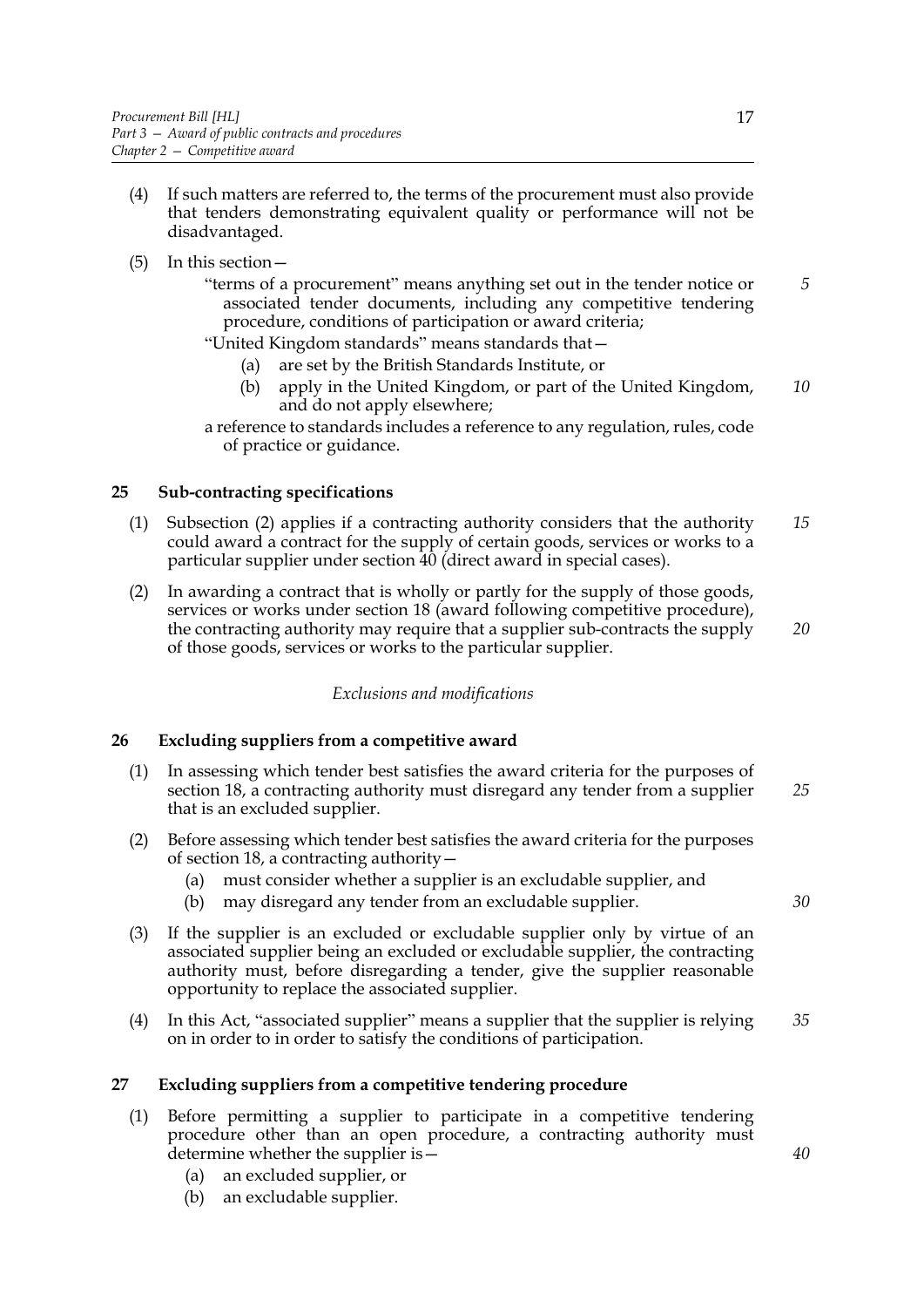- (2) The contracting authority must exclude an excluded supplier from participating in, or progressing as part of, the competitive tendering procedure.
- (3) The contracting authority may exclude an excludable supplier from participating in, or progressing as part of, the competitive tendering procedure.
- (4) Before excluding a supplier that is an excluded supplier or excludable supplier only by virtue of an associated supplier, a contracting authority must provide the supplier with reasonable opportunity to replace the associated supplier.
- (5) In this section, a reference to a supplier participating in a competitive tendering procedure is a reference to a supplier participating beyond the initial submission of tenders or requests to participate. *10*

## <span id="page-25-2"></span><span id="page-25-0"></span>**28 Excluding suppliers by reference to sub-contractors**

- <span id="page-25-3"></span>(1) A contracting authority may, as part of a competitive tendering procedure, request information—
	- (a) about whether a supplier intends to sub-contract the performance of all or part of a public contract, and
	- (b) for the purpose of determining whether any intended sub-contractor is an excluded or excludable supplier.
- <span id="page-25-4"></span>(2) If, after requesting information under subsection [\(1\)](#page-25-3), a contracting authority considers that a supplier intends to sub-contract to a supplier that is an excluded supplier, the contracting authority must— *20*
	- (a) treat the supplier as an excluded supplier for the purpose of assessing tenders under section [18,](#page-19-1) and
	- (b) exclude the supplier from participating in, or progressing as part of, the competitive tendering procedure. *25*
- <span id="page-25-5"></span>(3) If, after requesting information under subsection [\(1\)](#page-25-3), a contracting authority considers that a supplier intends to sub-contract to a supplier that is an excludable supplier, the contracting authority—
	- (a) must treat the supplier as an excludable supplier for the purpose of assessing tenders under section [18,](#page-19-1) and *30*
	- (b) may exclude the supplier from participating in, or progressing as part of, the competitive tendering procedure.
- (4) Before disregarding a tender or excluding a supplier under subsection [\(2\)](#page-25-4) or [\(3\),](#page-25-5) a contracting authority must give the supplier reasonable opportunity to find an alternative supplier with which to sub-contract. *35*
- (5) In this section, a reference to a supplier participating in a competitive tendering procedure is a reference to a supplier participating beyond the initial submission of tenders or requests to participate.
- (6) Subsections [\(2\)](#page-25-4) and [\(3\)](#page-25-5) do not apply if the intended sub-contractor is an associated supplier. *40*

## <span id="page-25-1"></span>**29 Excluding a supplier that is a threat to national security**

(1) This section applies if a contracting authority other than a Minister of the Crown intends to disregard a tender under section [26](#page-24-3) or [28](#page-25-2) or exclude a *15*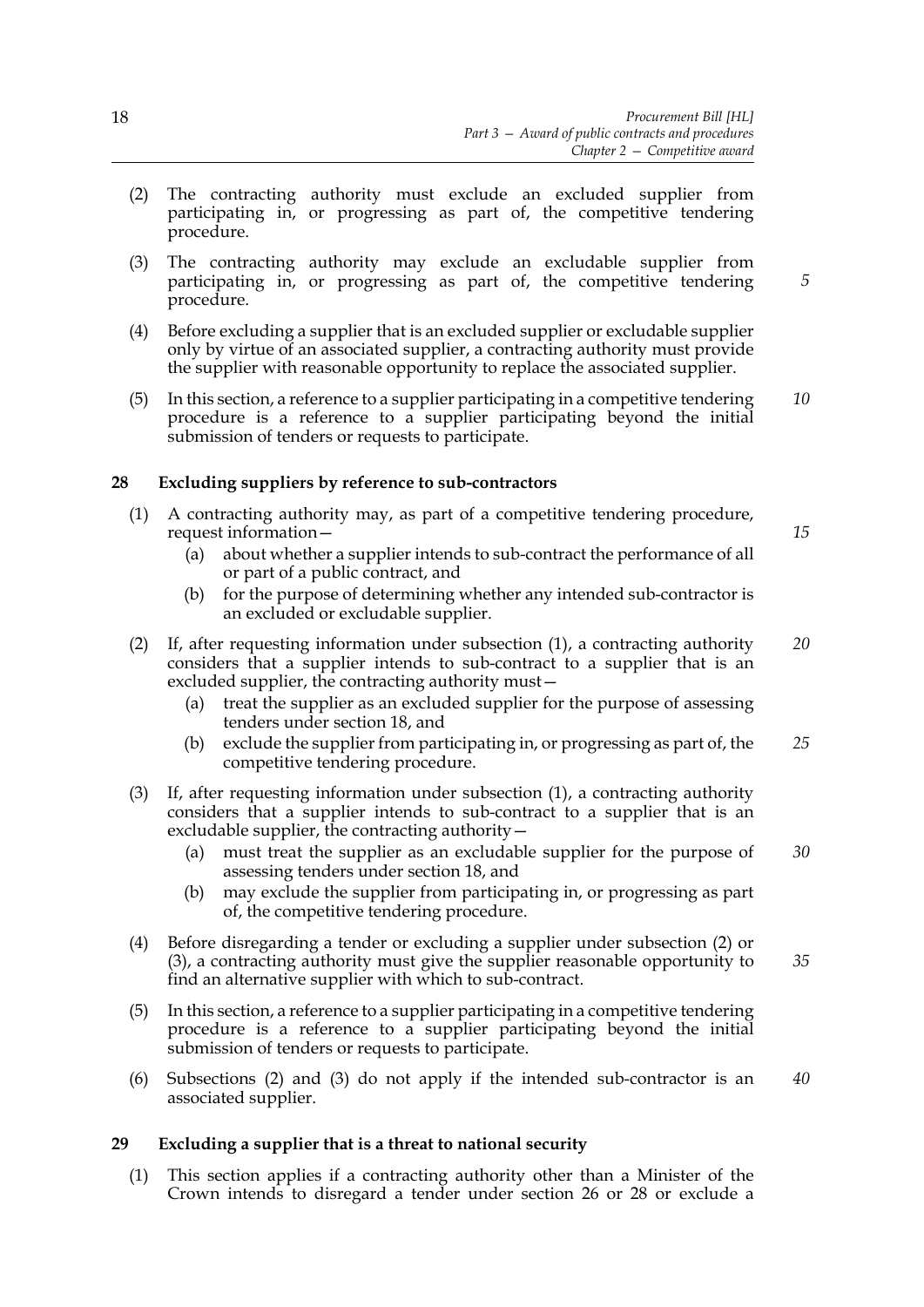supplier under section [27](#page-24-4) or [28](#page-25-2) on the basis of the discretionary exclusion ground in paragraph [15](#page-108-0) of Schedule [7](#page-105-0) (threat to national security).

- (2) The contracting authority may not disregard the tender or exclude the supplier unless—
	- (a) the authority has notified a Minister of the Crown of its intention, and
	- (b) the Minister of the Crown considers that—
		- (i) the supplier or an intended sub-contractor is an excluded supplier by virtue of paragraph [15](#page-108-0) of Schedule [7,](#page-105-0) and
		- (ii) the tender should be disregarded or supplier excluded.

## <span id="page-26-2"></span><span id="page-26-0"></span>**30 Excluding suppliers for improper behaviour**

- <span id="page-26-4"></span>(1) Subsection [\(2\)](#page-26-3) applies if a contracting authority determines that—
	- (a) a supplier has acted improperly in relation to a procurement,
	- (b) in consequence, the supplier is put at an unfair advantage in relation to the award of a public contract, and
	- (c) the unfair advantage cannot be avoided other than by excluding the supplier. *15*
- <span id="page-26-3"></span>(2) The contracting authority must treat the supplier as an excluded supplier in relation to the award of the public contract.

| (3) Before making a determination of the kind described in subsection (1), a |    |
|------------------------------------------------------------------------------|----|
| contracting authority must give the supplier reasonable opportunity to $-$   | 20 |

- (a) make representations, and
- (b) provide relevant evidence.

## (4) A supplier might act improperly in relation to a procurement by  $-$

- (a) failing to provide information requested by the contracting authority;
- (b) providing information that is incomplete, inaccurate or misleading; *25*
- (c) accessing confidential information;
- (d) unduly influencing the contracting authority's decision-making.
- (5) Subsection (6) applies if  $-$ 
	- (a) a contracting authority has, in relation to the award of a public contract, requested—
		- (i) information about a supplier's connected persons or associated suppliers for the purpose of determining whether the supplier is an excluded or excludable supplier, or
		- (ii) other information under section [28](#page-25-2)[\(1\)](#page-25-3) (excluding suppliers by reference to sub-contractors), and
	- (b) the supplier has—
		- (i) failed to provide the information requested, or
		- (ii) provided information that is incomplete, inaccurate or misleading.
- (6) The contracting authority must treat the supplier as an excluded supplier in relation to the award of the public contract. *40*

## <span id="page-26-1"></span>**31 Modifying a section [18](#page-19-1) procurement**

<span id="page-26-5"></span>(1) A contracting authority may modify the terms of a procurement before the following deadlines have passed*5*

*10*

*30*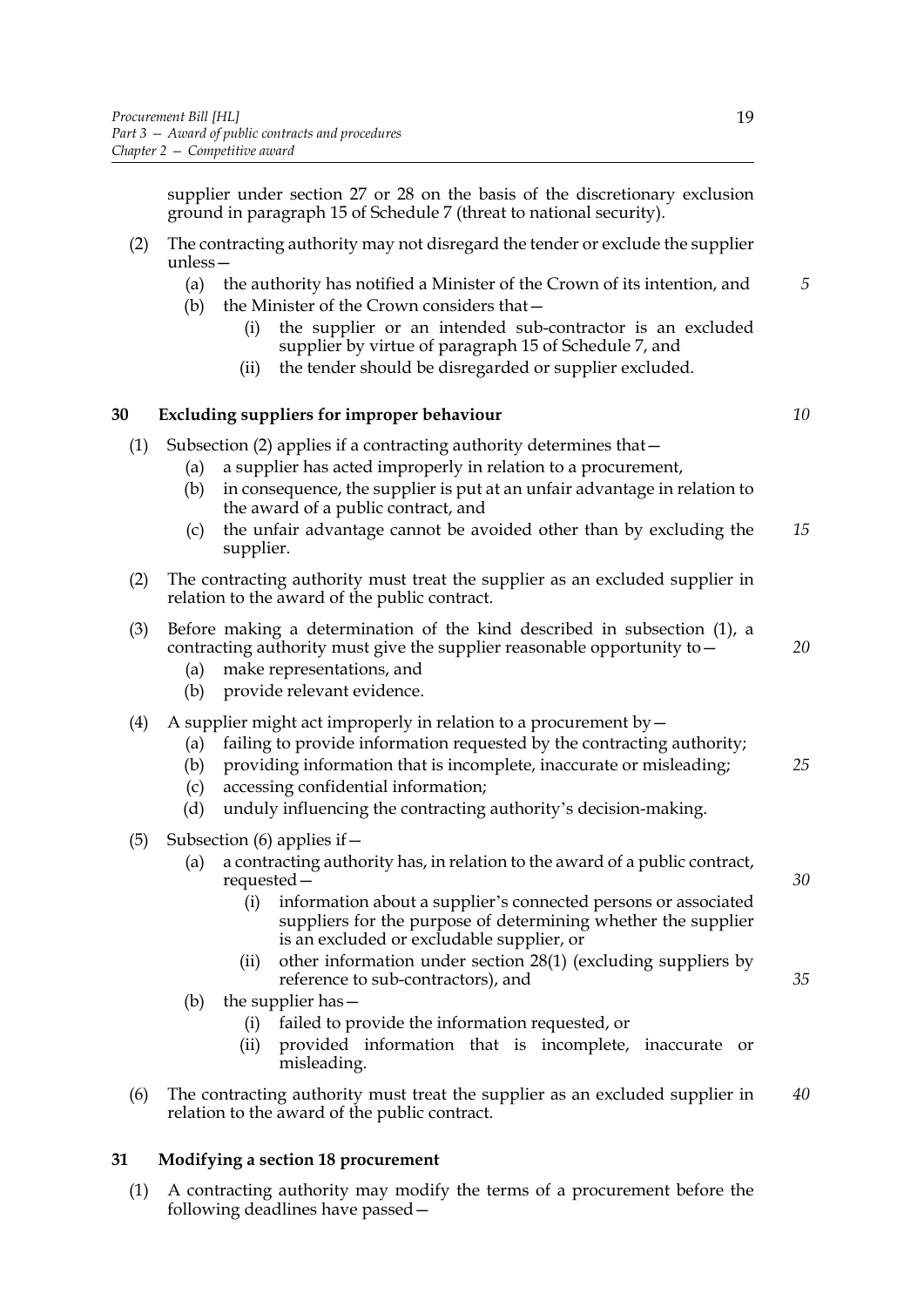- (a) in the case of an open procedure, the deadline for submitting tenders;
- <span id="page-27-0"></span>(b) in the case of a competitive tendering procedure other than an open procedure—
	- (i) the deadline for submitting a request to participate in the procedure, or
	- (ii) where there has been no invitation to submit such requests, the deadline for submitting a first or only tender.
- <span id="page-27-1"></span>(2) In the case of a competitive procedure other than an open procedure, a contracting authority may also modify the terms of a procurement before the deadline for submitting a tender for assessment under section [18](#page-19-1) (award following competitive procedure) has passed if—
	- (a) the modification is not substantial, or
	- (b) the procurement relates to the award of a light touch contract.
- (3) A modification is "substantial" if  $-$ 
	- (a) it would permit suppliers that are not participating suppliers to submit a tender, or *15*
	- (b) the contracting authority considers that, had the modification been reflected in the tender notice or associated tender documents before a deadline referred to in subsection [\(1\)\(b\)](#page-27-0) passed—
		- (i) one or more participating suppliers would not be a participating supplier, or *20*
		- (ii) one or more suppliers that are not participating suppliers would be a participating supplier.
- (4) Whenever a contracting authority modifies the terms of a procurement, the authority must consider revising applicable tender deadlines and other time limits in accordance with section  $52$  (time limits).
- (5) If a contracting authority modifies the terms of a procurement under subsection [\(1\),](#page-26-5) the authority must revise and republish or provide again the tender notice and any associated tender documents affected by the modifications or time limit revisions.
- (6) If a contracting authority modifies the terms of a procurement under subsection [\(2\),](#page-27-1) the authority must notify each participating supplier.
- (7) In this section—
	- "terms of a procurement" means anything set out in a tender notice or associated tender documents, including any competitive tendering procedure, conditions of participation or award criteria; *35*

"participating supplier" means a supplier that—

- (a) has submitted a request to participate in, or a tender as part of, the competitive tendering procedure, and
- (b) has not been excluded in accordance with the procedure or under this Act. *40*
- (8) See section [42](#page-33-2) for provision about switching to direct award.

*5*

*10*

*25*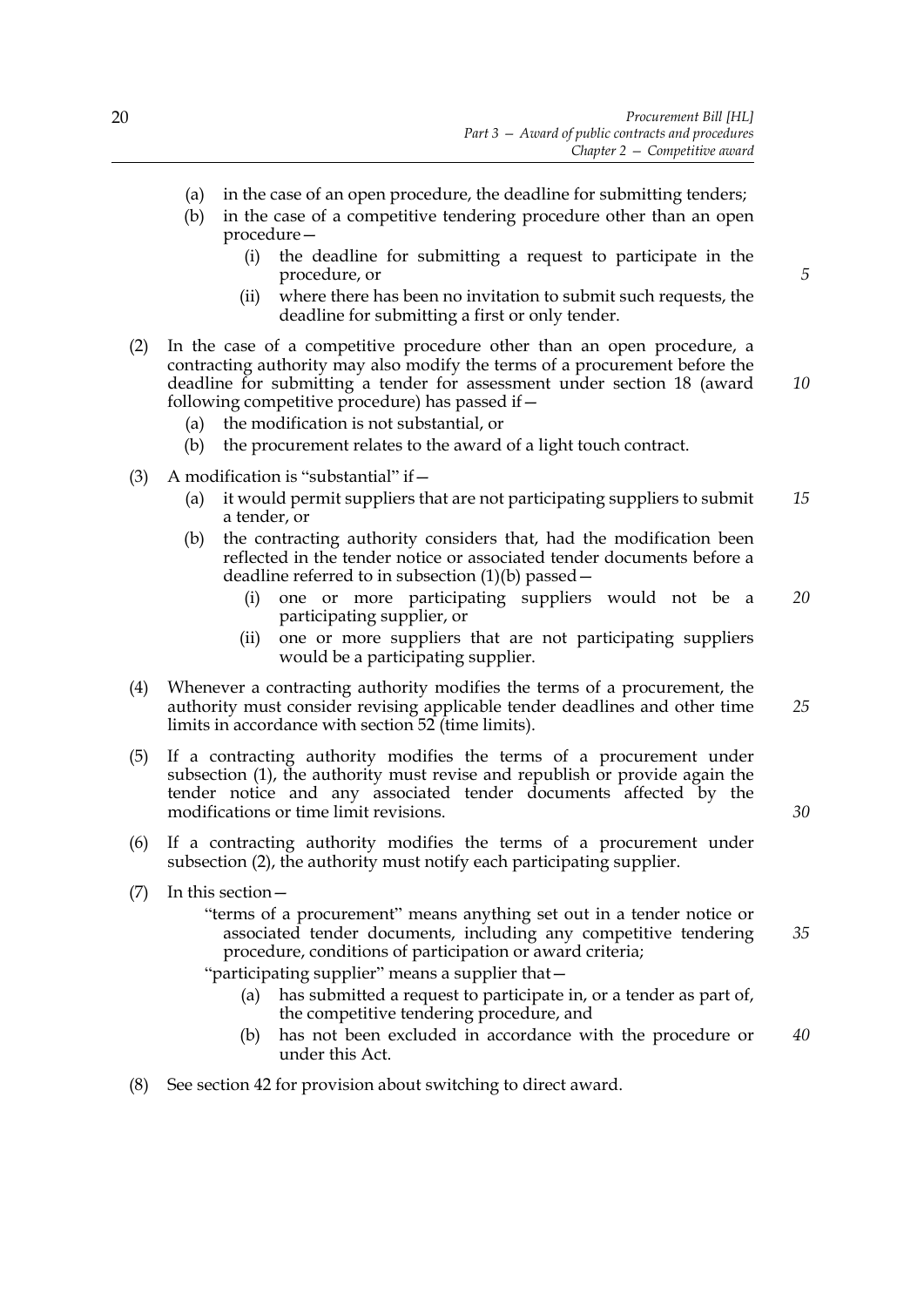*Reserving contracts to certain suppliers*

#### <span id="page-28-2"></span><span id="page-28-0"></span>**32 Reserving contracts to supported employment providers**

- <span id="page-28-5"></span>(1) A competitive tendering procedure other than an open procedure may provide for the exclusion of suppliers that are not supported employment providers.
- (2) Subsection [\(3\)](#page-28-4) applies in relation to the award of a public contract under section [18](#page-19-1) if the competitive procedure provides for the exclusion of suppliers as set out in subsection [\(1\)](#page-28-5). *5*
- <span id="page-28-4"></span>(3) In assessing which tender best satisfies the award criteria for the purposes of section [18](#page-19-1), a contracting authority must disregard any tender from a supplier that is not a supported employment provider.
- (4) A "supported employment provider" means an organisation—
	- (a) that operates for the purpose of providing employment, or employment-related support, to disabled or disadvantaged individuals, and
	- (b) in which disabled or disadvantaged individuals represent at least 30 per cent of the workforce. *15*

#### <span id="page-28-3"></span><span id="page-28-1"></span>**33 Reserving contracts to public service mutuals**

- (1) This section applies in relation to the award of a public contract under section [18](#page-19-1) if the contract—
	- (a) is for reservable light touch services, and
	- (b) has a maximum term of five years or less.
- <span id="page-28-7"></span>(2) A competitive tendering procedure other than an open procedure may provide for the exclusion of suppliers that are not qualifying public service mutuals.
- (3) Subsection [\(4\)](#page-28-6) applies in relation to the award of a public contract under section [18](#page-19-1) if the competitive procedure provides for the exclusion of suppliers as set out in subsection [\(2\)](#page-28-7). *25*
- <span id="page-28-6"></span>(4) In assessing which tender best satisfies the award criteria for the purposes of section [18](#page-19-1), a contracting authority must disregard any tender from a supplier that is not a qualifying public service mutual.
- (5) A "qualifying public service mutual" means a public service mutual that has not been awarded a comparable contract during the period of three years ending with the day on which the contract referred to in subsection [\(1\)](#page-28-5) is awarded. *30*
- (6) A "public service mutual" means a body that  $-$ 
	- (a) operates for the purpose of delivering public services and mainly for the purpose of delivering one or more reservable light touch services, *35*
	- (b) is run on a not-for-profit basis or provides for the distribution of profits only to members, and
	- (c) is under the management and control of its employees.
- (7) In this section—

"comparable contract" means a contract that was—

- (a) a contract for the same kind of services,
- (b) awarded by the same contracting authority, and

*10*

*20*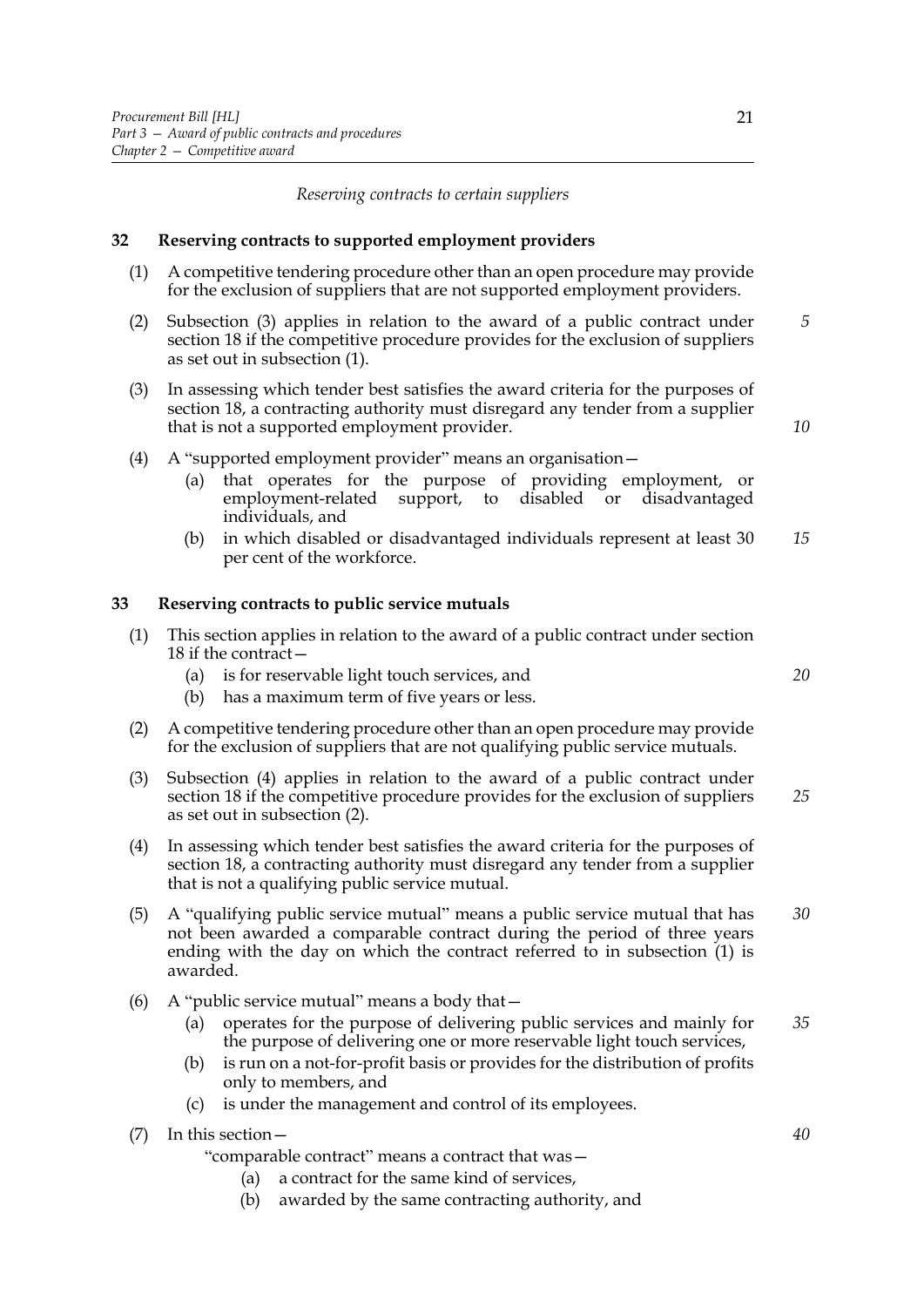(c) awarded in reliance on this section;

"reservable light touch services" means services of a kind specified in regulations under subsection [\(8\).](#page-29-3)

<span id="page-29-3"></span>(8) An appropriate authority may by regulations specify services of a kind specified in regulations of the authority under section [8](#page-13-3) (light touch contracts).

*Awarding contracts by reference to dynamic markets*

#### <span id="page-29-2"></span><span id="page-29-0"></span>**34 Competitive award by reference to dynamic markets**

- <span id="page-29-5"></span>(1) A competitive tendering procedure other than an open procedure may provide for the exclusion of suppliers that are not members of—
	- (a) a particular dynamic market, or
	- (b) a particular part of a particular dynamic market.
- (2) Subsection [\(3\)](#page-29-4) applies in relation to the award of a public contract under section [18](#page-19-1) if the competitive procedure provides for the exclusion of suppliers as set out in subsection [\(1\)](#page-29-5).
- <span id="page-29-4"></span>(3) In assessing which tender best satisfies the award criteria for the purposes of section [18](#page-19-1), a contracting authority must disregard any tender from a supplier that is not a member of— *15*
	- (a) a particular dynamic market, or
	- (b) a particular part of a particular dynamic market.
- <span id="page-29-6"></span>(4) A contracting authority must, before excluding suppliers or disregarding tenders under this section, consider any applications for membership of the market or part of the market from suppliers that have submitted a tender as part of the competitive tendering procedure. *20*
- (5) Subsection [\(4\)](#page-29-6) does not apply in relation to an application for membership if, due to exceptional circumstances arising from the complexity of the particular procurement, a contracting authority is unable to consider the application before— *25*
	- (a) the deadline for submitting a request to participate in the procedure, or
	- (b) where there has been no invitation to submit such requests, the deadline for submitting a first or only tender.

#### <span id="page-29-1"></span>**35 Dynamic markets: establishment**

- <span id="page-29-7"></span>(1) A contracting authority may establish arrangements (a "dynamic market") for the purpose of awarding public contracts by reference to suppliers' membership of the market.
- <span id="page-29-9"></span>(2) A contracting authority that is a utility may also establish a dynamic market for the purpose of awarding only public contracts that are utilities contracts by reference to suppliers' membership of the market (a "utilities dynamic market"). *35*
- <span id="page-29-8"></span>(3) A contracting authority that is a centralised procurement authority may also establish—
	- (a) a dynamic market for the purpose of other contracting authorities awarding public contracts by reference to suppliers' membership of the market;

*10*

*5*

*30*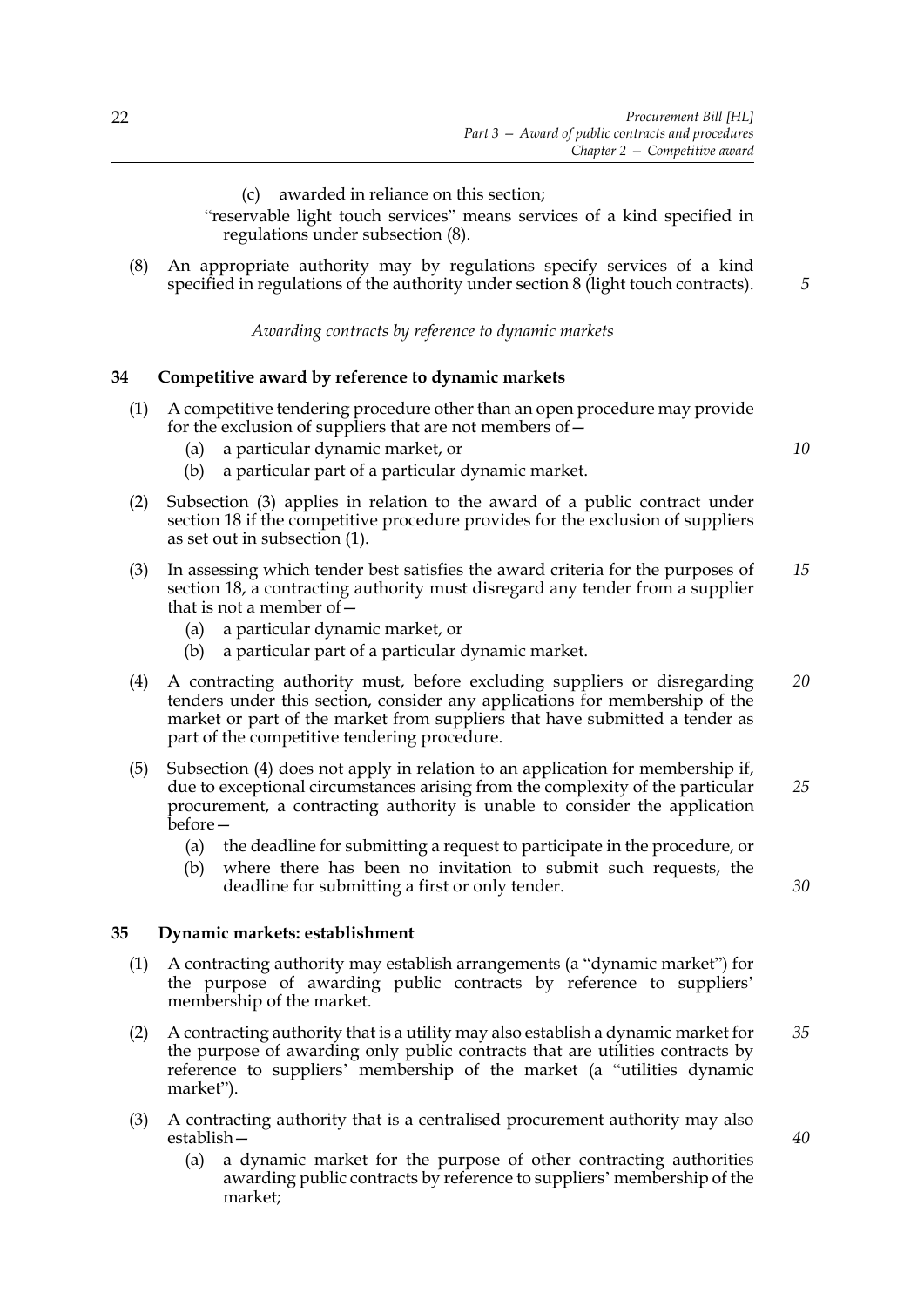- <span id="page-30-1"></span>(b) a utilities dynamic market for the purpose of utilities awarding only public contracts that are utilities contracts by reference to suppliers' membership of the market.
- (4) If arrangements established by any person comply with the requirements of this Act in relation to a utilities dynamic market established by a private utility—
	- (a) the arrangements are to be treated for the purposes of this Act as a utilities dynamic market established by a private utility, and
	- (b) a utility may award public contracts that are utilities contracts by reference to suppliers' membership of the market.
- (5) In this Act, references to a contract being awarded by reference to suppliers' membership of a dynamic market are references to a contract being awarded in reliance on section [34](#page-29-2) (competitive award by reference to dynamic markets).
- (6) In this section, "utility" means—
	- (a) a public authority, or public undertaking, that carries out a utility activity; *15*
	- (b) a private utility.
- (7) Documents establishing or modifying a dynamic market are not a public contract for the purposes of this Act.
- (8) Subsections [\(1\)](#page-29-7) and [\(3\)\(a\)](#page-29-8) do not apply in relation to public contracts that are concession contracts (but subsections [\(2\)](#page-29-9) and [\(3\)\(b\)](#page-30-1) do apply in relation to utilities contracts that are concession contracts). *20*

#### <span id="page-30-0"></span>**36 Dynamic markets: membership**

- (1) A contracting authority may set conditions for membership of a dynamic market or part of a dynamic market only if it is satisfied that the conditions are a proportionate means of ensuring that members— *25*
	- (a) have the legal and financial capacity to perform contracts awarded by reference to membership of the market or the part of the market;
	- (b) the technical ability to perform such contracts.
- (2) A contracting authority must—
	- (a) accept applications for membership of a dynamic market or part of a dynamic market at any time during the term of the market;
	- (b) consider such applications within a reasonable period;
	- (c) admit to the market or the part of the market, as soon as reasonably practicable, any supplier that—
		- (i) is not an excluded or excludable supplier, and
		- (ii) satisfies the conditions for membership;
	- (d) consider whether to admit to the market or the part of the market any supplier that—
		- (i) is an excludable supplier, and
		- (ii) satisfies the conditions for membership;
	- (e) inform a supplier of the outcome of their application, together with reasons for the decision, as soon as reasonably practicable.
- (3) A contracting authority may not—
	- (a) limit the number of suppliers that can be admitted to a dynamic market or part of a market, or *45*

*5*

*10*

*30*

*35*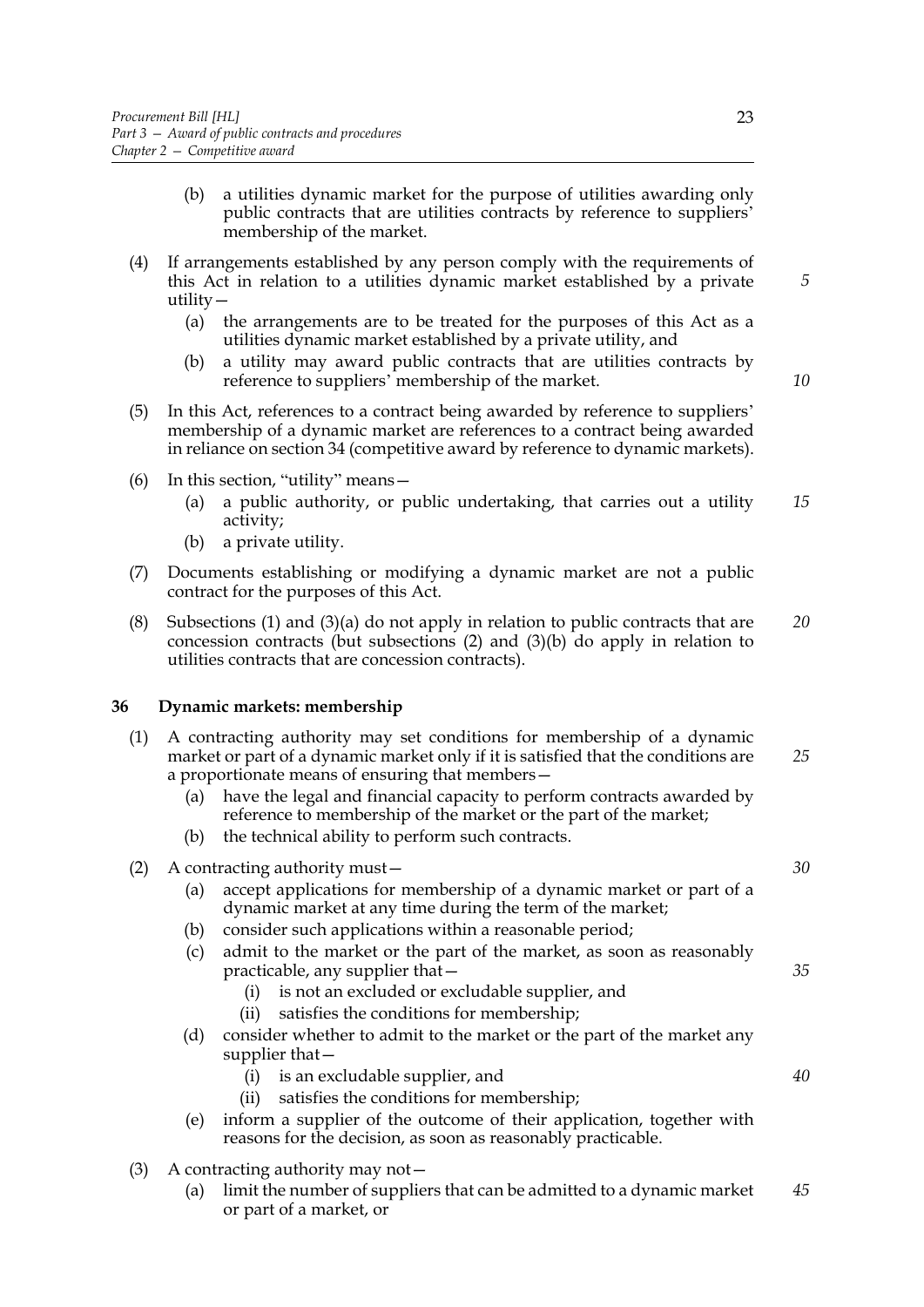(b) modify the conditions for membership of a dynamic market or part of a market during the term of the market.

## <span id="page-31-0"></span>**37 Dynamic markets: removing members from the market**

- (1) A contracting authority must remove a supplier from a dynamic market if the authority considers that the supplier is an excluded supplier under section [54\(](#page-40-2)1)(b) (debarment by reference to mandatory exclusion ground).
- (2) A contracting authority may remove a supplier from a dynamic market if—
	- (a) the authority considers that the supplier—
		- (i) is an excluded supplier under section  $54(1)(a)$ ,
		- (ii) does not satisfy the conditions for membership, or
		- (iii) has, since becoming a member, become an excludable supplier, or
	- (b) the authority discovers that, on becoming a member, the supplier was an excludable supplier.
- (3) The reference to a supplier becoming an excludable supplier includes a reference to a supplier becoming an excludable supplier by virtue of a discretionary exclusion ground that— *15*
	- (a) did not apply before the supplier became a member, or
	- (b) applied before the supplier became a member by reference to different circumstances.
- (4) Before removing a supplier from a dynamic market, a contracting authority must inform the supplier of its decision to do so, together with reasons for the decision.

## <span id="page-31-1"></span>**38 Dynamic markets: fees**

- (1) Documents establishing a dynamic market other than a utilities dynamic market may provide for the charging of fees to suppliers that are awarded a contract by reference to their membership of the market. *25*
- (2) Fees charged by virtue of subsection (1) must be set as a fixed percentage to be applied to the estimated value of the awarded contract.
- (3) Documents establishing a utilities dynamic market may provide for the charging of fees to suppliers in connection with obtaining and maintaining membership of the market. *30*

## <span id="page-31-2"></span>**39 Dynamic market notices**

- (1) A notice under this section is called a "dynamic market notice".
- (2) Before establishing a dynamic market, a contracting authority must publish a notice setting out— *35*
	- (a) that the authority intends to establish a dynamic market, and
	- (b) any other information specified in regulations under section [86.](#page-62-2)
- (3) As soon as reasonably practicable after establishing a dynamic market, the contracting authority must publish a notice setting out—
	- (a) that the dynamic market has been established, and
	- (b) any other information specified in regulations under section [86.](#page-62-2)

*20*

*40*

*5*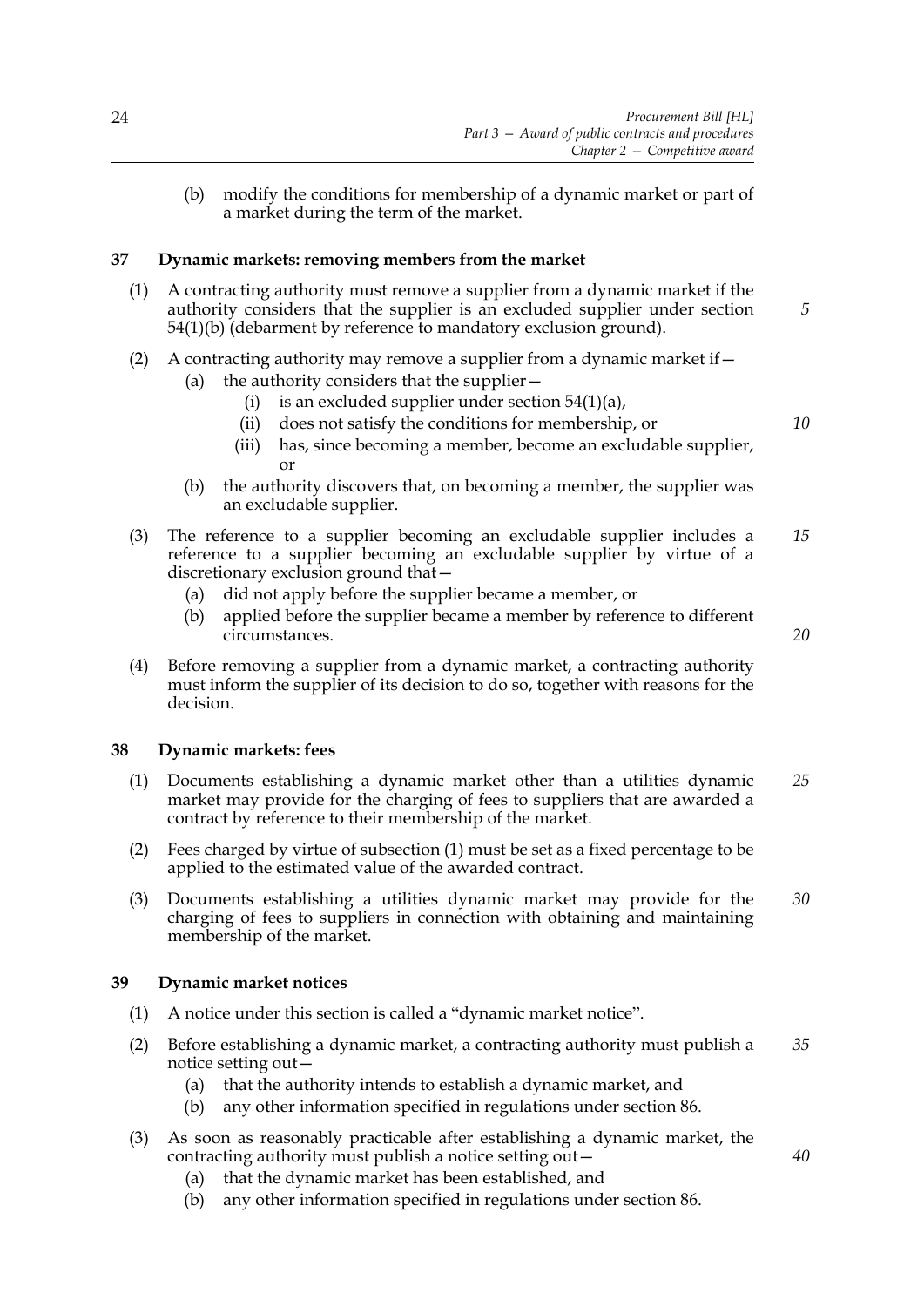- (4) As soon as reasonably practicable after modifying a dynamic market, the contracting authority must publish a notice setting out—
	- (a) the modifications made to the market, and
	- (b) any other information specified in regulations under section [86.](#page-62-2)
- <span id="page-32-2"></span>(5) As soon as reasonably practicable after a dynamic market ceases to operate, the contracting authority must publish a notice setting out—
	- (a) that the dynamic market has ceased to operate, and
	- (b) any other information specified in regulations under section [86.](#page-62-2)
- (6) Subsection [\(5\)](#page-32-2) does not apply to private utilities.

**CHAPTER 3** 
$$
10
$$

#### DIRECT AWARD

## <span id="page-32-1"></span><span id="page-32-0"></span>**40 Direct award in special cases**

- (1) If a direct award justification applies, a contracting authority may award a public contract directly—
	- (a) to a supplier that is not an excluded supplier, or
	- (b) in accordance with subsection [\(2\)](#page-32-3).
- <span id="page-32-3"></span>(2) A contracting authority may award a contract to a supplier that is an excluded supplier if the contracting authority considers that there is an overriding public interest in awarding the contract to that supplier.
- (3) A contracting authority may carry out a selection process or take such other preliminary steps as it considers appropriate for the purpose of awarding a contract under this section. *20*
- (4) Before awarding a contract to a supplier under this section, a contracting authority must consider whether the supplier is an excludable supplier.
- (5) There is an overriding public interest in awarding a public contract to an excluded supplier if— *25*
	- (a) it is necessary in order to construct, maintain or operate critical national infrastructure,
	- (b) it is necessary in order to ensure the proper functioning of a sector on which the defence, security or economic stability of the United Kingdom relies, *30*
	- (c) failure to do so would prejudice the conduct of military or security operations, or the effective operation of the armed forces or intelligence services, or
	- (d) the contract is being awarded by reference to paragraph [13](#page-96-0) of Schedule [5](#page-94-0) (extreme and unavoidable urgency) and cannot be awarded to, or performed by, a supplier that is not an excluded supplier within the necessary time frame. *35*
- (6) The direct award justifications are set out in Schedule [5](#page-94-0).
- (7) In this section, "intelligence services" means the Security Service, the Secret Intelligence Service and the Government Communications Headquarters. *40*

*15*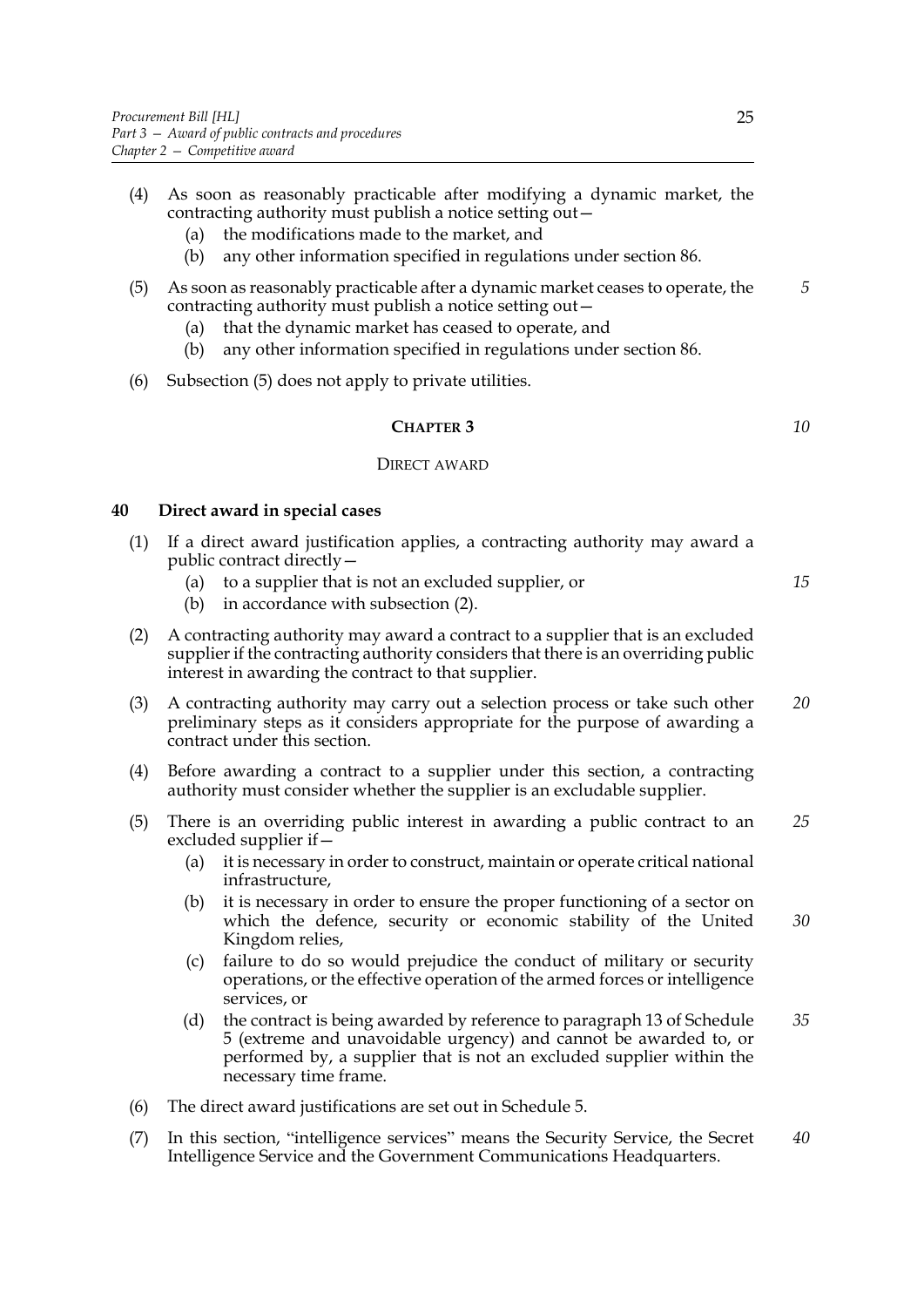## <span id="page-33-0"></span>**41 Direct award to protect life, etc**

- <span id="page-33-3"></span>(1) If a Minister of the Crown considers it necessary, the Minister may by regulations provide that specified public contracts may be awarded under section [40](#page-32-1) as if a direct award justification applies.
- (2) In subsection (1), "necessary" means necessary to—
	- (a) protect human, animal or plant life or health, or
	- (b) protect public order or safety.
- (3) Provision under subsection (1) may—
	- (a) specify contracts or classes of contract, or otherwise describe contracts by reference to purpose, subject-matter or contracting authority;
	- (b) include other conditions or limitations;
	- (c) confer a discretion.
- (4) A Minister of the Crown must—
	- (a) keep regulations made under subsection [\(1\)](#page-33-3) under review, and
	- (b) if the Minister considers that direct award under section [40](#page-32-1) is no longer necessary, revoke the regulations. *15*

## <span id="page-33-2"></span><span id="page-33-1"></span>**42 Switching to direct award**

- <span id="page-33-4"></span>(1) A contracting authority may award a public contract directly to a supplier that is not an excluded supplier if—
	- (a) the authority has invited suppliers to submit tenders as part of, or requests to participate in, a competitive tendering procedure in respect of the contract, *20*
	- (b) it has not received any suitable tenders or requests in response, and
	- (c) it considers that award under section [18](#page-19-1) is not possible in the circumstances.

## (2) A tender or request is not suitable if the contracting authority considers that—

- (a) it would be disregarded in an assessment of tenders under section [18;](#page-19-1)
- (b) it does not satisfy the award criteria when assessed by reference to the assessment methodology and the relative importance of the criteria indicated under section [22](#page-22-1)[\(3\);](#page-22-5)
- (c) the price is abnormally low;
- (d) there is evidence of corruption or collusion between suppliers or between suppliers and contracting authorities;
- (e) it materially breaches a procedural requirement in the tender notice.
- (3) A reference to a tender breaching a procedural requirement includes a reference to a supplier breaching a procedural requirement in relation to the tender. *35*
- (4) A breach is material if the contracting authority considers that ignoring it would put the tender at an unfair advantage.
- (5) A contracting authority may carry out a selection process or take such other preliminary steps as it considers appropriate for the purpose of awarding a contract under subsection [\(1\).](#page-33-4) *40*
- (6) Before awarding a contract to a supplier under this section, a contracting authority must consider whether the supplier is an excludable supplier.

*10*

*25*

*30*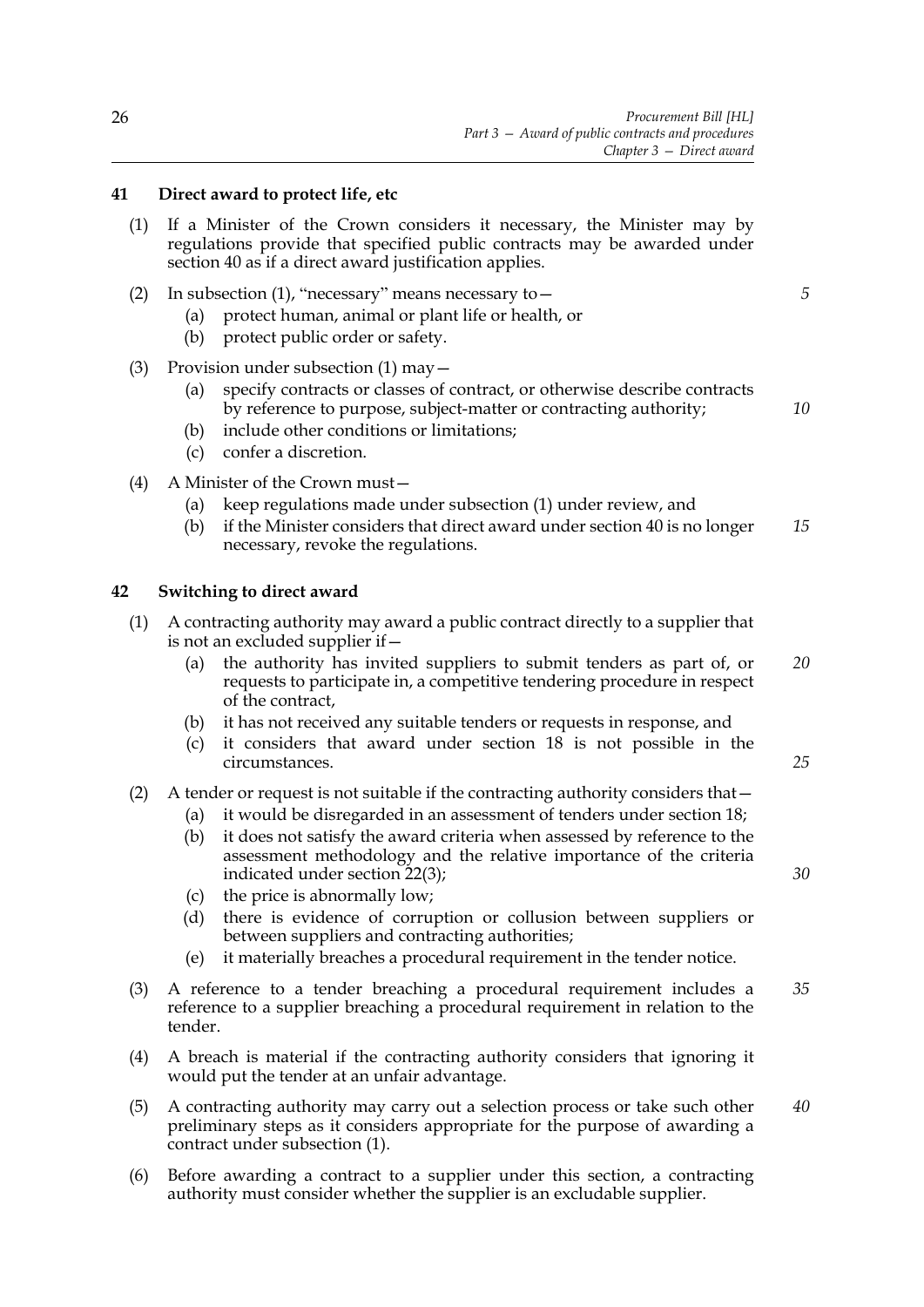## <span id="page-34-0"></span>**43 Transparency notices**

- (1) Before awarding a contract under section [40](#page-32-1) or [42](#page-33-2) a contracting authority must publish a transparency notice.
- (2) A "transparency notice" means a notice setting out—
	- (a) that a contracting authority intends to award a contract directly, and
	- (b) any other information specified in regulations under section [86.](#page-62-2)
- (3) This section does not apply in relation to the award of a contract under section [40](#page-32-1) by virtue of paragraph 16 of Schedule [5](#page-94-0) (direct award: user choice contracts).

#### **CHAPTER 4**

## AWARD UNDER FRAMEWORKS

#### <span id="page-34-2"></span><span id="page-34-1"></span>**44 Frameworks**

- (1) A contracting authority may award a public contract in accordance with a framework.
- (2) A "framework" is a contract between a contracting authority and one or more suppliers that provides for the future award of contracts by a contracting authority to the supplier or suppliers. *15*
- (3) Unless subsection [\(4\)](#page-34-3) applies, a framework may only provide for the future award of a public contract following a competitive selection process.
- <span id="page-34-3"></span>(4) A framework may provide for the future award of a public contract without competition between suppliers—
	- (a) in circumstances where only one supplier is party to the framework, or
	- (b) if the framework sets out—
		- (i) the core terms of the public contract, and
		- (ii) an objective mechanism for supplier selection.

#### (5) A framework must include the following information—

- (a) a description of goods, services or works to be provided under contracts awarded in accordance with the framework;
- (b) the price payable, or mechanism for determining the price payable, under such contracts;
- (c) the estimated value of the framework;
- (d) any selection process to be applied on the award of contracts;
- (e) the term of the framework (see section [45](#page-35-2));
- (f) the contracting authorities entitled to award public contracts in accordance with the framework;
- (g) whether the framework is awarded under an open framework (see section [47\)](#page-36-1). *35*
- (6) A framework may not—
	- (a) permit the award of a public contract to an excluded supplier, or
	- (b) prevent a contracting authority from requesting additional information from suppliers before awarding a contract.

*20*

*5*

*10*

*25*

*30*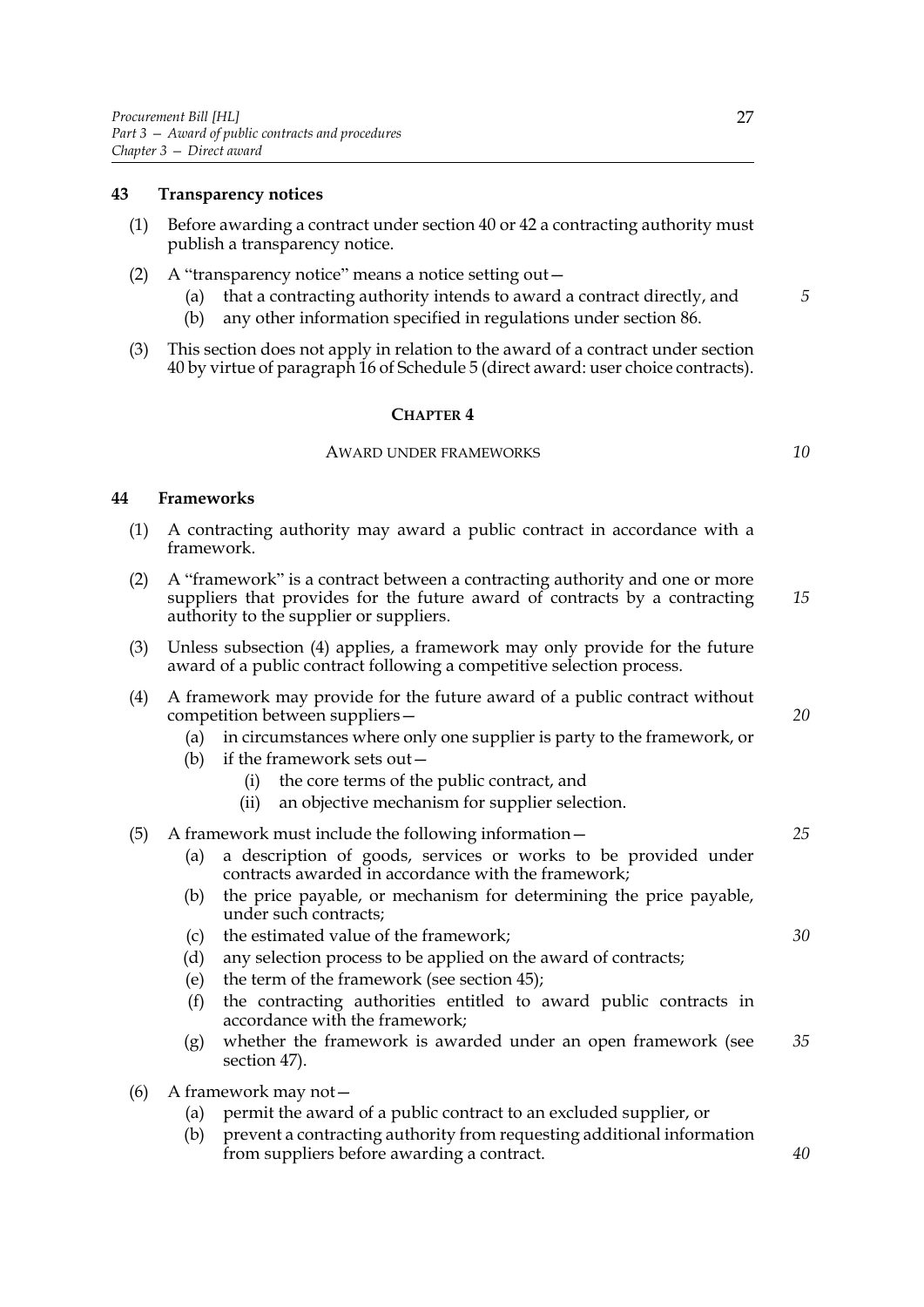- (7) A framework may provide for the charging of fees at a fixed percentage of the estimated value of any contract awarded to the supplier in accordance with the framework.
- (8) This section does not apply in relation to the award of  $-$ 
	- (a) a concession contract, or
	- (b) a framework under an open framework (see section [47\)](#page-36-1).

## <span id="page-35-2"></span><span id="page-35-0"></span>**45 Frameworks: maximum term**

- <span id="page-35-3"></span>(1) The term of a framework may not exceed—
	- (a) in the case of a defence and security framework or a utilities framework, eight years, and
	- (b) otherwise, four years.
- <span id="page-35-4"></span>(2) Subsection [\(1\)](#page-35-3) does not apply if the contracting authority considers the nature of the goods, services or works to be supplied under contracts awarded in accordance with the framework means that a longer term is required.
- (3) If a contracting authority relies on subsection [\(2\)](#page-35-4) in awarding a framework with a term exceeding four or eight years, the contracting authority must set out its reasons in the tender or transparency notice for the framework. *15*
- (4) In this section—
	- (a) "a defence and security framework" is a framework which does not provide for the future award of public contracts other than defence and security contracts:
	- (b) "a utilities framework" is a framework which does not provide for the future award of public contracts other than utilities contracts.
- (5) This section does not apply in relation to a framework awarded—
	- (a) under an open framework (see section [47\)](#page-36-1), or
	- (b) by a private utility.

## <span id="page-35-1"></span>**46 Frameworks: implied terms**

- <span id="page-35-5"></span>(1) It is an implied term of every framework that a contracting authority may exclude a supplier that is an excluded supplier or has, since the award of the framework, become an excludable supplier from participating in any selection process run in relation to the award of a contract under the framework.
- (2) For the purposes of the term in subsection [\(1\),](#page-35-5) the reference to a supplier becoming an excludable supplier includes a reference to—
	- (a) a supplier becoming an excludable supplier on the basis of a discretionary exclusion ground that—
		- (i) did not apply before award of the contract, or
		- (ii) applied before award of the contract by reference to different circumstances, and
	- (b) a contracting authority discovering that, before award of the contract, the supplier was an excludable supplier.
- (3) Before excluding a supplier that is an excluded or excludable supplier only by virtue of an associated supplier, the contracting authority must give the supplier reasonable opportunity to replace the associated supplier.

*5*

*10*

*20*

*25*

*30*

*35*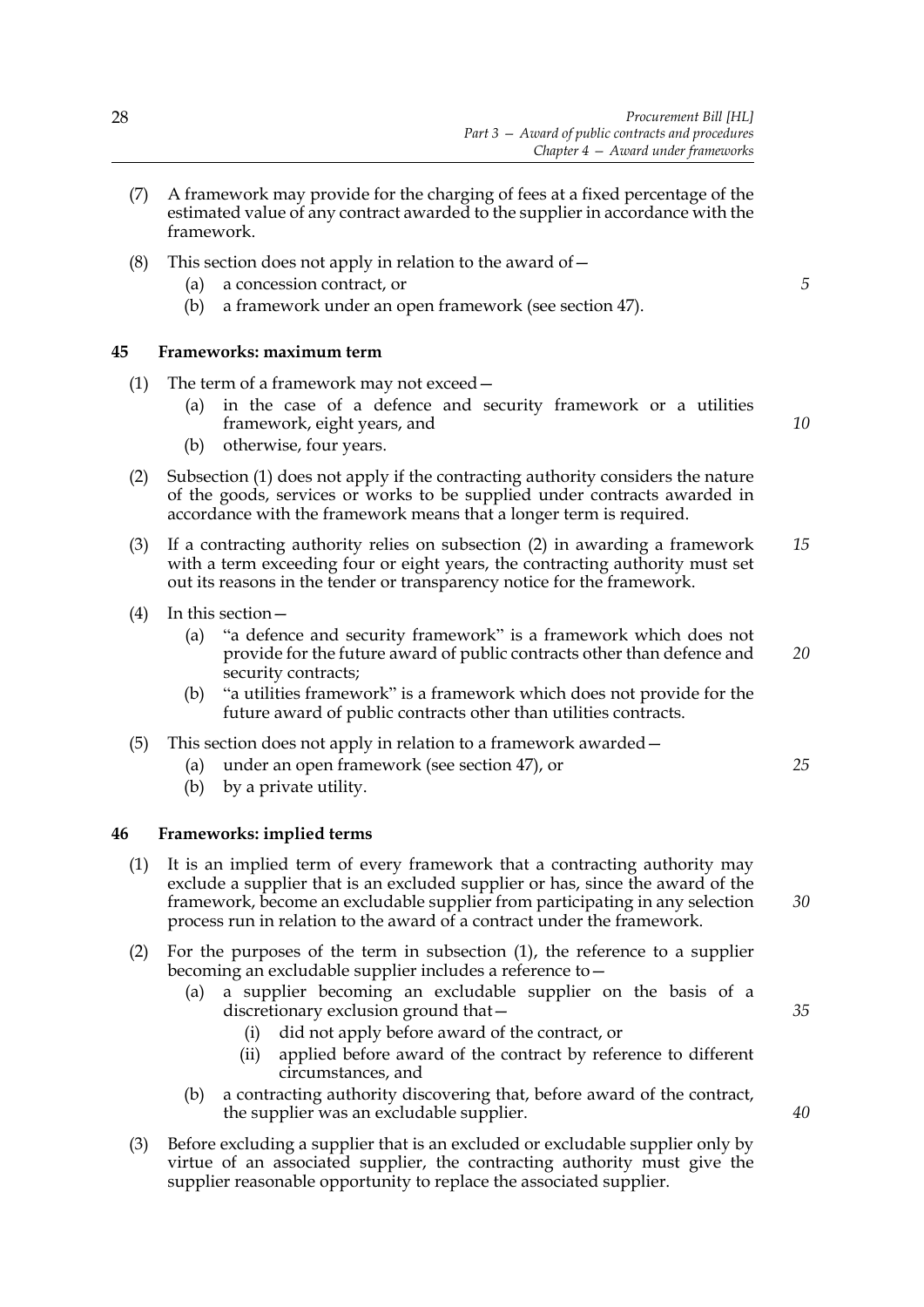(4) Any term purporting to restrict or override the term implied by subsection [\(1\)](#page-35-0) is without effect.

### **47 Open frameworks**

- (1) An "open framework" is a scheme of frameworks that provides for the award of successive frameworks on substantially the same terms.
- (2) An open framework must provide—
	- (a) for the award of a framework at least once during  $-$ 
		- (i) the period of three years beginning with the day of the award of the first framework in the scheme, and
		- (ii) each period of five years beginning with the day of the award of the second framework in the scheme; *10*
	- (b) for the expiry of one framework on the award of the next;
	- (c) for the final framework to expire at the end of the period of eight years beginning with the day on which the first framework under the scheme is awarded.
- <span id="page-36-1"></span>(3) If there is no limit on the number of suppliers that can be party to a framework under an open framework, a contracting authority may award the framework to an existing supplier by reference to—
	- (a) the fact that the supplier has already been awarded a framework under the scheme,
	- (b) a tender relating to an earlier award under the scheme, or
	- (c) a tender relating to the current award.
- (4) Otherwise, a contracting authority may award a framework under an open framework to an existing supplier by reference to—
	- (a) a tender relating to earlier award under the scheme, or
	- (b) a tender relating to the current award.
- <span id="page-36-0"></span>(5) If a framework under an open framework is awarded to only one supplier, the framework, and the open framework, must expire before the end of the period of four years beginning with the day on which the framework is awarded.
- (6) Subsection [\(5\)](#page-36-0) applies despite subsection  $(2)(c)$  and any term of the framework or open framework. *30*
- (7) In this section, an "existing supplier" means a supplier that is party to a framework under the open framework.
- (8) A reference to an award on substantially the same terms is a reference to an award that could be made by reference to the same tender or transparency notice without substantial modification (see section [31](#page-26-0)). *35*
- (9) A framework under an open framework may not be awarded under section [40](#page-32-0) (direct award in special cases) or [42](#page-33-0) (switching to direct award).

*5*

*15*

*20*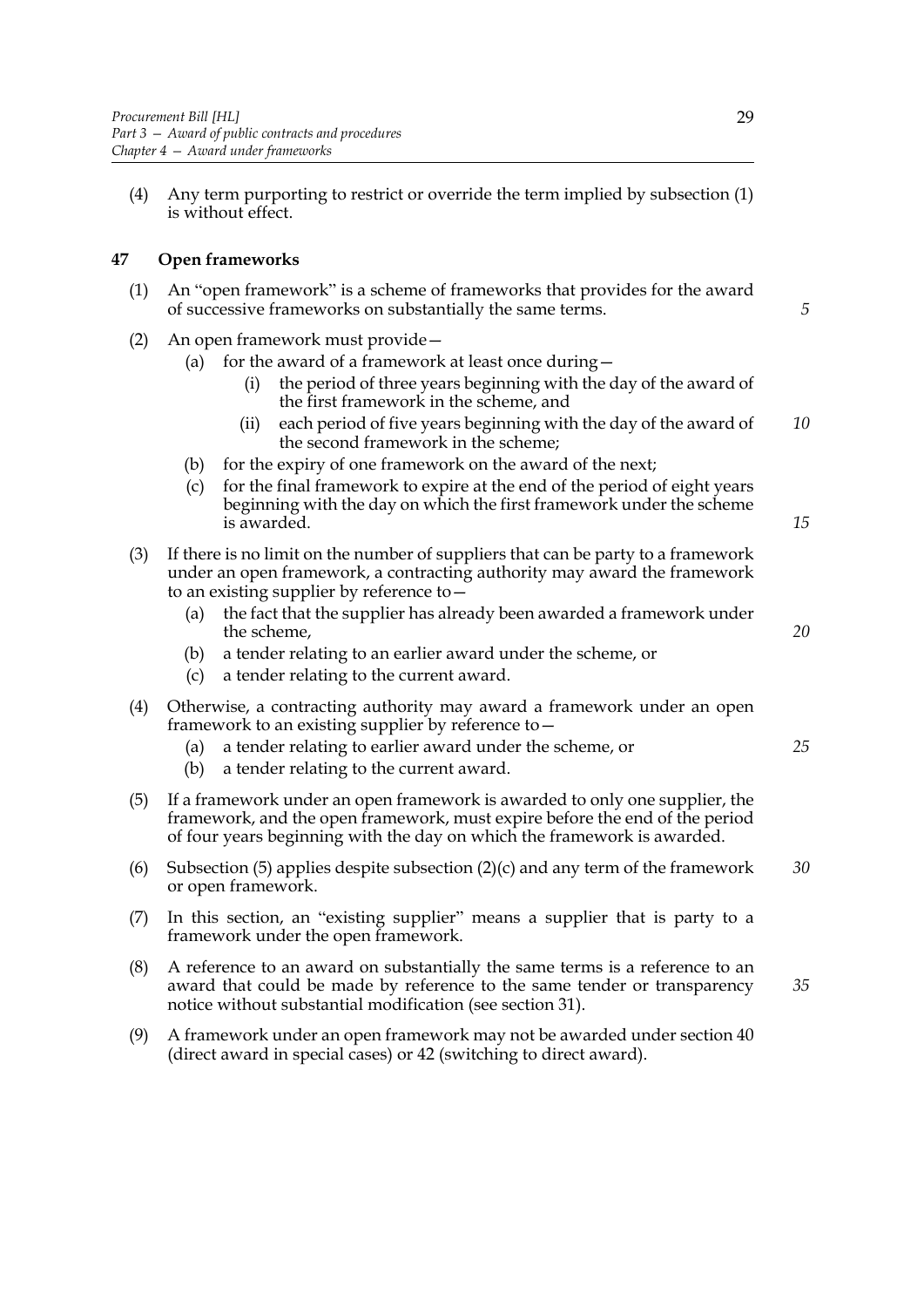### **CHAPTER 5**

#### AFTER AWARD, STANDSTILL PERIODS AND NOTICES

#### **48 Contract award notices and assessment summaries**

<span id="page-37-0"></span>(1) Before entering into a public contract, a contracting authority must publish a contract award notice.

*5*

*15*

- (2) A "contract award notice" means a notice setting out—
	- (a) that the contracting authority intends to enter into a contract, and
	- (b) any other information specified in regulations under section [86.](#page-62-0)
- (3) Before publishing a contract award notice in respect of a contract awarded under section  $18$  (award following competitive procedure), a contracting authority must provide an assessment summary to each supplier that submitted an assessed tender. *10*
- (4) An "assessment summary" means, in relation to an assessed tender, information about the contracting authority's assessment of—
	- (a) the tender, and
	- (b) if different, the most advantageous tender submitted in respect of the contract.
- (5) In this section, an "assessed tender" is a tender which—
	- (a) was submitted in respect of the contract and assessed for the purposes of determining the most advantageous tender under subsection [\(1\)](#page-37-0) of section [18,](#page-19-0) and *20*
	- (b) was not disregarded in the assessment of tenders.
- (6) Subsection [\(1\)](#page-37-0) does not apply in relation to  $-$ 
	- (a) a defence and security contract awarded under a defence and security framework (see section [44](#page-34-0) (frameworks));
	- (b) a contract awarded under section [40](#page-32-0) by virtue of paragraph 16 of Schedule [5](#page-94-0) (direct award: user choice contracts).

#### <span id="page-37-3"></span>**49 Standstill periods on the award of contracts**

- <span id="page-37-1"></span>(1) A contracting authority may not enter into a public contract before—
	- (a) the end of the mandatory standstill period, or
	- (b) if later, the end of another standstill period provided for in the award notice.
- (2) The "mandatory standstill period" is the period of eight working days beginning with the day on which a contract award notice is published in respect of the contract.
- <span id="page-37-2"></span>(3) Subsection [\(1\)](#page-37-1) does not apply in relation to a contract that is  $-$ 
	- (a) awarded under section [40](#page-32-0) by reference to paragraph 13 of Schedule [5](#page-94-0) (direct award: extreme and unavoidable urgency);
	- (b) awarded under section [40](#page-32-0) by reference to regulations under section [41](#page-33-1) (direct award to protect life, etc);
	- (c) awarded in accordance with a framework;
	- (d) awarded by reference to a dynamic market;
	- (e) a light touch contract.

*25*

*30*

*35*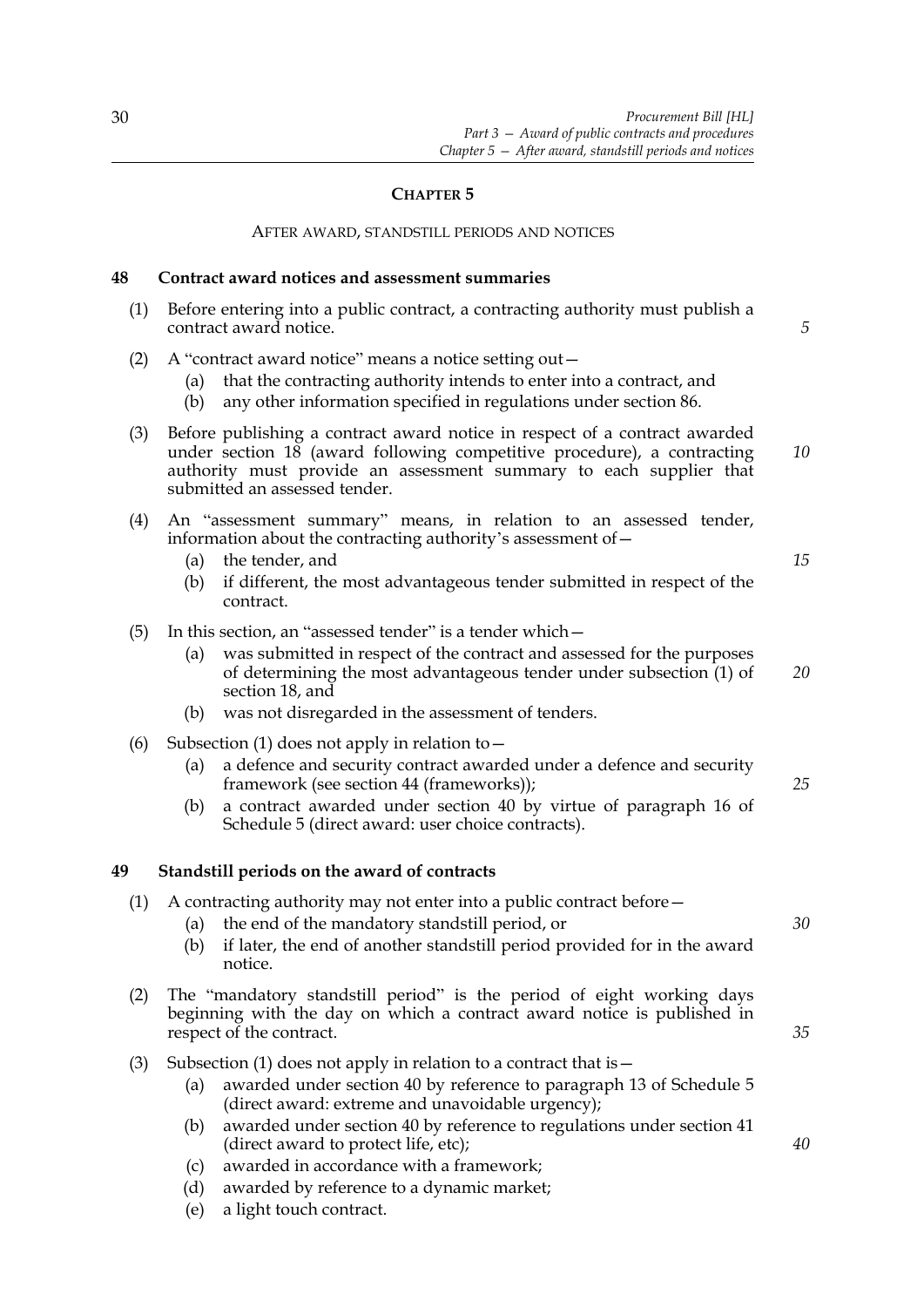(4) If a contract is of a kind described in subsection [\(3\),](#page-37-2) a contracting authority may not enter into the contract before the end of any standstill period provided for in the award notice.

## <span id="page-38-1"></span>**50 Key performance indicators**

- <span id="page-38-2"></span>(1) Before entering into a public contract with an estimated value of more than  $\mathcal{L}2$ million, a contracting authority must set and publish at least three key performance indicators in respect of the contract. *5*
- (2) Subsection (1) does not apply if the contracting authority considers that the supplier's performance under the contract could not appropriately be assessed by reference to key performance indicators.
- (3) A "key performance indicator" is a factor or measure against which a supplier's performance of a contract can be assessed during the life-cycle of the contract.
- (4) An appropriate authority may by regulations amend this section for the purpose of changing the financial threshold.
- (5) This section does not apply in relation to a public contract that is—
	- (a) a framework,
	- (b) a utilities contract awarded by a private utility,
	- (c) a concession contract, or
	- (d) a light touch contract.
- (6) See section [66](#page-49-0) for provision about assessing performance against, and publishing information about, key performance indicators.

### <span id="page-38-3"></span>**51 Contract details notices and publication of contracts**

- (1) A contracting authority that enters into a public contract awarded under this Part must publish a contract details notice—
	- (a) if the contract is a light touch contract, before the end of the period of 120 days beginning with the day on which the contract is entered into;
	- (b) otherwise, before the end of the period of 30 days beginning with the day on which the contract is entered into.

### (2) A "contract details notice" means a notice setting out—

- (a) that the contracting authority has entered into a contract, and
- (b) any other information specified in regulations under section [86.](#page-62-0)
- <span id="page-38-0"></span>(3) Before the end of the period of 90 days beginning with the day on which a contracting authority enters into a public contract with an estimated value of more than £2 million, the authority must publish a copy of the contract.
- (4) Subsection [\(3\)](#page-38-0) does not apply in relation to a contract—
	- (a) awarded by a devolved Welsh authority, unless it is awarded under a reserved procurement arrangement or a transferred Northern Ireland procurement arrangement, or
	- (b) awarded under a devolved Welsh procurement arrangement.
- (5) A Minister of the Crown or a Northern Ireland department may by regulations amend this section for the purpose of changing the financial threshold in subsection [\(3\).](#page-38-0)

*30*

*25*

*35*

*40*

*20*

*10*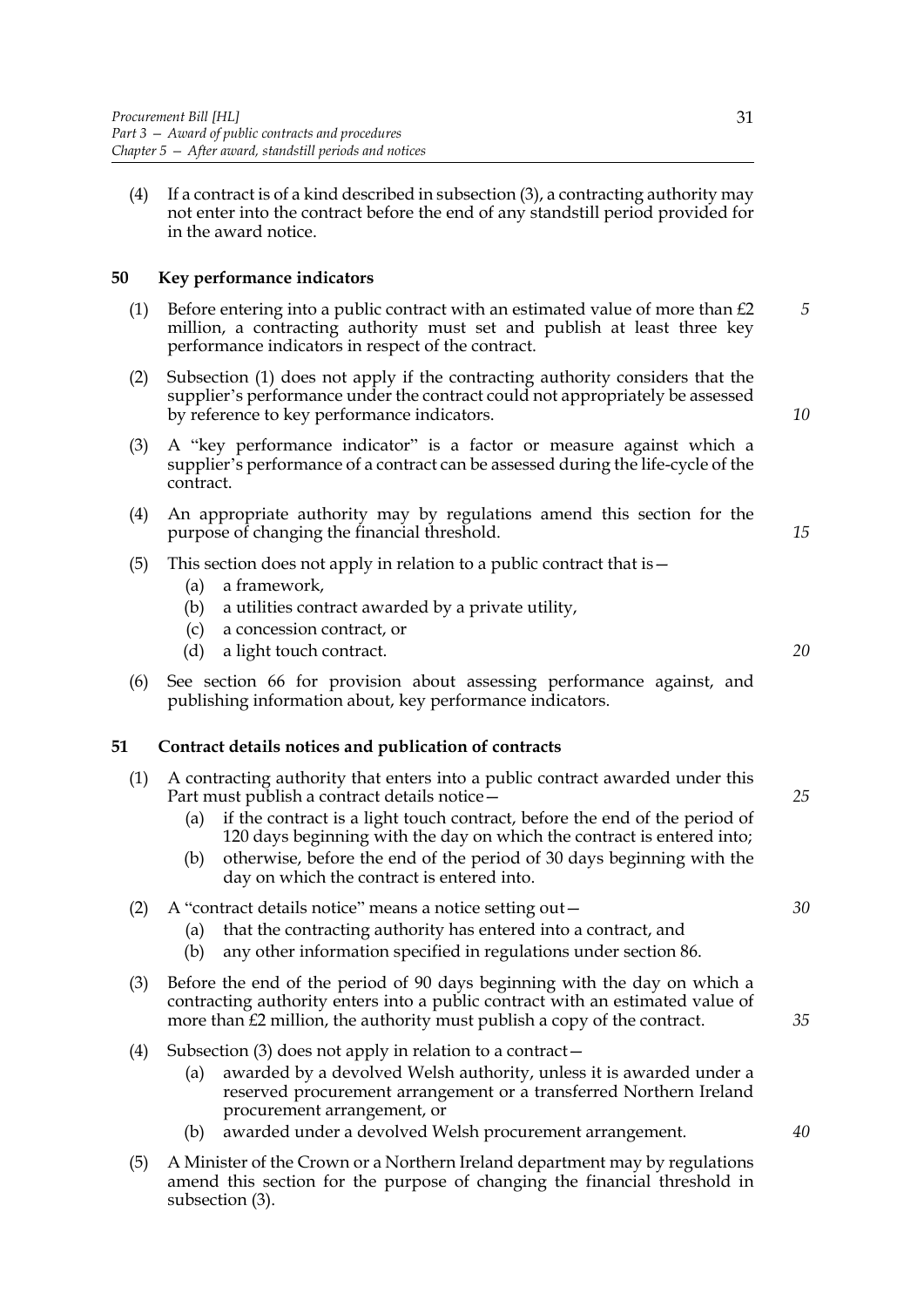- (6) This section does not apply—
	- (a) to private utilities, or
	- (b) in relation to a contract awarded under section [40](#page-32-0) by virtue of paragraph 16 of Schedule [5](#page-94-0) (direct award: user choice contracts).

#### **CHAPTER 6**

## GENERAL PROVISION ABOUT AWARD AND PROCEDURES

### *Time limits and termination*

## **52 Time limits**

| (1) |     | In setting time limits for the purposes of this Part, a contracting authority must, |    |
|-----|-----|-------------------------------------------------------------------------------------|----|
|     |     | where relevant, have regard to $-$                                                  | 10 |
|     | (a) | the nature and complexity of the contract being awarded;                            |    |
|     | (b) | the need for site visits, physical inspections and other practical steps;           |    |
|     | (c) | the need for sub-contracting;                                                       |    |
|     | (d) | the nature and complexity of any modification of the tender notice or               |    |
|     |     | any associated tender documents;                                                    | 15 |

- (e) the importance of avoiding unnecessary delay.
- (2) Time limits set for the purposes of this Part must be the same for each supplier.
- (3) A participation period set under this Part must equal or exceed the shortest minimum period specified in an entry in the second column of the following table that corresponds with an entry in the first column which applies to the circumstances of the case— *20*

| Circumstance                                                                                                                          | Minimum period    |    |
|---------------------------------------------------------------------------------------------------------------------------------------|-------------------|----|
| The contract being awarded is a light touch<br>contract                                                                               | No minimum period |    |
| The contracting authority considers there to be a<br>state of urgency that means that a 25 day<br>participation period is impractical | 10 days           | 25 |
| Neither of the above circumstances apply                                                                                              | 25 days           |    |

(4) A tendering period set under this Part must equal or exceed the shortest minimum period specified in an entry in the second column of the following table that corresponds with an entry in the first column that applies to the circumstances of the case— *30*

| Circumstance                                              | Minimum period    |    |
|-----------------------------------------------------------|-------------------|----|
| The contract being awarded is a light touch  <br>contract | No minimum period | 35 |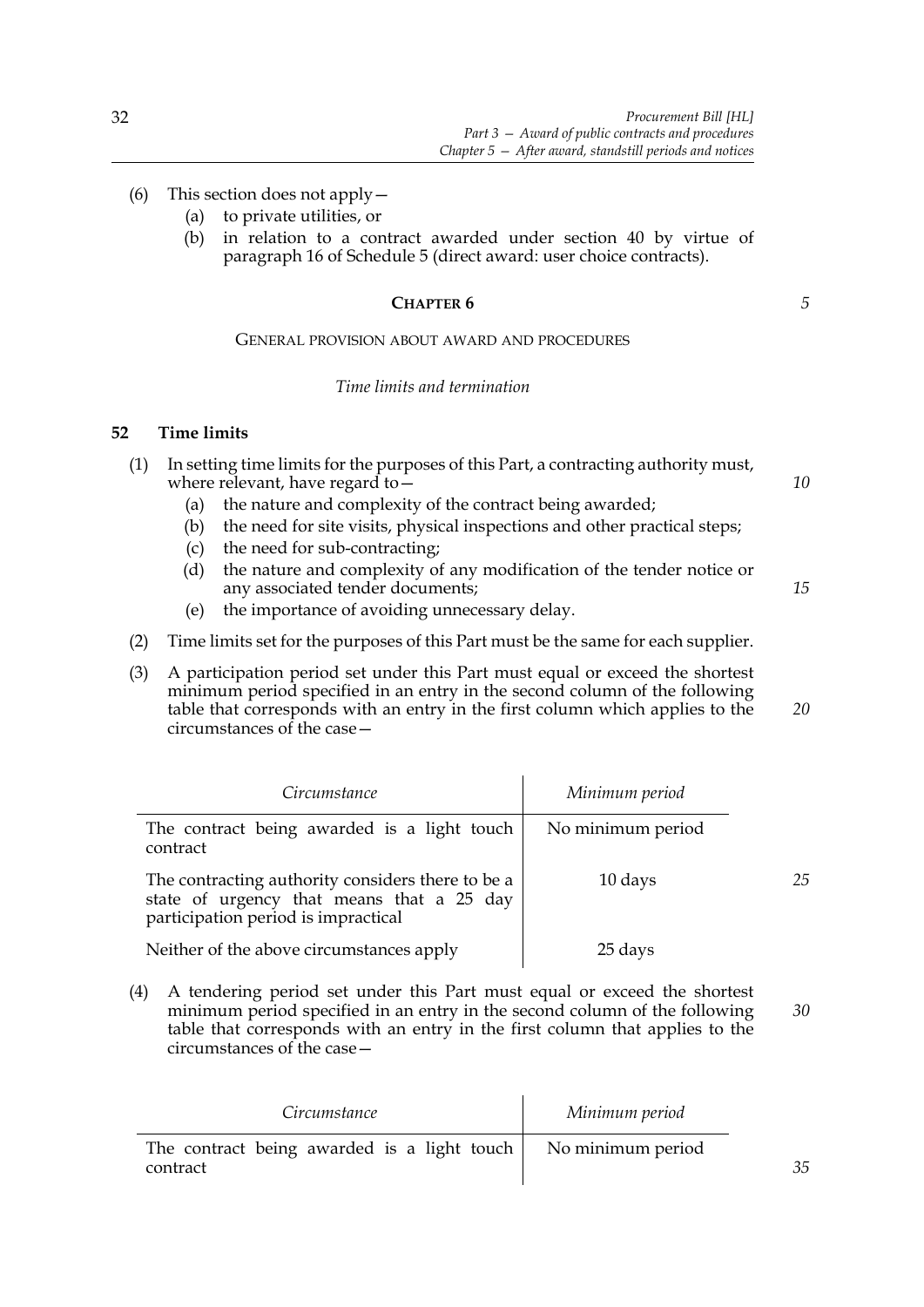| Circumstance                                                                                                                                   | Minimum period |    |
|------------------------------------------------------------------------------------------------------------------------------------------------|----------------|----|
| A qualifying planned procurement notice has<br>been issued                                                                                     | 10 days        |    |
| The contracting authority considers there to be a<br>state of urgency that means any other applicable<br>minimum tender period is impractical  | 10 days        | 5  |
| Tenders may be submitted electronically, and<br>the tender notice and associated tender<br>documents are all provided at the same time         | 25 days        |    |
| Tenders may be submitted electronically, but the<br>tender notice and associated tender documents<br>are not all provided at the same time     | 30 days        | 10 |
| Tenders may not be submitted electronically, but<br>the tender notice and associated tender<br>documents are all provided at the same time     | 30 days        | 15 |
| Tenders may not be submitted electronically,<br>and the tender notice and associated tender<br>documents are not all provided at the same time | 35 days        |    |

- (5) In this section—
	- "qualifying planned procurement notice" has the meaning given in section [14;](#page-17-0) *20*
	- "participation period" means the period beginning with the day following the day on which a contracting authority invites the submission of requests to participate in a competitive tendering procedure other than an open procedure and ending with the day by which those requests must be submitted; *25*
	- "tendering period" means the period beginning with the day following the day on which a contracting authority invites the submission of tenders as part of a competitive tendering procedure and ending with the day by which tenders must be submitted.

#### <span id="page-40-2"></span>**53 Procurement termination notices**

- (1) This section applies if, after publishing a tender or transparency notice in respect of a public contract, a contracting authority decides not to award the contract.
- (2) As soon as reasonably practicable after making the decision, the contracting authority must give notice to that effect. *35*
- (3) This section does not apply to private utilities.

#### *Excluding suppliers*

### <span id="page-40-0"></span>**54 Meaning of excluded and excludable supplier**

- <span id="page-40-1"></span>(1) A supplier is an "excluded supplier" if  $-$ 
	- (a) the contracting authority considers that—

*40*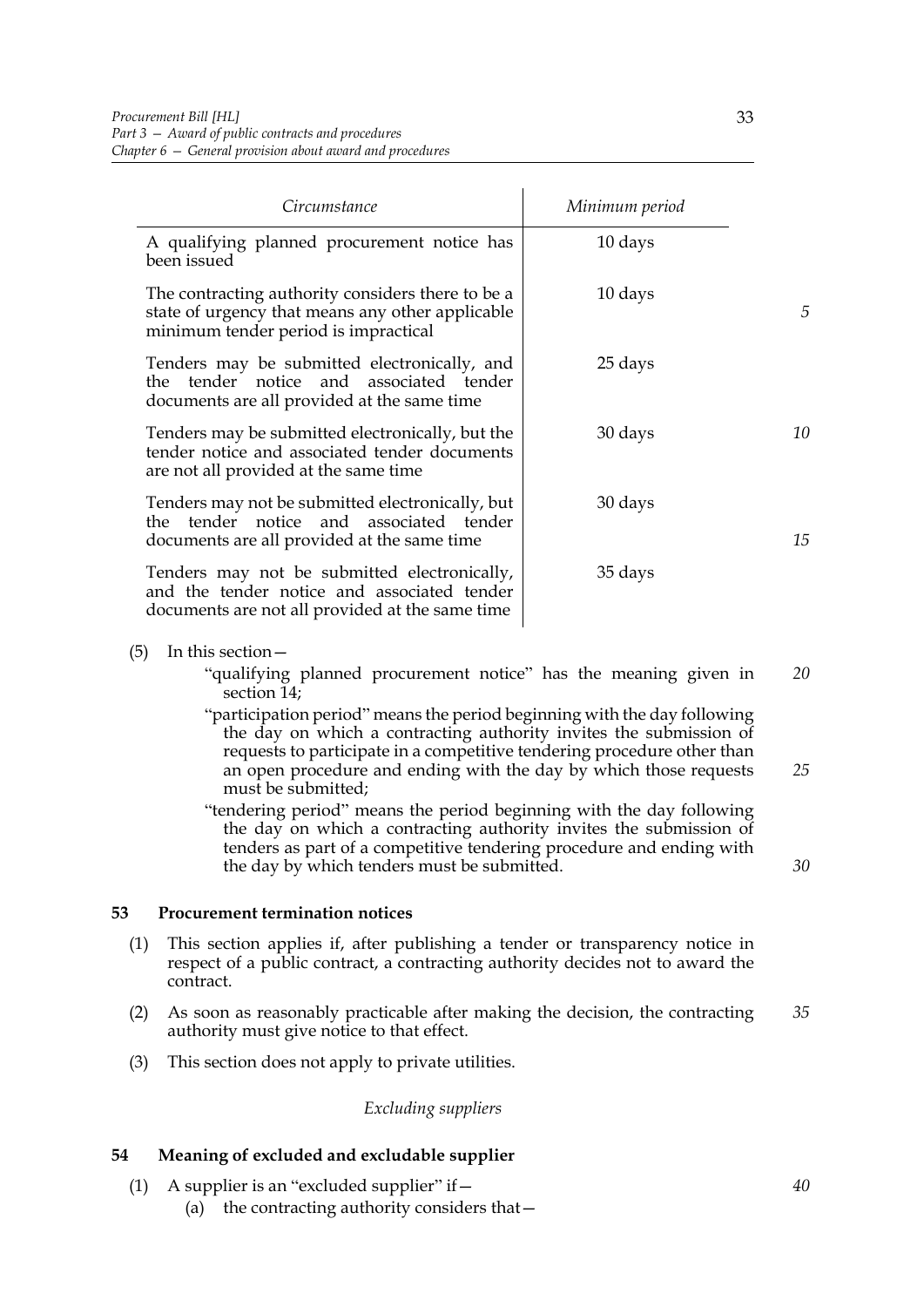- <span id="page-41-1"></span><span id="page-41-0"></span>(i) a mandatory exclusion ground applies to the supplier or an associated supplier, and (ii) the circumstances giving rise to the application of the exclusion ground are likely to occur again, or (b) the supplier or an associated supplier is on the debarment list by virtue of a mandatory exclusion ground. (2) A supplier is an "excludable supplier" if  $-$ (a) the contracting authority considers that a discretionary exclusion ground applies to the supplier or an associated supplier, and (ii) the circumstances giving rise to the application of the exclusion ground are likely to occur again, or (b) the supplier or an associated supplier is on the debarment list by virtue of a discretionary exclusion ground. (3) For the purposes of a procurement carried out by a private utility— (a) an excluded supplier is to be regarded as an excludable supplier, and (b) a reference in this Act to an excludable supplier includes a reference to such an excluded supplier. (4) In this section "debarment list" means the list kept under section [59.](#page-44-0) (5) The mandatory exclusion grounds are set out in Schedule [6.](#page-98-0) (6) The discretionary exclusion grounds are set out in Schedule [7](#page-105-0). **55 Considering whether a supplier is excluded or excludable** (1) In considering, for the purposes of section  $54(1)(a)$  $54(1)(a)$  or  $(2)(a)$ , whether the circumstances giving rise to the application of an exclusion ground are likely to occur again, a contracting authority may have regard to the following matters— (a) evidence that the supplier, associated supplier or connected person has taken the circumstances seriously, for example by paying compensation; (b) steps that the supplier, associated supplier or connected person has taken to prevent the circumstances occurring again, for example by *5 10 20 25 30*
	- changing staff or management, or putting procedures and training in place;
	- (c) commitments that such steps will be taken, or to provide information or access to allow verification or monitoring of such steps;
	- (d) the time that has elapsed since the circumstances last occurred;
	- (e) any other evidence, explanation or factor that the authority considers appropriate.
	- (2) Before determining whether a supplier is an excluded supplier under section  $54(1)(a)$  $54(1)(a)$  or an excludable supplier under section  $54(2)(a)$ , a contracting authority must give the supplier reasonable opportunity to—
		- (a) make representations, and
		- (b) provide evidence as to whether exclusion grounds apply and whether the circumstances giving rise to any application are likely to occur again (including information of a kind referred to in subsection [\(1\)](#page-41-1)).

*45*

*40*

*35*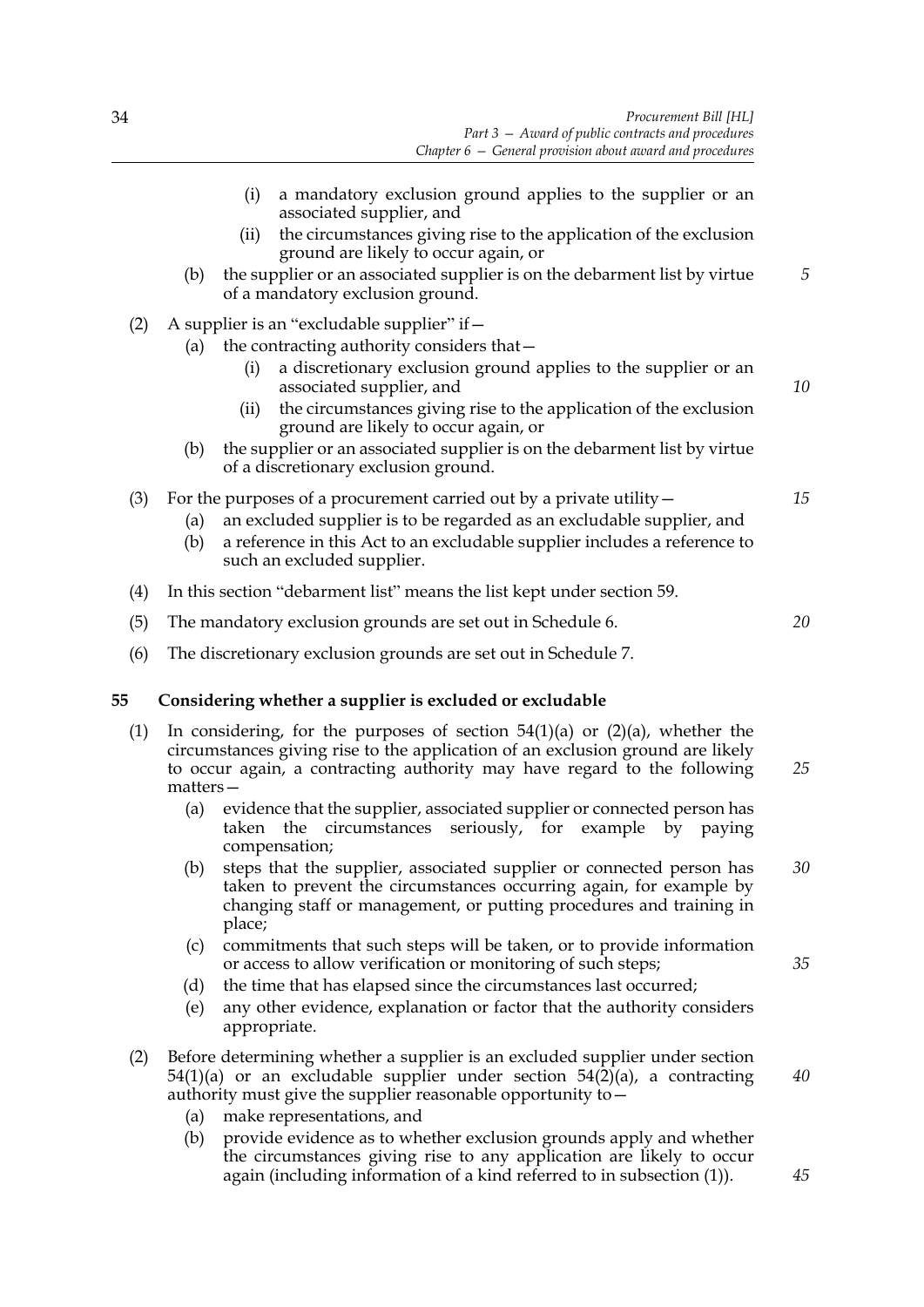- (3) But a contracting authority may not require particular evidence or information unless the authority is satisfied that the requirements are proportionate in the circumstances, having regard to—
	- (a) the nature and complexity of the matters being assessed,
	- (b) the financial and other resources of suppliers, and
	- (c) where relevant, the preliminary nature of a consideration under section [27](#page-24-0)[\(3\).](#page-25-1)

#### *Debarment*

### <span id="page-42-2"></span>**56 Notification of exclusion of supplier**

- (1) This section applies where—
	- (a) a contracting authority  $-$ 
		- (i) has disregarded a tender from an excluded or excludable supplier under section [26](#page-24-1) or [28,](#page-25-0)
		- (ii) has excluded an excluded or excludable supplier from participating in, or progressing as part of a procurement procedure under section [27](#page-24-0) or [28](#page-25-0), or *15*
		- (iii) is aware of an associated supplier or sub-contractor supplier having been replaced under section  $26(3)$  $26(3)$ ,  $27(4)$  $27(4)$  or  $28(4)$  $28(4)$ (replacing an excluded or excludable associated supplier or sub-contractor), and
	- (b) the supplier was an excluded or excludable supplier on the basis of a relevant exclusion ground.
- <span id="page-42-0"></span>(2) The contracting authority must, before the end of the period of 30 days beginning with the day on which the tender was disregarded or the supplier excluded or replaced, give notice of that exclusion to the relevant appropriate authority. *25*
- (3) A notice under subsection [\(2\)](#page-42-0) must set out—
	- (a) any relevant exclusion ground that the authority considers applies to the supplier, and
	- (b) any other information specified in regulations under section [86.](#page-62-0)
- <span id="page-42-1"></span>(4) If any proceedings under Part 9 are brought in respect of the disregard or exclusion, the contracting authority must give notice to the relevant appropriate authority of—
	- (a) the commencement of those proceedings or any appeal proceedings;
	- (b) the outcome of any proceedings within paragraph (a).
- (5) Notice under subsection [\(4\)](#page-42-1)(a) or (b) must be given before the end of the period of 30 days beginning with the day the proceedings concerned are commenced or determined.
- (6) In this section—
	- "exclusion ground" means a mandatory exclusion ground or a discretionary exclusion ground; *40*
	- "relevant exclusion ground" means any exclusion ground except the one listed in paragraph 41 of Schedule [6](#page-98-0) (failure to cooperate with investigation);

"relevant appropriate authority" means—

*20*

*5*

*10*

*30*

*35*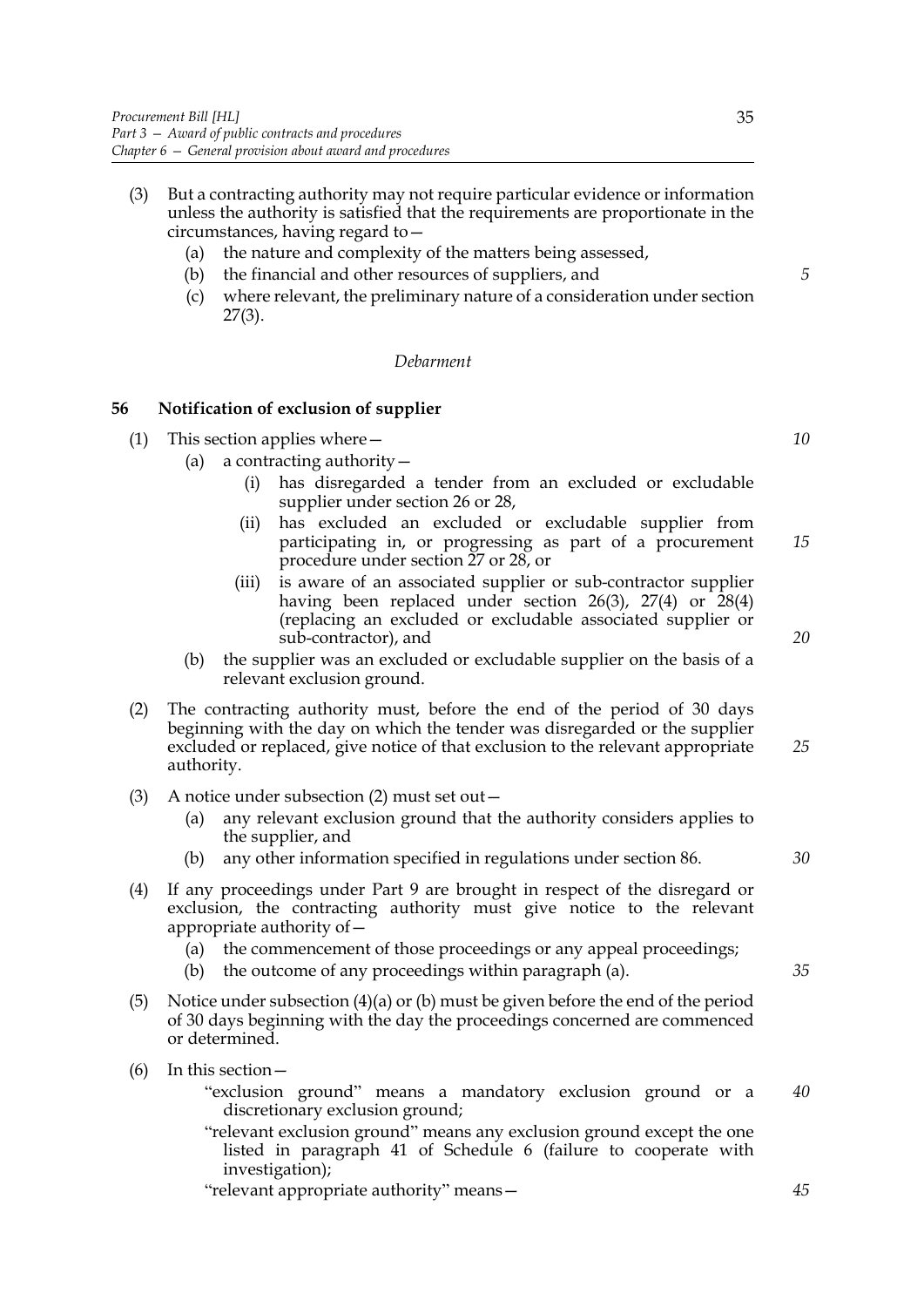- (a) if the contracting authority is a devolved Welsh authority, the Welsh Ministers;
- (b) in any other case, a Minister of the Crown.

### <span id="page-43-2"></span>**57 Investigations of supplier: exclusion grounds**

- (1) An appropriate authority may investigate whether a supplier is, by virtue of the application to the supplier of a relevant exclusion ground— *5*
	- (a) an excluded supplier under section  $54(1)(a)$  $54(1)(a)$ , or
	- (b) an excludable supplier under section [54\(](#page-40-0)2)(a).
- (2) An investigation under this section may be conducted at any time, including by a Minister of the Crown following an application under section [60](#page-45-0) (application for removal from debarment list).
- (3) If an appropriate authority decides to investigate under this section, the authority must give the supplier concerned a notice setting out—
	- (a) the relevant exclusion grounds in respect of which the investigation is being conducted,
	- (b) how and when the supplier may make representations to the appropriate authority, and
	- (c) any other information specified in regulations under section [86.](#page-62-0)
- <span id="page-43-0"></span>(4) The appropriate authority may by notice require a contracting authority  $-$ 
	- (a) to provide such relevant documents as the appropriate authority may reasonably require for the purposes of the investigation, in the form or manner specified in the notice;
	- (b) to give such other assistance in connection with the investigation as is reasonable in the circumstances and is specified in the notice.
- (5) A contracting authority must comply with a notice under subsection [\(4\)](#page-43-0) before the end of the period specified in the notice. *25*
- <span id="page-43-1"></span>(6) The appropriate authority may by notice request the supplier concerned, or a connected person in relation to the supplier—
	- (a) to provide such relevant documents as the appropriate authority may reasonably require for the purposes of the investigation, in the form or manner, and before the end of the period, specified in the notice;
	- (b) to give such other assistance in connection with the investigation as is reasonable in the circumstances and is specified in the notice, before the end of the period so specified.
- (7) A notice under subsection [\(6\)](#page-43-1) must set out the potential consequences for the supplier of non-compliance with the request (see paragraph 41 of Schedule [6\)](#page-98-0). *35*
- (8) In this section—

"relevant documents" means documents or other information that—

- (a) are specified or described in a notice under subsection [\(4\)](#page-43-0) or [\(6\)](#page-43-1), and
- (b) are in the possession or control of the recipient of the notice; "relevant exclusion ground" has the meaning given in section [56](#page-42-2).

*15*

*10*

*20*

*40*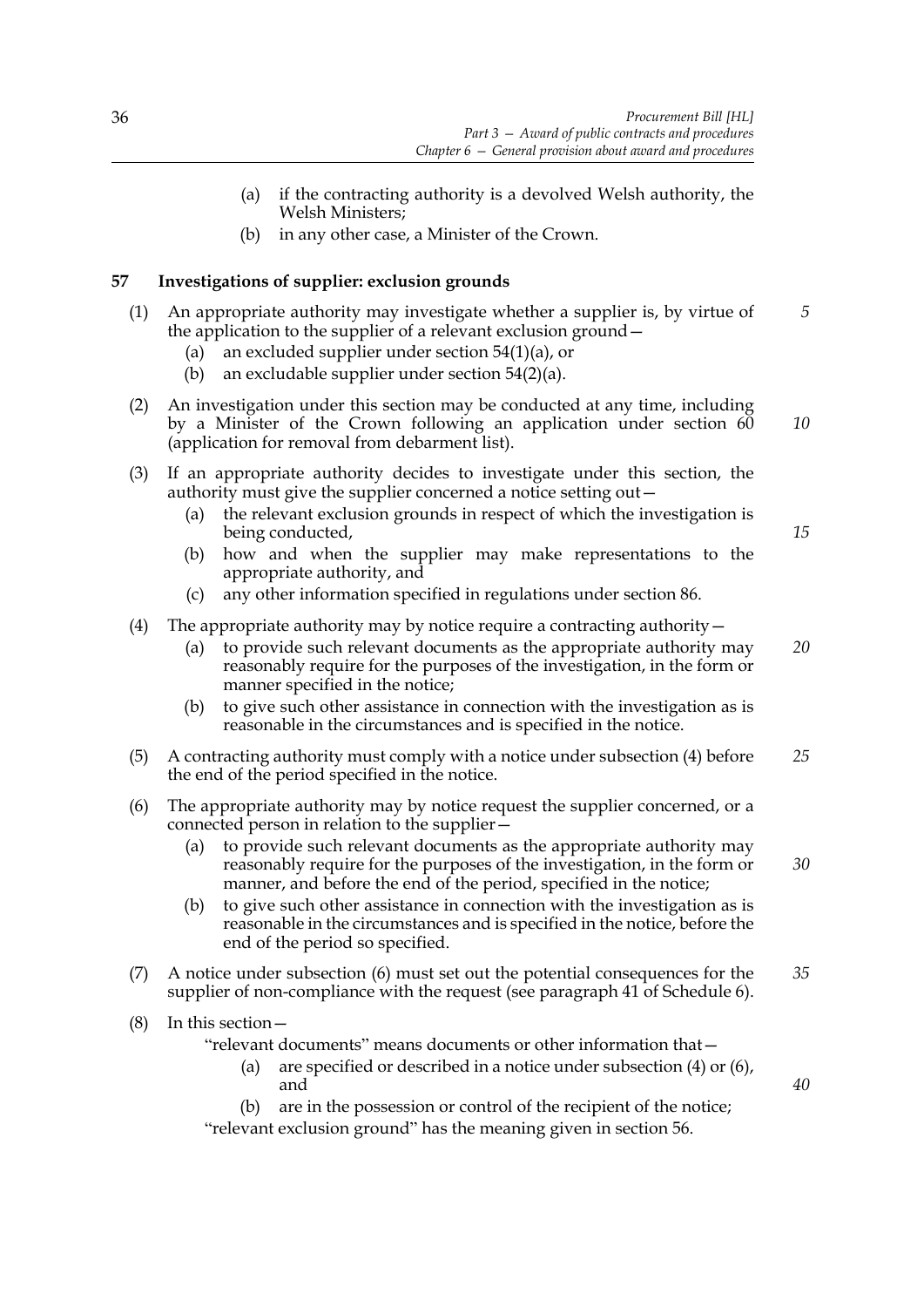# **58 Investigations under section [57:](#page-43-2) reports**

| (1) | This section applies where an appropriate authority has conducted an<br>investigation under section 57.                                                                                                                                                                                                                                                                                                                            |          |
|-----|------------------------------------------------------------------------------------------------------------------------------------------------------------------------------------------------------------------------------------------------------------------------------------------------------------------------------------------------------------------------------------------------------------------------------------|----------|
| (2) | The Welsh Ministers or a Northern Ireland department-<br>may refer the case to a Minister of the Crown for the Minister's<br>(a)<br>consideration for the purposes of section 59(1), and<br>if they do so, must provide the Minister with all information relevant to<br>(b)<br>their findings.                                                                                                                                    | 5        |
| (3) | A Minister of the Crown who has conducted, or considered the findings of, an<br>investigation must-<br>prepare a report in relation to the findings of the investigation,<br>(a)<br>give a copy to the supplier concerned as soon as reasonably practicable<br>(b)<br>after the report is prepared, and<br>publish it.<br>(c)<br>Paragraphs (b) and (c) are subject to subsection (5).                                             | 10<br>15 |
| (4) | The report must, in particular, set out -<br>whether the Minister is satisfied that the supplier is, by virtue of the<br>(a)<br>application of a relevant exclusion ground, an excluded or excludable                                                                                                                                                                                                                              |          |
|     | supplier and, if so, in respect of each applicable exclusion ground -<br>whether it is a mandatory exclusion ground or a discretionary<br>(i)<br>exclusion ground, and<br>the date on which the Minister expects the ground to cease to<br>(ii)<br>apply;                                                                                                                                                                          | 20       |
|     | whether the Minister has entered, or decided to maintain the entry for,<br>(b)<br>the supplier's name on the debarment list (see section 59);<br>in each case, the Minister's reasons.<br>(c)                                                                                                                                                                                                                                      | 25       |
| (5) | If the Minister considers it necessary to do so for a purpose mentioned in<br>subsection $(6)$ , the Minister may $-$<br>remove information from a report before publishing it or giving it to the<br>(a)<br>supplier concerned;<br>decide not to publish the report;<br>(b)<br>decide not to give the report to the supplier;<br>(c)<br>disclose the report only to such persons as the Minister considers<br>(d)<br>appropriate. | 30       |
| (6) | The purposes are $-$<br>safeguarding national security;<br>(a)<br>(b)<br>preventing the publication of information that is sensitive commercial<br>information where there is an overriding public interest in it being<br>withheld from publication or other disclosure.                                                                                                                                                          | 35       |
| (7) | In this section -<br>"relevant exclusion ground" has the meaning given by section 56;<br>"sensitive commercial information" has the meaning given by section 85.                                                                                                                                                                                                                                                                   | 40       |

# <span id="page-44-2"></span><span id="page-44-1"></span><span id="page-44-0"></span>**59 Debarment list**

(1) Subsection [\(3\)](#page-45-1) applies where a Minister of the Crown—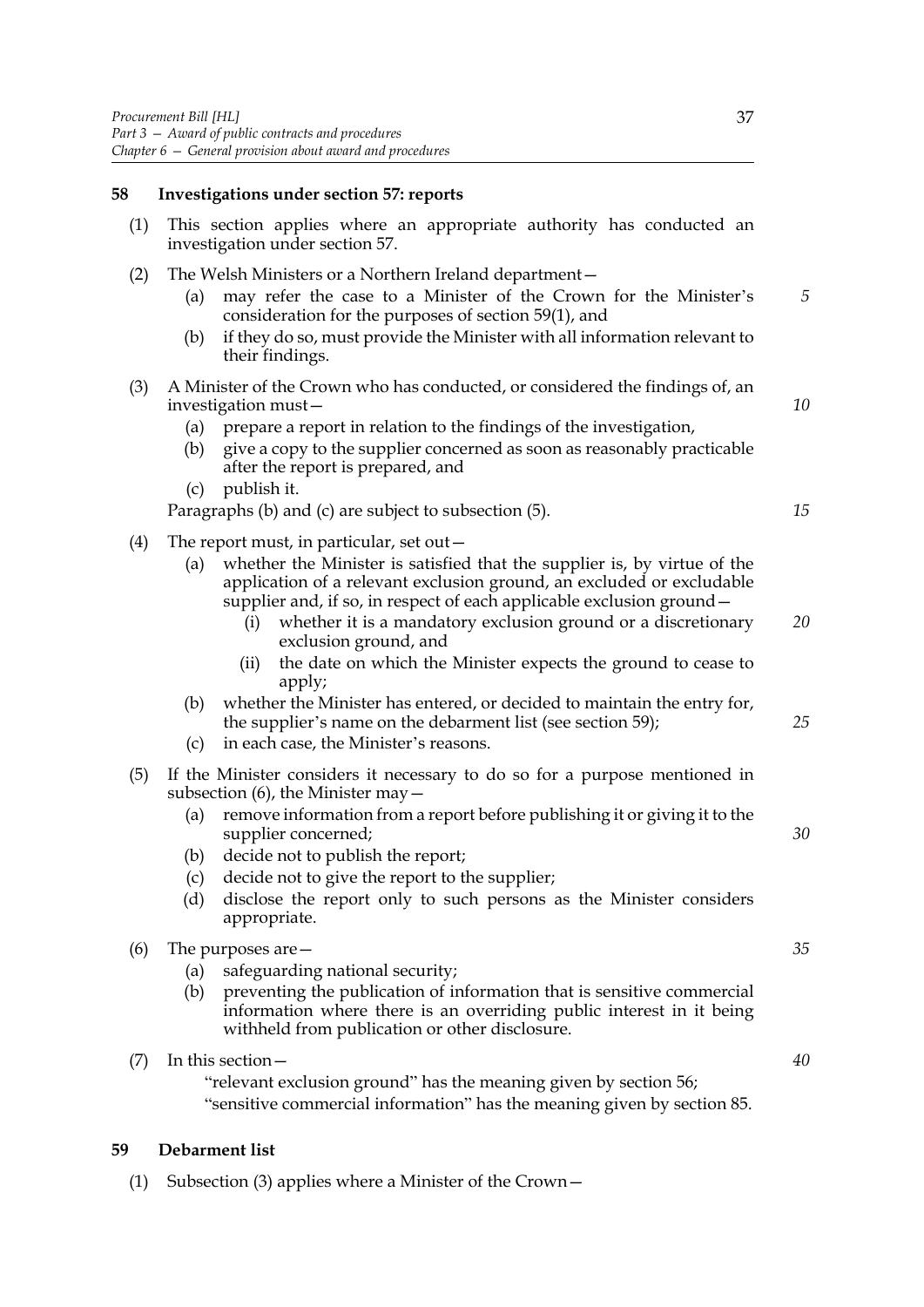*5*

*15*

*20*

*25*

*35*

*40*

- (a) has conducted an investigation under section [57](#page-43-2) or considered the findings of such an investigation conducted by the Welsh Ministers or a Northern Ireland department, and
- (b) is satisfied that the supplier is, by virtue of the application of a relevant exclusion ground, an excluded or excludable supplier.
- (2) Subsection [\(3\)](#page-45-1) also applies where a Minister of the Crown has made a determination as mentioned in paragraph 41 of Schedule [6](#page-98-0) in relation to a supplier (mandatory exclusion ground for failing to cooperate with investigation).
- <span id="page-45-1"></span>(3) The Minister may enter the supplier's name on a list kept by a Minister of the Crown for the purposes of this section (the "debarment list"). *10*
- (4) An entry on the debarment list must—
	- (a) state which of the relevant exclusion grounds the Minister has decided apply to the supplier, and
	- (b) in respect of each ground indicate—
		- (i) whether it is a mandatory exclusion ground or a discretionary exclusion ground, and
		- (ii) the date on which the Minister expects the ground to cease to apply (and, accordingly, the entry for the supplier to be removed from the list).
- (5) Before entering a supplier's name on the debarment list, the Minister must give notice to the supplier setting out—
	- (a) the decision to do so,
	- (b) an explanation of the supplier's rights under section [61](#page-46-0), and
	- (c) any other information specified in regulations under section [86.](#page-62-0)
- (6) A Minister of the Crown—
	- (a) must keep the debarment list under review, and
	- (b) may amend or remove an entry from the debarment list at any time.
- (7) A Minister of the Crown must remove the entry for a supplier from the debarment list if the Minister is satisfied that the supplier is not an excluded or excludable supplier. *30*
- (8) A Minister of the Crown must publish the debarment list (including any amended list).
- (9) A Minister of the Crown must consult the Welsh Ministers and a Northern Ireland department before—
	- (a) entering a supplier's name on the debarment list, or
	- (b) removing an entry from the debarment list pursuant to an application under section [60.](#page-45-0)
- (10) In this section, "relevant exclusion ground" has the meaning given by section [56.](#page-42-2)

### <span id="page-45-0"></span>**60 Debarment list: application for removal**

- <span id="page-45-2"></span>(1) A supplier may at any time apply to a Minister of the Crown for the removal of their name from the debarment list kept under section [59](#page-44-0).
- (2) The Minister is only required to consider such an application if  $-$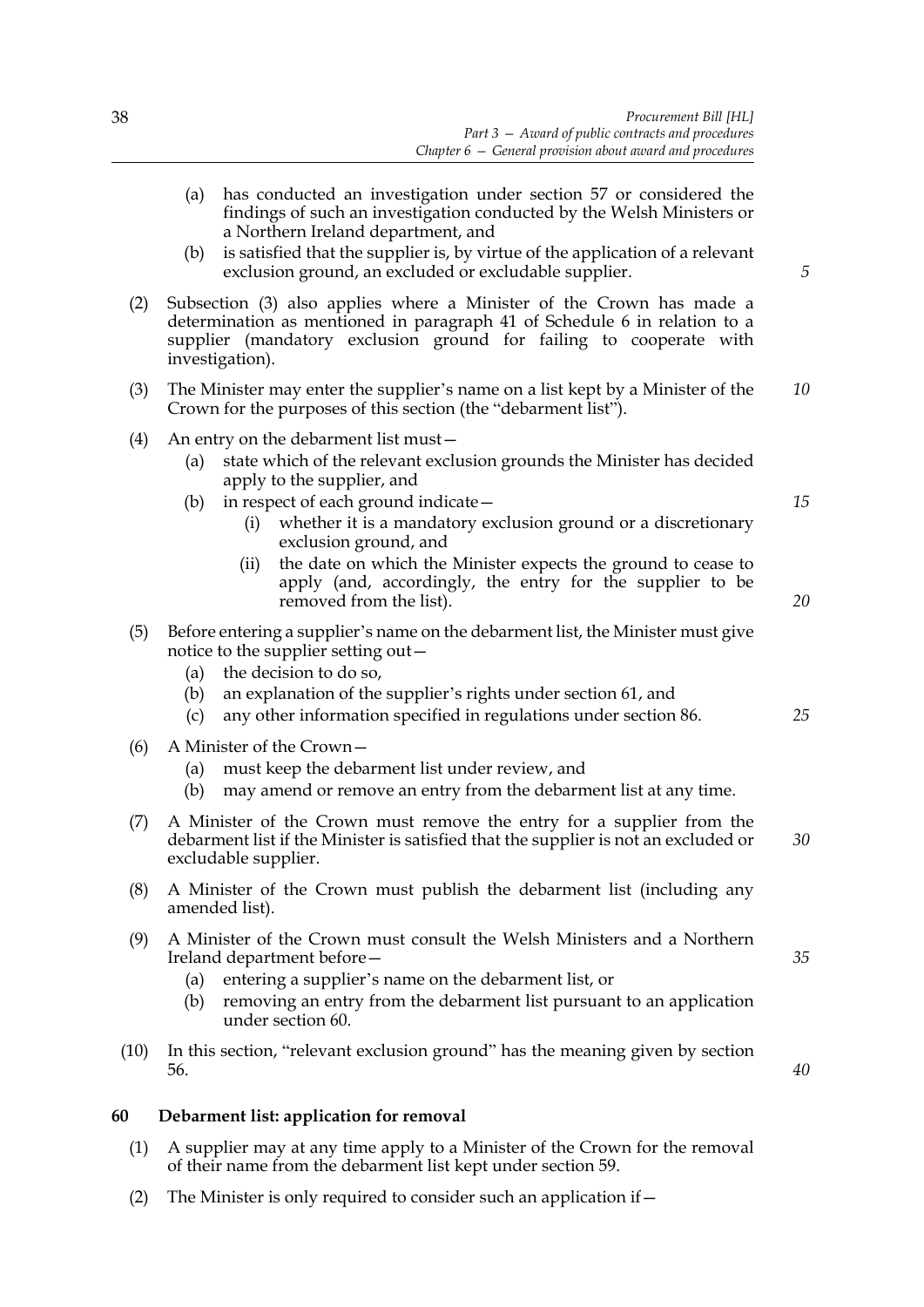- (a) in the opinion of the Minister, there has been a material change of circumstances—
	- (i) since the supplier's name was entered on the debarment list, or
	- (ii) in a case where the supplier has made a previous application under subsection [\(1\),](#page-45-2) since the most recent application that was considered by the Minister was made, or
- (b) the application is otherwise accompanied by significant information that has not previously been considered by a Minister of the Crown.

## <span id="page-46-0"></span>**61 Debarment decisions: appeals**

|  | (1) A supplier may appeal against a decision of a Minister of the Crown - |
|--|---------------------------------------------------------------------------|
|  |                                                                           |

- (a) to enter their name on the debarment list kept under section [59](#page-44-0);
- (b) not to remove their name from the debarment list following the making of an application under section [60](#page-45-0).
- (2) An appeal under subsection (1) must be brought and determined in accordance with regulations made by a Minister of the Crown.

#### **PART 4**

#### MANAGEMENT OF PUBLIC CONTRACTS

#### *Terms implied into public contracts*

### <span id="page-46-2"></span>**62 Electronic invoicing: implied term**

| (1) The term set out in subsection (2) is implied into every public contract entered | 20 |
|--------------------------------------------------------------------------------------|----|
| into by a contracting authority.                                                     |    |
|                                                                                      |    |

- <span id="page-46-1"></span>(2) The contracting authority must accept and process for payment any electronic invoice issued to the authority for payment under the contract which is—
	- (a) in the required electronic form, and
	- (b) not disputed by the authority.

### (3) For the purposes of the term in subsection  $(2)$  -

"electronic invoice" means an invoice which is issued, transmitted and received in a structured electronic format that allows for its automatic and electronic processing;

"required electronic form" means a form that—

- (a) complies with the standard for electronic invoicing approved and issued by the British Standards Institution in the document numbered BS EN 16931-1:2017 (Electronic invoicing - Part 1: Semantic data model of the core elements of an electronic invoice), and
- (b) uses a syntax which is listed as a syntax that complies with that standard in the document numbered PD CEN/TS 16931-2:2017 (Electronic invoicing - Part 2: List of syntaxes that comply with EN 16931-1) approved and issued by the British Standards Institution.
- (4) A reference to a standard or document is a reference to the standard or document as it stands—
	- (a) on the day that the contract is entered into, or

*30*

*25*

*35*

*40*

*15*

*10*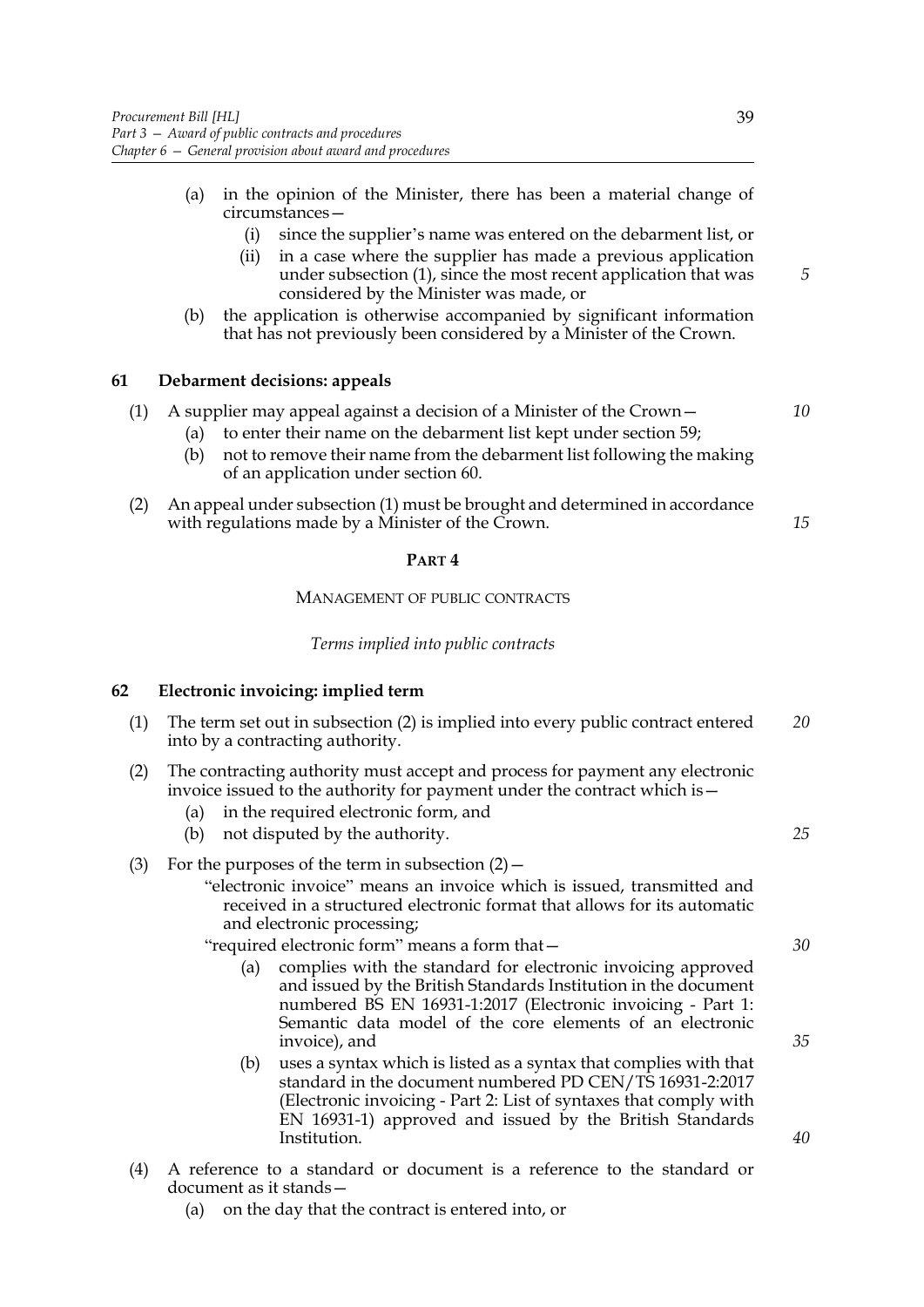*5*

- (b) if the parties agree, on the day on which the invoice is issued.
- (5) Any term purporting to restrict or override the implied term is of no effect.
- <span id="page-47-0"></span>(6) An appropriate authority may by regulations amend this section for the purpose of changing what it means for an invoice to be in the required electronic form.
- (7) Before making regulations under subsection [\(6\)](#page-47-0), an appropriate authority must consult such persons as the authority considers appropriate.

### <span id="page-47-3"></span>**63 Implied payment terms in public contracts**

<span id="page-47-1"></span>

| (1) | The terms in subsections $(2)$ to $(5)$ are implied into every public contract<br>entered into by a contracting authority, except a public contract that is -<br>a concession contract,<br>(a)<br>a utilities contract awarded by a private utility, or<br>(b)<br>a contract awarded by a maintained school, an Academy or a sixth form<br>(c)<br>college corporation. | 10       |
|-----|------------------------------------------------------------------------------------------------------------------------------------------------------------------------------------------------------------------------------------------------------------------------------------------------------------------------------------------------------------------------|----------|
| (2) | Any sum due to be paid under the public contract by the contracting authority<br>must be paid before the end of the period of 30 days beginning with -<br>the day on which an invoice is received by the contracting authority in<br>(a)<br>respect of the sum, or<br>if later, the day on which the payment falls due in accordance with the<br>(b)<br>invoice.       | 15<br>20 |
| (3) | The term in subsection (2) does not apply if the contracting authority $-$<br>considers the invoice invalid, or<br>(a)<br>disputes the invoice.<br>(b)                                                                                                                                                                                                                 |          |
| (4) | On receiving an invoice from a payee, the contracting authority must notify the<br>payee without undue delay if -<br>it considers the invoice invalid, or<br>(a)<br>it disputes the invoice.<br>(b)                                                                                                                                                                    | 25       |
| (5) | A contracting authority may rely on a payment made by a third party to satisfy<br>the term in subsection (2) only with the agreement of the payee.                                                                                                                                                                                                                     |          |
| (6) | Any term purporting to restrict or override the terms implied by this section is<br>without effect.                                                                                                                                                                                                                                                                    | 30       |
| (7) | But nothing in this section prohibits the parties to a contract from agreeing that<br>a sum due under the contract must be paid earlier than would be required by<br>the term in subsection (2).                                                                                                                                                                       |          |
| (8) | For the purposes of the terms in subsections (2) to (5), an invoice is valid if $-$<br>it is an electronic invoice issued in the required electronic form, or<br>(a)<br>it sets out the minimum required information and meets any other<br>(b)<br>requirement set out in the contract.                                                                                | 35       |
| (9) | The minimum required information is -<br>the name of the invoicing party,<br>(a)<br>a description of the goods, services or works supplied,<br>(b)<br>the sum requested, and<br>(c)                                                                                                                                                                                    | 40       |

<span id="page-47-2"></span>(d) a unique identification number.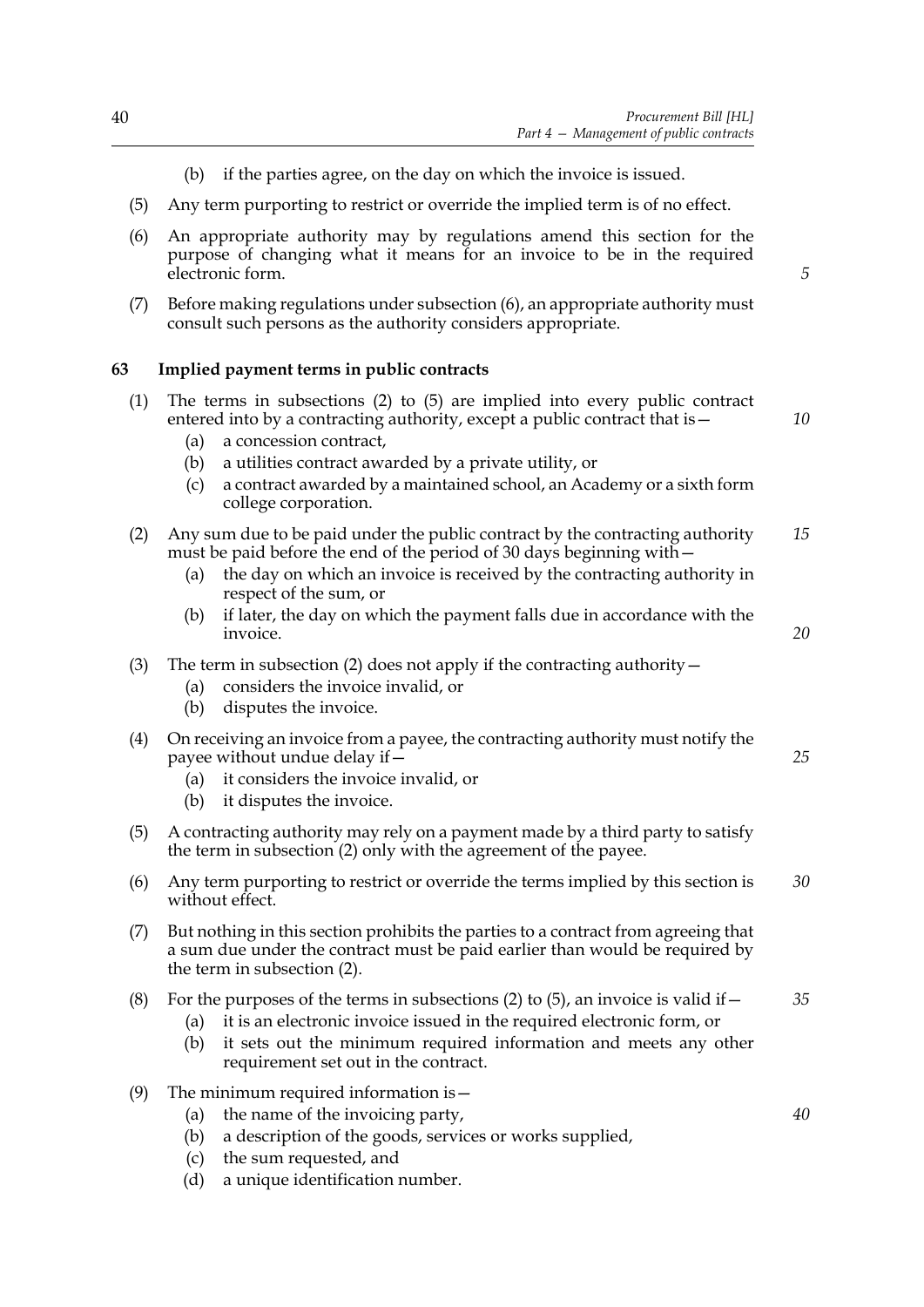- (10) An appropriate authority may by regulations amend this section for the purpose of changing the period within which a sum due under a contract must be paid, but the period may not exceed 30 days.
- $(11)$  In this Act
	- "Academy" means a person who is the proprietor, within the meaning of section 579(1) of the Education Act 1996, of an Academy within the meaning of that section;
	- "maintained school" means the governing body of a maintained school within the meaning of section 19(1) of the Education Act 2002;
	- "sixth form college corporation" has the meaning given in section 90(1) of the Further and Higher Education Act 1992. *10*
- (12) In this section "payee" means the person due to be paid under the invoice concerned.

### *Notices about payments and performance*

### **64 Payments compliance notices**

- (1) Before the end of the period of 30 days beginning with the last day of a reporting period, a contracting authority must publish a payments compliance notice if during that period—
	- (a) the authority made a payment under a public contract;
	- (b) a sum owed by the authority under a public contract became payable. *20*
- <span id="page-48-0"></span>(2) A "payments compliance notice" means a notice setting out—
	- (a) specified information about the contracting authority's compliance with the term set out in section [63\(](#page-47-3)2) (payment within 30 days), and
	- (b) any other specified information.
- (3) For the purposes of this section, a reporting period is—
	- (a) the period beginning with the day on which this section comes into force and ending with the 31 March or 30 September following that day, whichever is earlier, and
	- (b) each successive period of six months.
- (4) An appropriate authority may by regulations make provision about the preparation of a payments compliance notice, including provision requiring that the notice must be approved by a person of a description specified in the regulations. *30*
- (5) In subsection [\(2\)](#page-48-0), "specified information" means information specified in regulations under section [86](#page-62-0).
- (6) This section does not apply to private utilities.

#### **65 Information about payments under public contracts**

- (1) A contracting authority must publish specified information about any payment of more than £30,000 made by the authority under a public contract.
- (2) The information must be published before the end of the period of 30 days beginning with the last day of the quarter in which the payment was made. *40*

*5*

*15*

*25*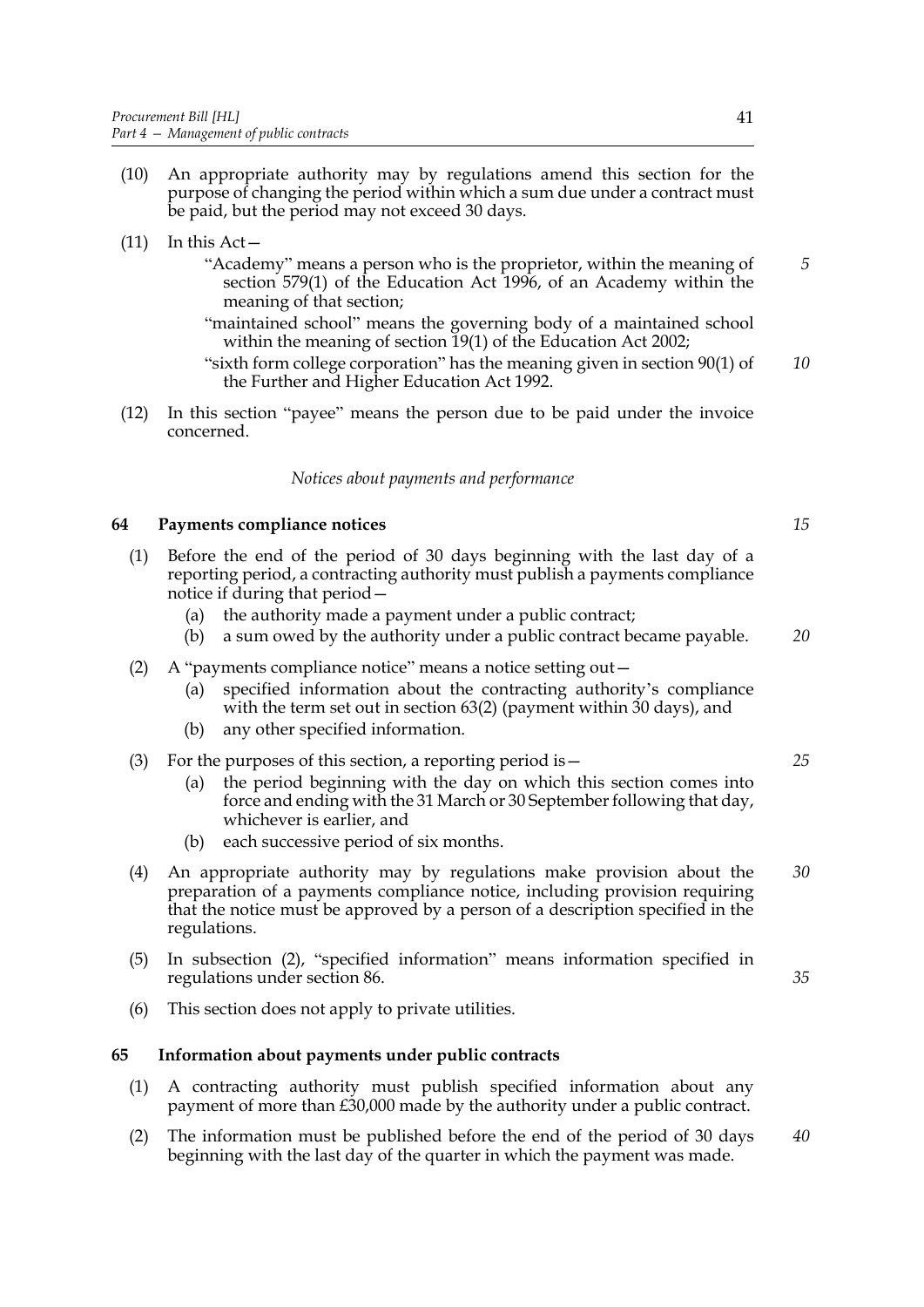- <span id="page-49-1"></span><span id="page-49-0"></span>(3) An appropriate authority may by regulations amend this section for the purpose of changing— (a) the financial threshold; (b) the time limit for publication. (4) This section does not apply in relation to a public contract that is  $-$ (a) a utilities contract, (b) a concession contract, or (c) awarded by a maintained school, an Academy or a sixth form college corporation. (5) In this section— "quarter" means a period of three months ending with 31 March, 30 June, 30 September or 31 December in any year; "specified information" means information in regulations under section [86.](#page-62-0) **66 Assessment of contract performance** (1) Subsection [\(2\)](#page-49-1) applies where a contracting authority has set key performance indicators in accordance with section [50](#page-38-1)[\(1\)](#page-38-2). (2) At least once in every period of twelve months during the life-cycle of the contract and on termination of the contract the contracting authority must — (a) assess performance against the key performance indicators, and (b) publish information specified in regulations under section [86](#page-62-0) in relation to that assessment. (3) Subsection [\(5\)](#page-49-2) applies if— (a) a supplier has breached a public contract, and (b) the breach results in— (i) termination (or partial termination) of the contract, (ii) the award of damages, or (iii) a settlement agreement between the supplier and the contracting authority. (4) Subsection [\(5\)](#page-49-2) also applies if a contracting authority considers that a supplier— (a) is not performing a public contract to the authority's satisfaction, (b) has been given proper opportunity to remedy the breach or improve performance, and (c) has failed to do so. (5) Before the end of the period of 30 days beginning with the day on which this subsection first applies in relation to a particular breach or failure to perform, the contracting authority concerned must publish the following information— (a) that this subsection applies, (b) the circumstances giving rise to its application, and (c) any other information specified in regulations under section [86.](#page-62-0) *5 10 20 30 35 40*
	- (6) Subsection [\(5\)](#page-49-2) does not apply in relation to a light touch contract.
	- (7) This section does not apply to private utilities.

*15*

<span id="page-49-2"></span>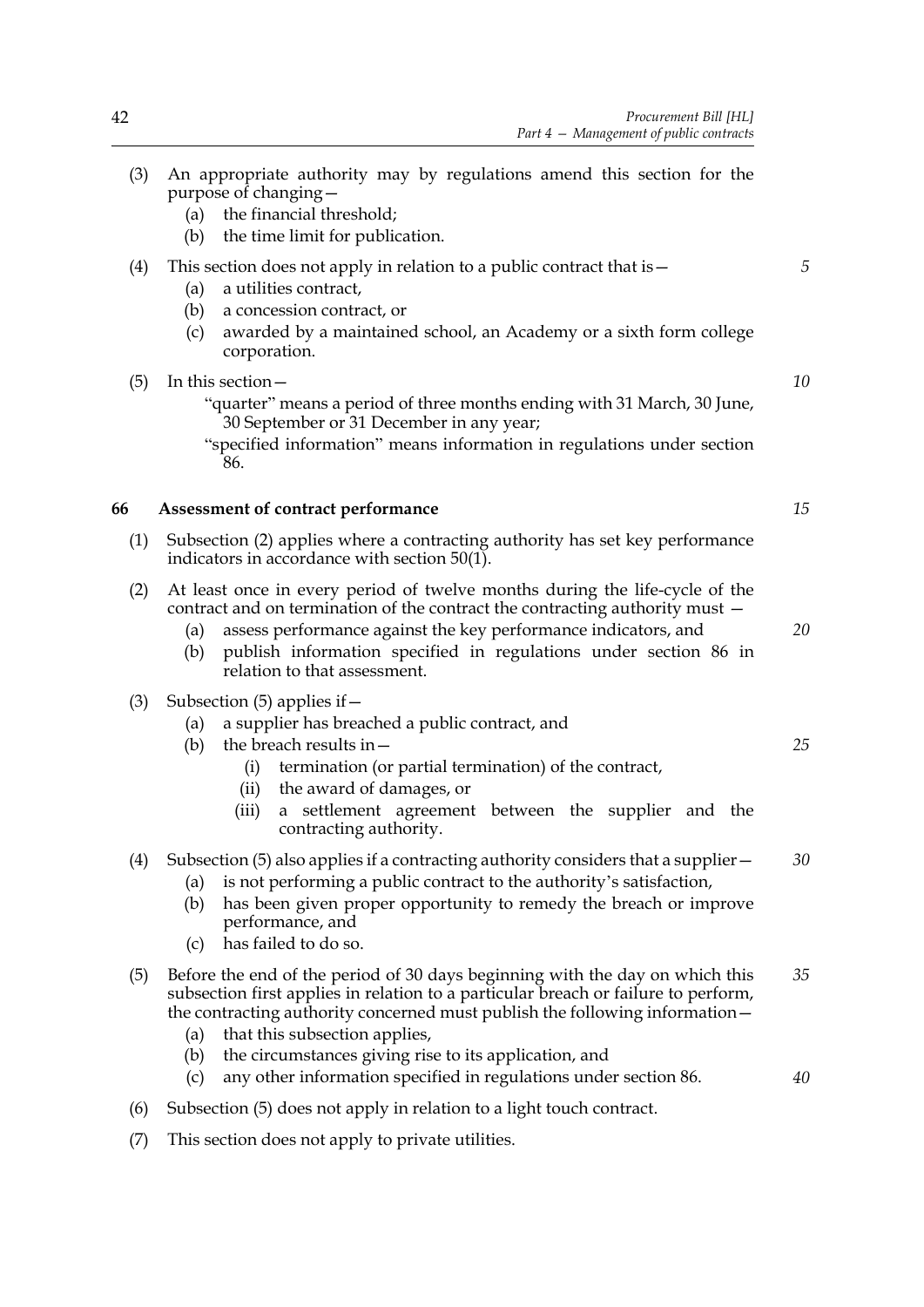### *Sub-contracting*

### **67 Sub-contracting: directions**

- <span id="page-50-3"></span><span id="page-50-0"></span>(1) This section applies in relation to a supplier if  $-$ 
	- (a) a contracting authority, as a condition of awarding a public contract, required that the supplier sub-contract the supply of certain goods, services or works to another supplier, or
	- (b) the supplier—
		- (i) indicated to a contracting authority that it intended to subcontract all or part of a public contract to another supplier, and
		- (ii) relied on that other supplier to satisfy any conditions of participation (see section [21](#page-21-0)[\(7\)](#page-22-0)). *10*
- <span id="page-50-2"></span>(2) The contracting authority may direct that the supplier enter into a legally binding arrangement with the other supplier for the purpose of that supplier performing all or part of the contract (as required or indicated).
- <span id="page-50-1"></span>(3) If a supplier fails to enter into a legally binding arrangement as directed by the contracting authority, the contracting authority may— *15*
	- (a) choose not to enter into the contract with the supplier,
	- (b) where subsection [\(1\)\(b\)](#page-50-0) applies, direct the supplier to enter into a legally binding arrangement with another appropriate supplier, or
	- (c) if the contract has already been entered into, terminate the contract.
- (4) In subsection [\(3\),](#page-50-1) an "appropriate supplier" means a supplier that—
	- (a) is not an excluded supplier, and
	- (b) could have been relied on in place of the supplier referred to in subsection  $(1)(b)(ii)$ .
- $(5)$  In subsectio[n\(1\)\(a\)](#page-21-1), the reference to a condition of award includes, in the case of a direct award, any condition attaching to the award of a contract. *25*
- (6) For the purposes of subsection [\(1\)](#page-50-3), a supplier is not to be treated as having relied on another supplier to satisfy conditions of participation if the conditions were satisfied by the first supplier alone.

## **68 Implied payment terms in sub-contracts**

- <span id="page-50-4"></span>(1) The terms in subsections [\(2\)](#page-27-0) to [\(5\)](#page-47-2) of section [63](#page-47-3) (implied payment terms in public contracts) are implied into every public sub-contract.
- (2) But for the purposes of subsection  $(1)$ 
	- (a) references in those terms to the contracting authority are to be read as references to the person to whom goods, services or works are supplied under the public sub-contract, and *35*
	- (b) subsection (8)(a) of section [63](#page-47-3) does not apply.
- (3) Any term purporting to restrict or override the terms implied by this section is without effect.
- (4) But nothing in this section prohibits the parties to a public sub-contract from agreeing that a sum due under the contract must be paid earlier than would be required by the term in section [63](#page-47-3)(2). *40*

*5*

*30*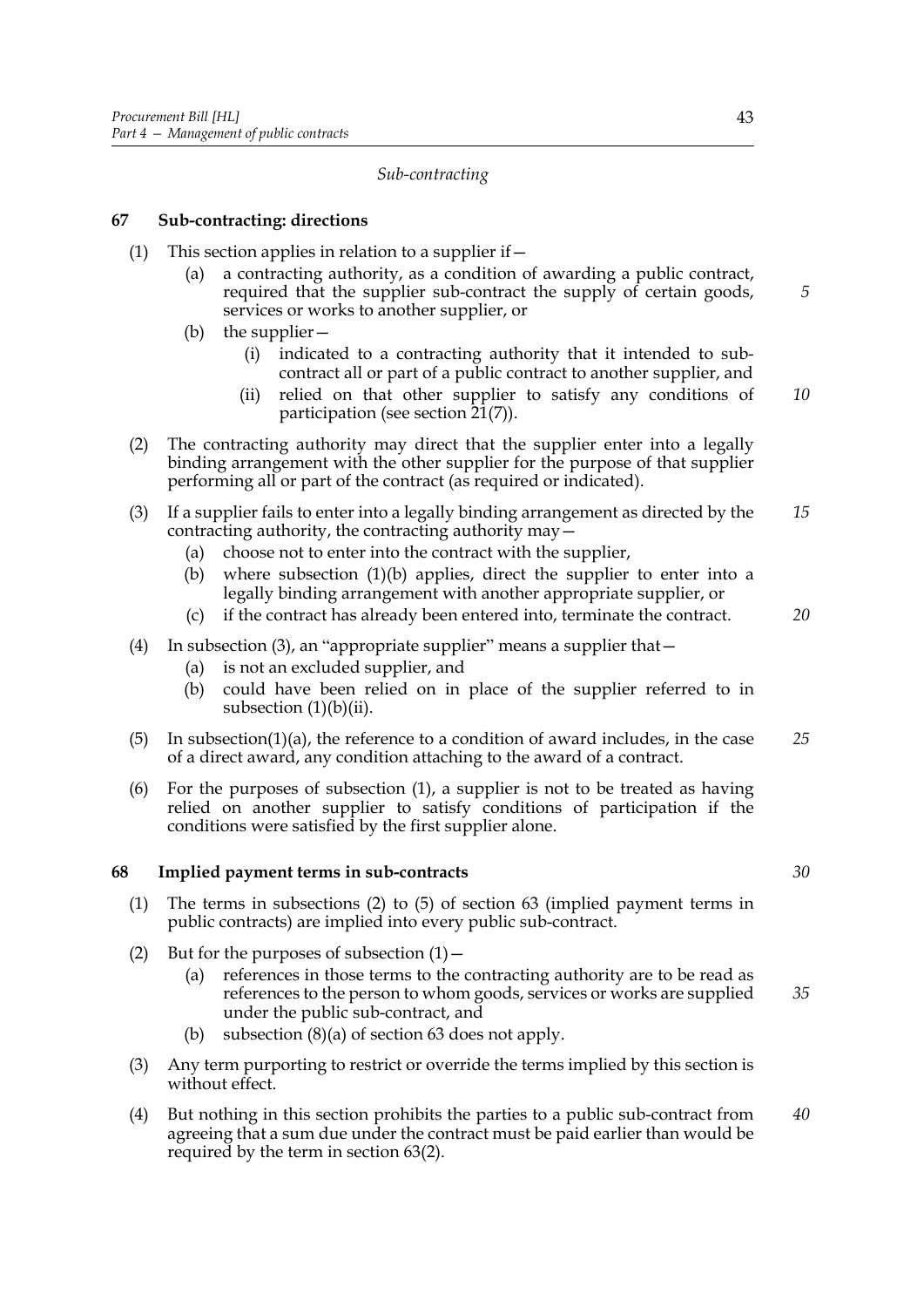- (5) In this section, "public sub-contract" means a contract substantially for the purpose of performing (or contributing to the performance of) the whole or any part of a public contract.
- (6) This section does not apply in relation to a public sub-contract that is for the purpose of performing (or contributing to the performance of) the whole or any part of  $\overline{-}$ 
	- (a) a concession contract,
	- (b) a utilities contract awarded by a private utility, or
	- (c) a contract awarded by a maintained school, an Academy or a sixth form college corporation.

### *Modifying public contracts*

### <span id="page-51-1"></span>**69 Modifying a public contract**

- <span id="page-51-2"></span>(1) A contracting authority may modify a public contract or a contract that, as a result of the modification, will become a public contract (a "convertible contract") if the modification—
	- (a) is a permitted modification under Schedule [8](#page-109-0) (permitted modifications),
	- (b) is not a substantial modification, or
	- (c) is a below-threshold modification.
- (2) A contracting authority may also modify a public contract or a convertible contract if the contract is a light touch contract. *20*
- (3) A "substantial modification" is a modification which would—
	- (a) increase or decrease the term of the contract by more than 10 per cent of the maximum term provided for on award,
	- (b) change the overall nature of the contract or materially change its scope, or *25*
	- (c) materially change the economic balance of the contract in favour of the supplier.
- <span id="page-51-0"></span>(4) A modification is a "below-threshold modification" if  $-$ 
	- (a) the modification would not itself increase or decrease the estimated value of the contract by more than— *30*
		- (i) in the case of a contract for goods or services, 10 per cent;
		- (ii) in the case of a contract for works, 15 per cent,
	- (b) the aggregated value of below-threshold modifications would be less than the threshold amount for the type of contract,
	- (c) the modification would not change the scope of the contract, and
	- (d) the modification is not within subsection  $(1)(a)$  or  $(b)$ .
- (5) For the purposes of subsection [\(4\)](#page-51-0), the "aggregated value of below-threshold modifications" is the amount of the estimated value of the contract after modification that is attributable to below-threshold modifications.
- (6) Subsection [\(7\)](#page-52-0) applies if, on modifying a public contract under this section, a contracting authority considers that—
	- (a) the modification could reasonably have been made together with another modification made to the contract under this section, and

*15*

*10*

*5*

*40*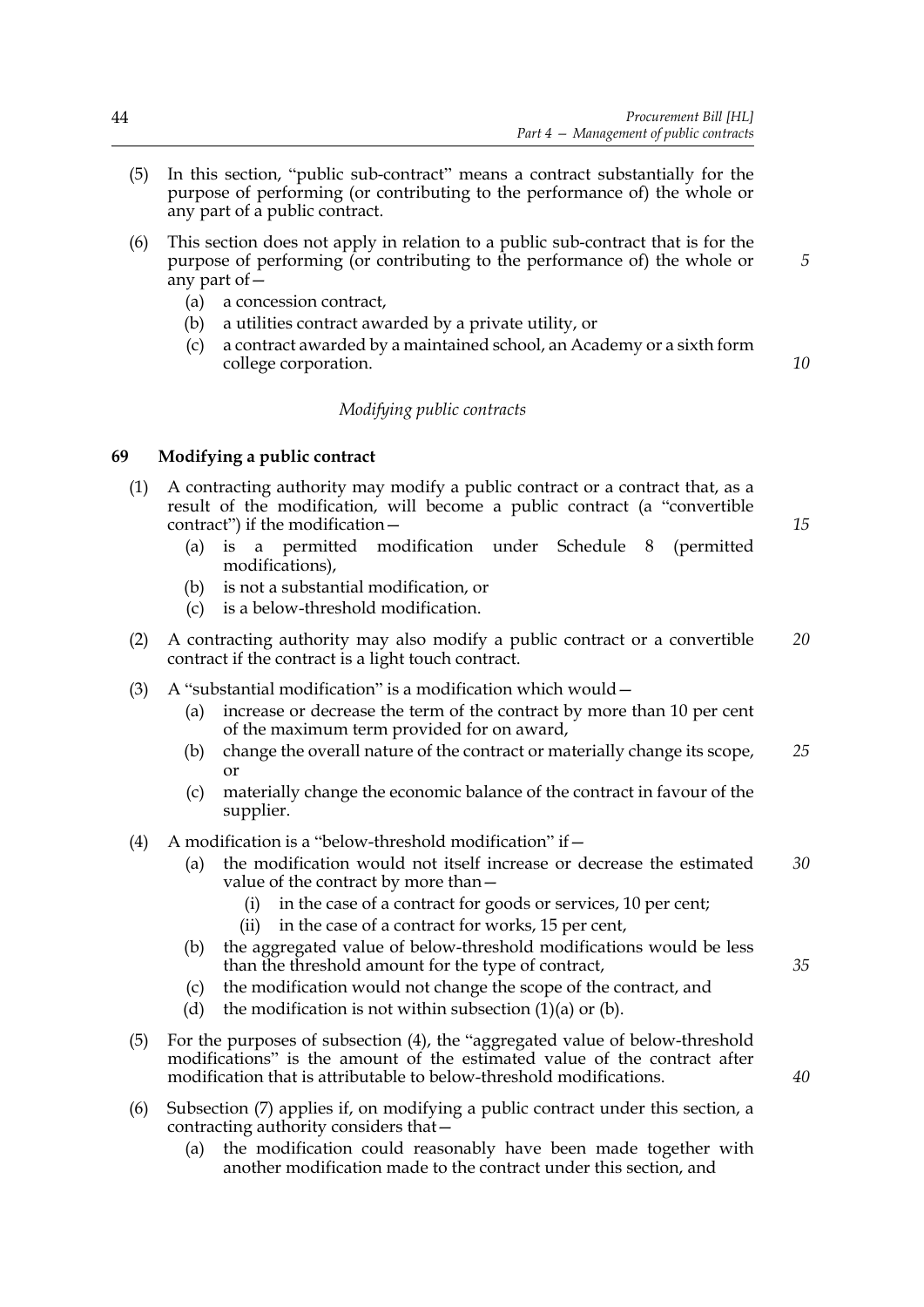- (b) that single modification would not have been a modification within subsection (1) (and, accordingly, would have been subject to Part 3).
- <span id="page-52-0"></span>(7) The modification is to be treated as not within subsection (1).
- (8) Except as provided for in paragraph [9](#page-111-0) of Schedule [8](#page-109-0) (modification permitted on corporate restructuring), a contracting authority may not modify a public contract so as to change the supplier.
- (9) Part 3 does not apply in relation to the modification of a contract under this section.

## **70 Contract change notices and publication of modifications**

- <span id="page-52-1"></span>(1) Before modifying a public contract or a convertible contract (see section [69\(](#page-51-1)1)), a contracting authority must publish a contract change notice. *10*
- <span id="page-52-6"></span><span id="page-52-3"></span>(2) Subsection [\(1\)](#page-52-1) does not apply if—
	- (a) the modification increases or decreases the estimated value of the contract by—
		- (i) in the case of a contract for goods or services, 10 per cent or less; *15*
		- (ii) in the case of a contract for works, 15 per cent or less;
	- (b) the modification increases or decreases the term of the contract by 10 per cent or less of the maximum term provided for on award;
	- (c) the public contract or convertible contract is a light touch contract.
- <span id="page-52-4"></span>(3) A "contract change notice" is a notice setting out  $-$ 
	- (a) that the contracting authority intends to modify the contract;
	- (b) any other information specified in regulations under section [86.](#page-62-0)
- (4) Subsection [\(5\)](#page-52-2) applies if, on making a modification to a public contract that is within subsection [\(2\)\(a\)](#page-52-3) or [\(2\)\(b\)](#page-52-4), a contracting authority considers that  $-$ 
	- (a) the modification could reasonably have been made together with another modification made to the contract, and *25*
	- (b) subsection [\(1\)](#page-52-1) would have applied to that single modification.
- <span id="page-52-2"></span>(5) Subsection [\(1\)](#page-52-1) is to be treated as applying to the modification.
- <span id="page-52-5"></span>(6) Before the end of the period of 90 days beginning with the day on which a contracting authority makes a qualifying modification under section [69](#page-51-1)[\(1\)](#page-51-2), the authority must publish a copy of the contract as modified. *30*
- <span id="page-52-7"></span>(7) A "qualifying modification" is a modification which modifies, or results in, a public contract with an estimated value of more than £2 million.
- (8) Subsection [\(6\)](#page-52-5) does not apply in relation to a modification of a contract that was—
	- (a) awarded by a devolved Welsh authority, unless it was awarded under a reserved procurement arrangement or a transferred Northern Ireland procurement arrangement, or
	- (b) awarded under a devolved Welsh procurement arrangement.
- (9) This section does not apply in relation to a modification of a contract that was— *40*
	- (a) awarded by a transferred Northern Ireland authority, unless it was awarded under a reserved procurement arrangement or a devolved Welsh procurement arrangement, or

*5*

*20*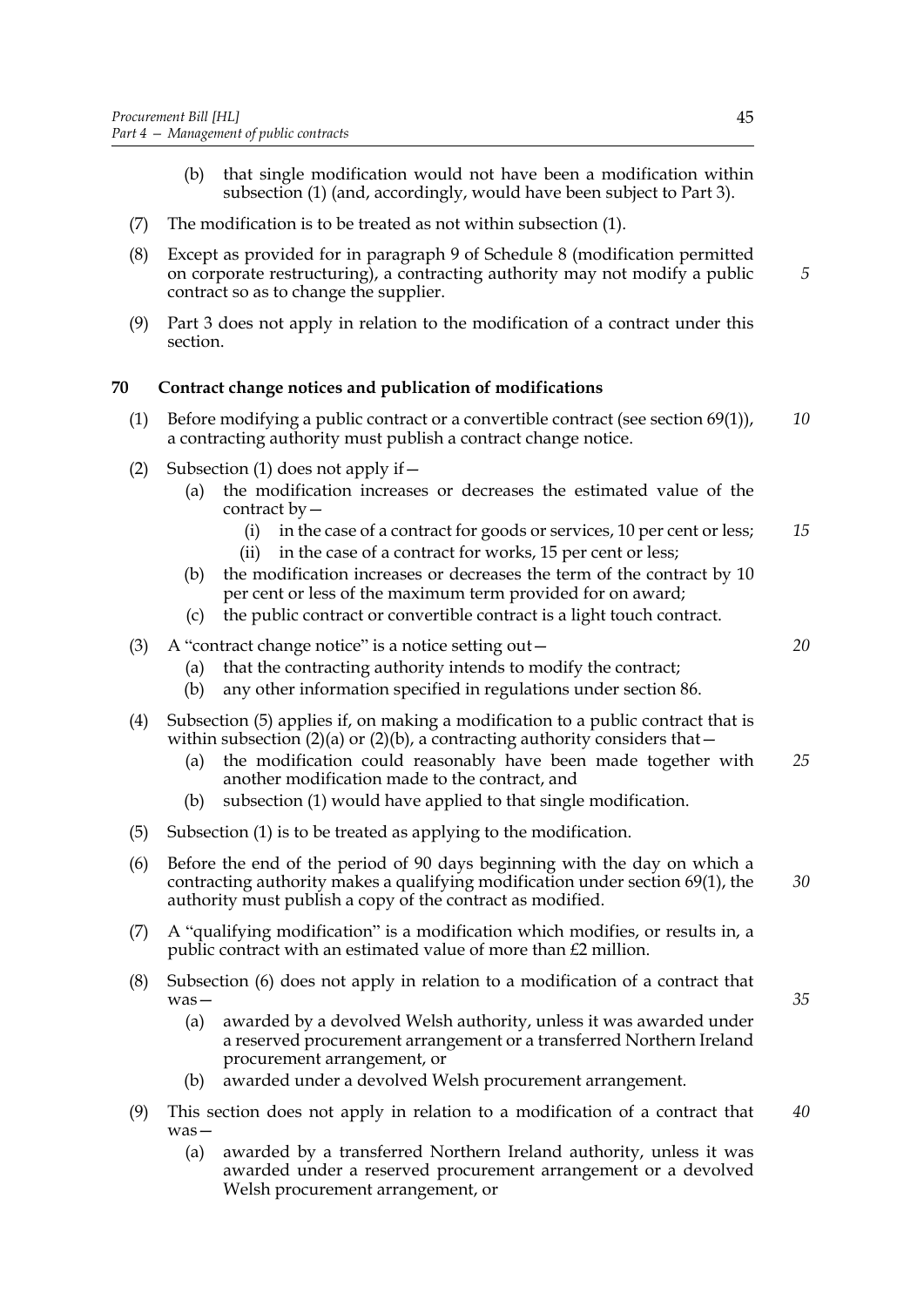- (b) awarded under a transferred Northern Ireland procurement arrangement.
- (10) This section also does not apply to  $-$ 
	- (a) defence and security contracts, or
	- (b) private utilities.
- (11) A Minister of the Crown may by regulations amend this section for the purpose of changing—
	- (a) the value thresholds in subsection [\(2\),](#page-52-6) or
	- (b) the financial threshold in subsection [\(7\)](#page-52-7).

### <span id="page-53-3"></span>**71 Voluntary standstill period on the modification of contracts**

A contracting authority may not modify a public contract or a convertible contract before the end of any standstill period provided for in a contract change notice in respect of the contract.

### *Terminating public contracts*

### **72 Implied right to terminate public contracts**

- <span id="page-53-1"></span>(1) It is an implied term of every public contract that the contract can, if a termination ground applies, be terminated by the contracting authority in accordance with this section.
- <span id="page-53-2"></span>(2) Each of the following circumstances is a termination ground—
	- (a) the contracting authority considers that the contract was awarded or modified in material breach of this Act or regulations made under it; *20*
	- (b) a supplier has, since the award of the contract, become an excluded supplier or excludable supplier (including by reference to an associated supplier);
	- (c) a supplier (other than an associated supplier) to which the supplier is sub-contracting the performance of all or part of the public contract is an excluded or excludable supplier. *25*
- <span id="page-53-0"></span>(3) The termination ground in  $(2)(c)$  is not available unless the contracting authority—
	- (a) requested information under section [28](#page-25-0)(1) (information about subcontractors) in relation to the award of the public contract, and *30*
	- (b) before awarding the public contract, did not know that the supplier intended to sub-contract the performance of all or part of the contract to an excluded or excludable supplier.
- (4) Before terminating a contract by reference to the term implied by subsection [\(1\),](#page-53-1) a contracting authority must— *35*
	- (a) notify the supplier of its intention to terminate,
	- (b) specify which termination ground applies and why the authority has decided to terminate the contract,
	- (c) give the supplier reasonable opportunity to make representations about— *40*
		- (i) whether a termination ground applies, and
		- (ii) the authority's decision to terminate.

*5*

*10*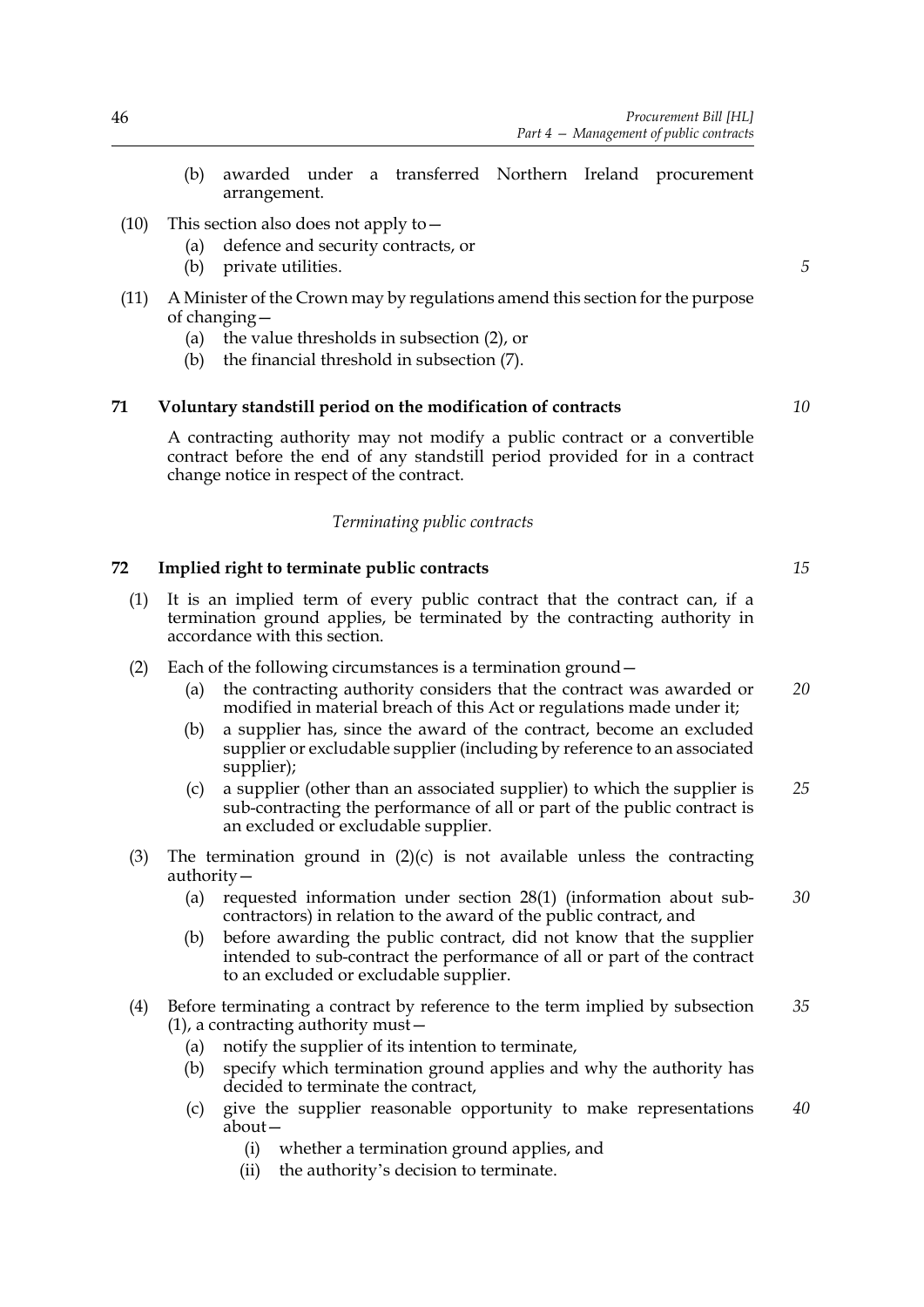- (5) Before terminating a contract by reference to the fact that a supplier to which the supplier is sub-contracting is an excluded or excludable supplier (whether under subsection  $(2)(b)$  or  $(c)$ , a contracting authority must give the supplier reasonable opportunity to—
	- (a) cease sub-contracting to the excluded or excludable supplier, and
	- (b) if necessary, find an alternative supplier to which to sub-contract.
- (6) A public contract may contain provision about restitution and other matters ancillary to the termination of the contract by reference to the term implied by subsection [\(1\).](#page-53-1)
- (7) But any term purporting to restrict or override the implied term is without effect. *10*
- (8) In subsection [\(2\)\(b\),](#page-53-2) the reference to a supplier becoming an excludable supplier includes a reference to—
	- (a) a supplier becoming an excludable supplier on the basis of a discretionary exclusion ground that—
		- (i) did not apply before award of the contract, or
		- (ii) applied before award of the contract by reference to different circumstances, and
	- (b) a contracting authority discovering that, before award of the contract, the supplier was an excludable supplier.
- (9) In this section, "material breach" means a breach that the contracting authority considers could reasonably result in a successful legal challenge under Part 8 or otherwise.

### <span id="page-54-1"></span>**73 Contract termination notices**

- (1) Before the end of the period of 30 days beginning with the day on which a public contract is terminated, a contracting authority must publish a contract termination notice. *25*
- (2) A "contract termination notice" is a notice setting out  $-$ 
	- (a) that the contract has been terminated, and
	- (b) any other information specified in regulations under section [86.](#page-62-0) *30*
- <span id="page-54-2"></span>(3) In this section, a reference to termination includes a reference to  $-$ 
	- (a) discharge,
	- (b) expiry,
	- (c) termination by a party,
	- (d) rescission, or
	- (e) set aside by court order (whether or not under Part 9).
- (4) This section does not apply to private utilities.

#### **PART 5**

#### CONFLICTS OF INTEREST

### <span id="page-54-0"></span>**74 Conflicts of interest: duty to identify**

(1) A contracting authority must take all reasonable steps to identify, and keep under review, in relation to a procurement any  $-$ 

*5*

*15*

*20*

*40*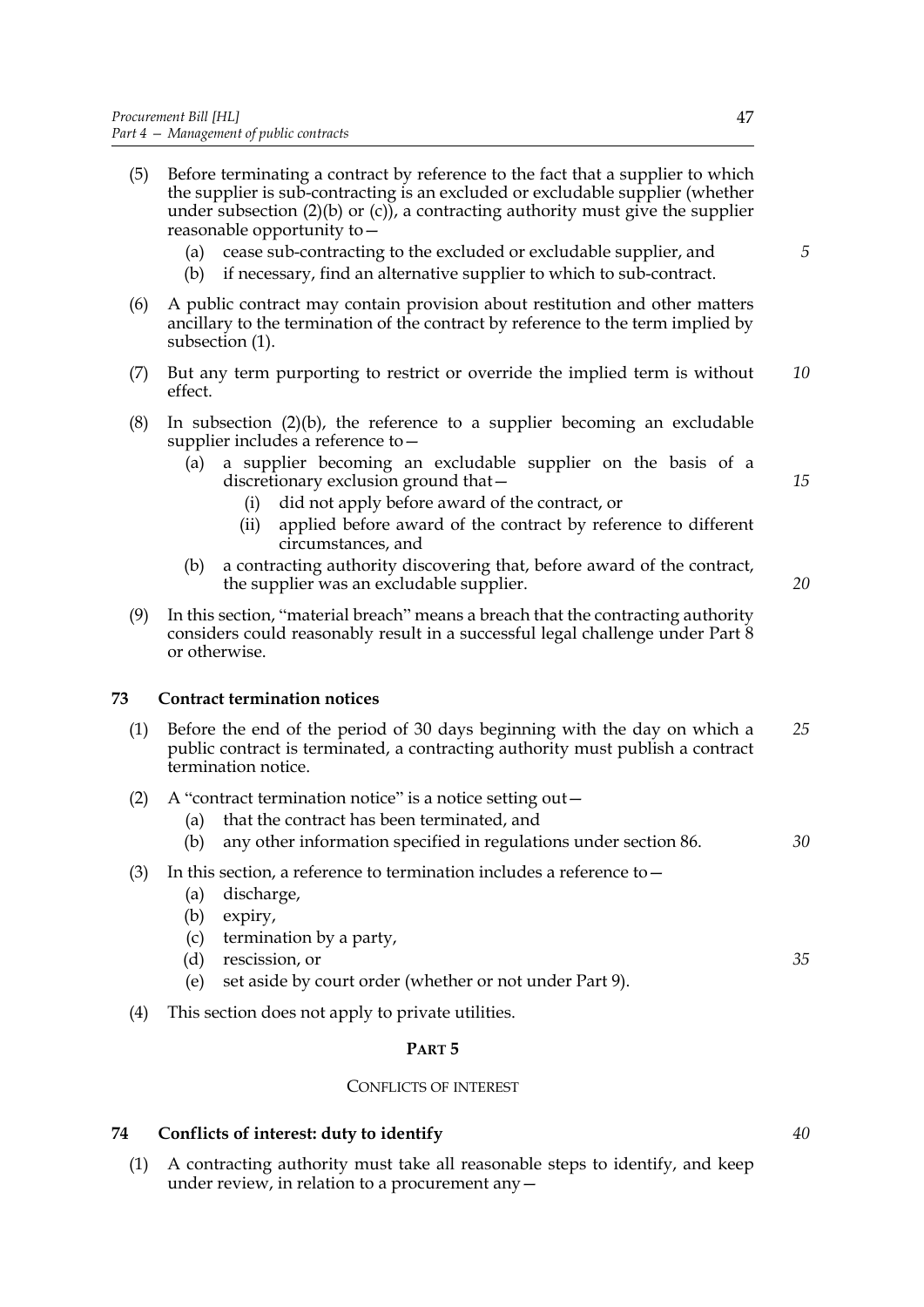<span id="page-55-1"></span>

|     | conflicts of interest, or<br>(a)<br>potential conflicts of interest.<br>(b)                                                                                                                                                                                                                          |    |
|-----|------------------------------------------------------------------------------------------------------------------------------------------------------------------------------------------------------------------------------------------------------------------------------------------------------|----|
| (2) | There is a conflict of interest in relation to a procurement if –<br>a person acting for or on behalf of the contracting authority in relation<br>(a)<br>to the procurement has a conflict of interest, or<br>a Minister acting in relation to the procurement has a conflict of<br>(b)<br>interest. | 5  |
| (3) | A person who influences a decision made by or on behalf of a contracting<br>authority in relation to a procurement is to be treated as acting in relation to the<br>procurement.                                                                                                                     | 10 |
| (4) | In this section -<br>"interest" includes a personal, professional or financial interest and may<br>be direct or indirect;<br>"Minister" means-<br>a Minister of the Crown;<br>(a)<br>a member of the Welsh Government;<br>(b)                                                                        | 15 |
|     | the First Minister, deputy First Minister or a Northern Ireland<br>(c)<br>Minister;<br>"member of the Welsh Government" means a person referred to in section<br>45 of the Government of Wales Act 2006.                                                                                             | 20 |
| 75  | Conflicts of interest: duty to mitigate                                                                                                                                                                                                                                                              |    |
| (1) | A contracting authority must take all reasonable steps to ensure that a conflict<br>of interest does not put a supplier at an unfair advantage or disadvantage in<br>relation to a procurement.                                                                                                      |    |
| (2) | Reasonable steps may include requiring a supplier to take reasonable steps.                                                                                                                                                                                                                          | 25 |
| (3) | Subsection $(4)$ applies if a contracting authority considers that $-$<br>a conflict of interest puts a supplier at an unfair advantage in relation<br>(a)<br>to the award of a public contract, and<br>$either-$<br>(b)                                                                             |    |
|     | the advantage cannot be avoided, or<br>(i)<br>the supplier will not take steps that the contracting authority<br>(ii)<br>considers are necessary in order to ensure it is not put at an<br>unfair advantage.                                                                                         | 30 |
| (4) | The contracting authority must treat a supplier as an excluded supplier in<br>relation to the award of the public contract.                                                                                                                                                                          | 35 |
| (5) | In this section, "conflict of interest" has the meaning given in section 74.                                                                                                                                                                                                                         |    |
| 76  | <b>Conflicts assessments</b>                                                                                                                                                                                                                                                                         |    |
| (1) | Before publishing a tender or transparency notice in relation to a procurement,<br>a contracting authority must prepare a conflicts assessment in relation to the<br>procurement.                                                                                                                    | 40 |

<span id="page-55-0"></span>(2) Before publishing a dynamic market notice in relation to the establishment of a dynamic market, a contracting authority must prepare a conflicts assessment in relation to the establishment.

*20*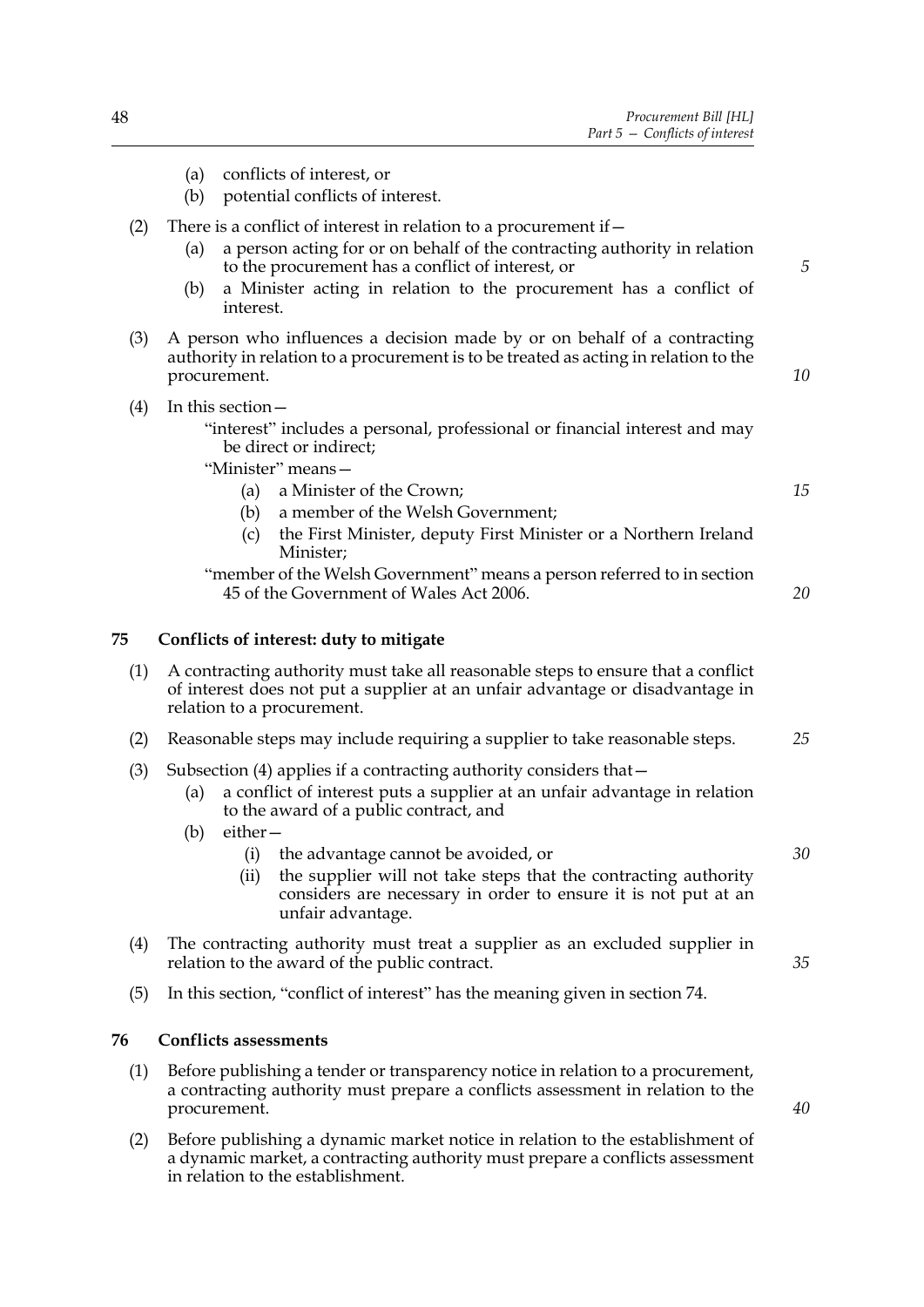- (3) A conflicts assessment must include details of
	- (a) conflicts or potential conflicts of interest identified in accordance with section [74](#page-54-0) ( $\frac{du}{dt}$  to identify), and
	- (b) any steps the contracting authority has taken or will take for the purposes of section [75](#page-55-1) (duty to mitigate).
- (4) If a contracting authority is aware of circumstances that might cause a reasonable person to wrongly believe there to be a conflict or potential conflict of interest, a conflicts assessment must also include details of any steps the contracting authority has taken or will take to demonstrate that no such conflict or potential conflict exists.
- <span id="page-56-0"></span>(5) A contracting authority must—
	- (a) keep any conflicts assessment under review,
	- (b) revise the assessment as necessary, and
	- (c) when publishing any relevant notice, confirm that a conflicts assessment has been prepared and revised in accordance with this section. *15*
- (6) Subsection [\(5\)](#page-56-0) does not apply after—
	- (a) a contracting authority has given notice of its decision not to award the contract (under section [53](#page-40-2)),
	- (b) a contract termination notice is published in relation to the procurement, or *20*
	- (c) a dynamic market notice is published in relation to the market ceasing to operate.
- (7) In the case of a contracting authority that is a private utility  $-$ 
	- (a) the reference in this section to notice of a decision not to award a contract is a reference to the decision; *25*
	- (b) the reference in this section to a contract termination notice being published in relation to a procurement is a reference to the contract being terminated;
	- (c) the reference in this section to a dynamic market notice being published in relation to a market ceasing to operate is a reference to the market ceasing to operate. *30*
- (8) In this section—

"conflict of interest" has the meaning given in section [74](#page-54-0);

"relevant notice" means—

- (a) a tender notice,
- (b) a transparency notice,
- (c) a dynamic market notice in relation to the establishment of a dynamic market,
- (d) a contract details notice relating to a public contract, or
- (e) a contract change notice;

"terminated" is to be understood by reference to section [73](#page-54-1)[\(3\)](#page-54-2).

*5*

*10*

*40*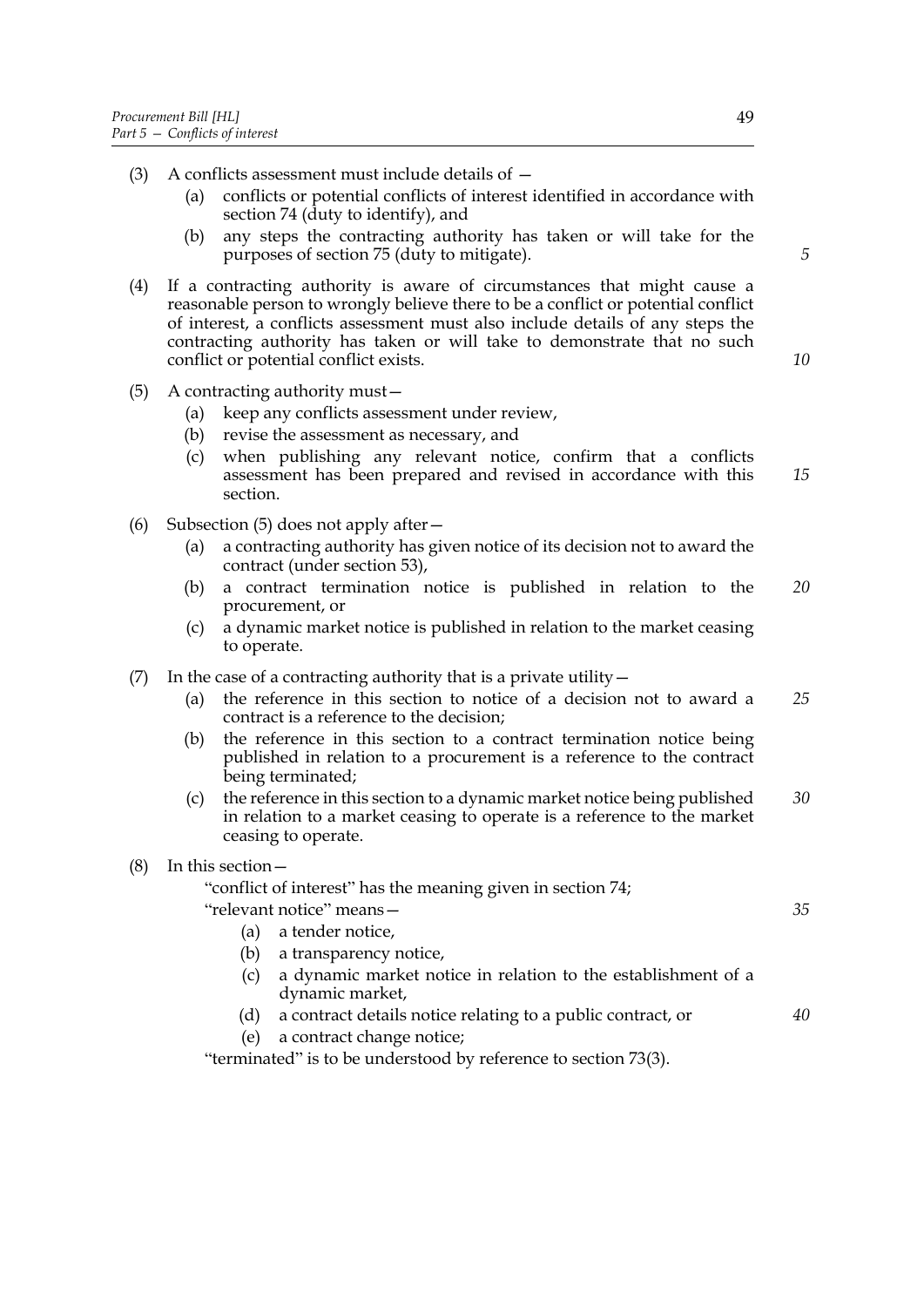#### **PART 6**

#### BELOW-THRESHOLD CONTRACTS

#### **77 Regulated below-threshold contracts**

- (1) In this Part, a "regulated below-threshold contract" means a below-threshold contract which is not—
	- (a) an exempted contract,
	- (b) a concession contract, or
	- (c) a utilities contract.
- (2) This Part does not apply—
	- (a) to a contracting authority that is a maintained school, Academy or sixth form college, *10*
	- (b) in relation to the award of a contract  $-$ 
		- (i) by a transferred Northern Ireland authority, unless it is awarded under a reserved procurement arrangement or a devolved Welsh procurement arrangement, or
		- (ii) under a transferred Northern Ireland procurement arrangement, or
	- (c) in relation to the management of such a contract.

#### **78 Regulated below-threshold contracts: procedure**

- <span id="page-57-0"></span>(1) Where a contracting authority invites the submission of tenders in relation to the award of a regulated below-threshold contract, the authority may not restrict the submission of tenders by reference to an assessment of a supplier's suitability to perform the contract. *20*
- (2) The reference to a supplier's suitability to perform the contract includes a reference to a supplier's—
	- (a) legal and financial capacity;
	- (b) technical ability.
- (3) Subsection [\(1\)](#page-57-0) does not apply in relation to a works contract if the contract has an estimated value of—
	- (a) in the case of a contract to be awarded by a central government authority, not less than £138,760, or *30*
	- (b) otherwise, not less than £213,477.
- (4) An appropriate authority may by regulations amend this section for the purpose of amending the financial thresholds.
- (5) This section does not apply in relation to  $-$ 
	- (a) the award of a contract by a devolved Welsh authority, unless it is awarded under a reserved procurement arrangement,
	- (b) the award of a contract under a devolved Welsh procurement arrangement, or
	- (c) the award of a contract in accordance with a framework. *40*

*35*

*5*

*15*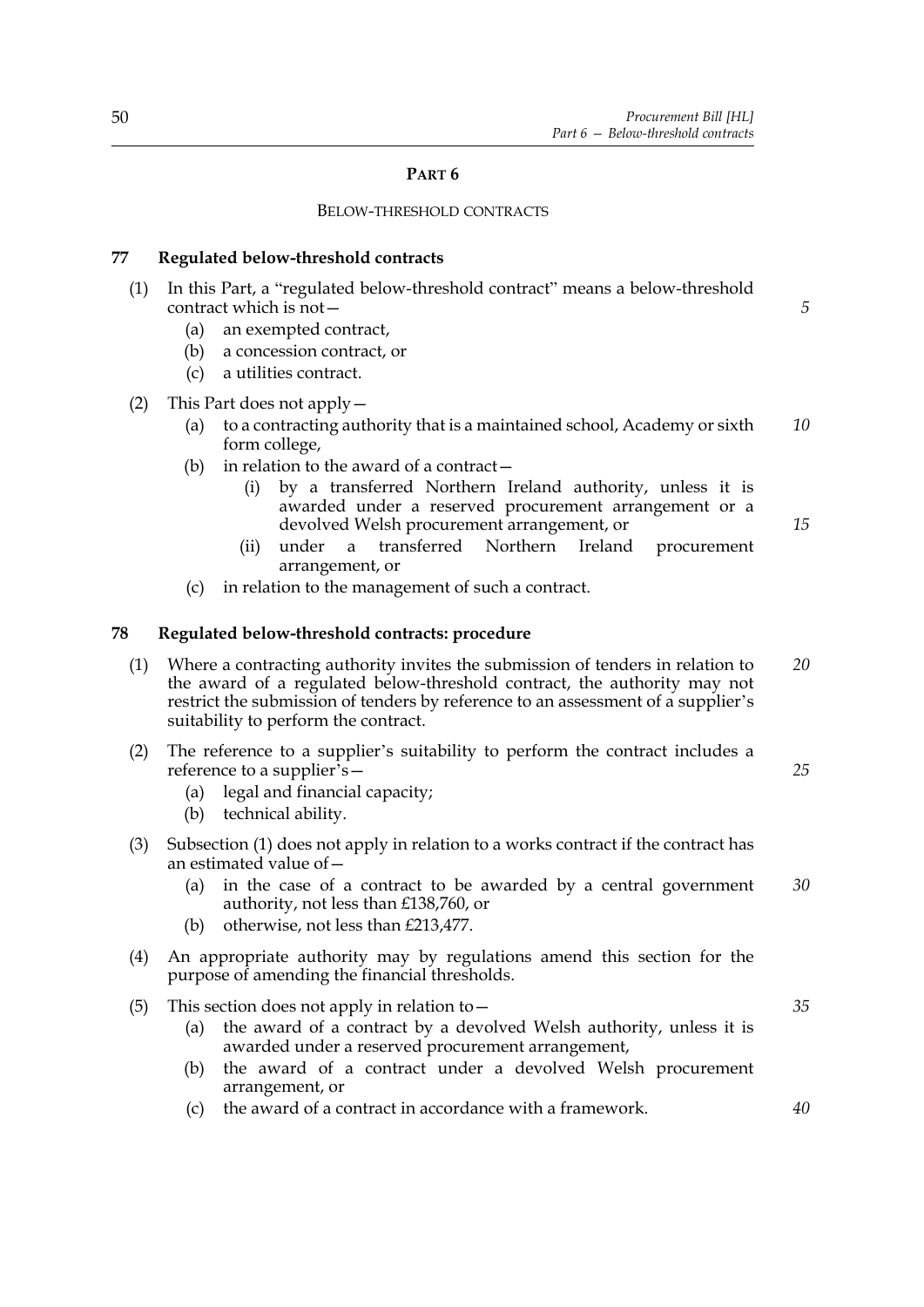#### **79 Regulated below-threshold contracts: notices**

- <span id="page-58-0"></span>(1) A contracting authority may not advertise for the purpose of inviting tenders in relation to the award of a notifiable below-threshold contract without first publishing a below-threshold tender notice.
- (2) Subsection [\(1\)](#page-58-0) does not apply where a contracting authority advertises only for the purpose of inviting tenders from particular or pre-selected suppliers.
- (3) As soon as reasonably practicable after entering into a notifiable belowthreshold contract, a contracting authority must publish a contract details notice.
- (4) A "notifiable below-threshold contract" is a regulated below-threshold contract with an estimated value of— *10*
	- (a) in the case of a contract to be awarded by a central government authority, not less than £12,000, or
	- (b) otherwise, not less than £30,000.

#### (5) A "below-threshold tender notice" is a notice setting out $-$

- (a) that the contracting authority intends to award a contract, and
- (b) any other information specified in regulations under section [86.](#page-62-0)
- (6) Any time limits provided for in a below-threshold tender notice must be—
	- (a) reasonable, and
	- (b) the same for each supplier.
- (7) An appropriate authority may by regulations amend this section for the purpose of amending the financial thresholds.

#### **80 Regulated below-threshold contracts: implied payment terms**

- <span id="page-58-3"></span>(1) The terms in subsections [\(2\)](#page-58-1) to [\(5\)](#page-58-2) are implied into every regulated belowthreshold contract entered into by a contracting authority. *25*
- <span id="page-58-1"></span>(2) Any sum due to be paid under the contract by the contracting authority must be paid before the end of the period of 30 days beginning with—
	- (a) the day on which an invoice is received by the contracting authority in respect of the sum, or
	- (b) if later, the day on which the sum first became due in accordance with the invoice. *30*
- (3) The term in subsection [\(2\)](#page-58-1) does not apply if the contracting authority—
	- (a) considers the invoice invalid, or
	- (b) disputes the invoice.
- (4) On receiving an invoice from a payee, the contracting authority must notify the payee without undue delay if— *35*
	- (a) it considers the invoice invalid, or
	- (b) it disputes the invoice.
- <span id="page-58-2"></span>(5) A contracting authority may rely on a payment made by a third party to satisfy the term in subsection [\(2\)](#page-58-1) only with the agreement of the payee.
- (6) For the purposes of the terms in subsections [\(2\)](#page-58-1) to [\(5\)](#page-58-2), an invoice is valid if it sets out the minimum required information and meets any other requirement set out in the contract.

*5*

*15*

*20*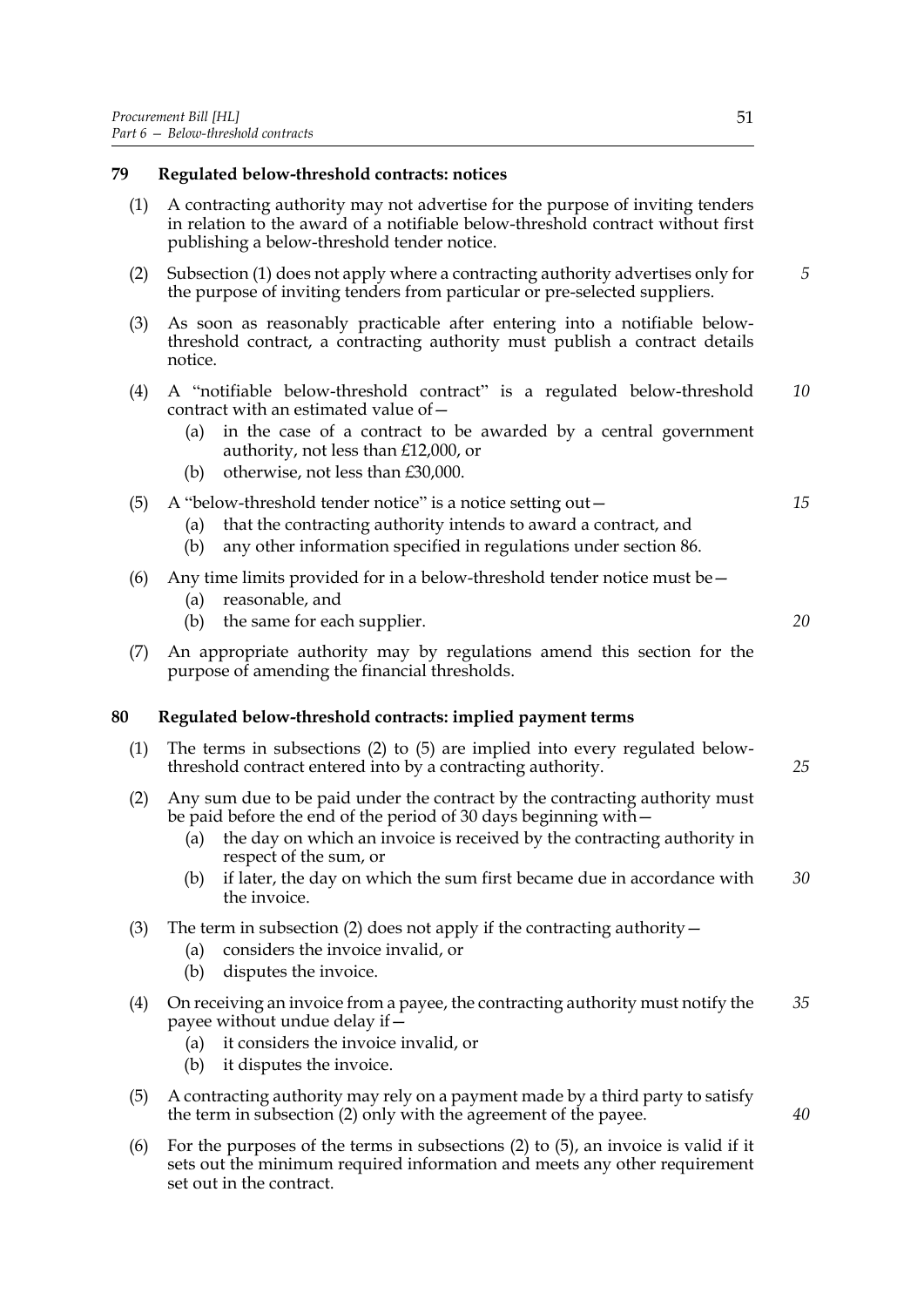- (7) The minimum required information is—
	- (a) the name of the invoicing party,
	- (b) a description of the goods, services or works supplied,
	- (c) the sum requested, and
	- (d) a unique identification number.
- <span id="page-59-0"></span>(8) The terms in subsections [\(2\)](#page-58-1) to [\(5\)](#page-58-2) are also implied into any contract that is wholly or substantially for the purpose of performing (or contributing to the performance of) the whole or any part of the contract referred to in subsection  $(1).$
- (9) But for the purpose of subsection [\(8\)](#page-59-0), references in those terms to the contracting authority are to be read as references to the person to whom goods, services or works are supplied for the purpose of performing (or contributing to the performance of) the whole or any part of the contract referred to in subsection [\(1\).](#page-58-3) *10*
- (10) Any term purporting to restrict or override the terms implied by this section is without effect. *15*
- (11) But nothing in this section prohibits the parties to a contract from agreeing that a sum due under the contract must be paid earlier than would be required by the term in subsection [\(2\).](#page-58-1)
- (12) An appropriate authority may by regulations amend this section for the purpose of changing the number of days referred to in subsection [\(2\),](#page-58-1) but the number of days may not be more than 30 days. *20*
- (13) In this section, "payee" means the person due to be paid under the invoice concerned.

### **PART 7**

#### IMPLEMENTATION OF INTERNATIONAL OBLIGATIONS

#### <span id="page-59-2"></span>**81 Treaty state suppliers**

- (1) In this Act, a "treaty state supplier" means a supplier that is entitled to the benefits of an international agreement specified in Schedule [9](#page-112-0).
- (2) But a supplier is a treaty state supplier only to the extent that it is entitled to the benefits of an international agreement specified in Schedule [9](#page-112-0) in relation to the procurement, below-threshold procurement or international organisation procurement being— *30*
	- (a) carried out, or
	- (b) challenged.
- <span id="page-59-1"></span>(3) An appropriate authority may by regulations amend Schedule [9](#page-112-0) for the purpose of—
	- (a) specifying an international agreement to which the United Kingdom is a signatory, or
	- (b) removing, or amending a reference to, an international agreement.
- (4) In subsection [\(3\)\(a\)](#page-59-1), the reference to being a signatory to an international agreement includes a reference to having—
	- (a) exchanged instruments, where the exchange constitutes the agreement;

*35*

*40*

*25*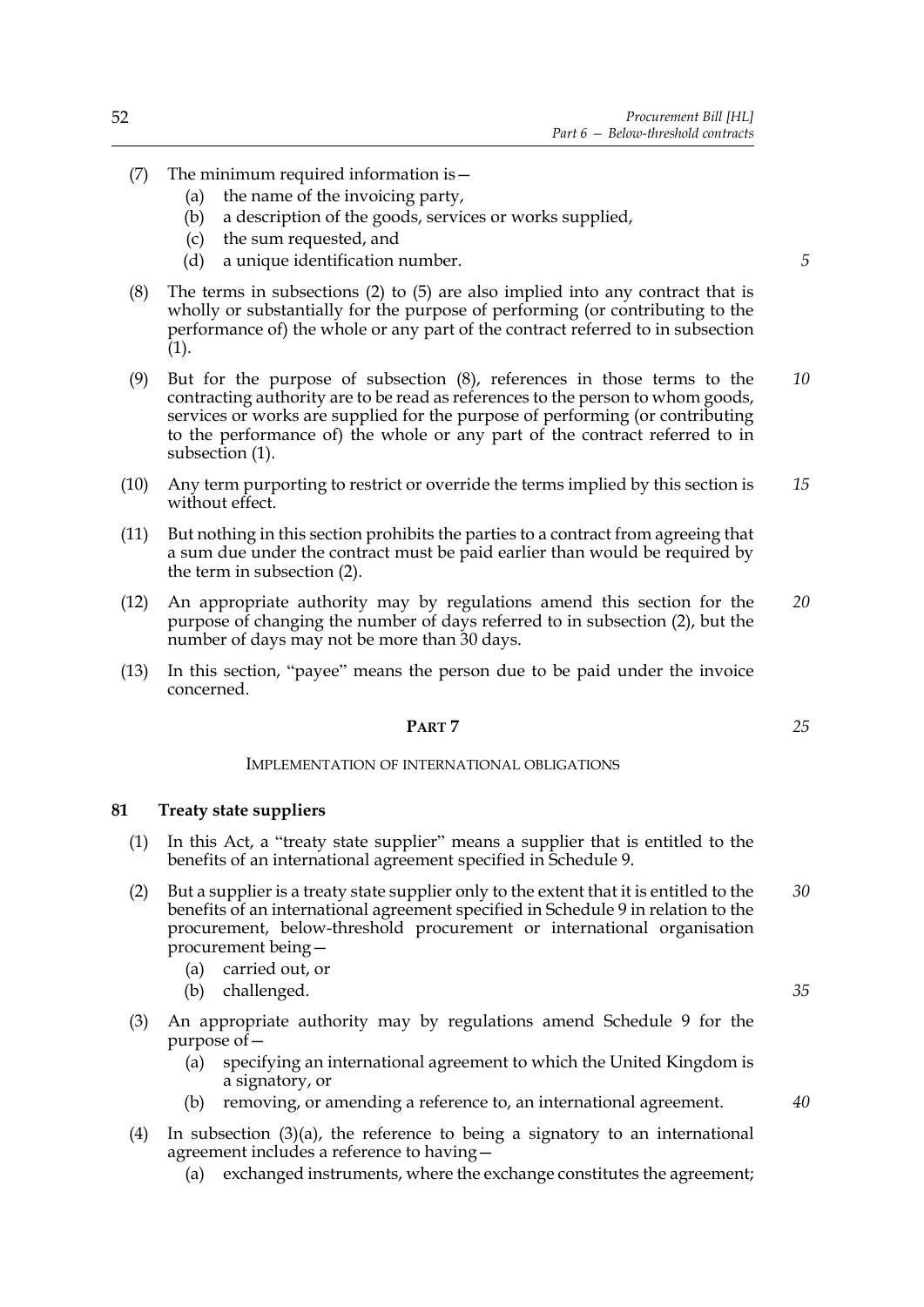- (b) acceded to the agreement.
- (5) In this Part—
	- (a) a "below-threshold procurement" means the award or management of a below-threshold contract, including any steps taken for the purpose of awarding or managing a below-threshold contract;
	- (b) an "international organisation procurement" means the award or management of, and any steps taken for the purpose of awarding or managing, a contract that—
		- (i) is not a public contract only by virtue of an exemption in paragraph 20 or 26 of Schedule [2](#page-83-0) (contracts subject to the procurement rules of international organisations), and
		- (ii) is to be, or was, awarded following a competitive tendering procedure without restriction on who can, or could, submit an initial tender;
	- (c) a reference to a supplier being entitled to the benefits of a treaty includes a reference to a supplier being entitled by virtue of the place of origin of goods or services supplied.
- $(6)$  In this Act
	- (a) a reference to a treaty state supplier does not include a reference to a supplier that is entitled to the benefits of an international agreement only by reference to the United Kingdom being party to that agreement; *20*
	- (b) a reference to a state or territory being party to an agreement include a reference to a state or territory being part of an organisation of states or territories that is party to an agreement.

### <span id="page-60-1"></span>**82 Treaty state suppliers: non-discrimination**

- (1) A contracting authority may not, in carrying out a procurement, belowthreshold procurement or international organisation procurement, discriminate against a treaty state supplier.
- <span id="page-60-0"></span>(2) A contracting authority discriminates against a treaty state supplier if it treats the supplier less favourably than it treats, or would treat, a United Kingdom supplier or other treaty state supplier because of—
	- (a) the supplier's association with the supplier's treaty state, or
	- (b) the supplier's lack of association with—
		- (i) the United Kingdom, or
		- (ii) another treaty state.
- (3) On a comparison of cases for the purposes of subsection (2), there must be no material difference between the circumstances relating to each case.
- (4) In this section, a "treaty state" means a state, territory or organisation of states or territories that is party to an international agreement specified in Schedule [9](#page-112-0), other than the United Kingdom.
- (5) And, in subsection  $(2)(a)$ , a treaty state is a supplier's treaty state if the supplier is entitled to the benefits of such an international agreement by virtue of that treaty state being party to the agreement.
- (6) In this Act, "United Kingdom supplier" means a supplier that is—
	- (a) established in, or controlled or mainly funded from, the United Kingdom, a British Overseas Territory or a Crown Dependency, and *45*

*15*

*5*

*10*

*25*

*30*

*35*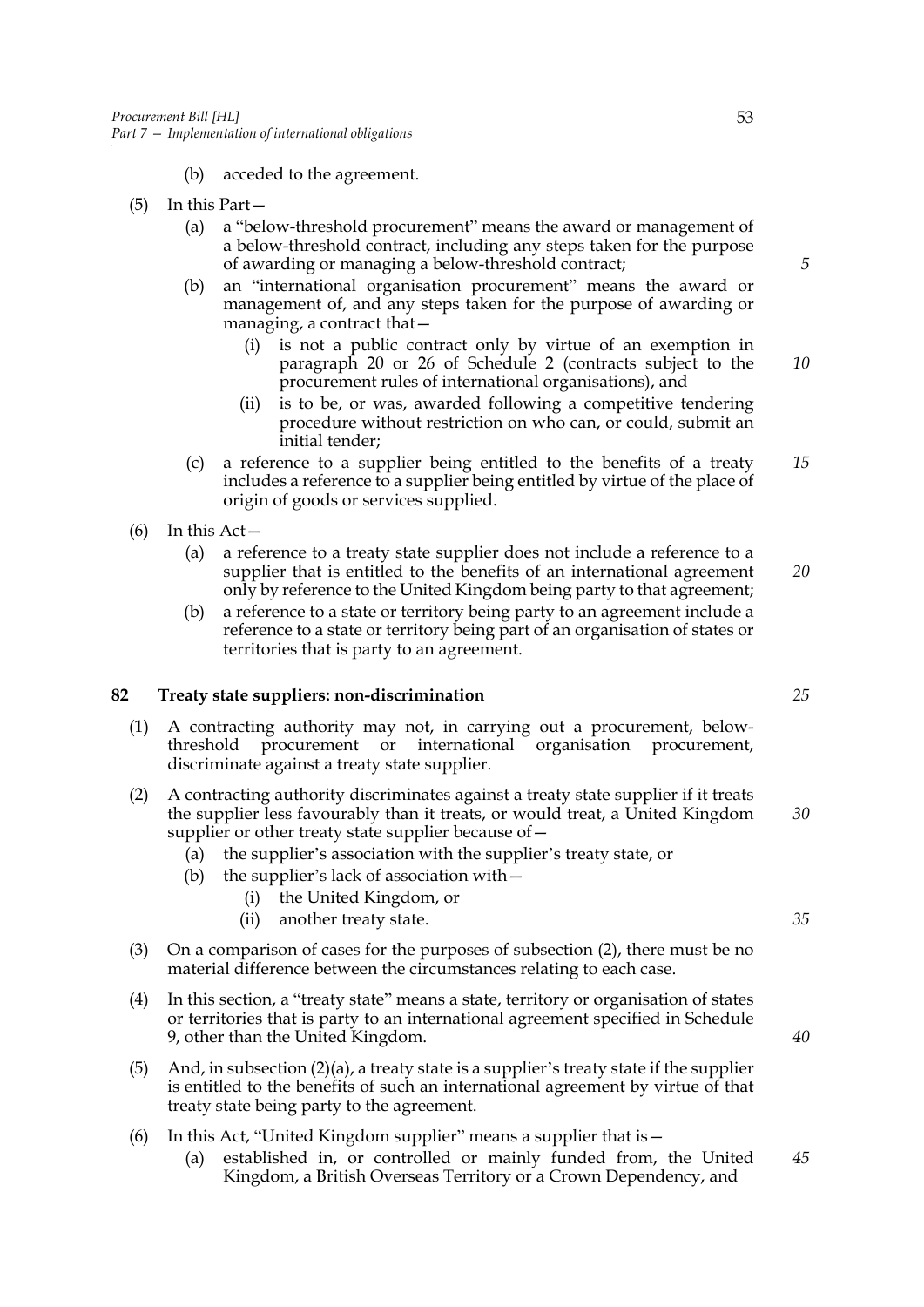(b) is not a treaty state supplier.

### <span id="page-61-3"></span>**83 Treaty state suppliers: non-discrimination in Scotland**

- <span id="page-61-1"></span>(1) A Minister of the Crown or the Scottish Ministers may by regulations make provision for the purpose of ensuring that treaty state suppliers are not discriminated against in the carrying out of devolved procurements.
- (2) In this section "devolved procurement" means the award or management of contracts, including any steps taken for the purpose of the award or management of contracts, by a devolved Scottish authority.
- (3) Regulations under subsection [\(1\)](#page-61-1) may modify primary legislation (whenever passed).

*10*

*5*

#### **PART 8**

#### INFORMATION AND NOTICES: GENERAL PROVISION

#### **84 Pipeline notices**

- <span id="page-61-2"></span>(1) This section applies in relation to any contracting authority that considers that, in the coming financial year, it will pay more than £100 million under relevant contracts. *15*
- (2) A contracting authority must publish a pipeline notice before the end of the period of 56 days beginning with the first day of the financial year referred to in subsection [\(1\)](#page-61-2).
- (3) A "pipeline notice" means a notice setting out specified information about any public contract with an estimated value of more than £2 million in respect of which the contracting authority intends to publish a tender notice or transparency notice during the reporting period. *20*

#### (4) In this section—

"financial year" means—

- (a) the period of twelve months beginning with the 1 April following the day on which this section comes into force, and
- (b) each successive period of 12 months;

"relevant contracts" means any contracts for the supply of goods, services or works to the contracting authority other than exempted contracts;

"reporting period" means the period of 18 months beginning with the first day of the financial year referred to in subsection [\(1\);](#page-61-2)

"specified information" means information specified in regulations under section [86.](#page-62-0)

- (5) An appropriate authority may by regulations amend this section for the purpose of changing the financial thresholds. *35*
- (6) This section does not apply to private utilities.

#### <span id="page-61-0"></span>**85 General exemptions from duties to publish or disclose information**

(1) A contracting authority is not required to publish or otherwise disclose information under this Act if the authority is satisfied that*25*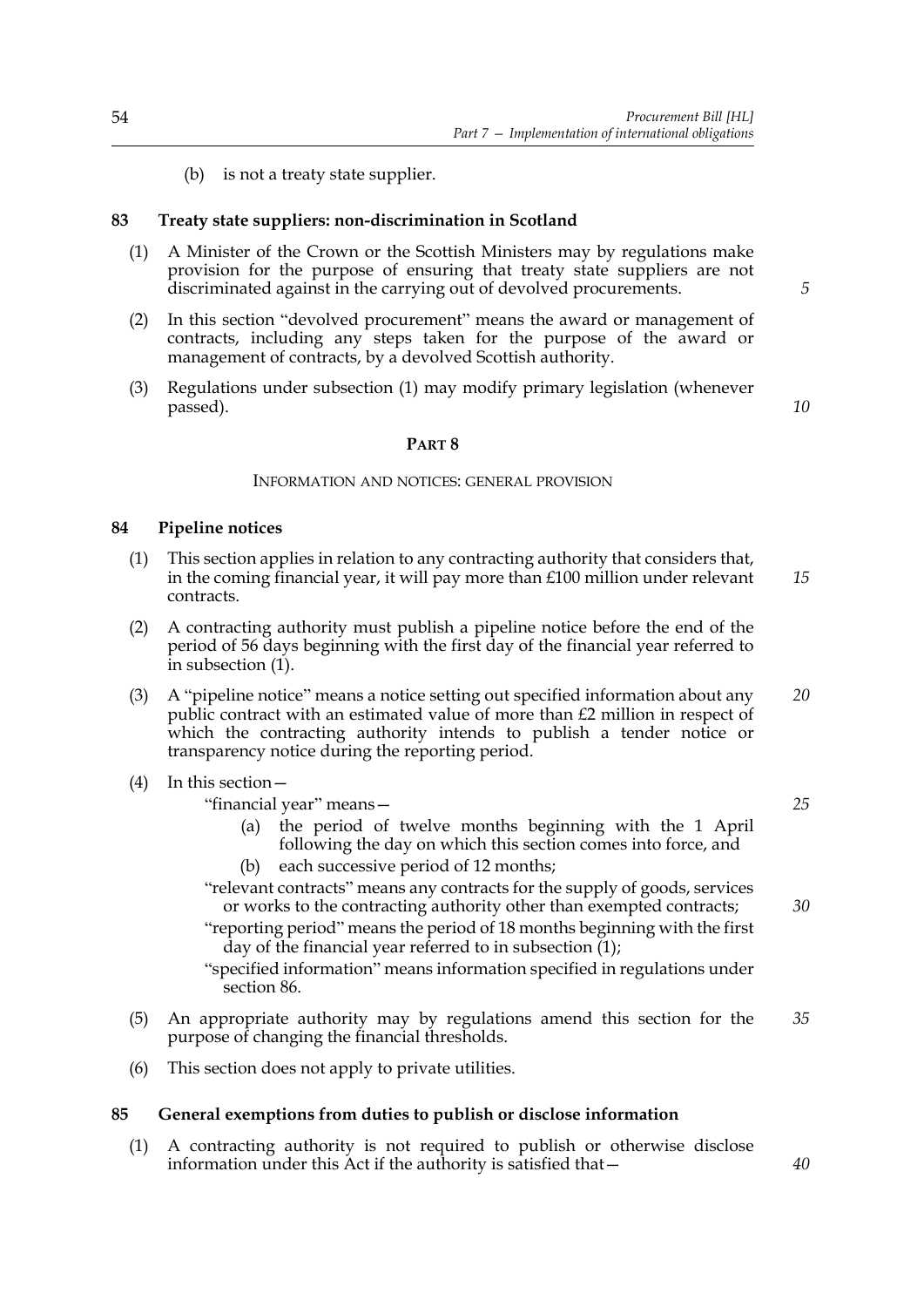- <span id="page-62-1"></span>(a) withholding the information from publication or other disclosure is necessary for the purpose of safeguarding national security, or
- (b) the information is sensitive commercial information and there is an overriding public interest in its being withheld from publication or other disclosure.
- <span id="page-62-2"></span>(2) "Sensitive commercial information" is information which—
	- (a) constitutes a trade secret, or
	- (b) would be likely to prejudice the commercial interests of any person if it were published or otherwise disclosed.
- <span id="page-62-3"></span>(3) If a contracting authority withholds information under this section, the authority must publish or notify anyone to whom the information would otherwise be provided of— *10*
	- (a) the fact that information is being withheld, and
	- (b) whether it is being withheld under subsection  $(1)(a)$  or  $(1)(b)$ .
- (4) A contracting authority is not required to publish or notify someone under subsection [\(3\)](#page-62-3) if the authority is satisfied that it would be contrary to the interests of national security to do so. *15*

### <span id="page-62-0"></span>**86 Notices, documents and information: regulations**

- (1) An appropriate authority may by regulations make provision about—
	- (a) the form and content of notices, documents or other information to be published or provided under this Act; *20*
	- (b) how such notices or documents are, or information is, to be published, provided or revised.
- (2) Regulations under subsection (1) may for example—
	- (a) require a notice or document to contain specified information; *25*
	- (b) require publication on a specified online system.
- (3) Regulations under subsection (1) may—
	- (a) make different provision for different kinds of notice, document or information;
	- (b) make different provision for the same kind of notice, document or information for different purposes. *30*

See also section [110](#page-75-0)(3).

### **87 Electronic communications**

- <span id="page-62-4"></span>(1) In carrying out a procurement, a contracting authority must so far as practicable—
	- (a) communicate with suppliers electronically, and
	- (b) take steps to ensure that suppliers participating in a procurement communicate electronically.
- (2) In carrying out a procurement, a contracting authority may only use, or require the use of, electronic communication systems that are—
	- (a) free of charge and readily accessible to suppliers,
	- (b) generally available, or interoperable with other generally available systems, and
	- (c) accessible to people with disabilities.

*5*

*35*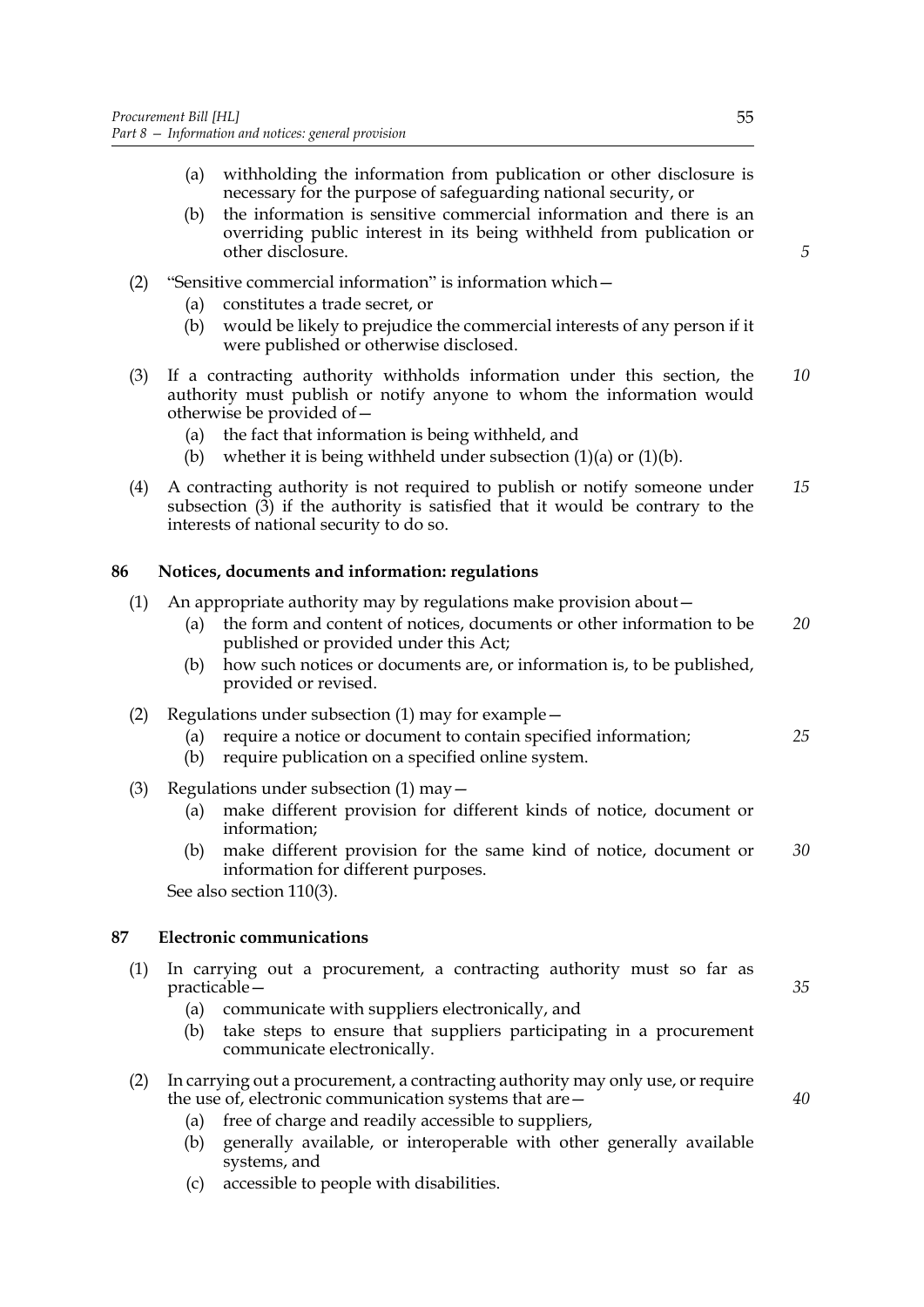- (3) Subsection [\(1\)](#page-62-4) does not apply if the contracting authority is satisfied that electronic communication poses a particular security risk in the circumstances.
- (4) In this section, "electronic communication system" includes any electronic system used for the purpose of communication with suppliers.

### **88 Information relating to a procurement**

- <span id="page-63-0"></span>(1) An appropriate authority may by regulations make provision requiring certain information to be shared in a particular way, including through a specified online system.
- (2) An appropriate authority may make arrangements to establish and operate an online system for the purposes of sharing information.
- (3) Regulations under subsection [\(1\)](#page-63-0) may require a contracting authority to  $-$ 
	- (a) share information in a particular way, or
	- (b) take steps to ensure that suppliers participating in a procurement share information in a particular way.
- (4) A contracting authority must keep records of any communication between the authority and a supplier that is made for the purposes of, or in connection with, a procurement under this Act. *15*
- (5) In this section, "information" means information shared under, or for a purpose relating to, this Act.

### **PART 9**

#### REMEDIES FOR BREACH OF STATUTORY DUTY

### <span id="page-63-1"></span>**89 Duties under this Act enforceable in civil proceedings**

- <span id="page-63-2"></span>(1) A contracting authority's duty to comply with Parts 1 to 5, 7 and 8 is enforceable in civil proceedings under this Part.
- (2) For the purposes of this Part, the duty is owed to any supplier that is—
	- (a) a United Kingdom supplier, or
	- (b) a treaty state supplier.

## (3) Proceedings under this Part may be brought in the court by a supplier that—

- (a) is a United Kingdom or treaty state supplier, and
- (b) has suffered, or is at risk of suffering, loss or damage in consequence of a breach of the duty. *30*
- (4) See section [95](#page-67-0) for time limits applicable in respect of claims under this Part.
- (5) A contracting authority's duty to comply with section [82](#page-60-1) (treaty state suppliers: non-discrimination) in relation to a below-threshold procurement or international organisation procurement is not enforceable in civil proceedings under this Part. *35*
- (6) This Part applies irrespective of section 2(2) and 21 of the Crown Proceedings Act 1947.
- (7) In this Part— "claimant"—

*40*

*5*

*10*

*20*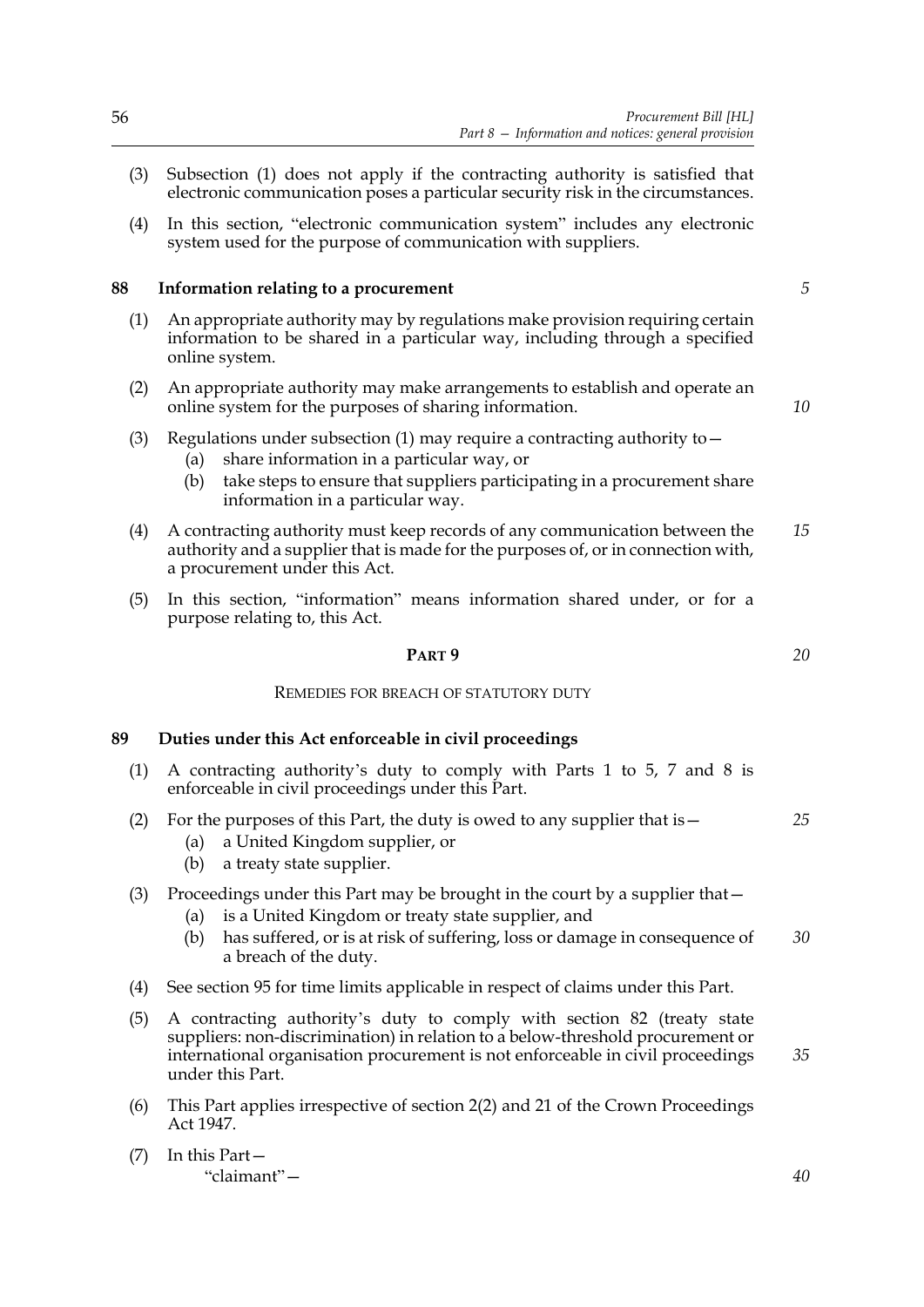- (a) in relation to a claim in Northern Ireland, means plaintiff;
- (b) in relation to a claim in Scotland, means pursuer;
- "the court" means—
	- (a) in England and Wales, the High Court,
	- (b) in Northern Ireland, the High Court, and
	- (c) in Scotland, the Court of Session.
- (8) In this section "below-threshold procurement" and "international organisation procurement" have the meanings given in section [81.](#page-59-2)

### <span id="page-64-1"></span>**90 Automatic suspension of the entry into or modification of contracts**

- <span id="page-64-2"></span>(1) A contracting authority may not enter into a public contract, or modify a public contract or a convertible contract, if— *10*
	- (a) proceedings under this Part have been commenced in relation to the contract, and
	- (b) the contracting authority has been notified of that fact.
- (2) The court may lift or modify the restriction in subsection (1) by order under section [91.](#page-64-0) *15*
- (3) The restriction in subsection (1) does not apply if the contracting authority was notified of the commencement of proceedings after the end of any applicable standstill period (see sections [49](#page-37-3) and [71](#page-53-3)).

### (4) The restriction in subsection (1) does not apply if  $-$

- (a) the proceedings at first instance have been determined, discontinued or otherwise disposed of, and
- (b) the court has not made an order to extend the restriction.
- (5) In this section "convertible contract" has the meaning given in section [69](#page-51-1).

### <span id="page-64-0"></span>**91 Interim remedies**

- (1) In proceedings under this Part, the court may make one or more of the following orders—
	- (a) an order lifting or modifying the restriction in section [90](#page-64-1)[\(1\)](#page-64-2);
	- (b) an order extending the restriction or imposing a similar restriction;
	- (c) an order suspending the effect of any decision made or action taken by the contracting authority in carrying out the procurement; *30*
	- (d) an order suspending the procurement or any part of it;
	- (e) an order suspending the entering into or performance of a contract;
	- (f) an order suspending the making of a modification of a contract or performance of a contract as modified.
- (2) In considering whether to make an order under subsection (1), the court must have regard to—
	- (a) the public interest in, among other things—
		- (i) upholding the principle that public contracts should be awarded, and contracts should be modified, in accordance with the law;
		- (ii) avoiding delay in the supply of the goods, services or works provided for in the contract or modification (for example, in

*5*

*25*

*20*

*35*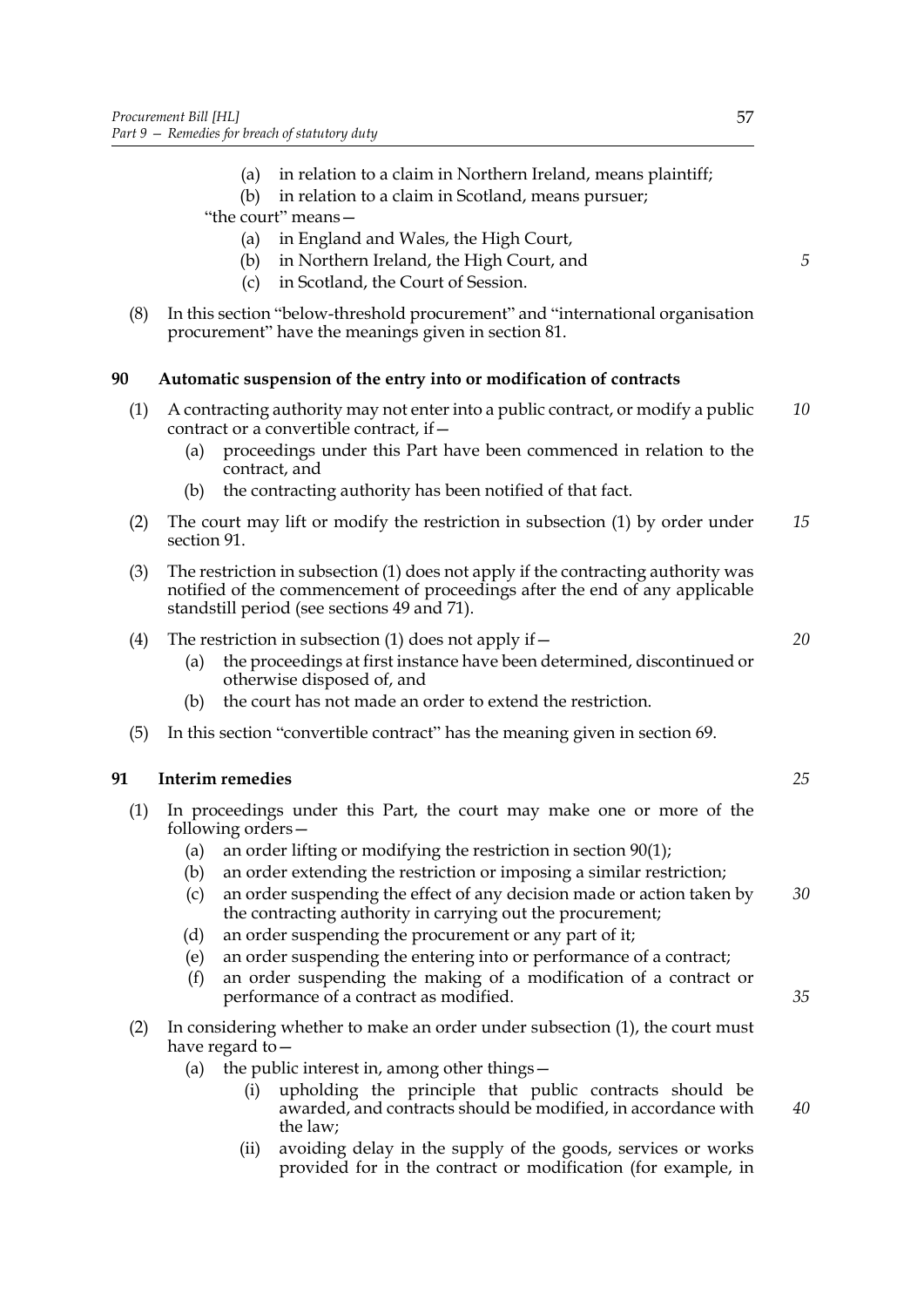respect of defence or security interests or the continuing provision of public services);

- (b) the interests of suppliers, including whether damages are an adequate remedy for the claimant;
- (c) any other matters that the court considers appropriate.
- (3) An order under subsection (1) may not permit a contract to be entered into or modified before the end of any applicable standstill period (see sections [49](#page-37-3) and [71\)](#page-53-3).
- (4) An order under subsection (1) may provide for undertakings or conditions.

### <span id="page-65-2"></span>**92 Pre-contractual remedies**

- (1) This section applies if the court is satisfied that a decision made, or action taken, by a contracting authority breached the duty referred to in section [89](#page-63-1)[\(1\)](#page-63-2) and—
	- (a) the contract in relation to which the breach occurred has not been entered into, or
	- (b) where the breach occurred in relation to a modification of a contract, the modification has not yet been made.
- (2) The court may make one or more of the following orders—
	- (a) an order setting aside the decision or action;
	- (b) an order requiring the contracting authority to take any action;
	- (c) an order for the award of damages;
	- (d) any other order that the court considers appropriate.

#### <span id="page-65-3"></span>**93 Post-contractual remedies**

- <span id="page-65-0"></span>(1) This section applies if the court is satisfied that a decision made, or action taken, by a contracting authority breached the duty referred to in section [89](#page-63-1)[\(1\)](#page-65-0) and— *25*
	- (a) the contract in relation to which the breach occurred has already been entered into, or
	- (b) where the breach occurred in relation to a modification of a contract, the modification has already been made.
- <span id="page-65-4"></span><span id="page-65-1"></span>(2) The court—
	- (a) must, if a set aside condition in section [94](#page-66-0) is met, make an order setting aside the contract or modification, and
	- (b) may, in any case, make an order for the award of damages.
- (3) The duty in subsection [\(2\)\(a\)](#page-65-1) does not apply if the court is satisfied that there is an overriding public interest in not setting aside the contract or modification (for example, in respect of defence or security interests or the continuing provision of public services). *35*
- (4) In which case, the court may make an order reducing—
	- (a) the term of the contract;
	- (b) the goods, services or works to be supplied under the contract.
- (5) In considering whether there is an overriding public interest in not setting aside a contract or modification, the court—

*5*

*15*

*10*

*20*

*30*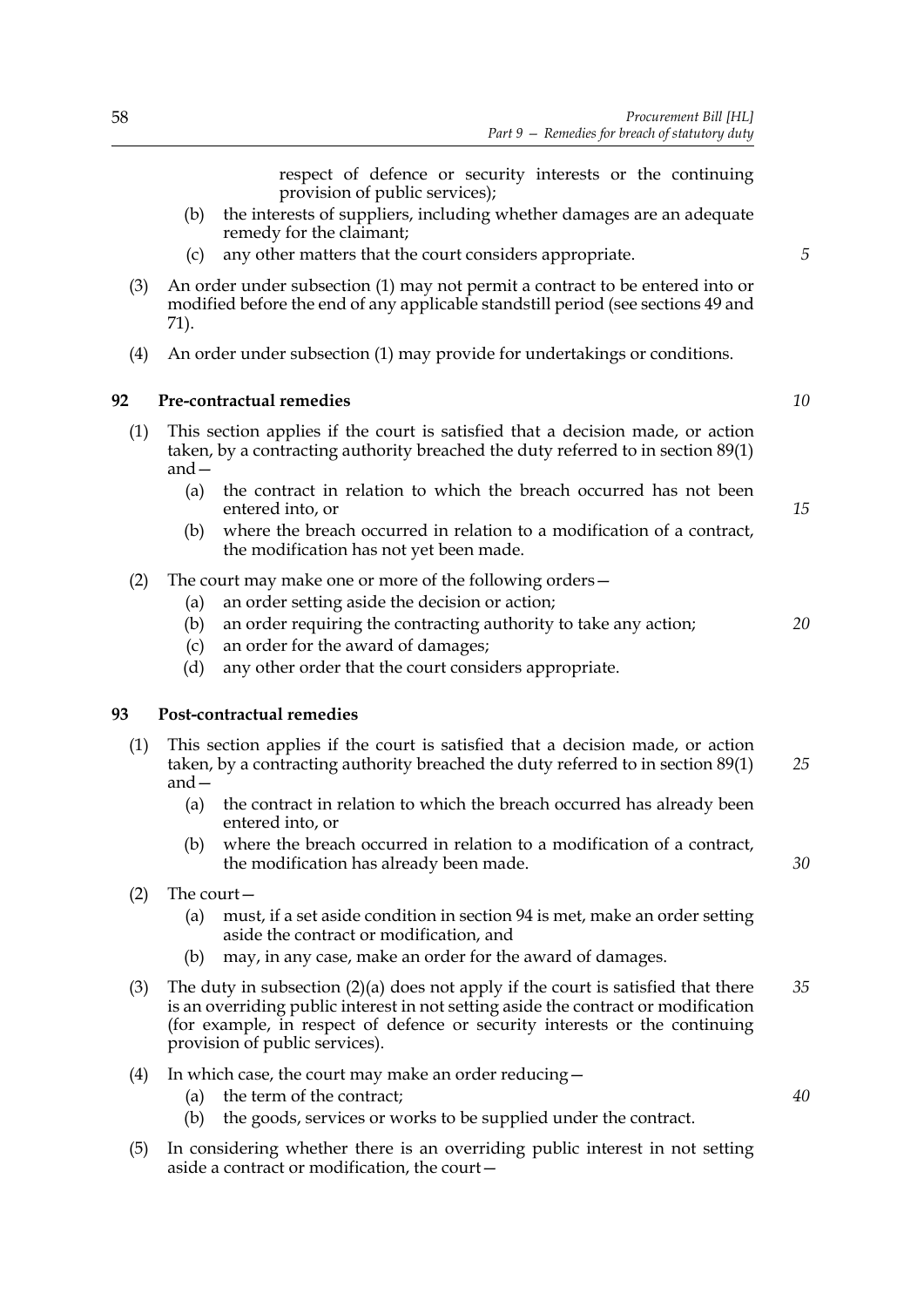- (a) may have regard to the financial consequences of setting aside the contract or modification only in exceptional circumstances, and
- (b) must in any event disregard costs that are directly associated with—
	- (i) the contracting authority having to award another contract or enter into a contract to a different supplier,
	- (ii) a delay in the performance of the contract or the contract as modified, or
	- (iii) any legal obligations arising from setting aside the contract or modification.
- (6) If a contract or modification is set aside, it is to be treated as without effect from the date of the order. *10*
- (7) An order setting aside a framework or modification of a framework may not operate to set aside contracts already awarded under the framework.
- (8) An order setting aside or reducing the term of, or supplies under, a contract may make provision for restitution and other consequential or supplementary matters. *15*

## <span id="page-66-0"></span>**94 Post-contractual remedies: set aside conditions**

- (1) A set aside condition is met if the court is satisfied that the claimant was denied a proper opportunity to seek a remedy under section [92](#page-65-2) (pre-contractual remedies) because—
	- (a) a required contract award notice was not published;
	- (b) the contract was entered into or modified before the end of any applicable standstill period (see sections [49](#page-37-3) and [71](#page-53-3));
	- (c) the contract was entered into or modified during a period of automatic suspension under section [90](#page-64-1) or in breach of a court order;
	- (d) in the case of a contract of a kind described in section [49](#page-37-3)[\(3\)](#page-37-2) (exceptions to mandatory standstill), the breach became apparent only on publication of a contract award notice;
	- (e) in the case of a modification under section [69](#page-51-1), the breach became apparent only on publication of a contract change notice;
	- (f) the breach became apparent only after the contract was entered into or modified.
- <span id="page-66-2"></span><span id="page-66-1"></span>(2) Subsection  $(1)(d)$  does not apply if  $-$ 
	- (a) the contract award notice provided for a standstill period, and
	- (b) the contract was not entered into before the end of that standstill period. *35*
- (3) Subsection [\(1\)\(e\)](#page-66-2) does not apply if  $-$ 
	- (a) the contract change notice provided for a standstill period, and
	- (b) the modification was not made before the end of that standstill period.
- (4) References in this section to a notice not being published include references to a notice that, though published, did not provide accurate information in respect of the contract as entered into. *40*

*20*

*5*

*25*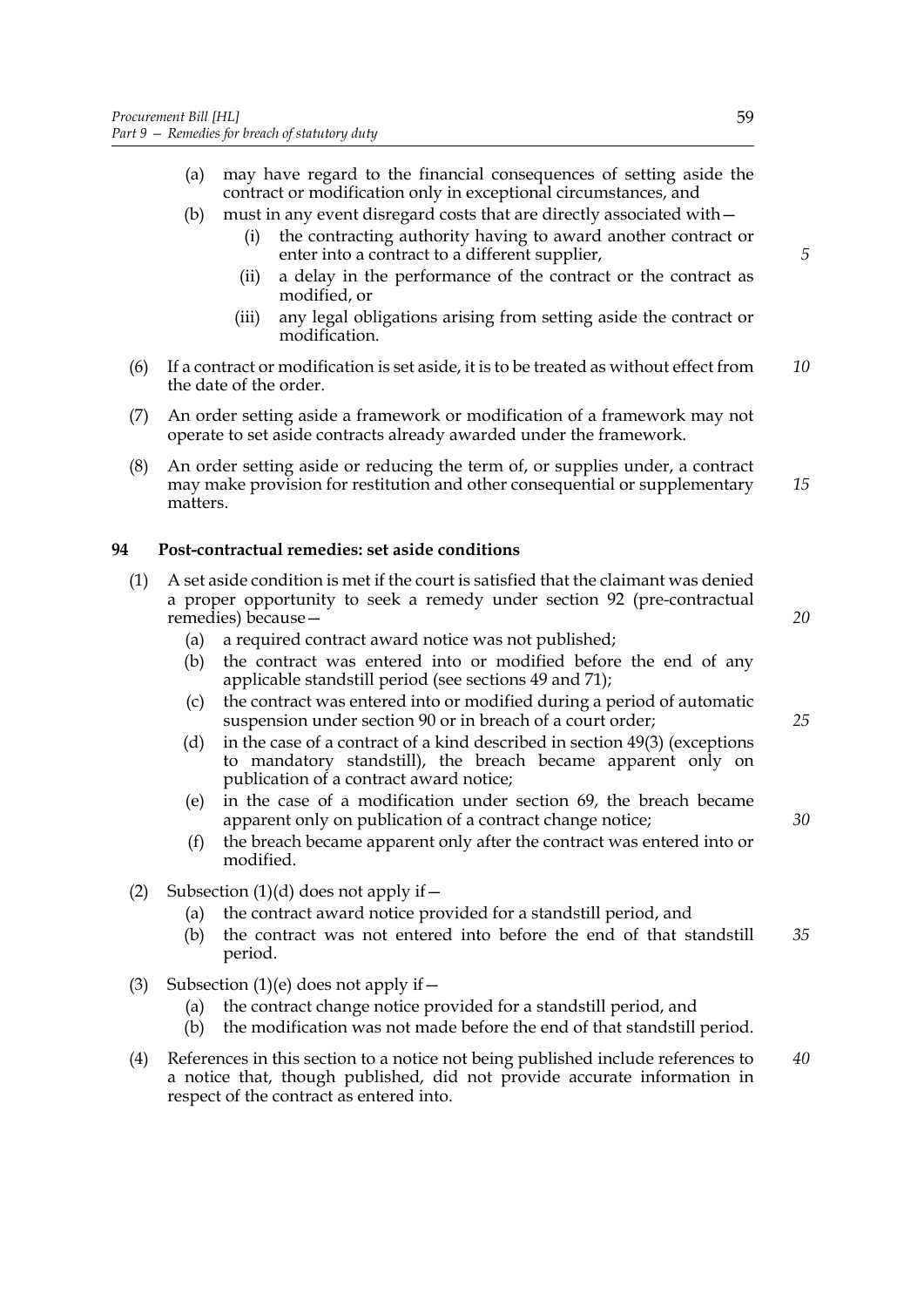### <span id="page-67-0"></span>**95 Time limits on claims**

- <span id="page-67-1"></span>(1) A supplier must commence any proceedings under this Part before the end of the period of 30 days beginning with the day on which the supplier first knew, or ought to have known, about the circumstances giving rise to the claim, unless subsection (4) applies.
- (2) Subsection (4) applies where—
	- (a) the proceedings are brought to set aside a public contract under section  $93(2)$  $93(2)$ , and
	- (b) the contracting authority did not publish a contract details notice in respect of the contract in accordance with section [51.](#page-38-3)
- (3) Subsection (4) also applies where the proceedings are brought to set aside a modification of a contract under section [93](#page-65-3)[\(2\).](#page-65-4)
- (4) The supplier must commence the proceedings before the earlier of the following—
	- (a) the end of the period mentioned in subsection  $(1)$ ;
	- (b) the end of the period of 6 months beginning with the day the contract was entered into or modified.
- <span id="page-67-2"></span>(5) The court may make an order extending a time limit referred to in subsection [\(1\)](#page-67-1) or (4) if it considers there to be a good reason for doing so.
- (6) An order under subsection [\(5\)](#page-67-2) may not permit proceedings to be commenced after the end of the period of 3 months beginning with the day on which the supplier first knew, or ought to have known, about the circumstances giving rise to the claim. *20*

#### **PART 10**

### PROCUREMENT OVERSIGHT

#### <span id="page-67-4"></span>**96 Procurement investigations**

- <span id="page-67-5"></span>(1) An appropriate authority may investigate a relevant contracting authority's compliance with requirements of this Act.
- <span id="page-67-3"></span>(2) An appropriate authority conducting a procurement investigation may by notice require a relevant contracting authority—
	- (a) to provide such relevant documents as the appropriate authority may reasonably require for the purposes of the procurement investigation, in the form or manner specified in the notice;
	- (b) to give such other assistance in connection with the procurement investigation as is reasonable in the circumstances and is specified in the notice. *35*
- (3) The relevant contracting authority must comply with a notice under subsection [\(2\)](#page-67-3) before the end of  $-$ 
	- (a) the period specified in the notice (which must be at least 30 days beginning with the day on which the notice is given), or
	- (b) such longer period as the appropriate authority may agree to.
- (4) The appropriate authority may publish the results of a procurement investigation, including any section [97](#page-68-0) recommendation issued.

*25*

*5*

*10*

*15*

*40*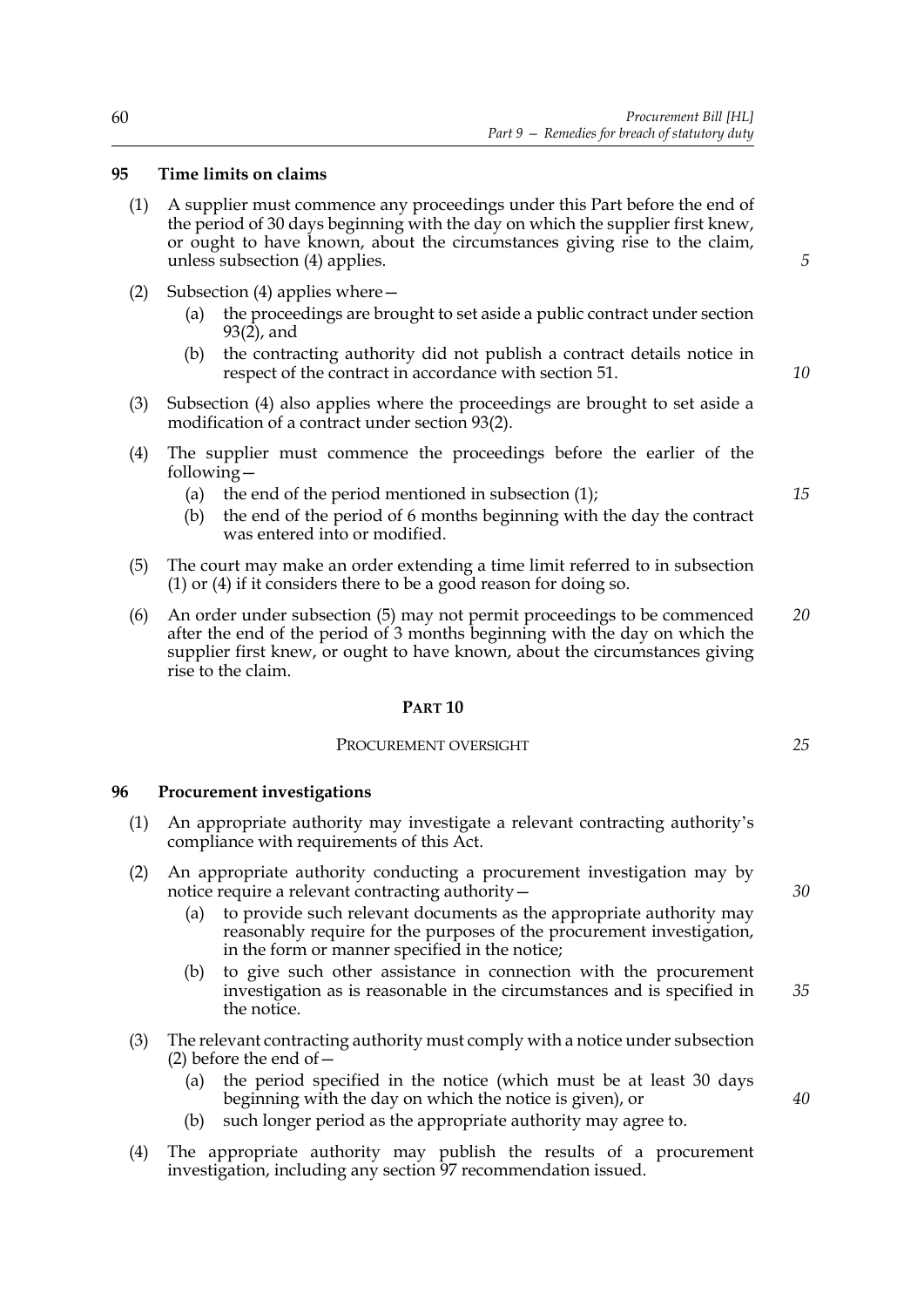(5) In this section—

"procurement investigation" means an investigation under subsection [\(1\)](#page-67-5); "relevant contracting authority" means a contracting authority other than—

- (a) a Minister of the Crown or a government department;
- (b) the Welsh Ministers;
- (c) a Northern Ireland department;
- (d) a private utility;

"relevant documents" means documents or other information that—

- (a) are specified or described in a notice under subsection [\(2\),](#page-67-3) and *10*
- (b) are in the possession or control of the relevant contracting authority to which the notice is given.

### <span id="page-68-0"></span>**97 Recommendations following procurement investigations**

- (1) This section applies where an appropriate authority—
	- (a) has conducted a procurement investigation under section [96,](#page-67-4) and
	- (b) considers, in light of the results of that procurement investigation (whether alone or in conjunction with the results of other such investigations), that a relevant contracting authority is engaging in action giving rise, or that is likely to give rise, to a breach of any requirement of this Act.
- (2) The appropriate authority may issue a recommendation (a "section [97](#page-68-0) recommendation") to the relevant contracting authority as to—
	- (a) the action the relevant contracting authority should take with a view to ensuring that it complies with the requirements of this Act specified in the recommendation;
	- (b) the timing of such action.
- (3) A section [97](#page-68-0) recommendation must not relate to how the relevant contracting authority should—
	- (a) comply with section [11](#page-15-0) (procurement objectives),
	- (b) have regard to the national procurement policy statement (see section [12\)](#page-16-0) or the Wales procurement policy statement (see section [13\)](#page-16-1); *30*
	- (c) exercise a discretion in relation to a particular procurement.
- (4) In considering how to comply with the requirements of this Act, a relevant contracting authority must have regard to a section [97](#page-68-0) recommendation issued to it.
- (5) A relevant contracting authority to which a section [97](#page-68-0) recommendation has been issued must, where the recommendation so specifies, submit a progress report to the appropriate authority at such intervals as may be specified.
- (6) A "progress report" is a report setting out  $-$ 
	- (a) what action (if any) the relevant contracting authority has taken as a result of the recommendation, or *40*
	- (b) if the authority has taken no such action, a statement to that effect.
- (7) Where the relevant contracting authority has taken no action as a result of the section [97](#page-68-0) recommendation, or has taken different action to that recommended, the progress report must also include the authority's reasons for doing so.

*5*

*15*

*20*

*25*

*35*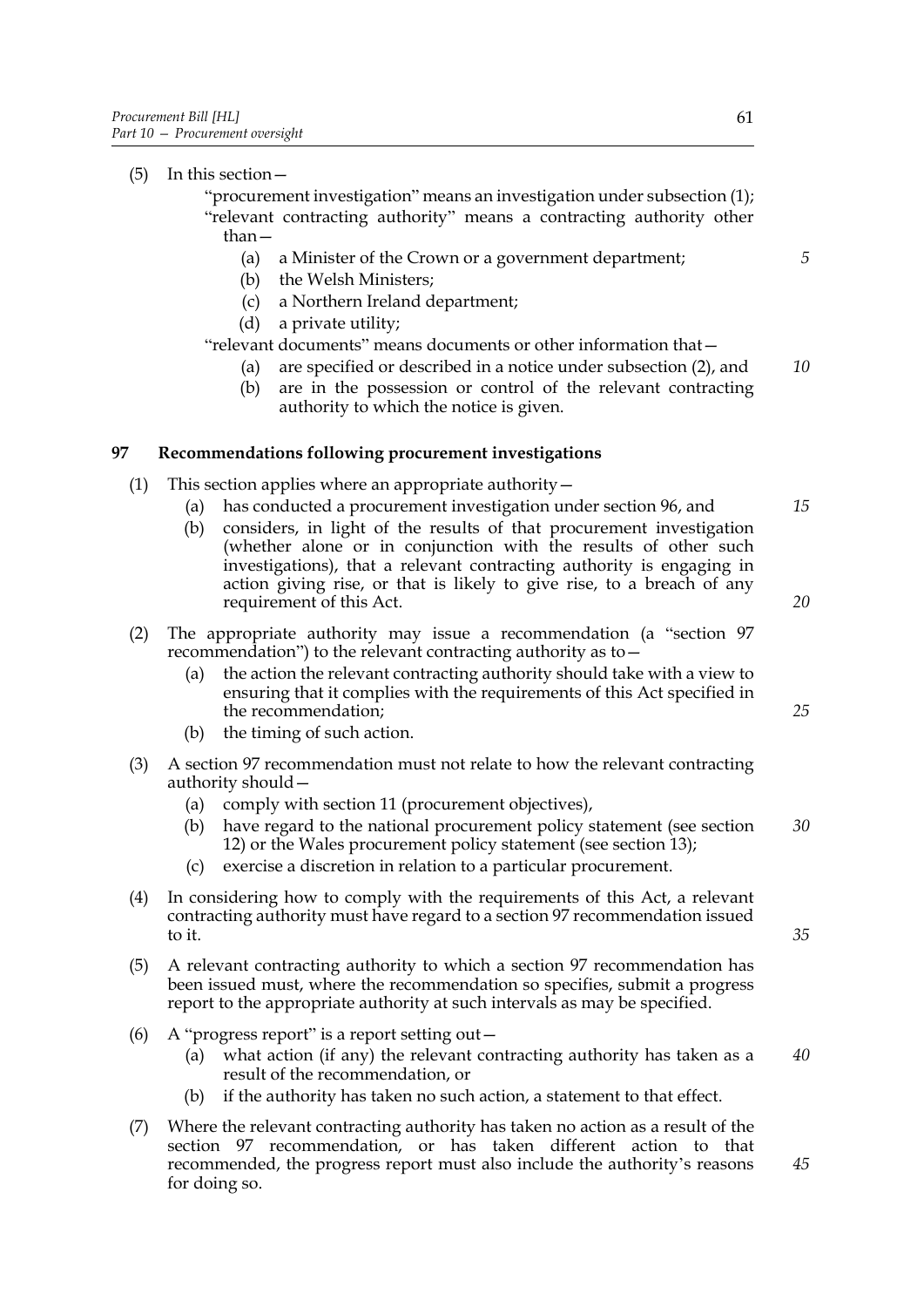- (8) The appropriate authority may publish a progress report or, where the relevant contracting authority fails to submit one, notice of that fact.
- (9) In this section—
	- "action" includes acts and omissions;
	- "procurement investigation" and "relevant contracting authority" have the meanings given in section [96.](#page-67-4)

### **98 Guidance following procurement investigations**

- <span id="page-69-0"></span>(1) Where an appropriate authority has conducted a procurement investigation under section [96](#page-67-4), the authority may publish guidance setting out what the authority considers to be the lessons of the matters considered in the procurement investigation for compliance with the requirements of this Act by contracting authorities generally.
- (2) In considering how to comply with the requirements of this Act, a contracting authority must have regard to guidance published under subsection [\(1\).](#page-69-0)
	- **PART 11**

APPROPRIATE AUTHORITIES AND CROSS-BORDER PROCUREMENT

### **99 Welsh Ministers: restrictions on the exercise of powers**

- (1) The Welsh Ministers may only exercise a power under this Act for the purpose of regulating—
	- (a) contracting authorities that are devolved Welsh authorities (within the meaning given in section 157A of the Government of Wales Act 2006), *20*
	- (b) contracting authorities that—
		- (i) are not devolved Welsh authorities, but
		- (ii) for the purposes of this Act, are to be treated as devolved Welsh authorities, or
	- (c) the award of contracts under a devolved Welsh procurement arrangement, or the management of such contracts (see section [102](#page-71-0)).

### (2) A contracting authority that is a public undertaking or private utility is to be treated as a devolved Welsh authority for the purposes of this Act if—

- (a) it operates only in relation to Wales, and
- (b) its activities are wholly or mainly activities that do not relate to reserved matters.
- (3) Otherwise, a contracting authority is to be treated as a devolved Welsh authority for the purposes of this Act if—
	- (a) the authority's functions are  $-$ 
		- (i) exercisable wholly or mainly in relation to Wales, and
		- (ii) are wholly or mainly functions that do not relate to reserved matters, and
	- (b) the authority is  $-$ 
		- (i) awarding a contract for the purpose of exercising a function wholly in relation to Wales, or *40*
		- (ii) managing a contract awarded for that purpose.

*15*

*10*

*5*

*25*

*30*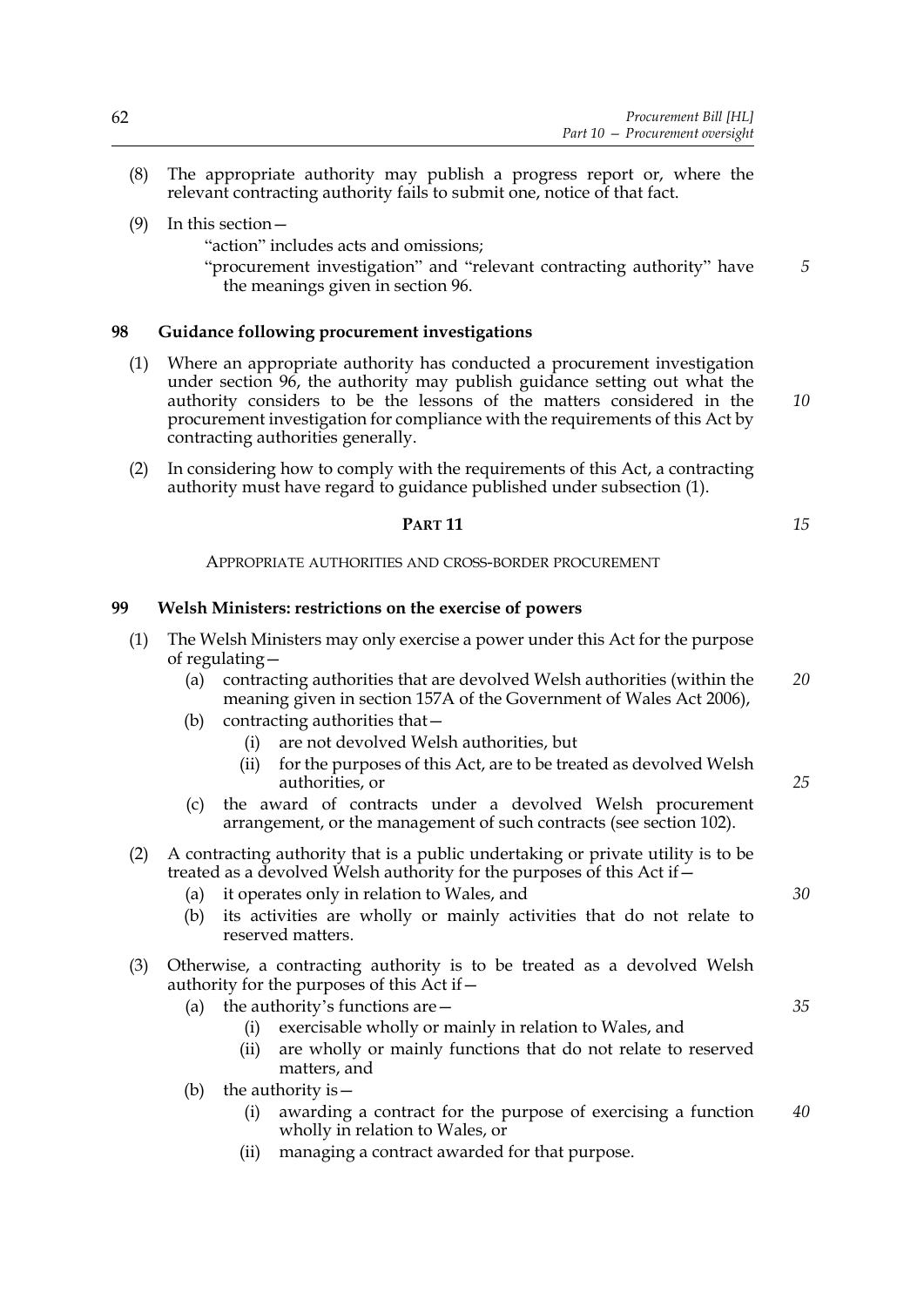- (4) Other than in this section, a reference in this Act to a devolved Welsh authority includes a reference to an authority that is to be treated as a devolved Welsh authority for the purposes of this Act.
- (5) In this section a reference to the award or management of a contract includes a reference to any steps taken for the purpose of, awarding or managing a contract and a reference to terminating a procurement before award.
- (6) In this section—
	- "reserved matters" has the meaning given in the Government of Wales Act 2006;
	- "Wales" has the meaning given in section 158 of the Government of Wales Act 2006 (when read by reference to section 157A(9) of that Act). *10*

### **100 Northern Ireland department: restrictions on the exercise of powers**

- (1) A Northern Ireland department may only exercise a power under this Act for the purpose of regulating—
	- (a) contracting authorities that are transferred Northern Ireland authorities, *15*
	- (b) contracting authorities that are public undertakings or private utilities that—
		- (i) are not transferred Northern Ireland authorities, but
		- (ii) for the purposes of this Act, are to be treated as transferred Northern Ireland authorities, or *20*
	- (c) the award of contracts under a transferred Northern Ireland procurement arrangement or the management of such contracts.
- (2) For the purposes of this section, an authority is a "transferred Northern Ireland authority" if its functions—
	- (a) are exercisable only in or as regards Northern Ireland, and
	- (b) are wholly or mainly functions that do not relate to reserved or excepted matters (within the meaning given in the Northern Ireland Act 1998).
- (3) A contracting authority that is a public undertaking or private utility is to be treated as a transferred Northern Ireland authority for the purposes of this Act if— *30*
	- (a) it operates only in or as regards Northern Ireland, and
	- (b) its activities are wholly or mainly activities that do not relate to reserved or excepted matters.
- (4) Other than in this section, a reference in this Act to a transferred Northern Ireland authority includes a reference to an authority that is to be treated as a a transferred Northern Ireland authority for the purposes of this Act.
- (5) In this section, a reference to the award or management of a contract includes a reference to any steps taken for the purpose of, awarding or managing a contract and a reference to terminating a procurement before award.

#### **101 Minister of the Crown: restrictions on the exercise of powers**

<span id="page-70-0"></span>(1) A Minister of the Crown may exercise a power under this Act for the purpose of regulating a contracting authority that is a devolved Welsh authority only in relation to*5*

*25*

*35*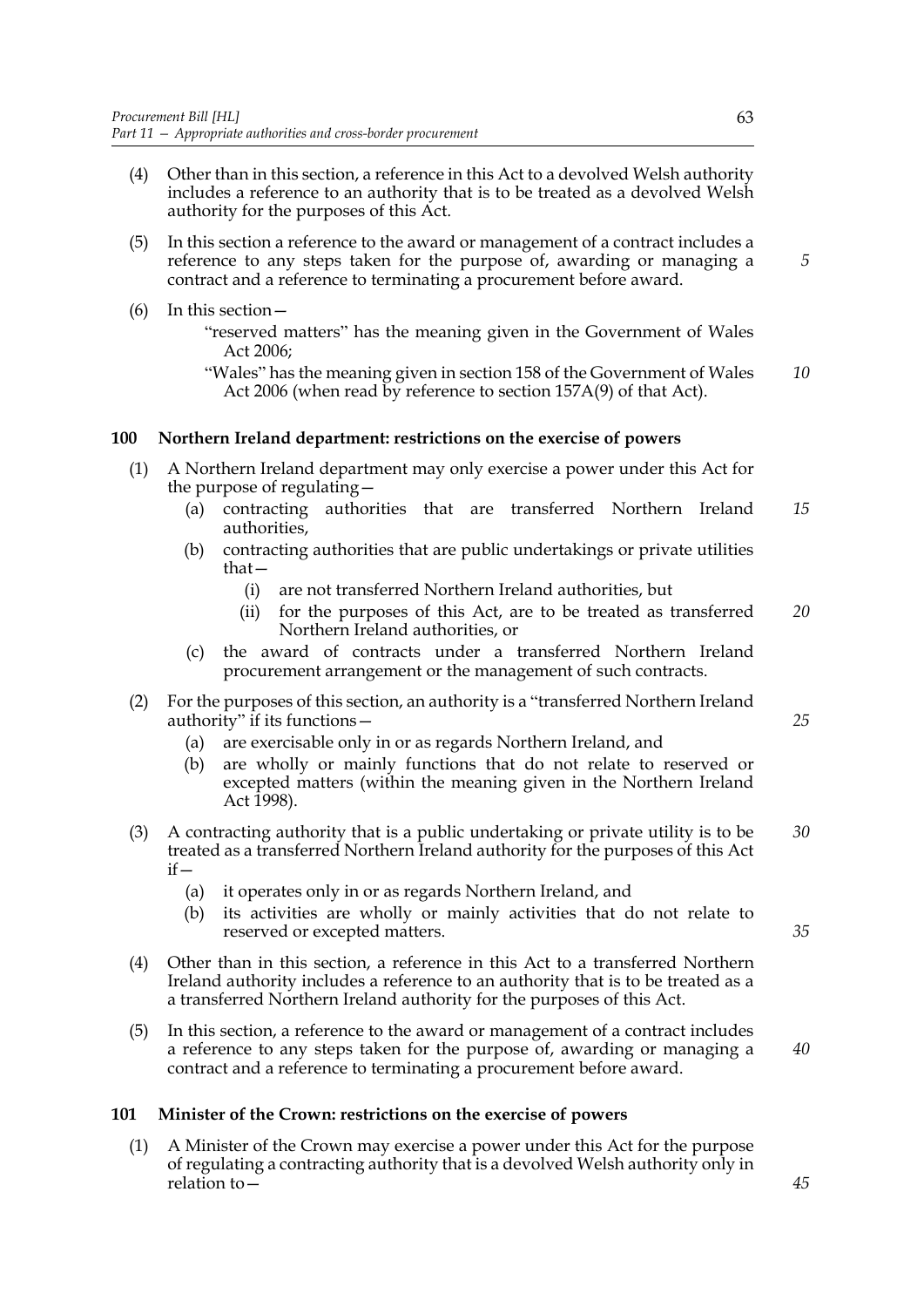<span id="page-71-1"></span>

|     | (a)                      | the award of contracts under a reserved procurement arrangement or a<br>transferred Northern Ireland procurement arrangement, or                                                                                                                                                                                                                                                                                                                                                                                        |    |
|-----|--------------------------|-------------------------------------------------------------------------------------------------------------------------------------------------------------------------------------------------------------------------------------------------------------------------------------------------------------------------------------------------------------------------------------------------------------------------------------------------------------------------------------------------------------------------|----|
|     | (b)                      | the management of such contracts.                                                                                                                                                                                                                                                                                                                                                                                                                                                                                       |    |
| (2) | invoicing).              | Subsection (1) does not apply in relation to a power under section 62 (electronic                                                                                                                                                                                                                                                                                                                                                                                                                                       | 5  |
| (3) | (a)<br>(b)               | A Minister of the Crown may not make regulations under section 62 (electronic<br>invoicing) for the purpose of regulating a devolved Welsh authority without<br>the consent of the Welsh Ministers, unless the regulations relate to -<br>the award of contracts under a reserved procurement arrangement or a<br>transferred Northern Ireland procurement arrangement, or<br>the management of such contracts.                                                                                                         | 10 |
| (4) | (a)<br>(b)               | A Minister of the Crown may not make regulations under this Act for the<br>purpose of regulating a transferred Northern Ireland authority without the<br>consent of a Northern Ireland department, unless the regulations relate to $-$<br>the award of contracts under a reserved procurement arrangement or a<br>devolved Welsh procurement arrangement, or<br>the management of such contracts.                                                                                                                      | 15 |
| (5) | (a)<br>(b)<br>(c)<br>(d) | Subsections (1) and (4) do not apply in relation to a power under $-$<br>section 81 (treaty state suppliers);<br>section 83 (non-discrimination in Scotland);<br>section 113 (consequential provision), or<br>section 115 (commencement).                                                                                                                                                                                                                                                                               | 20 |
| (6) |                          | In this section a reference to the award or management of a contract includes a<br>reference to any steps taken for the purpose of, awarding or managing a<br>contract and a reference to terminating a procurement before award.                                                                                                                                                                                                                                                                                       | 25 |
| 102 |                          | Definitions relating to procurement arrangements                                                                                                                                                                                                                                                                                                                                                                                                                                                                        |    |
| (1) | (a)<br>(c)<br>(d)        | In this Act, a reference to a contract being awarded under a procurement<br>arrangement is a reference to a contract being awarded –<br>in accordance with a framework or similar arrangement,<br>(b) by reference to a dynamic market or similar arrangement,<br>to a centralised procurement authority or equivalent body, or<br>following a procedure or other selection process carried out-<br>jointly by two or more authorities, or<br>(i)<br>by a centralised procurement authority or equivalent body.<br>(ii) | 30 |
| (2) | $if -$                   | A procurement arrangement is a devolved Welsh procurement arrangement                                                                                                                                                                                                                                                                                                                                                                                                                                                   | 35 |
|     | (a)<br>(b)<br>(c)<br>(d) | the framework was awarded by a devolved Welsh authority,<br>the dynamic market was established by a devolved Welsh authority,<br>the centralised procurement authority is a devolved Welsh authority,<br>or<br>a devolved Welsh authority is designated the lead authority in the<br>tender or transparency notice.                                                                                                                                                                                                     | 40 |
|     |                          |                                                                                                                                                                                                                                                                                                                                                                                                                                                                                                                         |    |

<span id="page-71-0"></span>(3) A procurement arrangement is a transferred Northern Ireland procurement arrangement if—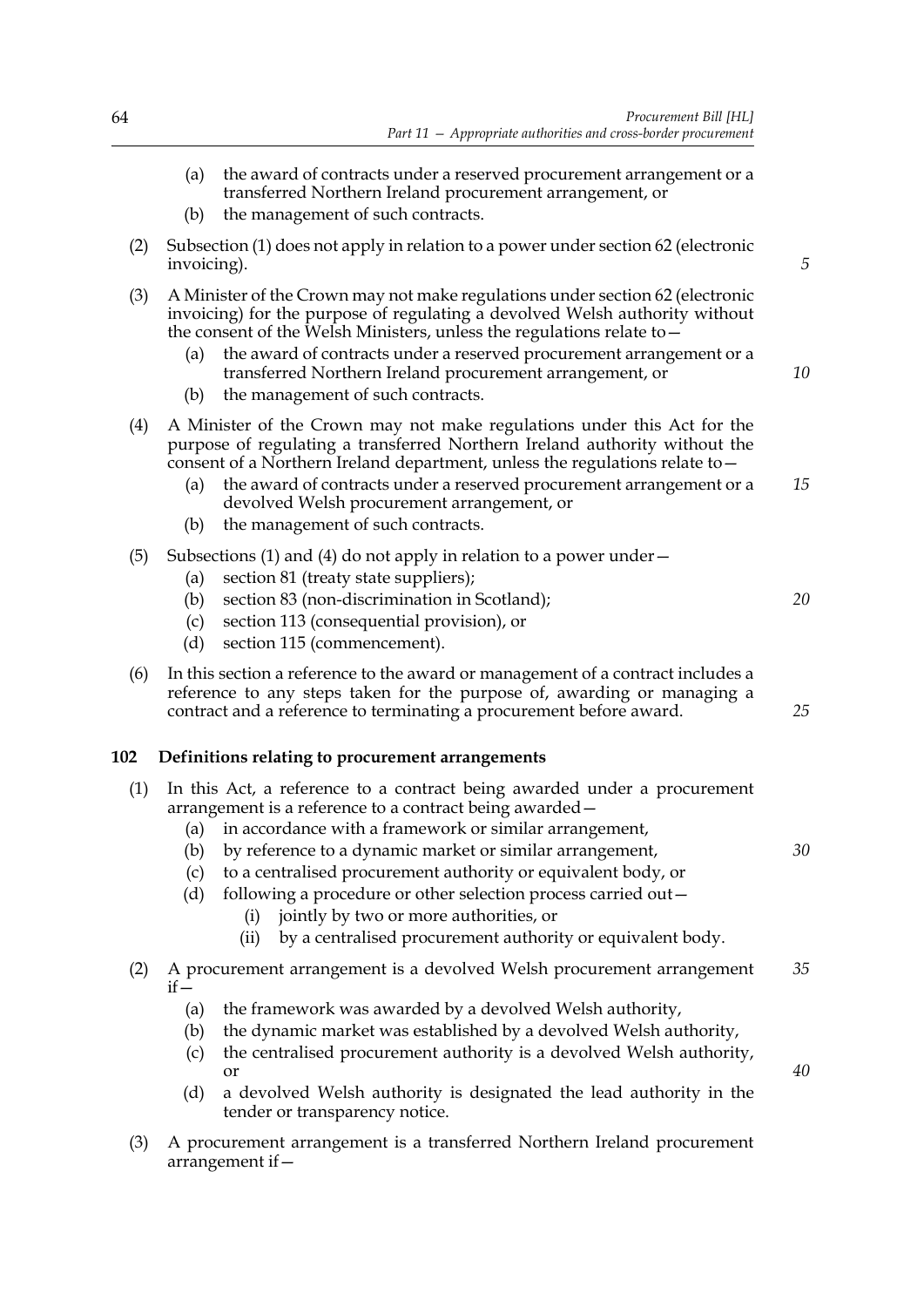- (a) the framework was awarded by a transferred Northern Ireland authority,
- (b) the dynamic market was established by a transferred Northern Ireland authority,
- (c) the centralised procurement authority is a transferred Northern Ireland authority, or
- (d) a transferred Northern Ireland authority is designated the lead authority in the tender or transparency notice.
- (4) A procurement arrangement is a devolved Scottish procurement arrangement  $if -$ 
	- (a) the framework or similar arrangement was awarded by a devolved Scottish authority,
	- (b) the dynamic market or similar arrangement was established by a devolved Scottish authority,
	- (c) the centralised procurement authority or equivalent body is a devolved Scottish authority, or *15*
	- (d) a devolved Scottish authority was designated the lead authority in respect of the procedure or selection process.
- (5) A procurement arrangement is a reserved procurement arrangement if it is not—
	- (a) a devolved Welsh procurement arrangement,
	- (b) a transferred Northern Ireland procurement arrangement, or
	- (c) a devolved Scottish procurement arrangement.
- (6) In this section—
	- "equivalent body" means, in relation to a centralised procurement authority, a body carrying out functions of a kind described in section [10\(](#page-15-0)4) (centralised procurement authorities); *25*
	- "framework" includes a framework within the meaning given in Scottish procurement legislation;
	- "similar arrangement" includes, in relation to a dynamic market, a dynamic purchasing or qualification system. *30*

## <span id="page-72-0"></span>**103 Powers relating to procurement arrangements**

- (1) A Minister of the Crown may by regulations make provision, including provision amending this Act, for the purpose of regulating—
	- (a) the award of contracts by devolved Scottish authorities under— (i) reserved procurement arrangements, *35*
		- (ii) devolved Welsh procurement arrangements, or
		- (iii) transferred Northern Ireland procurement arrangements, and
	- (b) the management of such contracts.
- (2) A Minister of the Crown may by regulations amend this Act for the purpose of disapplying provision so far as it relates to— *40*
	- (a) the award of contracts under devolved Scottish procurement arrangements, and
	- (b) the management of such contracts.

*10*

*5*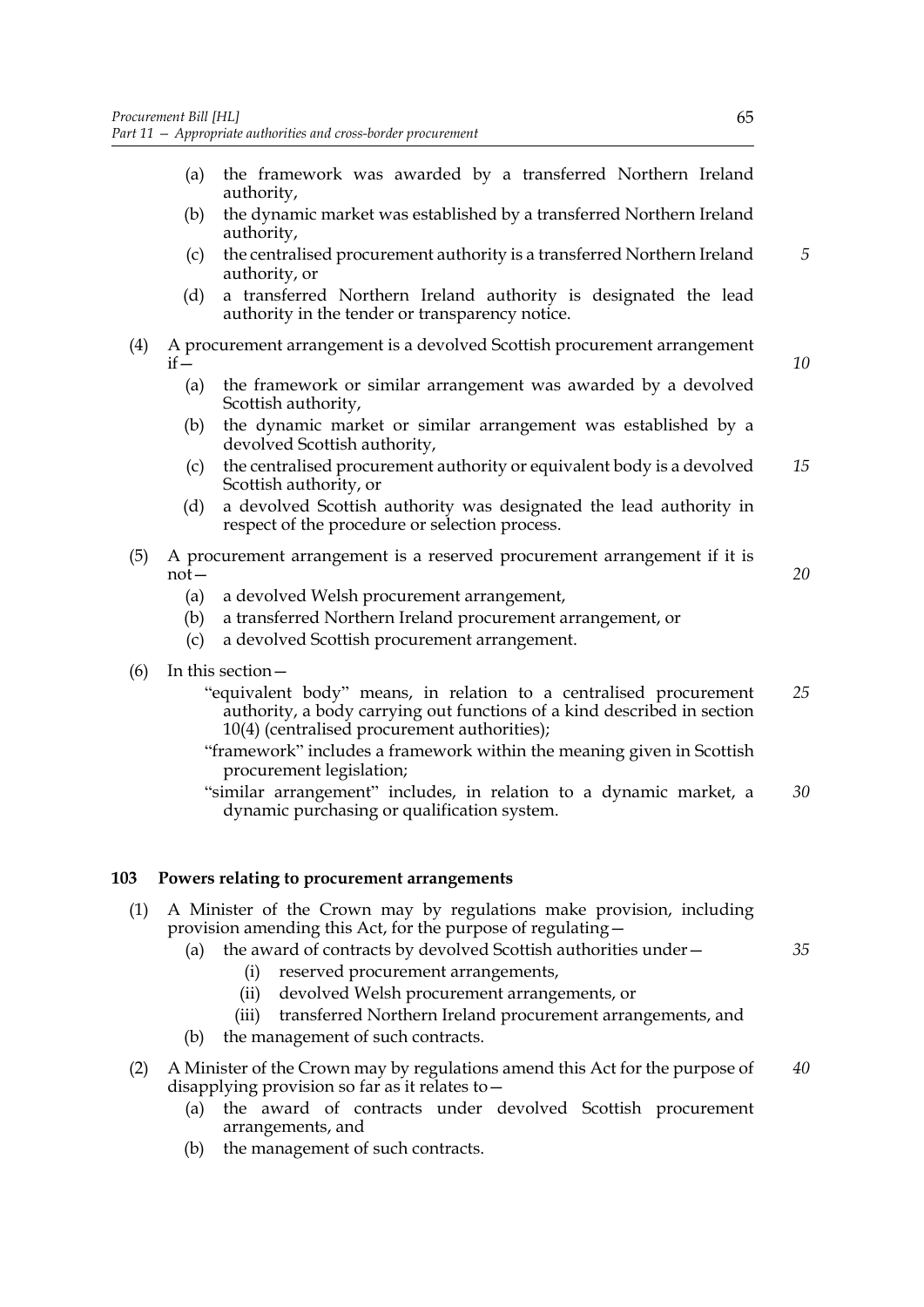## (3) A Minister of the Crown or the Scottish Ministers may by regulations amend Scottish procurement legislation for the purpose of applying it in relation to—

- (a) the award of contracts under devolved Scottish procurement arrangements by contracting authorities, and
- (b) the management of such contracts.

## (4) In this section, "Scottish procurement legislation" means—

- (a) the Public Contracts (Scotland) Regulations 2015 (S.S.I. 2015/446),
- (b) the Utilities Contracts (Scotland) Regulations 2016 (S.S.I. 2016/49),
- (c) the Concession Contracts (Scotland) Regulations 2016 (S.S.I. 2016/65), and
- (d) any legislation which modifies or replaces those regulations (including an Act of the Scottish Parliament).

## **PART 12**

### AMENDMENTS AND REPEALS

## <span id="page-73-0"></span>**104 Disapplication of duty in section 17 of the Local Government Act 1988**

- (1) In section 17 of the Local Government Act 1988 (exclusion of non-commercial considerations), in subsection (11), after "imposed on it by" insert "the Procurement Act 2022 or".
- (2) A Minister of the Crown or the Welsh Ministers may by regulations make provision disapplying the duty under section 17(1) of the Local Government Act 1988 ("the 1988 Act") as it relates to a relevant authority.
- (3) The regulations may disapply the duty as it relates to  $-$ 
	- (a) all relevant authorities or those that are specified;
	- (b) all functions that are regulated by section 17 of the 1988 Act (see subsection (4) of that section) or those that are specified;
	- (c) contracts of all types mentioned in section 17(1) of the 1988 Act, or of those types that are specified;
	- (d) all non-commercial matters (see section 17(5) of the 1988 Act) or those that are specified.
- (4) In this section—
	- "relevant authority" means an authority to which section 17 of the 1988 Act applies other than a devolved Scottish authority;
	- "specified" means specified, or of a description specified, in regulations under this section.

#### **105 Single source defence contracts**

Schedule [10](#page-114-0) makes amendments to Part 2 of the Defence Reform Act 2014 (single source contracts).

#### **106 Concurrent powers and the Government of Wales Act 2006**

In Schedule 7B to the Government of Wales Act 2006 (general restrictions on devolved competence)—

(a) at the end of paragraph  $9(8)(b)(vi)$ , omit "or",

*5*

*10*

*15*

*20*

*25*

*30*

*35*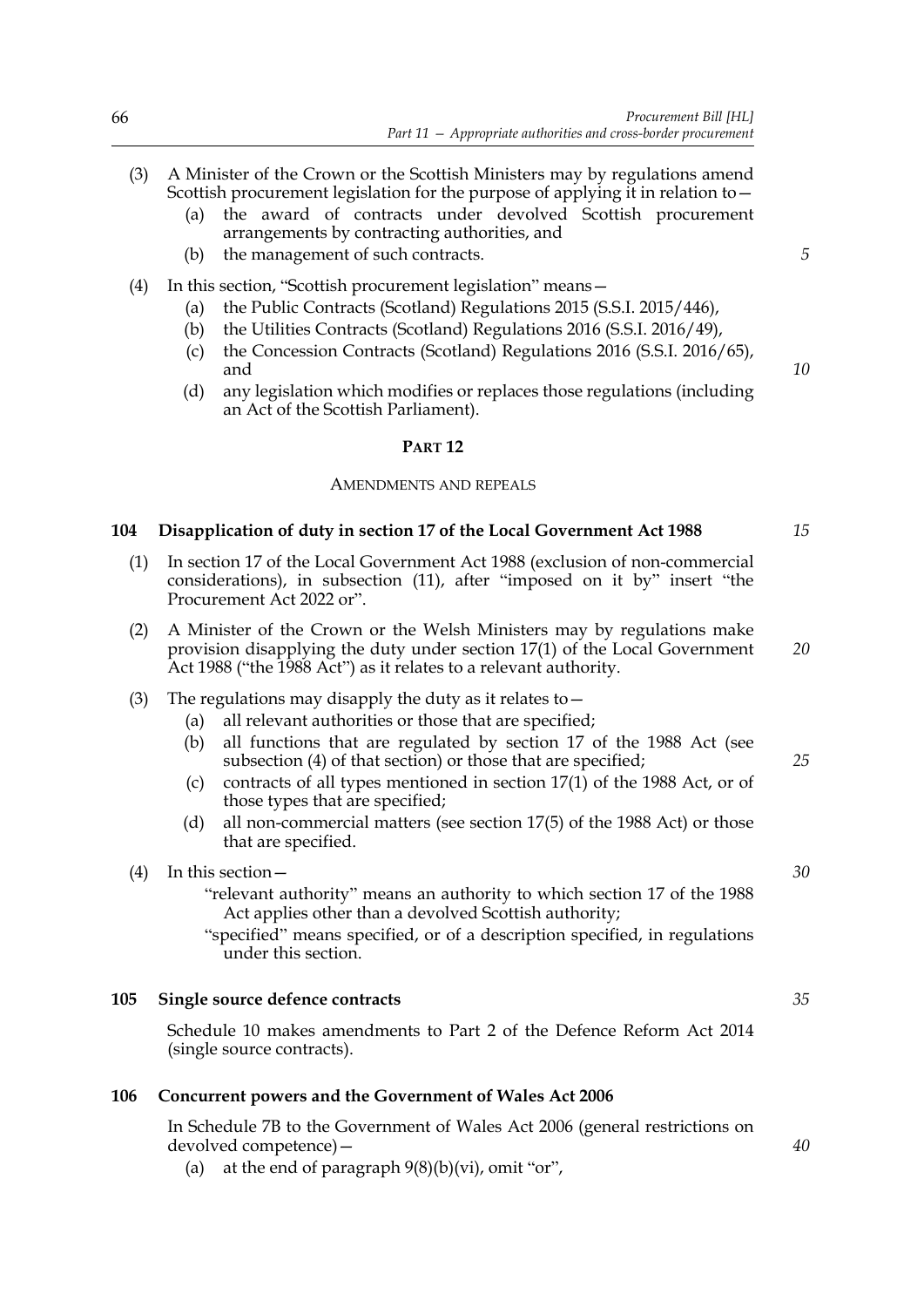(b) in paragraph 9(8)(b)(vii), at the end insert "or

"(viii) the Procurement Act 2022.",

- (c) at the end of paragraph  $11(6)(b)(vii)$ , omit "or", and
- (d) in paragraph  $11(6)(b)(viii)$ , at the end insert "or

(ix) the Procurement Act 2022."

## **107 Repeals etc**

- (1) The enactments set out in Schedule [11](#page-119-0) are repealed or revoked.
- (2) The following regulations apply only in relation to devolved Scottish authorities—
	- (a) the Public Contracts (Scotland) Regulations 2015 (S.S.I. 2015/446);
	- (b) the Utilities Contracts (Scotland) Regulations 2016 (S.S.I. 2016/49);
	- (c) the Concession Contracts (Scotland) Regulations 2016 (S.S.I. 2016/65).

## **PART 13**

## GENERAL

#### <span id="page-74-0"></span>**108 Power to disapply this Act in relation to procurement by NHS in England**  *15*

- (1) A Minister of the Crown may by regulations make provision disapplying any provision of this Act in relation to—
	- (a) the award or management of a contract for the supply of services or goods to which health procurement rules apply;
	- (b) a relevant authority, to the extent it is carrying out activities within paragraph (a). *20*

## (2) In subsection  $(1)$  –

"health procurement rules" means provision made by regulations under section 12ZB of the National Health Service Act 2006 (procurement of healthcare services etc for the health service in England); "relevant authority" has the meaning given in that section. *25*

## <span id="page-74-1"></span>**109 Power to amend this Act in relation to private utilities**

- (1) An appropriate authority may by regulations amend this Act for the purpose of reducing the regulation of private utilities under this Act.
- (2) The regulations may, for example, make provision—
	- (a) disapplying requirements under this Act in relation to private utilities;
	- (b) modifying requirements under this Act as they apply in relation to private utilities so as to reduce any burden, or the overall burdens, for private utilities resulting directly or indirectly from this Act.
- (3) Before making regulations under this section an appropriate authority must consult— *35*
	- (a) persons appearing to the authority to represent the views of private utilities, and
	- (b) such other persons as the authority considers appropriate.
- (4) In this section "burden" includes—

*5*

*10*

*30*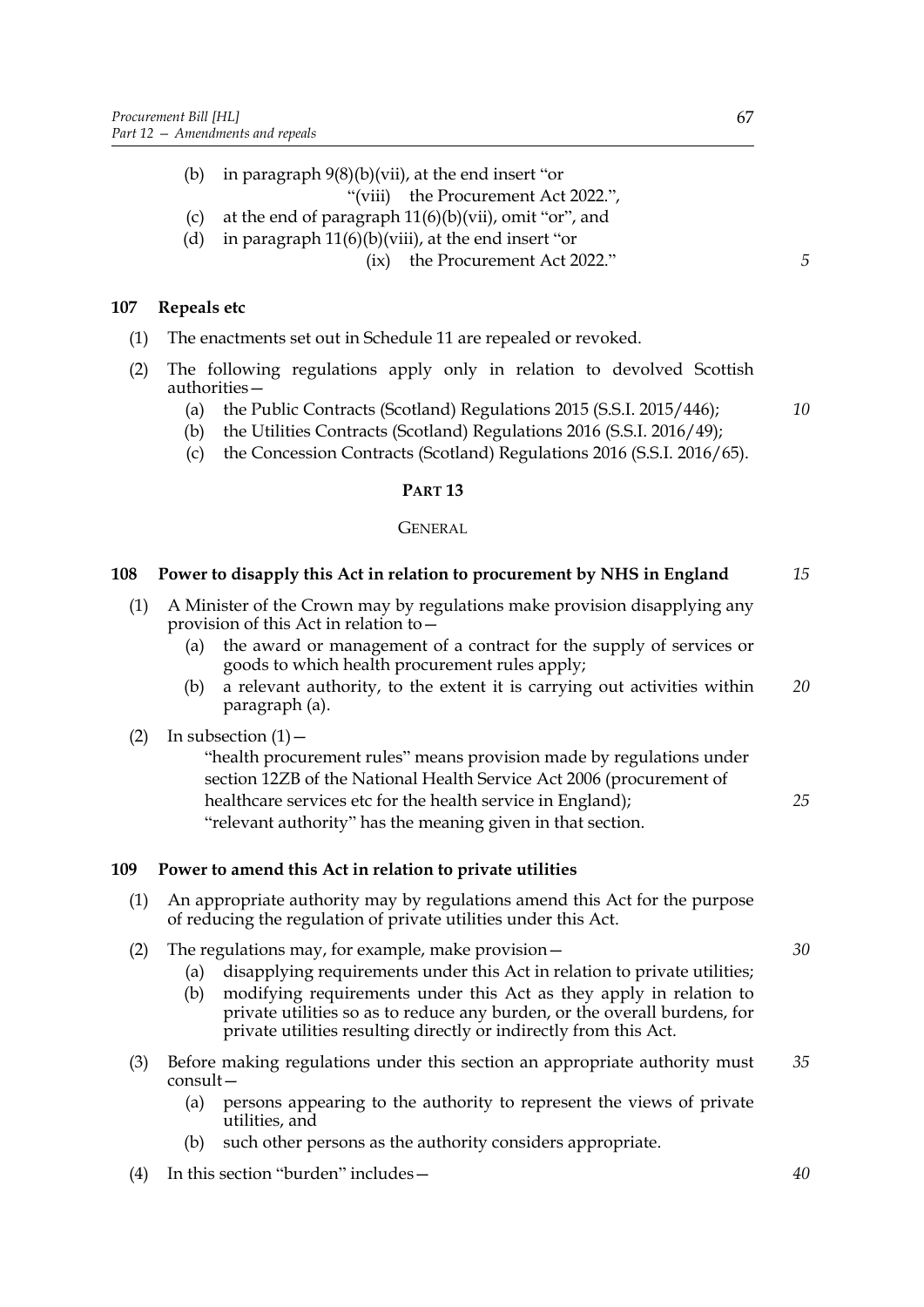- (a) a financial cost;
- (b) an administrative inconvenience;
- (c) an obstacle to efficiency, productivity or profitability.

## **110 Regulations**

- (1) Any power to make regulations under this Act— (a) so far as exercisable by a Minister of the Crown or the Welsh Ministers is exercisable by statutory instrument,
	- (b) so far as exercisable by a Northern Ireland department, is exercisable by statutory rule for the purposes of the Statutory Rules (Northern Ireland) Order 1979 (S.I. 1979/1573 (N.I. 12)).
- (2) For regulations made under this Act by the Scottish Ministers, see also section 27 of the Interpretation and Legislative Reform (Scotland) Act 2010 (asp 10) (Scottish statutory instruments).
- (3) Regulations under this Act may—
	- (a) make different provision for different purposes or areas;
	- (b) make provision generally or only in relation to specified cases;
	- (c) make incidental, supplementary or consequential provision;
	- (d) make transitional, transitory or saving provision.
- (4) A statutory instrument containing (whether alone or with other provision) regulations made by a Minister of the Crown under any of the following provisions may not be made unless a draft of the instrument has been laid before, and approved by a resolution of, each House of Parliament— *20*
	- (a) section 6 (defence and security contracts);
	- (b) section [8](#page-13-0) (light touch contracts);
	- (c) section [33](#page-28-0) (reserving contracts to public service mutuals); *25*
	- (d) section [61](#page-46-0) (debarment decisions: appeals);
	- (e) section [64](#page-48-0) (payment compliance notices);
	- (f) section [70](#page-52-0) (contract change notices and publication of modifications);
	- (g) section [81](#page-59-0) (treaty state suppliers: international agreements);
	- (h) section [83](#page-61-0) (treaty state suppliers: non-discrimination in Scotland); *30*
	- (i) section [86](#page-62-0) (notices, documents and information);
	- (j) section [88](#page-63-0) (information relating to a procurement);
	- (k) section [103](#page-72-0) (powers relating to procurement arrangements);
	- (l) section [104](#page-73-0) (disapplication of section 17 of Local Government Act 1988);
	- (m) section [108](#page-74-0) (disapplication of Act: NHS procurement in England);
	- (n) section [109](#page-74-1) (amendment of Act in relation to private utilities);
	- (o) section [113](#page-80-0) (consequential provision), if the regulations made under it modify primary legislation;
	- (p) paragraph 3 or 5 of Schedule [1](#page-81-0) (threshold amounts);
	- (q) Schedule [2](#page-83-0)(exempted contracts);
	- (r) Schedule [4](#page-91-0) (utility activities).
- <span id="page-75-0"></span>(5) A statutory instrument containing regulations made by a Minister of the Crown under section [41](#page-33-0) must be laid before Parliament after being made.
- (6) Any other statutory instrument containing regulations made by a Minister of the Crown under any provision of this Act, except section [115](#page-80-1) *45*

*5*

*10*

*15*

*35*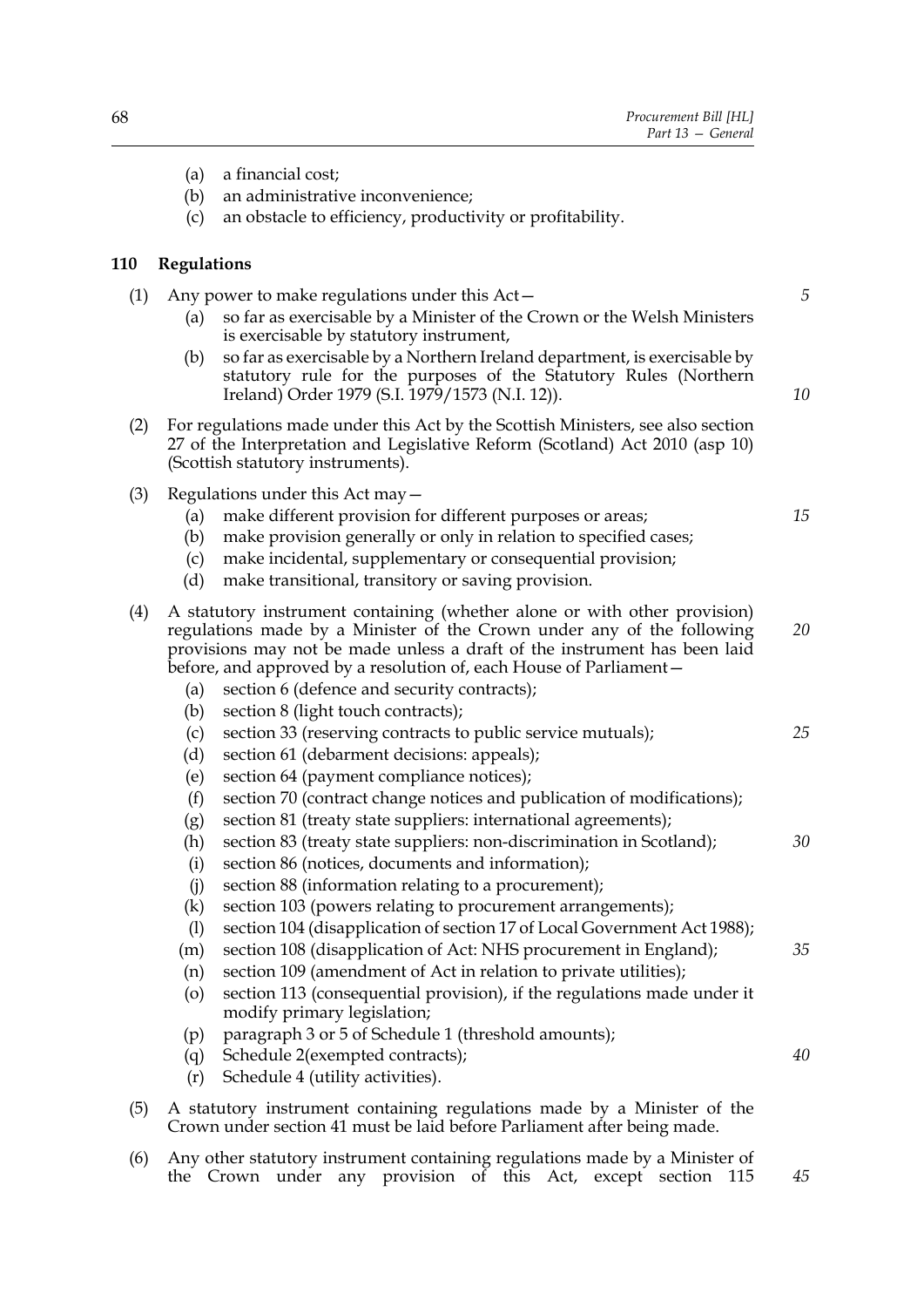(commencement), is subject to annulment in pursuance of a resolution of either House of Parliament.

- <span id="page-76-0"></span>(7) Regulations contained in a statutory instrument laid before Parliament under subsection [\(5\)](#page-75-0) cease to have effect at the end of the period of 28 days beginning with the day on which the instrument is made unless, during that period, the instrument is approved by a resolution of each House of Parliament.
- (8) In calculating the period of 28 days, no account is to be taken of any whole days that fall within a period during which—
	- (a) Parliament is dissolved or prorogued, or
	- (b) either House of Parliament is adjourned for more than four days.
- (9) If regulations cease to have effect as a result of subsection  $(7)$ , that does not -
	- (a) affect the validity of anything previously done under the regulations, or
	- (b) prevent the making of new regulations.
- (10) A statutory instrument containing (whether alone or with other provision) regulations made by the Welsh Ministers under any of the following provisions may not be made unless a draft of the instrument has been laid before, and approved by a resolution of, Senedd Cymru— *15*
	- (a) section [8](#page-13-0) (light touch contracts);
	- (b) section [33](#page-28-0) (reserving contracts to public service mutuals);
	- (c) section [64](#page-48-0) (payment compliance notices);
	- (d) section [81](#page-59-0) (treaty state suppliers: international agreements);
	- (e) section [86](#page-62-0) (notices, documents and information);
	- (f) section [88](#page-63-0) (information relating to a procurement);
	- (g) section [104](#page-73-0) (disapplication of section 17 of Local Government Act 1988); *25*
	- (h) section [109](#page-74-1) (amendment of Act in relation to private utilities);
	- (i) section [113](#page-80-0) (consequential provision), if the regulations made under it modify primary legislation;
	- (j) paragraph 3 or 5 of Schedule [1](#page-81-0) (threshold amounts);
	- (k) Schedule [2](#page-83-0) (exempted contracts);
	- (l) Schedule [4](#page-91-0) (utility activities).
- (11) Any other statutory instrument containing regulations made by the Welsh Ministers under this Act is subject to annulment in pursuance of a resolution of Senedd Cymru.
- (12) Regulations of a Northern Ireland department under any of the following provisions (whether alone or with other provision) may not be made unless a draft of the regulations has been laid before, and approved by a resolution of, the Northern Ireland Assembly— *35*
	- (a) section [8](#page-13-0) (light touch contracts);
	- (b) section [33](#page-28-0) (reserving contracts to public service mutuals);
	- (c) section [64](#page-48-0) (payment compliance notices);
	- (d) section [81](#page-59-0) (treaty state suppliers: international agreements);
	- (e) section [86](#page-62-0) (notices, documents and information);
	- (f) section [88](#page-63-0) (information relating to a procurement);
	- (g) section [109](#page-74-1) (amendment of Act in relation to private utilities);
	- (h) section [113](#page-80-0) (consequential provision), if the regulations made under it modify primary legislation;

*5*

*10*

*20*

*30*

*40*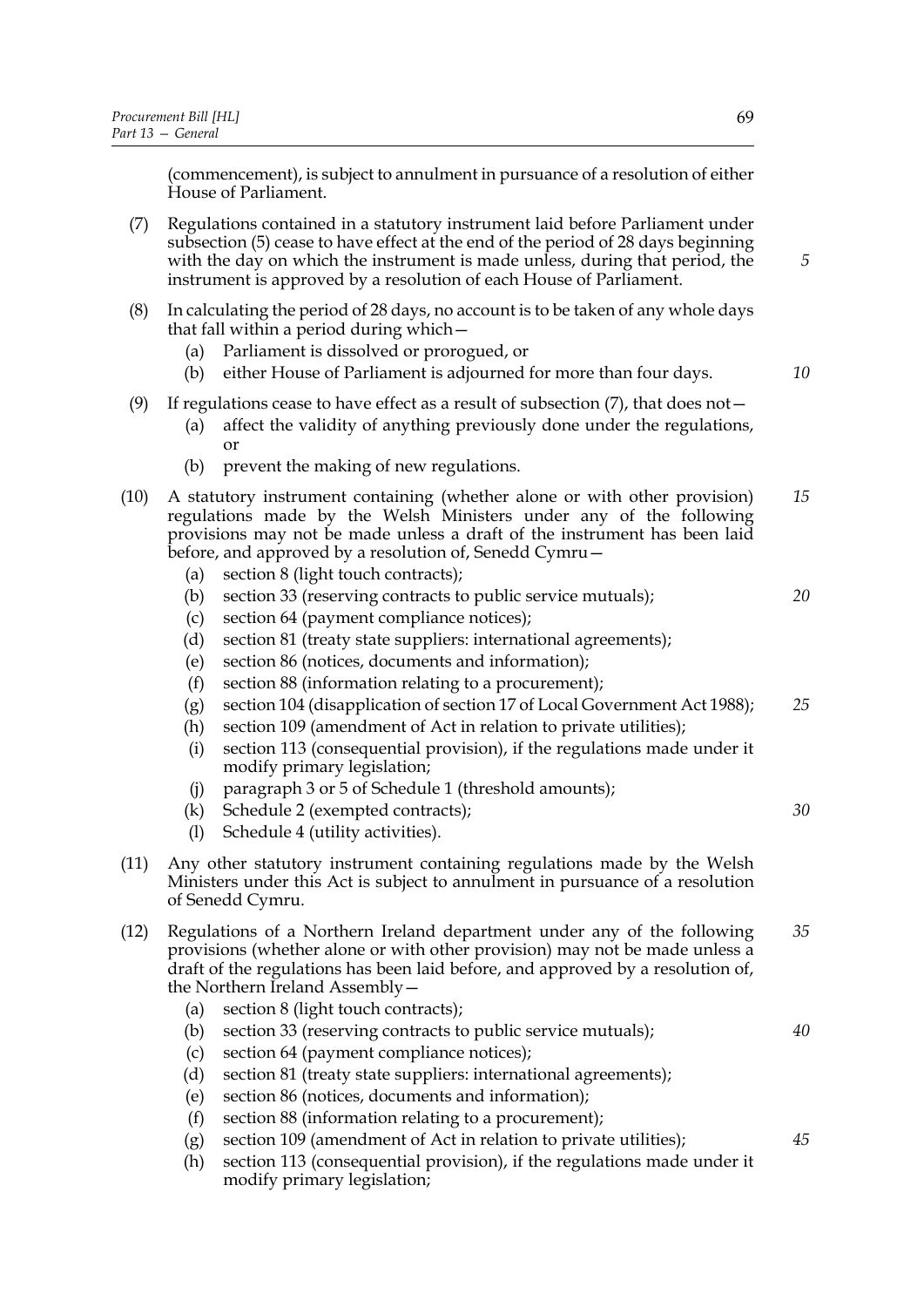- (i) paragraph 3 or 5 of Schedule [1](#page-81-0) (threshold amounts);
- (j) Schedule [2](#page-83-0) (exempted contracts);
- (k) Schedule [4](#page-91-0) (utility activities).
- (13) Any other regulations of a Northern Ireland department under this Act are subject to negative resolution within the meaning of section 41(6) of the Interpretation Act (Northern Ireland) 1954 as if they were a statutory instrument within the meaning of that Act.
- (14) Regulations of the Scottish Ministers under sections [83](#page-61-0) (treaty state suppliers: non-discrimination) and [103](#page-72-0) (powers relating to procurement arrangements) are subject to the affirmative procedure (see Part 2 of the Interpretation and Legislative Reform (Scotland) Act 2010. *10*

#### <span id="page-77-0"></span>**111 Interpretation**

## $(1)$  In this Act –

"appropriate authority" means—

- (a) a Minister of the Crown,
- (b) the Welsh Ministers, or
- (c) a Northern Ireland department;
- "enactment" includes primary legislation and legislation made under primary legislation;
- "Minister of the Crown" has the same meaning as in the Ministers of the Crown Act 1975; *20*

"modify", in relation to enactments, includes amend, repeal or revoke;

"Northern Ireland legislation" has the meaning given in section 24(5) of the Interpretation Act 1978;

"primary legislation" means—

- (a) an Act of Parliament,
- (b) an Act of the Scottish Parliament,
- (c) an Act or Measure of Senedd Cymru, or
- (d) Northern Ireland legislation;

"VAT" means value added tax;

"working day" means a day other than—

- (a) a Saturday or Sunday, or
- (b) a day which is a bank holiday in any part of the United Kingdom under the Banking and Financial Dealings Act 1971.
- (2) In this Act, a reference to an amount payable under a contract includes a reference to any amount referable to VAT. *35*

## **112 Index of defined expressions**

In this Act the expressions listed in the left-hand column of the table have the meaning given by, or are to be interpreted in accordance with, the provisions listed in the right-hand column.

| Expression | Provision  |
|------------|------------|
| Academy    | section 63 |

*15*

*5*

*25*

*30*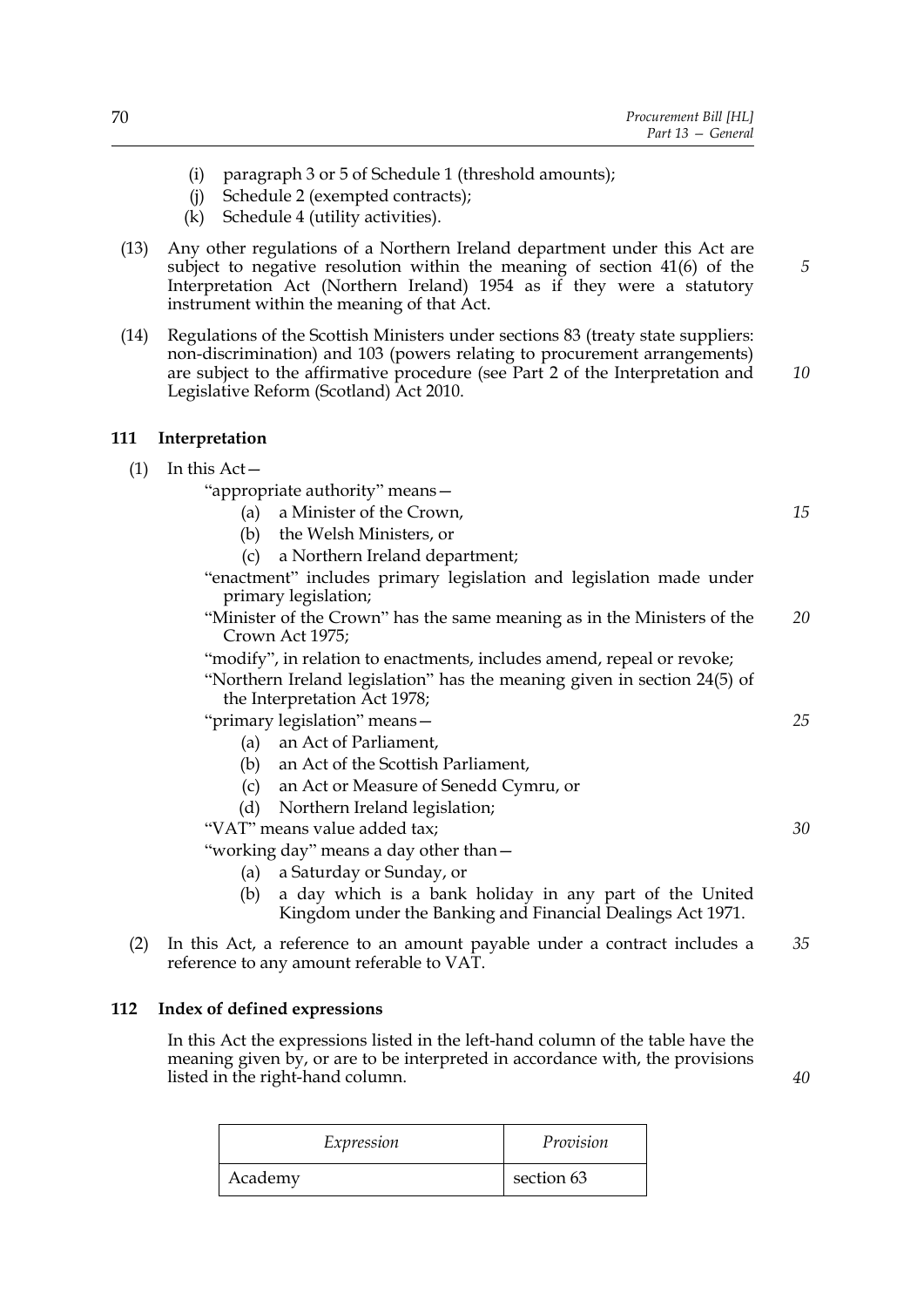| Expression                                         | Provision   |    |
|----------------------------------------------------|-------------|----|
| appropriate authority                              | section 111 |    |
| associated supplier                                | section 26  |    |
| associated tender document                         | section 20  |    |
| award criteria                                     | section 22  | 5  |
| below-threshold contract                           | section 4   |    |
| central government authority                       | Schedule 1  |    |
| centralised procurement authority                  | section 10  |    |
| concession contract                                | section 7   |    |
| condition of participation                         | section 21  | 10 |
| connected person                                   | Schedule 6  |    |
| contract award notice                              | section 48  |    |
| contract change notice                             | section 70  |    |
| contract details notice                            | section 51  |    |
| contracting authority                              | section 1   | 15 |
| defence and security contract                      | section 6   |    |
| defence authority contract                         | section 6   |    |
| devolved Scottish authority                        | section 1   |    |
| devolved<br>Scottish<br>procurement<br>arrangement | section 102 | 20 |
| devolved Welsh authority                           | section 99  |    |
| devolved Welsh<br>procurement<br>arrangement       | section 102 |    |
| discretionary exclusion ground                     | Schedule 7  |    |
| dynamic market                                     | section 35  | 25 |
| enactment                                          | section 111 |    |
| estimated value                                    | section 3   |    |
| excludable supplier                                | section 54  |    |
| excluded supplier                                  | section 54  |    |
| exempted contract                                  | Schedule 2  | 30 |
| framework                                          | section 44  |    |
| light touch contract                               | section 8   |    |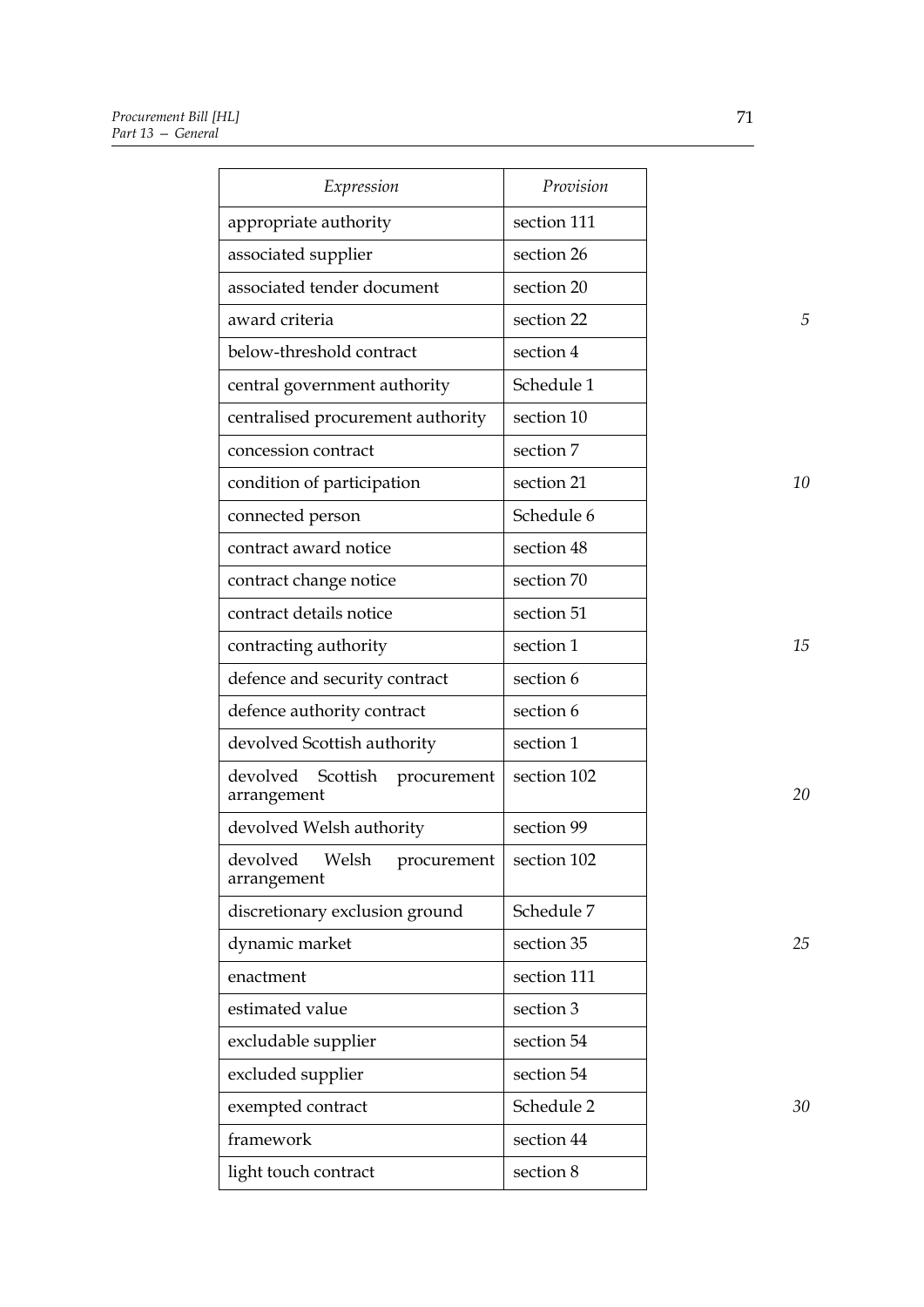| Expression                                                    | Provision   |    |
|---------------------------------------------------------------|-------------|----|
| maintained school                                             | section 63  |    |
| mandatory exclusion ground                                    | Schedule 6  |    |
| Minister of the Crown                                         | section 111 |    |
| modify                                                        | section 111 | 5  |
| open framework                                                | section 47  |    |
| primary legislation                                           | section 111 |    |
| private utility                                               | section 5   |    |
| a procurement                                                 | section 10  |    |
| public contract                                               | section 2   | 10 |
| public undertaking                                            | section 1   |    |
| reserved<br>procurement<br>arrangement                        | section 102 |    |
| Scottish procurement legislation                              | section 103 |    |
| sixth form college corporation                                | section 63  | 15 |
| tender notice                                                 | section 20  |    |
| threshold amount                                              | Schedule 1  |    |
| transferred<br>Northern<br>Ireland<br>authority               | section 100 |    |
| Ireland<br>transferred<br>Northern<br>procurement arrangement | section 102 | 20 |
| transparency notice                                           | section 43  |    |
| treaty state supplier                                         | section 81  |    |
| United Kingdom supplier                                       | section 82  |    |
| utilities contract                                            | section 5   | 25 |
| utility activity                                              | section 5   |    |
| <b>VAT</b>                                                    | section 111 |    |
| working day                                                   | section 111 |    |
| works                                                         | Schedule 1  |    |
| works contract                                                | Schedule 1  | 30 |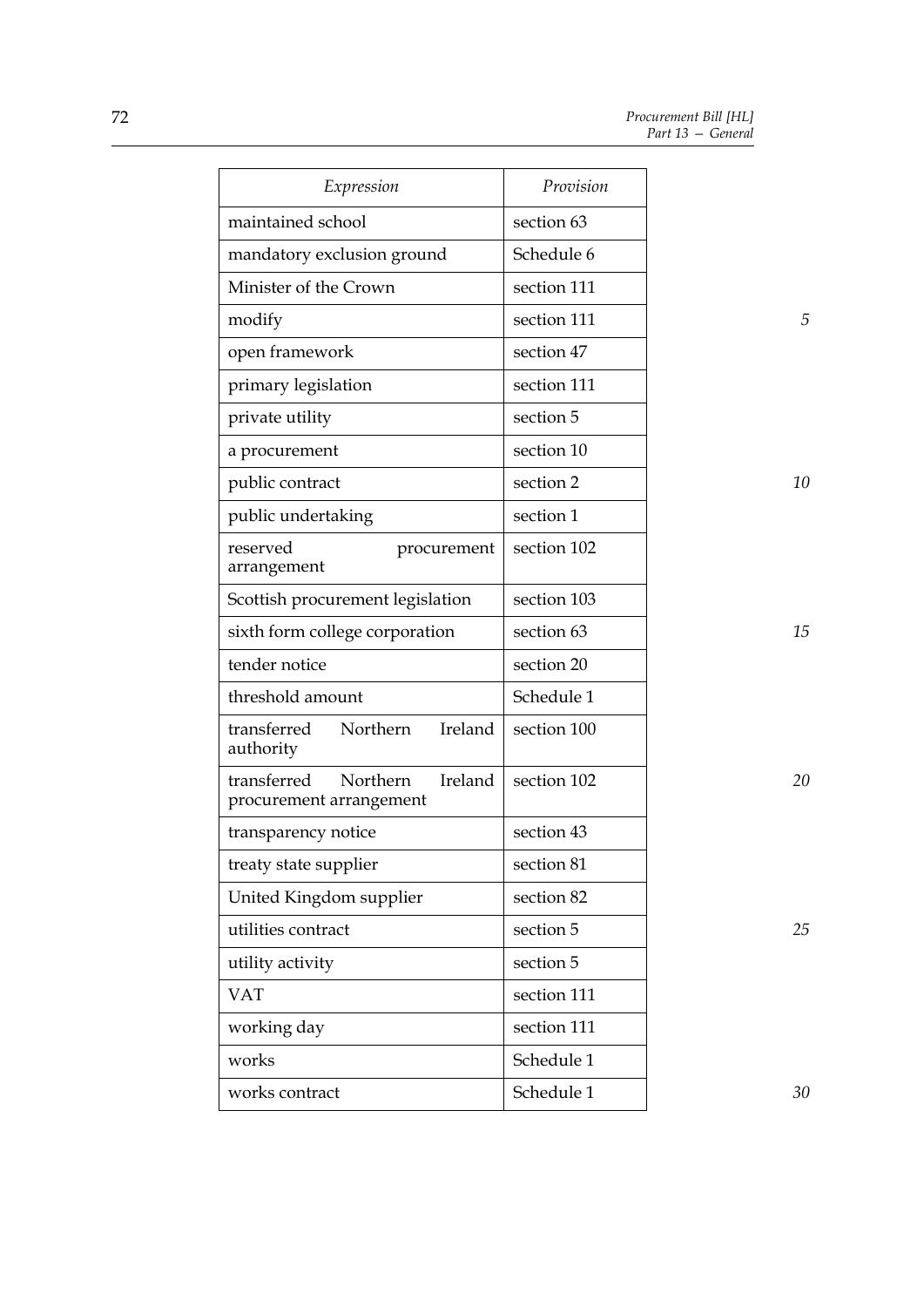- <span id="page-80-2"></span><span id="page-80-0"></span>(1) An appropriate authority may by regulations make supplementary, incidental or consequential provision in connection with any provision of this Act.
- (2) Regulations under subsection [\(1\)](#page-80-2) may modify primary legislation.

### **114 Extent**

*5*

This Act extends to England and Wales, Scotland and Northern Ireland.

## <span id="page-80-1"></span>**115 Commencement**

- (1) This Part comes into force on the day on which this Act is passed.
- <span id="page-80-3"></span>(2) The remaining provisions of this Act come into force on such day as a Minister of the Crown may by regulations appoint; and different days may be appointed for different purposes. *10*
- (3) Regulations under subsection [\(2\)](#page-80-3) may make transitional, transitory or saving provision.

## **116 Short title**

This Act may be cited as the Procurement Act 2022.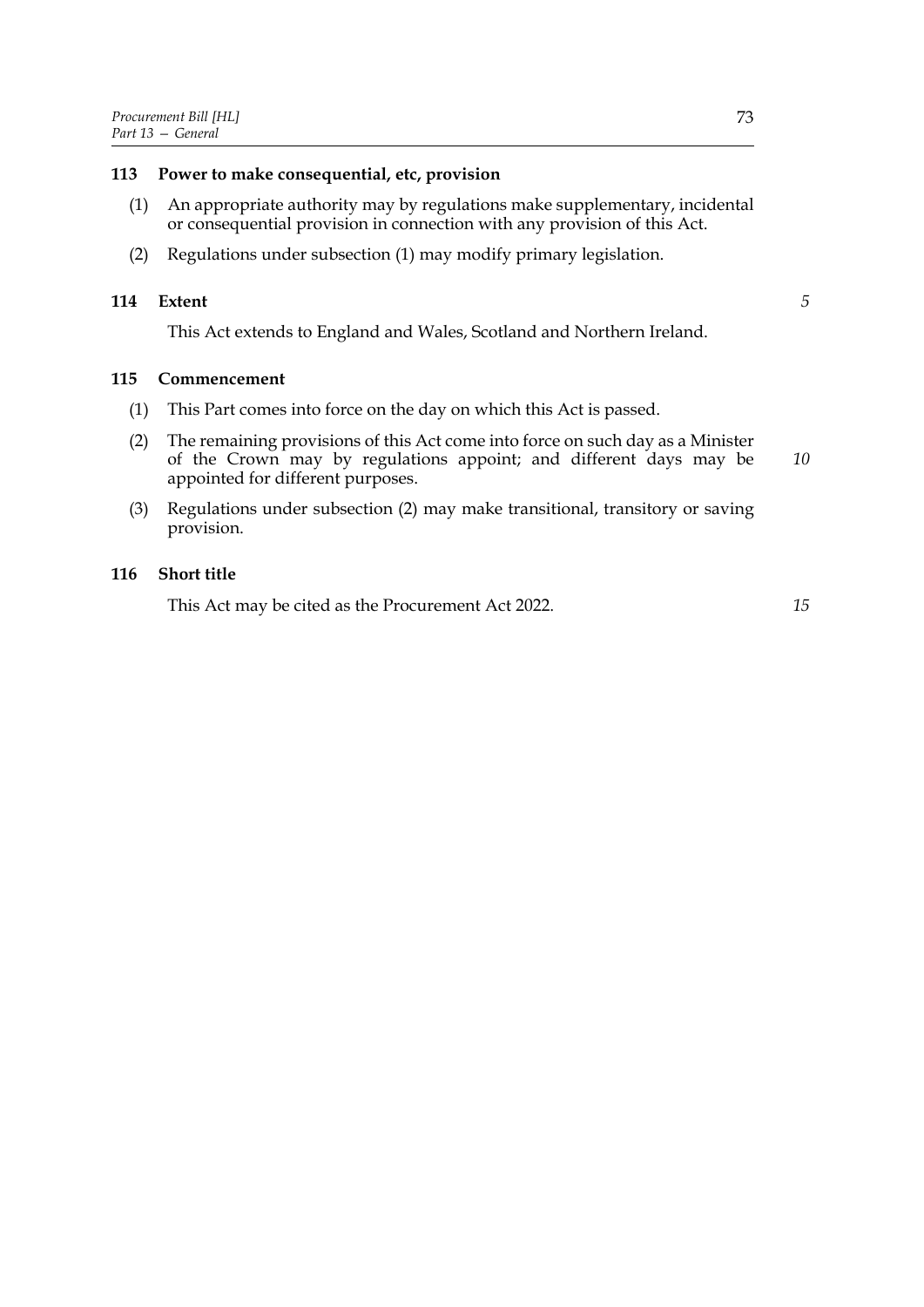## **SCHEDULES**

## <span id="page-81-0"></span>SCHEDULE 1 Section [2](#page-9-1)

## THRESHOLD AMOUNTS

<span id="page-81-1"></span>1 (1) The threshold amount for a contract of a type referred to in the second column of the table below is as set out in the corresponding row of the third column.

|                | Type of contract                                               | Threshold amount |
|----------------|----------------------------------------------------------------|------------------|
| $\mathbf{1}$   | Defence and security contract that is a<br>works contract      | £5,336,937       |
| $\overline{2}$ | Defence and security contract that is a<br>concession contract | 10<br>£5,336,937 |
| 3              | Defence and security contract not within<br>row $1, 2$ or $8$  | £426,955         |
| $\overline{4}$ | Utilities contract that is a works contract                    | £5,336,937       |
| 5              | Utilities contract that is a light touch<br>contract           | 15<br>£884,720   |
| 6              | Utilities contract not within row 3, 4 or 5                    | £426,955         |
| 7              | Light touch contract that is a concession<br>contract          | £5,336,937       |
| 8              | Light touch contract not within row 5 or 7                     | £663,540<br>20   |
| 9              | Concession contract not within row 2, 6 or 7                   | £5,336,937       |
| 10             | Works contract not within row 1, 4 or 9                        | £5,336,937       |
|                |                                                                |                  |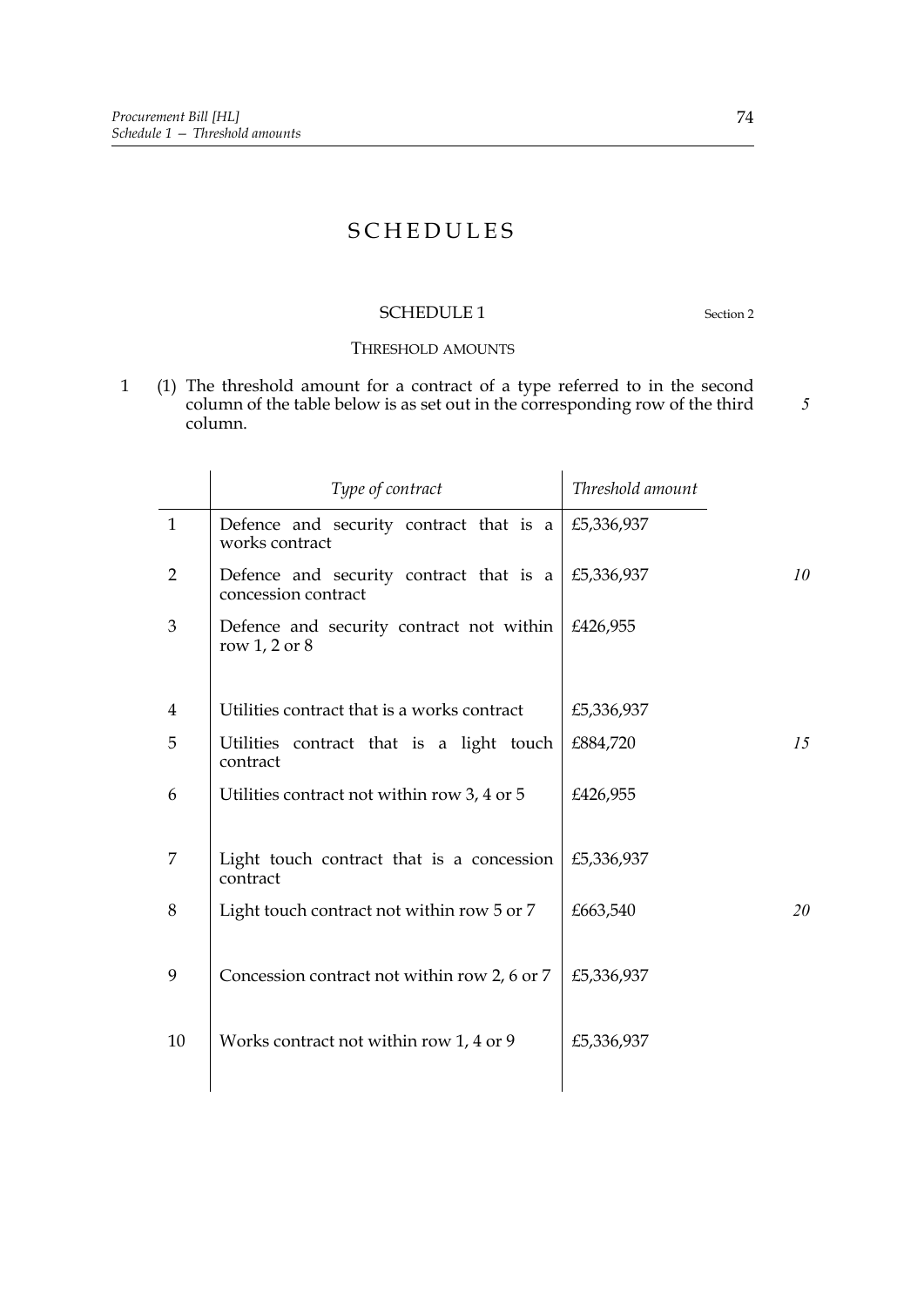<span id="page-82-0"></span>

|   |                                                                                                                                                                                                                                                                                                                                                                                                                  | Type of contract                                                                                                                                                                                                                                                                                                                                | Threshold amount |    |
|---|------------------------------------------------------------------------------------------------------------------------------------------------------------------------------------------------------------------------------------------------------------------------------------------------------------------------------------------------------------------------------------------------------------------|-------------------------------------------------------------------------------------------------------------------------------------------------------------------------------------------------------------------------------------------------------------------------------------------------------------------------------------------------|------------------|----|
|   | 11                                                                                                                                                                                                                                                                                                                                                                                                               | Contract for the supply of goods, services or<br>works to a central government authority not<br>within any other row                                                                                                                                                                                                                            | £138,760         |    |
|   | 12                                                                                                                                                                                                                                                                                                                                                                                                               | Contract for the supply of goods, services or<br>sub-central<br>works<br>to<br>government<br>a<br>authority not within any other row                                                                                                                                                                                                            | £213,477         | 5  |
|   |                                                                                                                                                                                                                                                                                                                                                                                                                  | (2) See section $6(3)$ in relation to the application of the thresholds in the table to<br>certain contracts concerning defence and security.                                                                                                                                                                                                   |                  |    |
| 2 |                                                                                                                                                                                                                                                                                                                                                                                                                  | An appropriate authority may by regulations amend this Schedule for the<br>purpose of amending the threshold amount for -<br>a type of contract in any of rows 4, 6 or 9 to 12 of the table in order to<br>(a)<br>reflect an amendment to the corresponding threshold for contracts of                                                          |                  | 10 |
|   |                                                                                                                                                                                                                                                                                                                                                                                                                  | that type in the United Kingdom's Coverage Schedule to the GPA;<br>the type of contract in row 1 in order to reflect an amendment to the<br>(b)<br>threshold amount for the type of contract in row 10;<br>the type of contract in row 2, in order to reflect an amendment to the<br>(c)<br>threshold amount for the type of contract in row 9; |                  | 15 |
|   |                                                                                                                                                                                                                                                                                                                                                                                                                  | the type of contract in row 3, in order to reflect an amendment to the<br>(d)<br>threshold amount for the type of contract in row 6.                                                                                                                                                                                                            |                  | 20 |
| 3 | An appropriate authority may by regulations amend this Schedule for the<br>purpose of amending the threshold amount for $-$<br>any type of light touch contract in row 5, 7 or 8 of the table;<br>(a)<br>any type of defence and security contract in rows 1 to 3 where the<br>(b)<br>amendment is not within paragraph 2.                                                                                       |                                                                                                                                                                                                                                                                                                                                                 | 25               |    |
| 4 | A contract is a "works contract" if its main purpose is -<br>the carrying out of works under the contract (whether or not<br>(a)<br>resulting in a complete work), or<br>to facilitate the carrying out of works otherwise than under the<br>(b)<br>contract, where those works are intended to result in a complete<br>work that complies with specifications set out in, or determined<br>under, the contract. |                                                                                                                                                                                                                                                                                                                                                 | 30               |    |
| 5 |                                                                                                                                                                                                                                                                                                                                                                                                                  | In this Schedule-<br>"central government authority" means a contracting authority<br>specified, or of a description specified, in regulations made by an<br>appropriate authority;<br>"complete work" means a functioning structure that results from the                                                                                       |                  | 35 |
|   |                                                                                                                                                                                                                                                                                                                                                                                                                  | carrying out of works;<br>the "GPA" means the Agreement on Government Procurement signed<br>at Marrakesh on 15 April 1994, as amended from time to time;<br>"sub-central government authority" means a contracting authority that<br>$is not -$                                                                                                 |                  | 40 |
|   |                                                                                                                                                                                                                                                                                                                                                                                                                  | (a)<br>a central government authority, or<br>a private utility or a public undertaking;<br>(b)<br>"works" has the meaning given by regulations made by an appropriate<br>authority.                                                                                                                                                             |                  | 45 |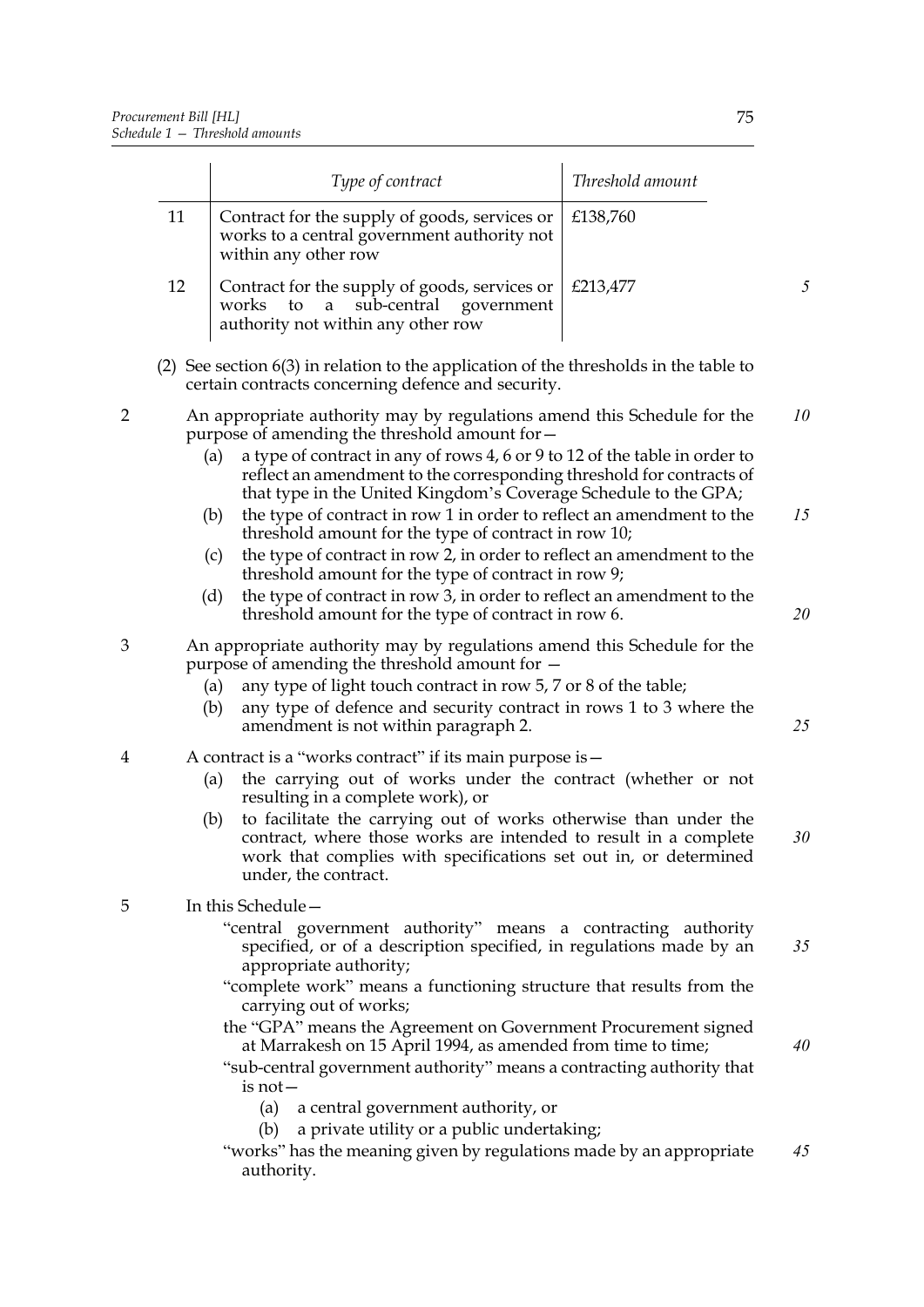## <span id="page-83-0"></span>SCHEDULE [2](#page-9-1) Section 2

## EXEMPTED CONTRACTS

*General*

- 1 (1) A contract is an exempted contract if it is a contract of a kind listed in this Schedule.
	- (2) But a contract is not an exempted contract if  $-$ 
		- (a) the goods, services or works representing the main purpose of the contract could be supplied under a separate contract, and
		- (b) that contract would not be a contract of a kind listed in this Schedule.

#### *Vertical arrangements*

- <span id="page-83-1"></span>2 (1) A contract between a contracting authority ("A") and—
	- (a) a controlled person in relation to A,
	- (b) another contracting authority ("B") in relation to whom A is a controlled person, or
	- (c) another controlled person in relation to B.
	- (2) A person is a "controlled person" in relation to a contracting authority if  $-$ 
		- (a) the person is in the position of a subsidiary undertaking of that authority within the meaning given in section 1162 of the Companies Act 2006, whether or not either the authority or the person is an undertaking within the meaning given in section  $1161(1)$  of that Act,
		- (b) no person other than the authority exerts, or can exert, a decisive influence on the activities of the person (either directly or indirectly),
		- (c) there are no shares in the person that are held directly by a person other than a public authority, and
		- (d) more than 80 per cent of the activities carried out by the person are carried out for or on behalf of the contracting authority, or for or on behalf of other controlled persons in relation to the authority. *25*
	- (3) For the purposes of sub-paragraph [\(2\)\(b\)](#page-83-1), a person does not exercise a decisive influence on the activities of a person only by reason of being a director, officer or manager of the person acting in that capacity.
	- (4) An appropriate authority may by regulations make provision about how a calculation as to the percentage of activities carried out by a person is to be made for the purposes of sub-paragraph [\(2\)\(d\).](#page-83-2)

## <span id="page-83-2"></span>*Horizontal arrangements*

- 3 (1) A contract between contracting authorities only that relates to a horizontal arrangement between those authorities. *35*
	- (2) A "horizontal arrangement" means an arrangement—
		- (a) entered into—
			- (i) with the aim of achieving objectives the authorities have in common in connection with the exercise of their public functions; *40*
			- (ii) solely in the public interest;

*10*

*5*

*15*

*20*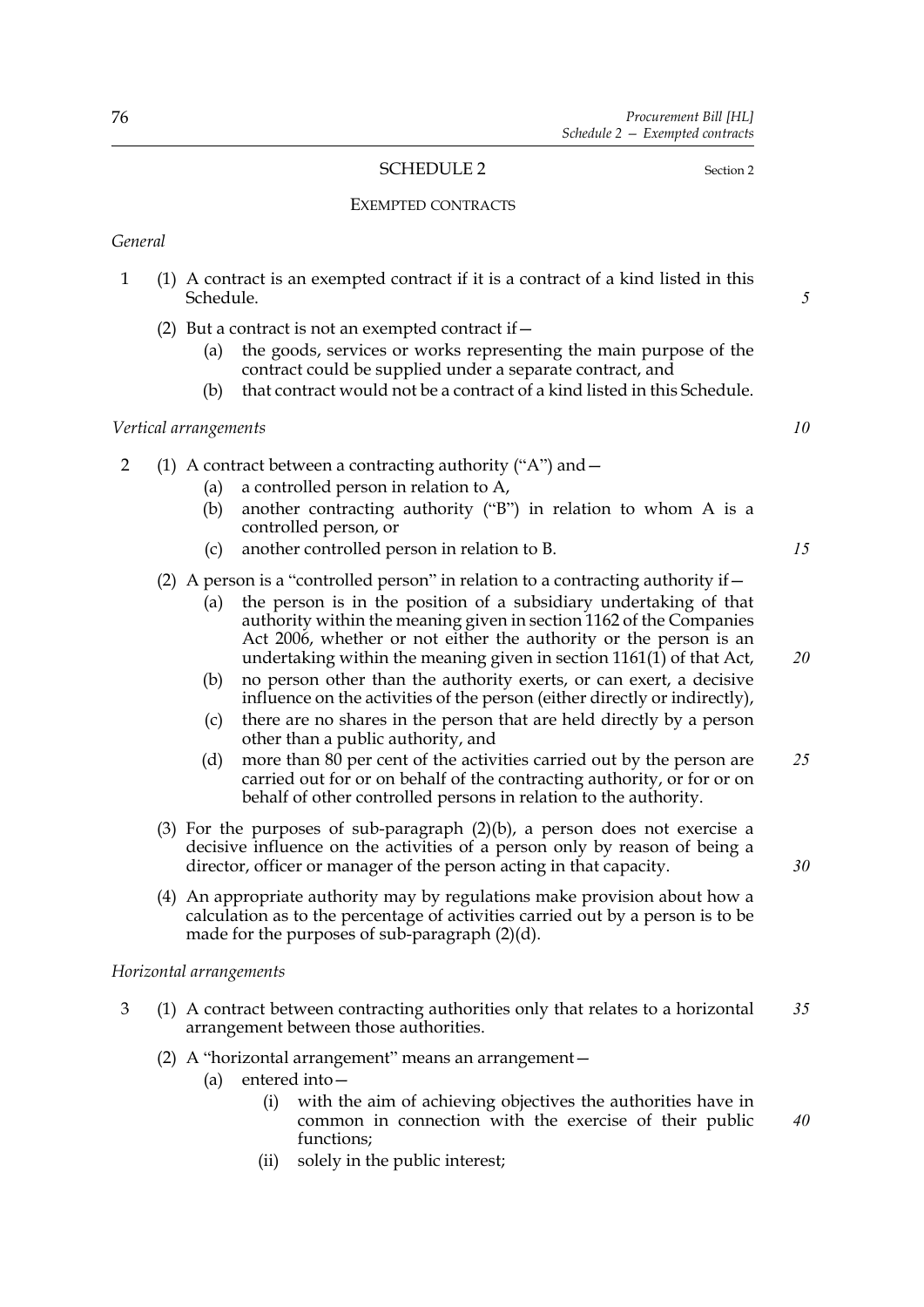- (b) in which no more than 20 per cent of the activities contemplated by the arrangement are intended to be carried out other than for the purposes of the authorities' public functions.
- <span id="page-84-0"></span>(3) An appropriate authority may by regulations make provision about how a calculation as to the percentage of activities carried out by a person is to be made for the purposes of sub-paragraph [\(2\)\(b\)](#page-84-0).

## *Land and buildings etc*

- 4 (1) A contract—
	- (a) for the acquisition, by whatever means, of land, buildings or any other complete work, or of an interest in or right over any of them, or
	- (b) which concerns an interest in or right over any of them.
	- (2) In this paragraph "complete work" has the meaning given in Schedule [1.](#page-81-1)

## *Broadcasting*

- 5 A contract for the acquisition, development, production or co-production of material intended for broadcast (by any means) by a contracting authority to the general public. *15*
- 6 A contract for the broadcast (by any means) by a contracting authority to the general public of material (including, for example, a programme or an advertisement) supplied by the supplier.

## *Electronic communications services*

- 7 A contract the main purpose of which is facilitating the provision by a contracting authority to the general public of an electronic communications service (within the meaning given in section 32 of the Communications Act 2003).
- 8 A contract the main purpose of which is permitting a contracting authority to provide, maintain or use a public electronic communications network (within the meaning given in section 151 of the Communications Act 2003). *25*

## *Alternative dispute resolution*

9 A contract for the provision to a contracting authority of arbitration, mediation or conciliation services, or of any other similar services.

## *Legal services*

- 10 (1) A contract for the provision of exempt legal services to a contracting authority.
	- (2) The following services are "exempt legal services"—
		- (a) legal representation by a lawyer in judicial proceedings or other dispute resolution proceedings, whether in or outside the United Kingdom; *35*
		- (b) the giving of legal advice by a lawyer in connection with, or in contemplation of, any such proceedings;
		- (c) document certification or authentication services provided by a notary in circumstances where the certification or authentication is *40*

*5*

*10*

*20*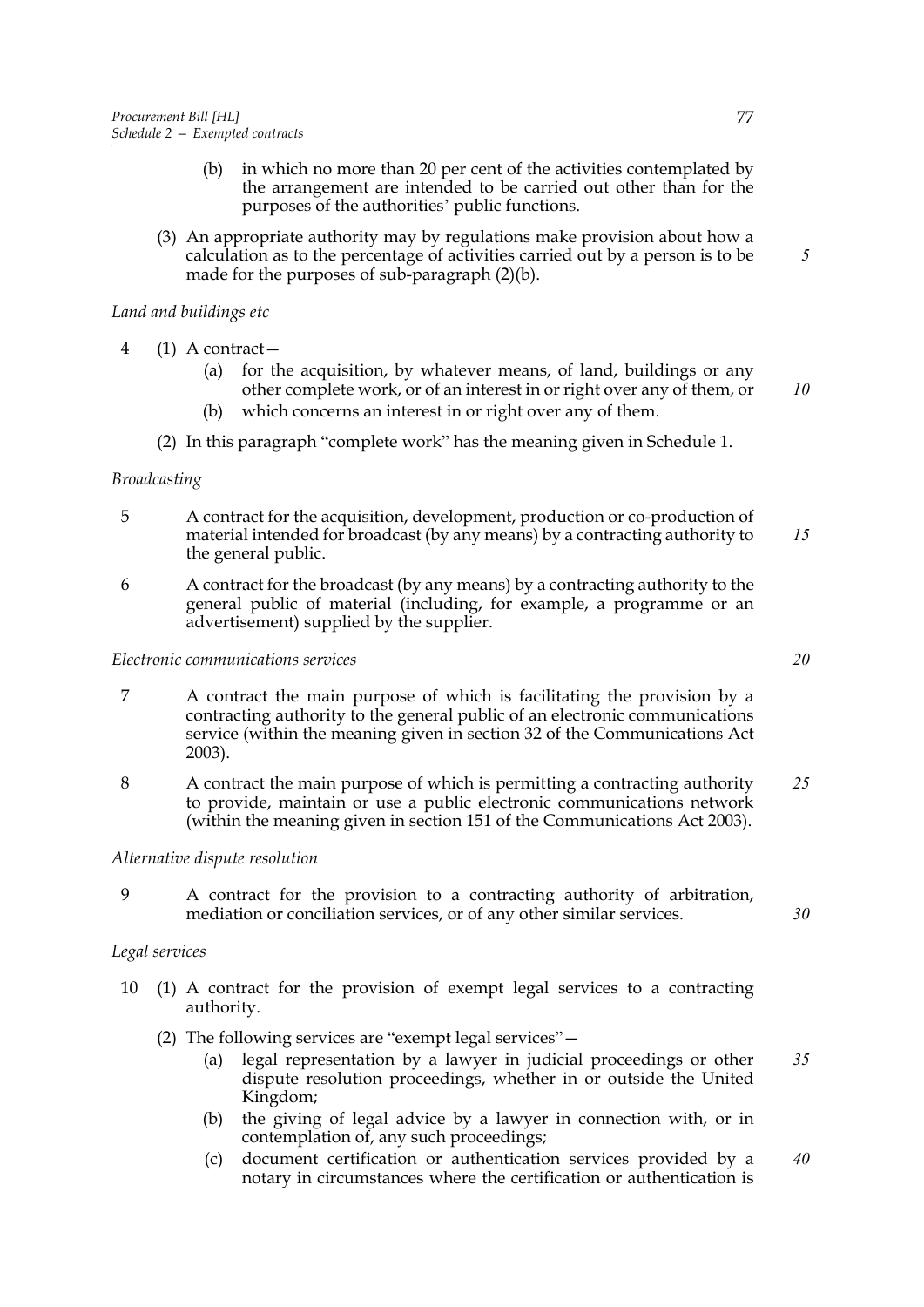*5*

required under an enactment or other rule of law to be performed by a notary;

- (d) services involving the carrying out of any legal activity provided by a person required to provide them under an enactment or an order of a court or tribunal.
- (3) In this paragraph—
	- "judicial proceedings" includes proceedings before a court, tribunal or public authority;
	- "lawyer" means—
		- (a) a person who is an authorised person or an exempt person in relation to a reserved legal activity for the purposes of the Legal Services Act 2007 (see sections 18 and 19 of that Act); *10*
		- (b) a solicitor or advocate in Scotland;
		- (c) a solicitor or barrister in Northern Ireland;
		- (d) a person who is a member, and entitled to practise as such, of a legal profession regulated in a jurisdiction outside the United Kingdom; *15*
	- "legal activity has the same meaning as in the Legal Services Act 2007 (see section 12 of that Act);
	- "other dispute resolution proceedings" includes arbitration, mediation and conciliation. *20*

## *Financial services*

- 11 A contract for the lending of money in any currency to a contracting authority.
- 12 (1) A contract for the provision or carrying out of an investment service or activity, or of an ancillary service, in relation to a financial instrument by an investment firm or a qualifying credit institution. *25*
	- (2) In this paragraph—
		- "ancillary service" means a service listed as such in Part 3A of Schedule 2 to the Financial Services and Markets Act 2000 (Regulated Activities) Order 2001 (S.I. 2001/544); *30*
		- "financial instrument", "investment firm" and "qualifying credit institution" have the meanings given in Article 3 of that Order;
		- "investment service or activity" means a service or activity listed as such in Part 3 of Schedule 2 to that Order.
- 13 A contract for the provision of services by the Bank of England.

## *Employment*

- 14 A contract of employment or a worker's contract (each as defined in section 230 of the Employment Rights Act 1996).
- 15 Any other contract between a contracting authority and an individual for the remuneration or compensation of that individual where they are appointed to a public office by the contracting authority, including as a— *40*
	- (a) non-executive director of a public authority, or
	- (b) member of a public inquiry.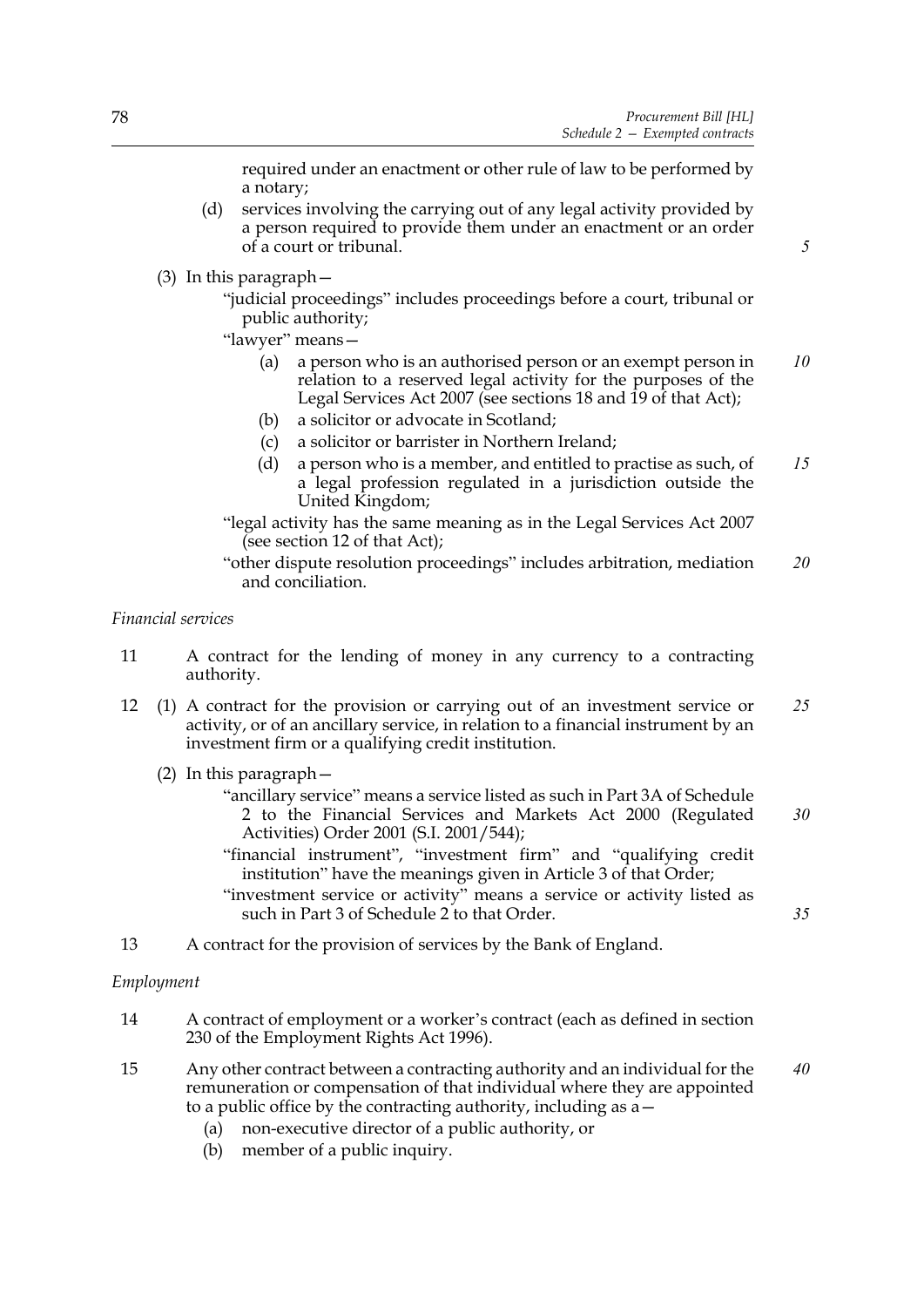*Emergency services*

- 16 A contract for the provision by an organisation or association not run for profit of one or more of the following services—
	- (a) services relating to the promotion of fire safety;
	- (b) fire extinguishing services;
	- (c) services for the protection of life and property in the event of fires;
	- (d) search and rescue services;
	- (e) civil defence services;
	- (f) nuclear safety services;
	- (g) ambulance services provided in respect of medical emergencies. *10*

*Public passenger transport services*

17 A contract for the provision of public passenger transport services of a kind specified in regulations made by an appropriate authority.

## *Research and development services*

- 18 (1) A contract for the provision of research and development services to a contracting authority, where— *15*
	- (a) the services are intended by the authority to be for, or to result in, benefit to the public, and
	- (b) the contract does not also provide for the provision of goods or works.
	- (2) In this paragraph, "research and development services" means services that consist of one or more of the following activities—
		- (a) research to acquire new scientific or technical knowledge without any particular application or use in view;
		- (b) research directed mainly at generating scientific or technical knowledge for the purposes of a particular objective; *25*
		- (c) development which uses existing knowledge to initiate the manufacture of new materials or products, establish new processes, systems or services, or to achieve a substantial improvement in existing materials, products, processes, systems or services;
		- (d) the manufacture and testing of prototypes.
	- (3) But services are not "research and development services" if they include—
		- (a) the production of tools for manufacture, or
		- (b) the development of industrial processes to manufacture goods or works arising from research or development.

#### *International agreements and organisations*

- 19 A contract awarded under a procedure specified in an international agreement of which the United Kingdom is a signatory relating to—
	- (a) the stationing of military personnel, or
	- (b) the implementation of a joint project between the signatories to that agreement. *40*
- 20 A contract awarded under a procedure—

```
20
```
*5*

*35*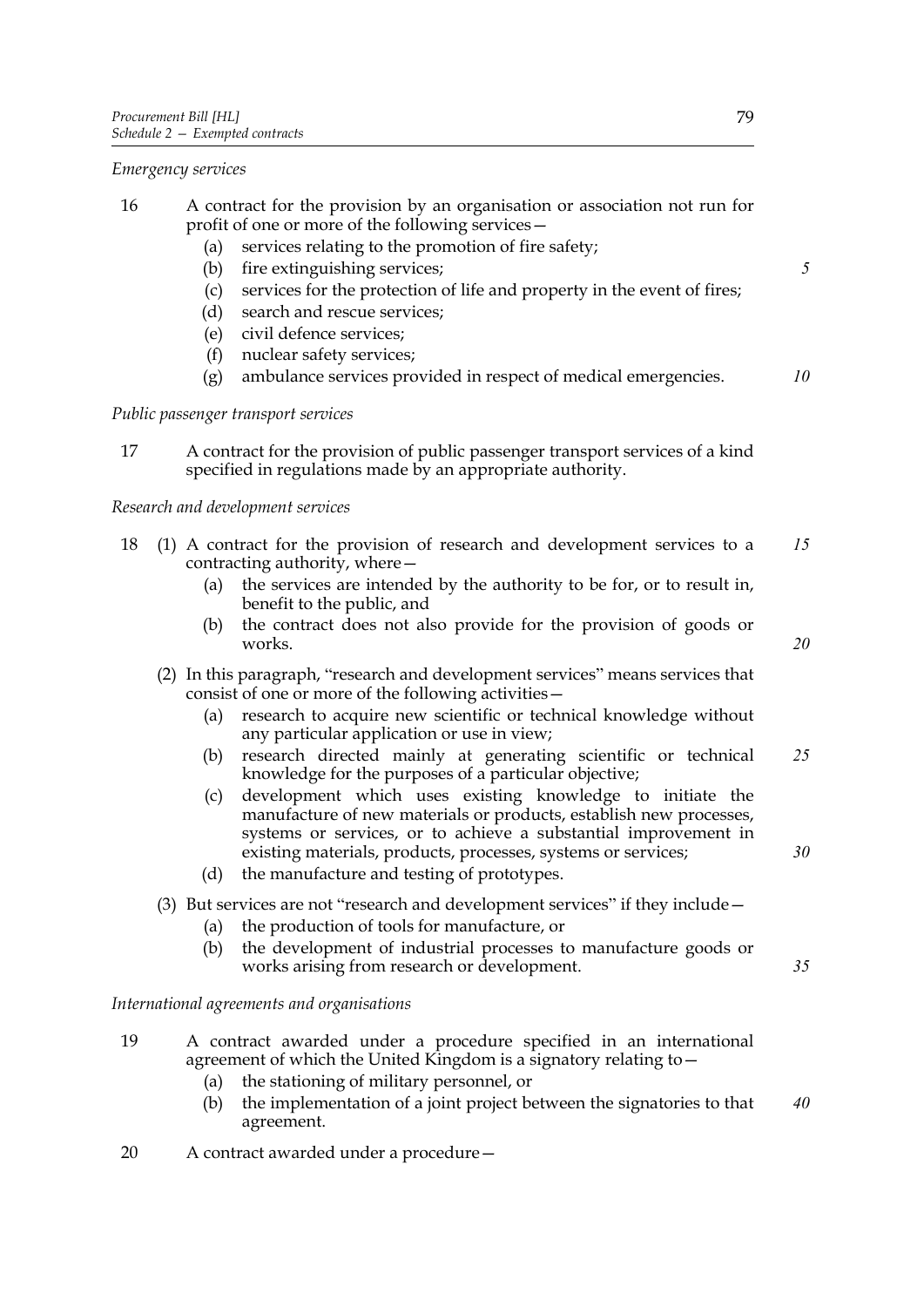- (a) adopted by an international organisation of which the United Kingdom is a member, and
- (b) that is inconsistent in any material respect with the procedure for the award of the contract in accordance with this Act.

But this paragraph does not apply to a defence and security contract (as to which, see paragraph [26](#page-87-0)).

## *National security*

21 A contract that the contracting authority determines should not, in the interests of national security, be subject to this Act or a part of this Act.

## *Intelligence activities*

*10*

*5*

22 A contract for the purposes of carrying out, facilitating or supporting intelligence activities.

## *Defence and security contracts*

- 23 A defence and security contract where—
	- (a) the supplier is located in an area outside the United Kingdom in which the armed forces are deployed, and *15*
	- (b) the operational needs of the armed forces require the contract to be awarded to that supplier.
- 24 A defence and security contract where—
	- (a) the supplier is located in a state or territory outside the United Kingdom in which the armed forces maintain a military presence, *20*
	- (b) that state or territory requires, in connection with that presence, that the supplier supplies the goods, services or works to which the contract relates.
- 25 (1) A defence and security contract where the supplier is the government of another state or territory. *25*
	- (2) In this Schedule "government" includes—
		- (a) any governing authority;
		- (b) the government of a region or locality within a state or territory.
- <span id="page-87-0"></span>26 A defence and security contract awarded under a procedure adopted by an international organisation of which the United Kingdom is a member. *30*
- 27 A defence and security contract awarded under an arrangement between the United Kingdom and one or more other states or territories, where the purpose of that arrangement is, or is in connection with—
	- (a) the joint development of a new product by or on behalf of the parties to the arrangement, or *35*
	- (b) the exploitation of that product once developed.

## *Utilities contracts*

- 28 (1) A utilities contract for the supply of goods, services or works to a utility other than one acting as a centralised procurement authority, where—
	- (a) the purpose of the contract is to allow the further sale or lease of those goods, services or works to a third party,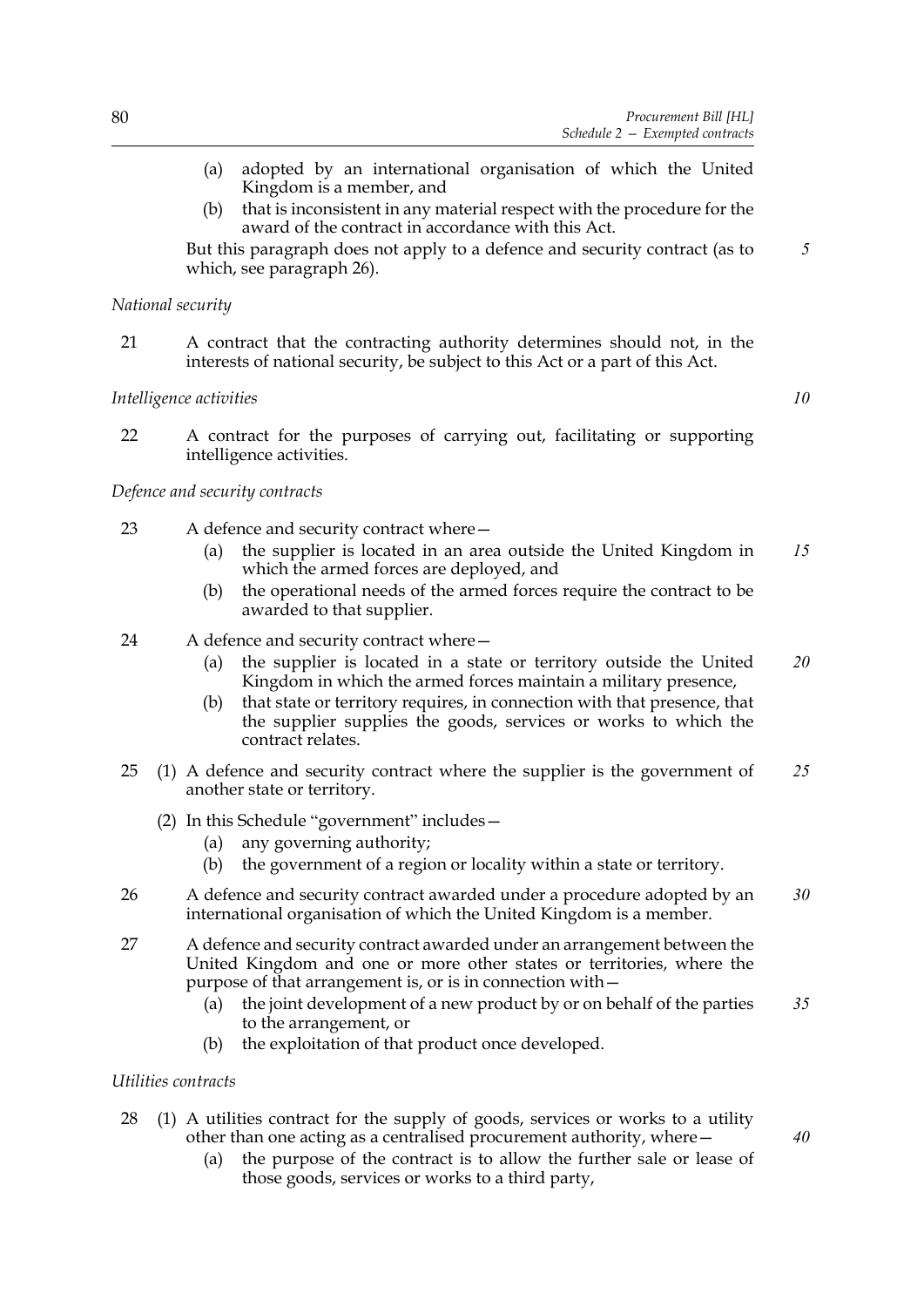- (b) the utility does not have a special or exclusive right, within the meaning given by section [5](#page-10-3)[\(5\)](#page-11-1), to sell or lease those goods, services or works, and
- (c) other persons may sell or lease those goods, services or works under the same conditions as the utility.
- (2) In this Schedule, "utility" means—
	- (a) a public authority, or public undertaking, that carries out a utility activity;
	- (b) a private utility.
- 29 A utilities contract for the supply of water to a utility carrying out a utility activity referred to in paragraph 3(1)(a) or (b) of Schedule [4.](#page-91-1) *10*
- 30 A utilities contract for the supply of energy, or fuel for the production of energy, to a utility carrying out a utility activity referred to in paragraph 1, 2, or 6 of Schedule [4](#page-91-1).
- 31 (1) A utilities contract between a utility and a relevant joint venture to which that utility is party, where— *15*
	- (a) the joint venture was formed for the purpose of carrying out a utility activity for at least three years, and
	- (b) the parties to the joint venture are committed, by way of a written agreement, to continue to be parties to the joint venture for a period of three years following the date of that agreement. *20*
	- (2) In this Schedule, "relevant joint venture" means a joint venture—
		- (a) formed for the purpose of carrying out a utility activity;
		- (b) where each party to the joint venture is a utility.
- 32 (1) A utilities contract awarded for the supply of goods, services or works—
	- (a) by a utility to a person affiliated with the utility, or
	- (b) where the utility in question is a relevant joint venture, by the utility to a person affiliated with any member of the joint venture,

but only if the turnover test is met by the affiliated person in relation to goods, services or (as the case may be) works.

- (2) A person is "affiliated" with another if the person is in the position of a group undertaking of the other person, within the meaning given in section 1161(5) of the Companies Act 2006, whether or not either of them is an undertaking within the meaning given in section 1161(1) of that Act.
- (3) The "turnover test" is met in relation to goods, services or works if the affiliated person's turnover deriving from the supply of goods, services or (as the case may be) works to the utility and other persons affiliated with the utility (their "affiliated turnover amount") exceeds 80 per cent of their total turnover amount deriving from the supply of goods, services or works. *35*
- (4) An appropriate authority may by regulations make provision about how to calculate a person's affiliated turnover amount and total turnover amount for the purposes of sub-paragraph (3). *40*
- (5) The regulations may, in particular, make provision—
	- (a) for those amounts to be calculated by reference to  $-$ 
		- (i) an average amount for a period specified in the regulations; *45*
		- (ii) another reasonable method so specified;

*5*

*25*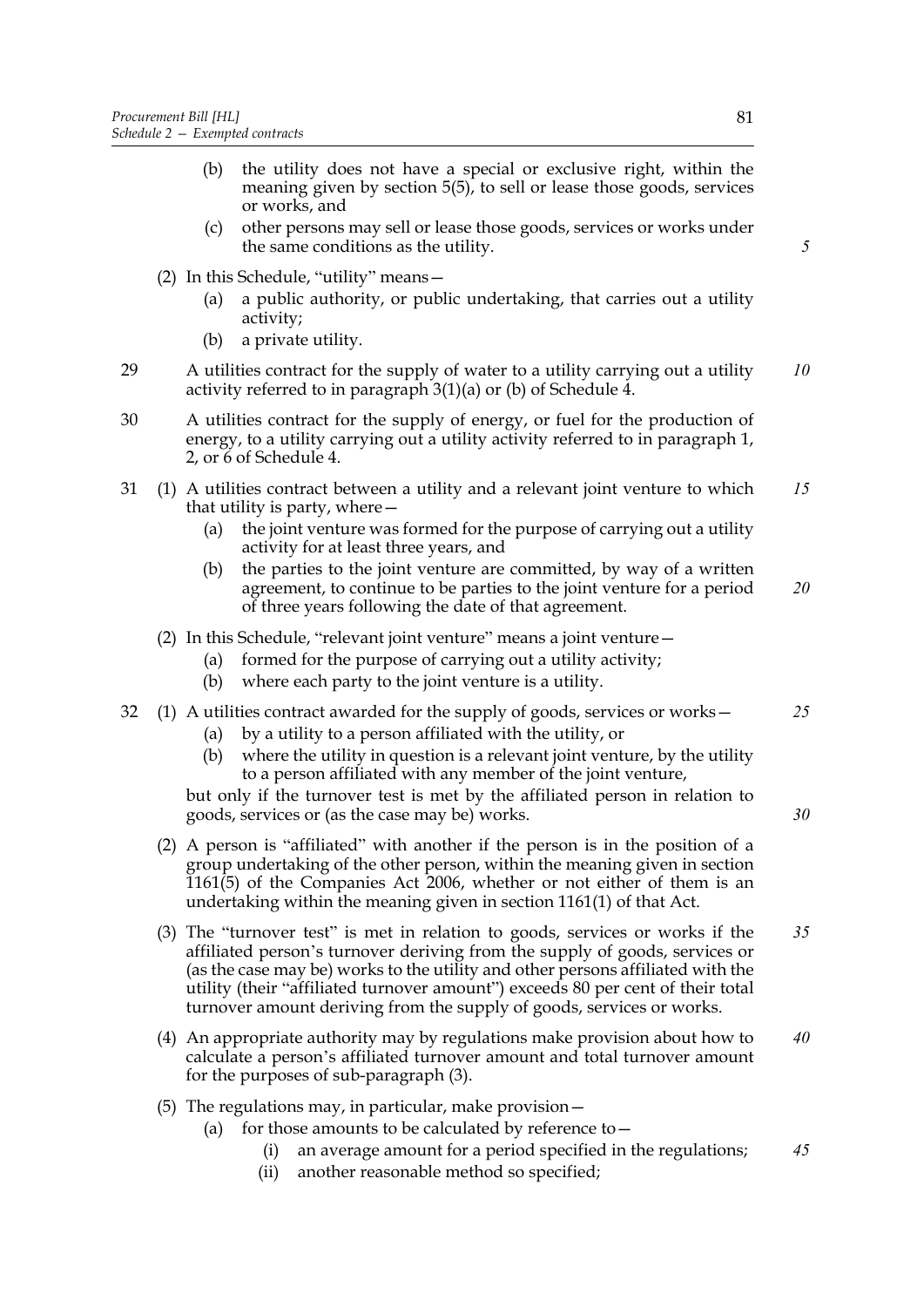(b) to secure that, in calculating those amounts in relation to a person ("A"), turnover of a person who is an affiliated person in relation to A is to be treated as part of A's turnover.

## *Concession contracts*

- 33 A concession contract for the carrying out of a utility activity within paragraph 3(1) or (2) of Schedule [4](#page-91-1) (water services), ignoring for this purpose the effect of paragraph 3(4) of that Schedule. *5*
- 34 (1) A concession contract for air services provided by a qualifying air carrier.
	- (2) In sub-paragraph  $(1)$  -
		- (a) "air services" means a flight, or a series of flights, carrying passengers or cargo (including mail); *10*
		- (b) "qualifying air carrier" has the meaning given by regulations made by an appropriate authority.
- 35 A concession contract for the provision of public passenger transport services.

*15*

## SCHEDULE [3](#page-10-4) Section 3

ESTIMATING THE VALUE OF A CONTRACT

#### *General rule*

- <span id="page-89-0"></span>1 (1) A contracting authority must estimate the value of a contract as the maximum amount it could expect to pay under the contract including, where applicable, amounts already paid.
	- (2) The amount a contracting authority could expect to pay includes the following—
		- (a) the value of any goods, services or works provided by the contracting authority under the contract other than for payment;
		- (b) amounts that would be payable if an option in the contract to supply additional goods, services or works were exercised;
		- (c) amounts that would be payable if an option in the contract to extend or renew the term of the contract were exercised;
		- (d) amounts representing premiums, fees, commissions or interest that could be payable under the contract; *30*
		- (e) amounts representing prizes or payments that could be payable to participants in the procurement.
	- (3) In estimating the value of a contract, a contracting authority must take into account all of the facts which are material to the estimate and available to the authority at the time it makes the estimate. *35*
	- (4) This paragraph is subject to the rest of this Schedule.

*20*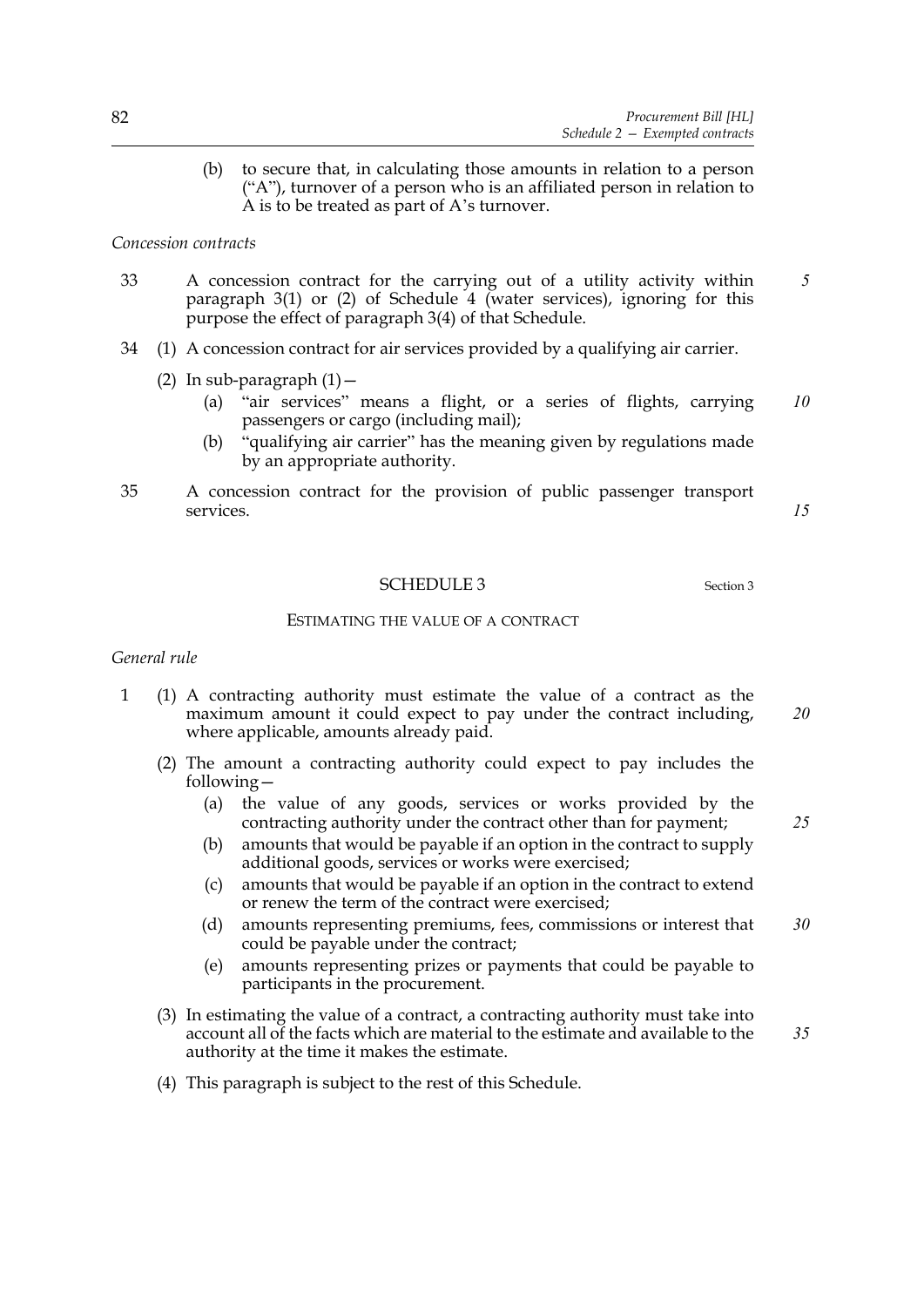## *Frameworks*

- 2 (1) A contracting authority must estimate the value of a framework as the sum of the estimated values of all the contracts that have or may be awarded in accordance with that framework.
	- (2) In the case of a framework awarded under an open framework, the value of the framework is to be treated as including the value of all frameworks awarded, or to be awarded, under the open framework. *5*
	- (3) In this Schedule, "framework" has the meaning given in section [44\(](#page-34-2)2).

#### *Concession contracts*

- 3 (1) Paragraph [1](#page-89-0) does not apply to the estimation of the value of a concession contract. *10*
	- (2) A contracting authority must estimate the value of a concession contract as the maximum amount the supplier could expect to receive under or in connection with the contract including, where applicable, amounts already received.
	- (3) The amount a supplier could expect to receive includes the following—
		- (a) amounts representing revenue (whether monetary or non-monetary) receivable pursuant to the exploitation of the works or services to which the contract relates (whether from the contracting authority or otherwise);
		- (b) the value of any goods, services or works provided by the contracting authority under the contract other than for payment;
		- (c) amounts that would be receivable if an option in the contract to supply additional services or works were exercised;
		- (d) amounts that would be receivable if an option in the contract to extend or renew the term of the contract were exercised; *25*
		- (e) amounts representing premiums, fees, commissions or interest that could be receivable under the contract;
		- (f) amounts received on the sale of assets held by the supplier under the contract.

## *Anti-avoidance*

- 4 (1) Sub-paragraph (2) applies where—
	- (a) a contracting authority estimates the value of two or more contracts, and
	- (b) the goods, services or works to be supplied under the contracts could reasonably be supplied under a single contract. *35*
	- (2) The contracting authority must estimate the value of each of the contracts as including the value of all of the contracts, unless the authority has good reasons not to do so.

## *Cases where estimate not possible*

5 If a contracting authority is unable to estimate the value of a contract in accordance with this Schedule (for example because the duration of the contract is unknown), the authority is to be treated as having estimated the

*30*

*15*

*20*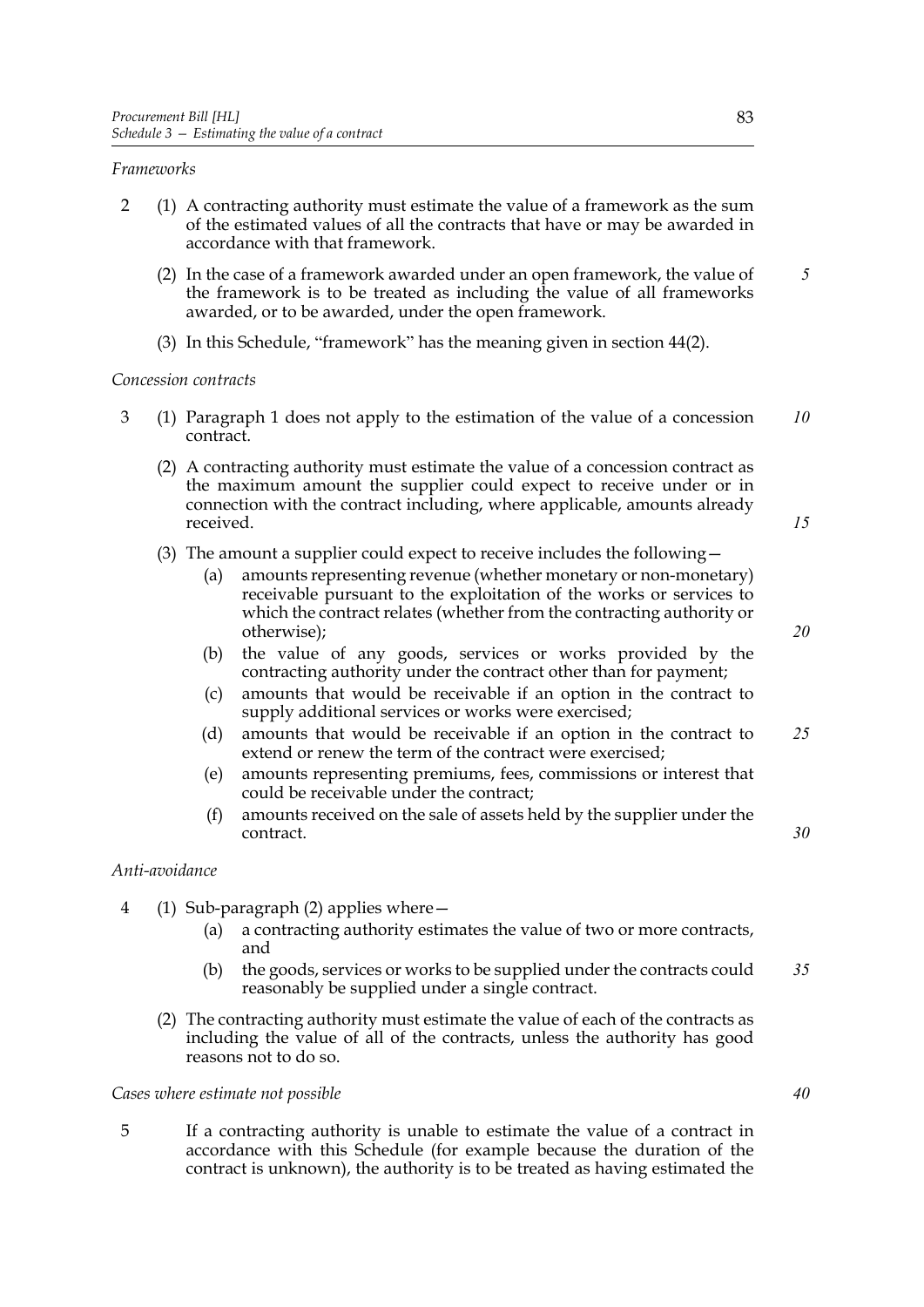value of the contract as an amount of more than the threshold amount for the type of contract.

# <span id="page-91-0"></span>SCHEDULE 4 Section [5](#page-10-3)

## UTILITY ACTIVITIES

<span id="page-91-1"></span>*Gas and heat*

<span id="page-91-2"></span>1 (1) The following are utility activities—

- (a) the provision or operation of a fixed network for the provision of a service to the public in connection with the production, transport or distribution of gas or heat;
- (b) the supply of gas or heat to such a network.
- (2) But the supply of gas or heat to a network is not a utility activity if  $-$ 
	- (a) the person supplying it (the "operator") is a private utility or a public undertaking,
	- (b) the production of gas or heat by the operator is a necessary consequence of carrying out an activity other than a specified activity, and *15*
	- (c) the amount of gas or heat supplied to the network represents not more than 20 per cent of the operator's turnover amount.
- (3) An appropriate authority may by regulations make provision about how to calculate an amount referred to in sub-paragraph  $(2)(c)$ .
- (4) The regulations may, in particular, make provision for such an amount to be calculated by reference to—
	- (a) an average amount for a period specified in the regulations;
	- (b) another reasonable method so specified.

## *Electricity*

- <span id="page-91-3"></span>2 (1) The following are utility activities—
	- (a) the provision or operation of a fixed network for the provision of a service to the public in connection with the production, transport or distribution of electricity;
	- (b) the supply of electricity to such a network.
	- (2) But the supply of electricity to a network is not a utility activity if  $-$ 
		- (a) the person supplying it (the "operator") is a private utility or a public undertaking,
		- (b) the operator produces electricity because it needs electricity to carry out an activity other than a specified activity,
		- (c) the supply consists only of electricity that was produced by the operator as mentioned in paragraph (b) but which it has not consumed, and
		- (d) the amount of electricity supplied represents not more than 30 per cent of the amount of energy produced by the operator.
	- (3) An appropriate authority may by regulations make provision about how to calculate an amount referred to in sub-paragraph (2).

*10*

*5*

*25*

*20*

*30*

*35*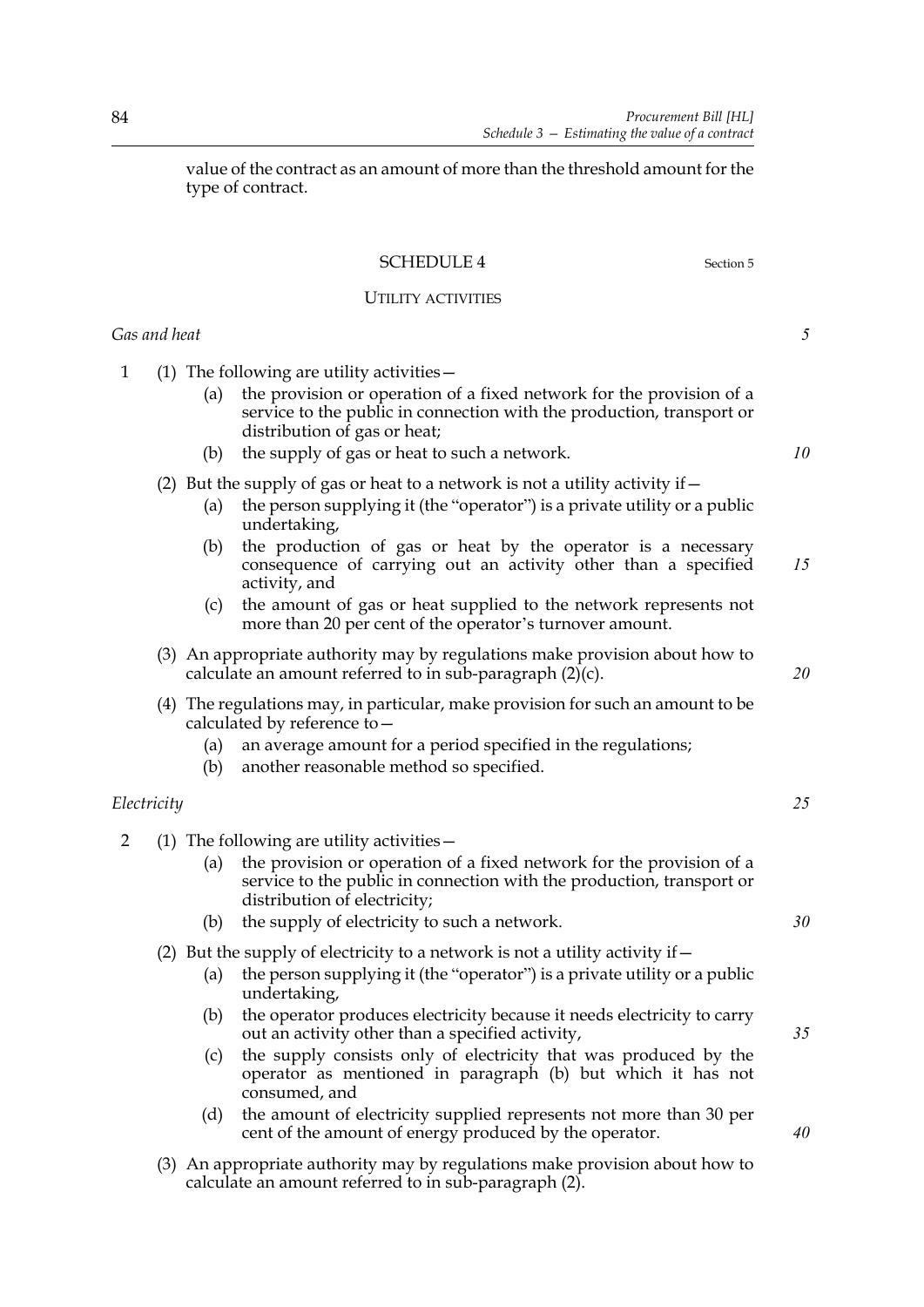*5*

*10*

*15*

*20*

| calculated by reference to -                                     |  |
|------------------------------------------------------------------|--|
| (a) an average amount for a period specified in the regulations; |  |

(4) The regulations may, in particular, make provision for such an amount to be

(b) another reasonable method so specified.

## *Water*

- <span id="page-92-1"></span><span id="page-92-0"></span>3 (1) The following are utility activities—
	- (a) the provision or operation of a fixed network for the provision of a service to the public in connection with the production, transport or distribution of drinking water;
	- (b) the supply of drinking water to such a network.
	- (2) The following are utility activities to the extent that they are carried out by a person who also carries out activities within sub-paragraph  $(1)$  –
		- (a) any activity connected with a hydraulic engineering project, irrigation or land drainage in circumstances where the condition in sub-paragraph (3) is met;
		- (b) any activity connected with the disposal or treatment of sewage.
	- (3) The condition is that a person carrying out the activity would reasonably expect that more than 20 per cent of the water made available by the project, irrigation or land drainage is to be supplied as drinking water to a network within sub-paragraph  $(1)(a)$ .
	- (4) The supply of drinking water as mentioned in sub-paragraph  $(1)(b)$  is not a utility activity if—
		- (a) the person supplying it (the "operator") is a private utility or a public undertaking,
		- (b) the operator produces drinking water because it needs drinking water to carry out an activity that is not a specified activity, *25*
		- (c) the supply consists only of drinking water that was produced by the operator as mentioned in paragraph (b) but which it has not consumed, and
		- (d) the amount of drinking water supplied represents not more than 30 per cent of the amount of drinking water produced by the operator. *30*
	- (5) An appropriate authority may by regulations make provision about how to calculate an amount referred to in sub-paragraph (4).
	- (6) The regulations may, in particular, make provision for such an amount to be calculated by reference to—
		- (a) an average amount for a period specified in the regulations;
		- (b) another reasonable method so specified.

#### *Transport*

- <span id="page-92-2"></span>4 (1) An activity is a utility activity if it relates to the provision or operation of a network for the provision of a service to the public for transport, whether by rail, tram, bus or other means.
	- (2) There is a network for the purposes of sub-paragraph (1) if the provision of a service on the network is subject to requirements imposed by a regulator, including requirements as to—
		- (a) the routes to be served;

*40*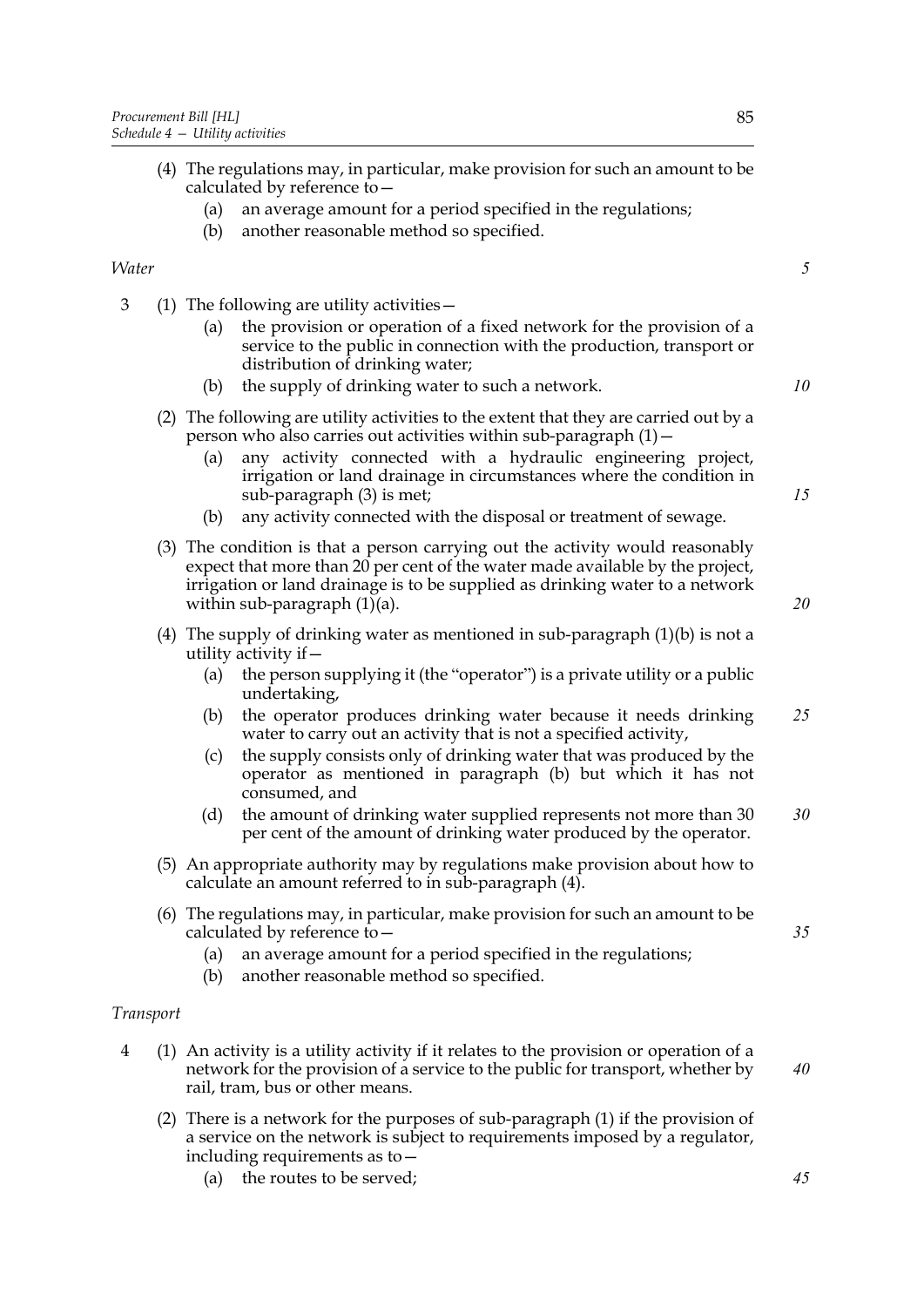- (b) the capacity of the service;
- (c) the frequency of the service.

## *Ports and airports*

## 5 (1) An activity relating to the exploitation of a geographical area for the following purposes is a utility activity—

- (a) the provision of an airport to carriers of passengers or goods by air;
- (b) the provision of a port or other terminal facilities to carriers of passengers or goods by sea or inland waterway.
- (2) In this paragraph "airport" has the same meaning as in Part 1 of the Civil Aviation Act 2012 (see section 66 of that Act).

*Extraction of oil and gas and exploration for, or extraction of, coal or other solid fuels*

- <span id="page-93-0"></span>6 An activity relating to the exploitation of a geographical area for the following purposes is a utility activity  $-$ 
	- (a) extracting oil or gas;
	- (b) searching for or extracting coal or other solid fuels.

#### *Utility activities exposed to competition*

- <span id="page-93-1"></span>7 (1) An activity is not to be treated as within any of paragraphs [1](#page-91-2) to [6](#page-93-0) if an exemption determination has been made in relation to the activity.
	- (2) An "exemption determination" is a determination made in accordance with regulations made by an appropriate authority that—
		- (a) there is fair and effective competition in the market in which the activity is carried out, and
		- (b) entry to that market is unrestricted.
	- (3) The regulations may, in particular, make provision—
		- (a) specifying who is responsible for making exemption determinations (the "decision-maker"); *25*
		- (b) about the amendment or revocation of exemption determinations by the decision-maker;
		- (c) about who can apply for an exemption determination, or its amendment or revocation, and the procedure for making an application; *30*
		- (d) about the evidence and other information that must accompany any such application (including the form in which it must be provided);
		- (e) for circumstances in which the decision-maker may, of their own motion, make, amend or revoke an exemption determination;
		- (f) about the factors to be taken into account in, and the procedure for, making, amending or revoking exemption determinations;
		- (g) in relation to the publication of applications and decisions as to whether or not to make, amend or revoke exemption determinations;
		- (h) for appeals in relation to decisions of the decision-maker.
	- (4) A reference in this paragraph to an activity includes a reference to an activity so far as it is carried out only in a particular part of a sector or a particular part of the United Kingdom.

*15*

*5*

*10*

*20*

*35*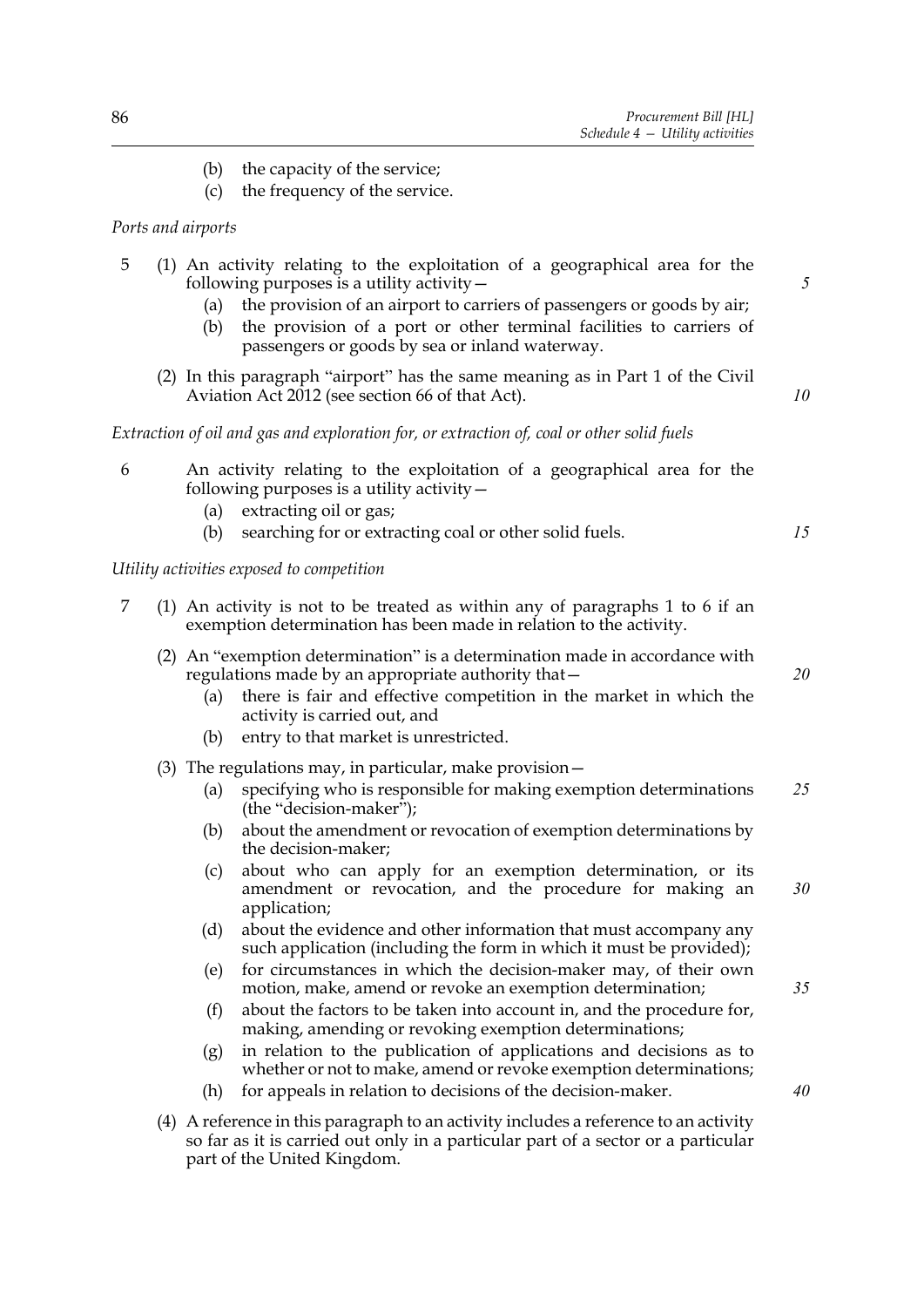- 8 (1) Sub-paragraph (2) applies to an activity that was, immediately before the coming into force of this paragraph, covered by any of the following Commission Decisions (which are revoked by this Act)— (a) Commission Decision 2006/211/EC (electricity generation in England, Scotland and Wales); (b) Commission Decision 2007/141/EC (supply of electricity and gas in England, Scotland and Wales); (c) Commission Decision 2010/192/EU (exploration for and exploitation of oil and gas in England, Scotland and Wales). (2) An exemption determination is to be treated as having been made in relation to the activity on the coming into force of this paragraph and, accordingly, such a determination may be amended or revoked in accordance with regulations under paragraph [7.](#page-93-1) *Interpretation of Schedule* 9 In this Schedule—
	- "specified activity" means an activity specified in paragraph [1\(1\)](#page-91-2), [2\(1\)](#page-91-3),  $3(1)$  or  $4(1)$ ;

"supply" includes—

- (a) production, but not the production of gas in the form of extraction (as to which, see paragraph [6\)](#page-93-0), and
- (b) generation and wholesale or retail sale.

SCHEDULE 5 Section [40](#page-32-0)

DIRECT AWARD JUSTIFICATIONS

## 1 This Schedule contains the direct award justifications.

## *Prototypes and development*

<span id="page-94-0"></span>

| The public contract concerns the production of a prototype, or supply of |
|--------------------------------------------------------------------------|
| other novel goods or services, for the purpose of $-$                    |

- (a) testing the suitability of the goods or services,
- (b) researching the viability of producing or supplying the goods or services at scale and developing them for that purpose, or
- (c) other research, experiment, study or development.
- 3 In paragraph [2](#page-94-0), "novel goods or services" means goods or services designed or developed at the request of the contracting authority.

## *Single suppliers*

- 4 The public contract concerns the creation or acquisition of a unique work of art or artistic performance. *35*
- 5 The following conditions are met in relation to the public contract—

*5*

*10*

*15*

*20*

*25*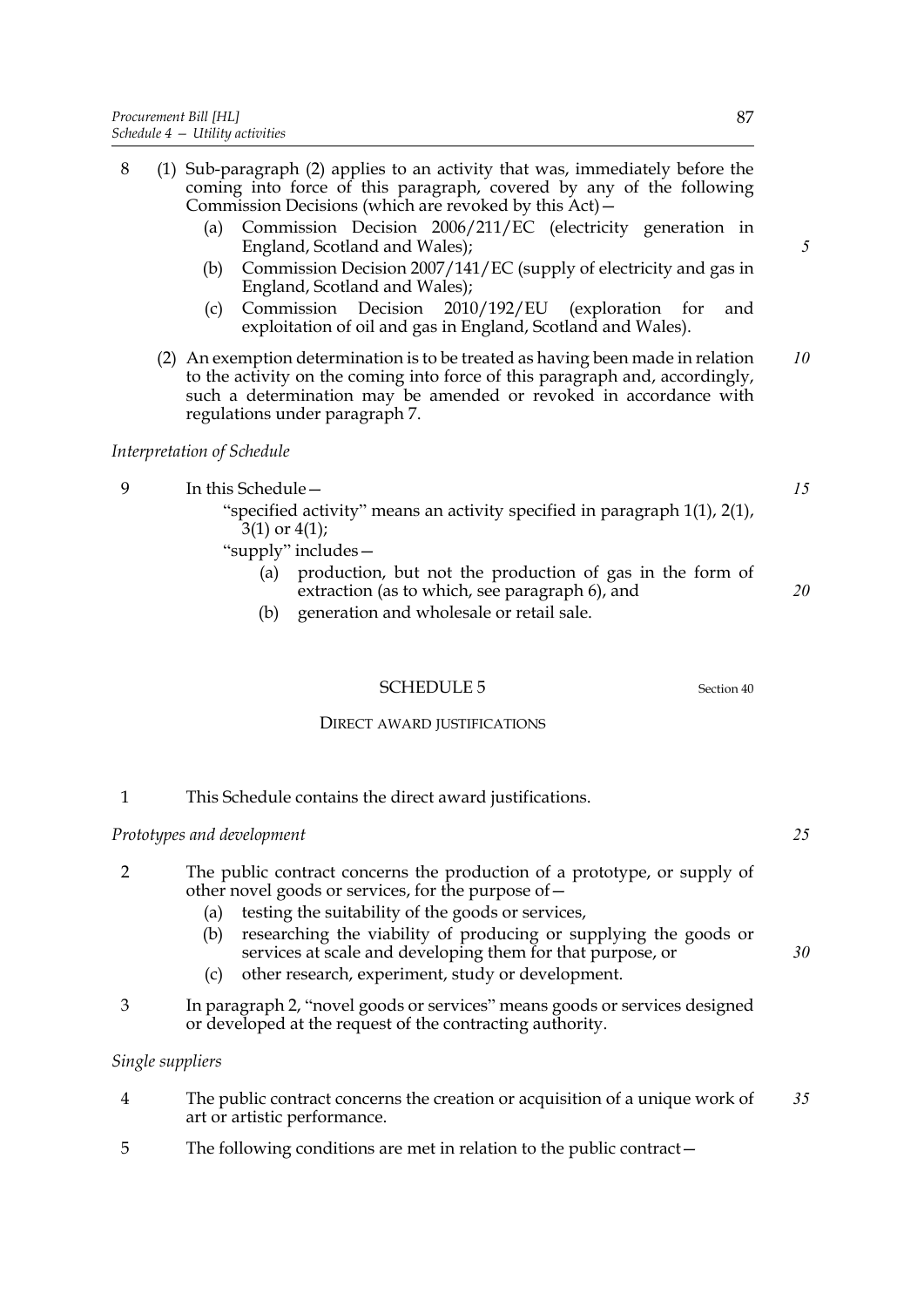- (a) due to a particular supplier having intellectual property rights or other exclusive rights, only that supplier can supply the goods, services or works required, and
- (b) there are no reasonable alternatives to those goods, services or works.
- 6 The following conditions are met in relation to the public contract—
	- (a) due to an absence of competition for technical reasons, only a particular supplier can supply the goods, services or works required, and
	- (b) there are no reasonable alternatives to those goods, services or works. *10*

#### *Additional or repeat goods, services or works*

- <span id="page-95-0"></span>7 The public contract concerns the supply of goods, services or works by the existing supplier which are intended as an extension to, or partial replacement of, existing goods, services or works in circumstances where—
	- (a) a change in supplier would result in the contracting authority receiving goods, services or works that are different from, or incompatible with, the existing goods, services or works, and
	- (b) the difference or incompatibility would result in disproportionate technical difficulties in operation or maintenance.
- <span id="page-95-1"></span>8 The public contract concerns the supply of goods, services or works by the existing supplier that are similar to existing goods, services or works where—
	- (a) the existing goods, services or works were supplied under a public contract that was awarded in accordance with a competitive tendering procedure within the period of five years ending with the day on which the transparency notice is published, and
	- (b) the tender notice or any tender document in respect of that earlier contract set out—
		- (i) the contracting authority's intention to carry out a subsequent procurement of similar goods, services or works in reliance on this direct award justification, and *30*
		- (ii) any other information specified in regulations under section [86.](#page-62-1)

9 In paragraphs [7](#page-95-0) and [8](#page-95-1)—

- "existing goods, services or works" means goods, services or works already supplied, or contracted to be supplied, to the contracting authority;
- "existing supplier" means the supplier that has already supplied, or contracted to supply, the existing goods, services or works.

#### *Commodities*

10 The public contract concerns goods purchased on a commodity market.

#### *Advantageous terms on insolvency*

11 The award of the public contract to a particular supplier will ensure terms particularly advantageous to the contracting authority due to the fact that a

*20*

*15*

*5*

*25*

*35*

*40*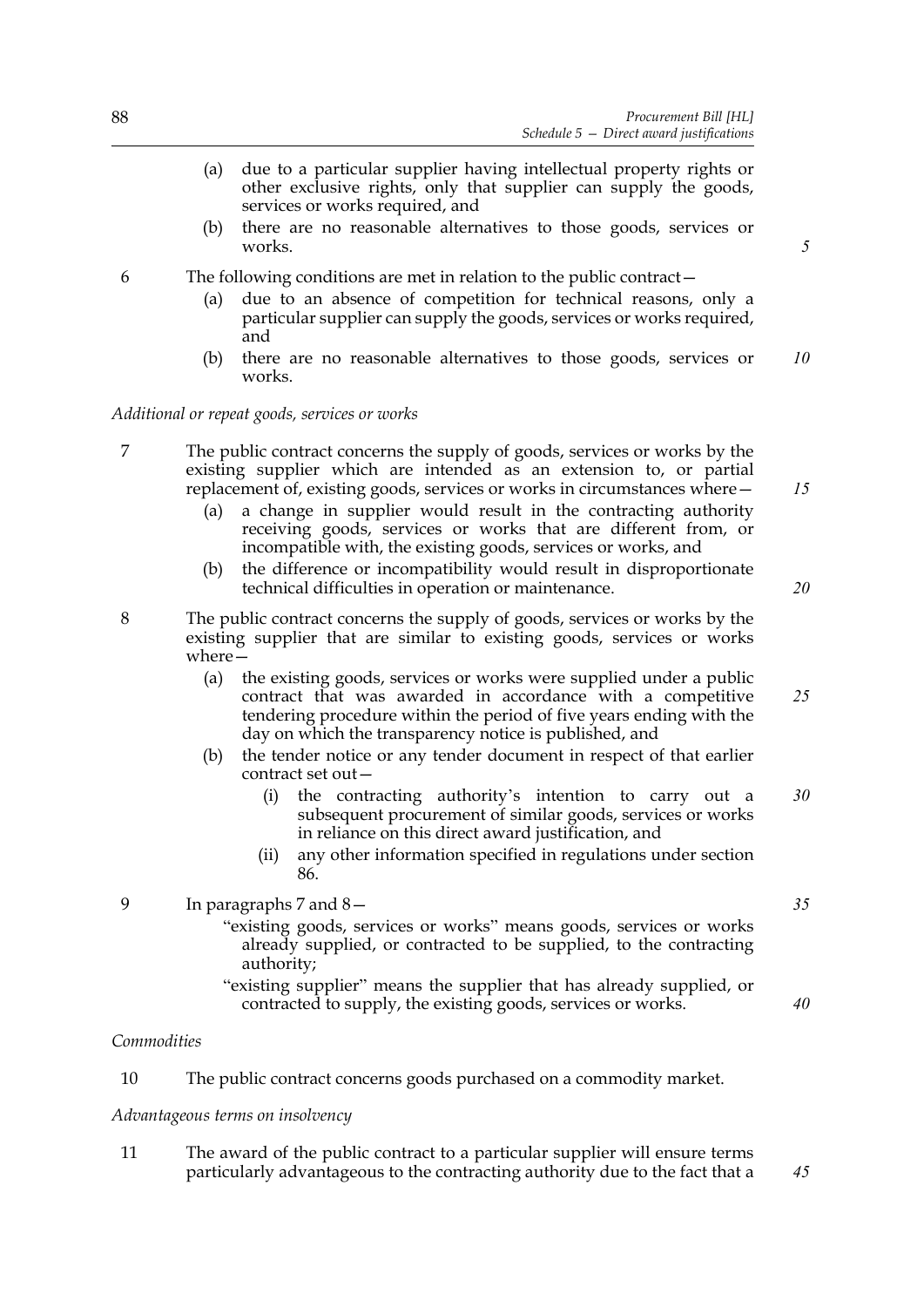supplier, whether or not the one to whom the contract is to be awarded, is undergoing insolvency proceedings.

## 12 A supplier is "undergoing insolvency proceedings" if it has—

- (a) become bankrupt or, in Scotland, the estate of the supplier has been sequestrated,
- (b) become subject to insolvency or winding-up proceedings,
- (c) had its assets subject to administration or receivership, including by a liquidator or court,
- <span id="page-96-0"></span>(d) entered into an arrangement with its creditors,
- (e) become subject to a petition or application for any such procedures or arrangements, or *10*
- (f) in any jurisdiction, been subject to a procedure or an application that corresponds to any procedure or application mentioned in paragraphs (a) to [\(e\).](#page-96-0)

## *Urgency*

<span id="page-96-1"></span>13 Where—

- (a) the goods, services or works to be supplied under the public contract are strictly necessary for reasons of extreme and unavoidable urgency, and
- (b) as a result the public contract cannot be awarded on the basis of a competitive tendering procedure. *20*

## 14 For the purpose of paragraph [13,](#page-96-1) urgency is unavoidable if it—

- (a) is not attributable to any act or omission of the contracting authority, and
- (b) could not have been foreseen by the contracting authority.

*Necessary to protect life, etc*

15 The public contract falls within regulations made under section [41](#page-33-1).

*User choice contracts*

- <span id="page-96-3"></span>16 The public contract is a contract for the supply of user choice services and the conditions in paragraph [18](#page-96-2) are met.
- 17 In paragraph [16](#page-96-3), "user choice services" means services -
	- (a) that are of a kind specified in regulations under section [8](#page-13-2) (light touch contracts),
	- (b) that are supplied for the benefit of a particular individual, and
	- (c) in respect of which a contracting authority would, in awarding a contract for their supply, be required under an enactment to have regard to the views of the individual, or a person providing care to the individual (their "carer"), in relation to who should supply the services. *35*
- <span id="page-96-2"></span>18 The conditions are that
	- the individual to whom the services are to be supplied or their carer has expressed a preference as to who should supply the services, or the nature of the services to be supplied is such that only one supplier is capable of providing them, and

*5*

*15*

*30*

*25*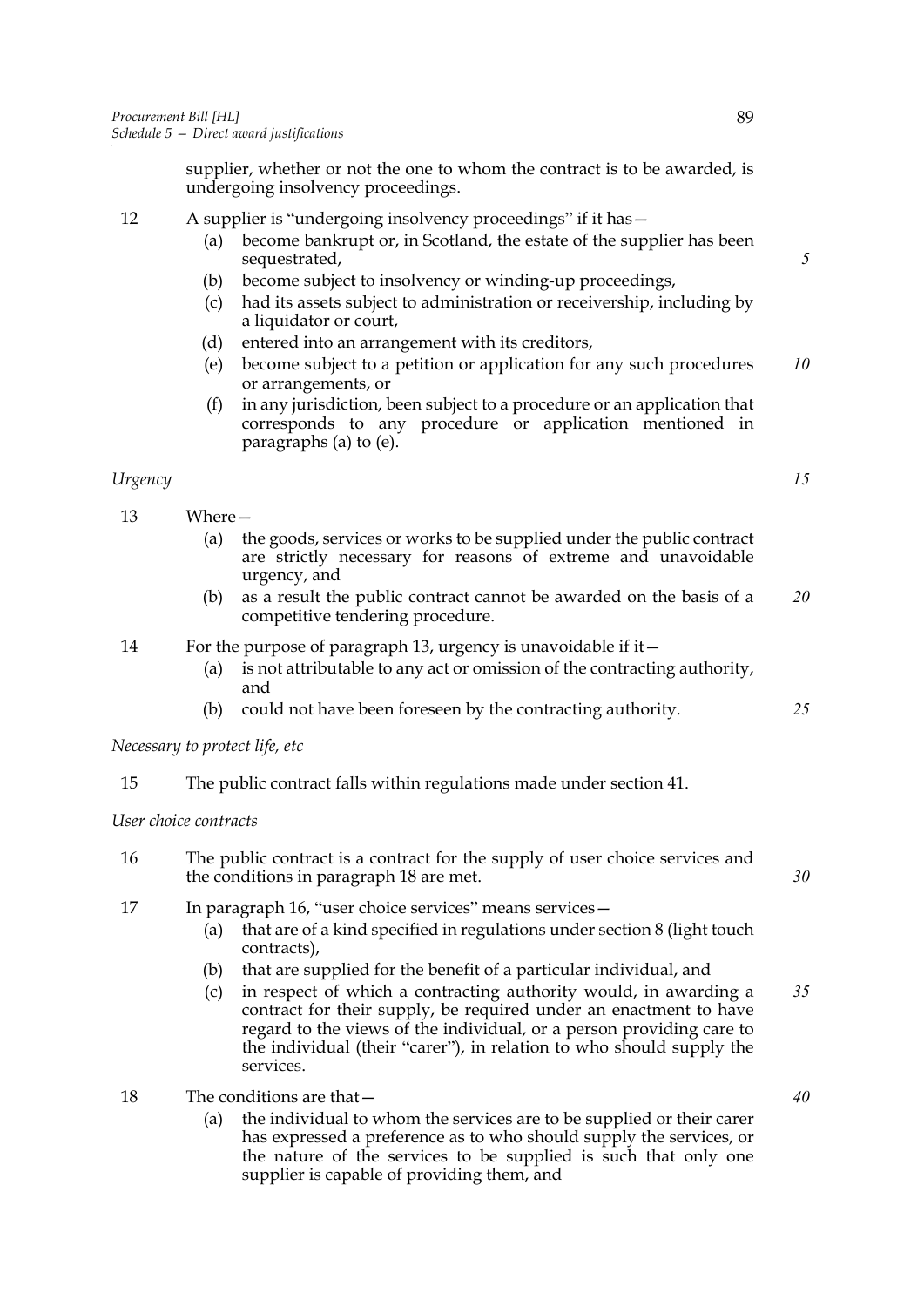(b) the contracting authority considers that it is not in the best interests of the individual to award the contract under section [18.](#page-19-0)

*Defence and security*

- 19 The following conditions are met in relation to the public contract—
	- (a) the contract is a defence and security contract,
	- (b) the contract relates to the supply of air or maritime transport services to the armed forces or the security services—
		- (i) while they are deployed outside the United Kingdom, or
		- (ii) in order for them to be so deployed, and
	- (c) the nature of the services is such that no reasonable supplier would be able to guarantee that all of the terms that would be contained in a tender submitted for the supply of those services by such a supplier would remain in effect for the period of 10 days beginning with the day of submission. *10*
- <span id="page-97-0"></span>20 (1) The following conditions are met in relation to the public contract (the "new contract")— *15*
	- (a) there is another contract between the contracting authority and the supplier (the "existing contract"),
	- (b) either of the conditions in sub-paragraphs [\(2\)](#page-97-0) and [\(3\)](#page-97-1) is met in relation to the new contract, and
	- (c) the new contract would, if awarded directly, be a "qualifying defence contract" under section 14(2) of the Defence Reform Act 2014 (regulations relating to qualifying defence contracts).
	- (2) The condition in this sub-paragraph is met if, treating the new contract as a modification of the existing contract, the new contract would not be a substantial modification of the existing contract within the meaning given in section [69\(](#page-51-0)2). *25*
	- (3) The condition in this sub-paragraph is met if, treating the new contract as a modification of the existing contract, the new contract would be a modification of the existing contract of a kind described in—
		- (a) paragraph 4 of Schedule [8](#page-109-0) (unforeseeable circumstances), or
		- (b) paragraph 8 of that Schedule (additional goods, services or works).
- <span id="page-97-1"></span>21 The following conditions are met in relation to the public contract—
	- (a) the contract is a defence authority contract,
	- (b) the contract is not a defence and security contract only by virtue of section  $6(1)(g)$  (or, in the case of a framework, section  $6(1)(g)$  and  $(2)$ ), and *35*
	- (c) it is necessary for the contract to be awarded directly in order to enhance or maintain the operational capability, effectiveness, readiness for action, safety or security of the armed forces.

*40*

*30*

*5*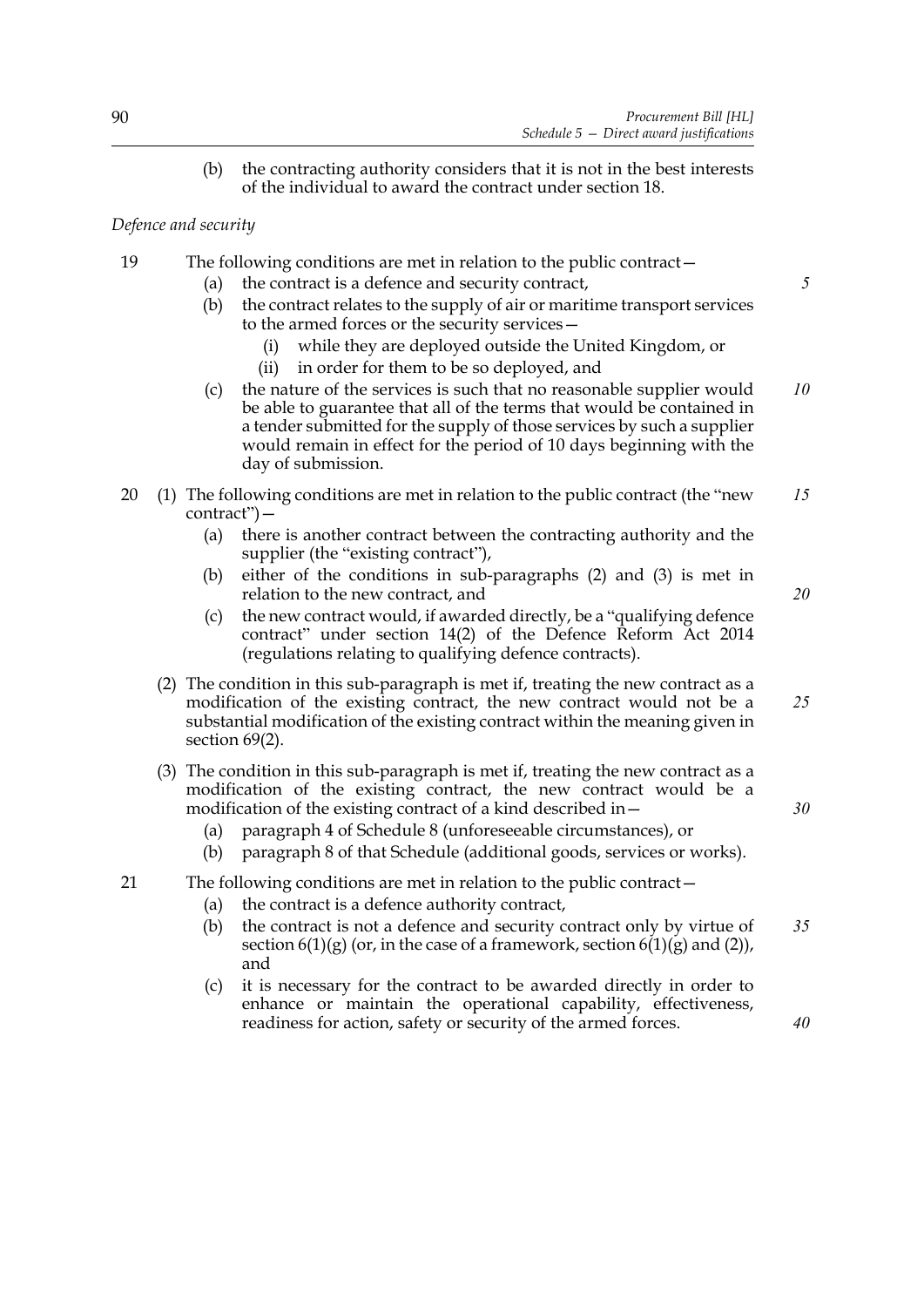#### <span id="page-98-0"></span>SCHEDULE 6 Section [54](#page-40-1)

#### MANDATORY EXCLUSION GROUNDS

#### PART 1

#### **OFFENCES**

1 A mandatory exclusion ground applies to a supplier if the supplier or a connected person has been convicted of an offence referred to in this Part of this Schedule. *5*

#### *Corporate manslaughter or corporate homicide*

<span id="page-98-3"></span>2 An offence under section 1 of the Corporate Manslaughter and Corporate Homicide Act 2007 (corporate manslaughter or corporate homicide).

## *Terrorism*

<span id="page-98-1"></span>3 An offence listed in section 41 or 42 of the Counter-Terrorism Act 2008 (terrorism offences, and offences having a terrorist connection, in respect of which the notification requirements under Part 4 of that Act apply).

#### *Theft, fraud, bribery etc*

<span id="page-98-4"></span>4 An offence at common law in Scotland of theft, fraud, extortion, robbery, theft by housebreaking, housebreaking with intent to steal, or reset.

## <span id="page-98-5"></span>5 An offence under any of the following sections of the Theft Act 1968—

- (a) sections 7 to 13 (theft, robbery, burglary, etc);
- (b) sections 17 to 21 (fraud and blackmail);
- (c) sections 22 and 23 (offences relating to stolen goods);
- (d) section 24A (dishonestly retaining a wrongful credit);
- (e) section 25 (going equipped for stealing etc).
- <span id="page-98-6"></span>6 An offence under any of the following sections of the Theft Act (Northern Ireland) 1969 (c. 16 (N.I.))  $-$ 
	- (a) sections 7 to 13 (theft, robbery, burglary, etc);
	- (b) sections 17 to 20 (fraud and blackmail);
	- (c) sections 21 and 22 (offences relating to stolen goods);
	- (d) section 23A (dishonestly retaining a wrongful credit);
	- (e) section 24 (going equipped for stealing etc).
- <span id="page-98-7"></span>7 An offence under section 3 of the Theft Act 1978 (making off without payment).
- 8 An offence under section 5 of the Theft (Northern Ireland) Order 1978 (S.I. 1978/1407 (N.I. 23)) (making off without payment).
- <span id="page-98-8"></span>9 An offence under section 58 of the Civic Government (Scotland) Act 1982 (convicted thief in possession). *35*
- <span id="page-98-2"></span>10 An offence under section 113 of the Representation of the People Act 1983 (bribery of electors).

*25*

*10*

*15*

*20*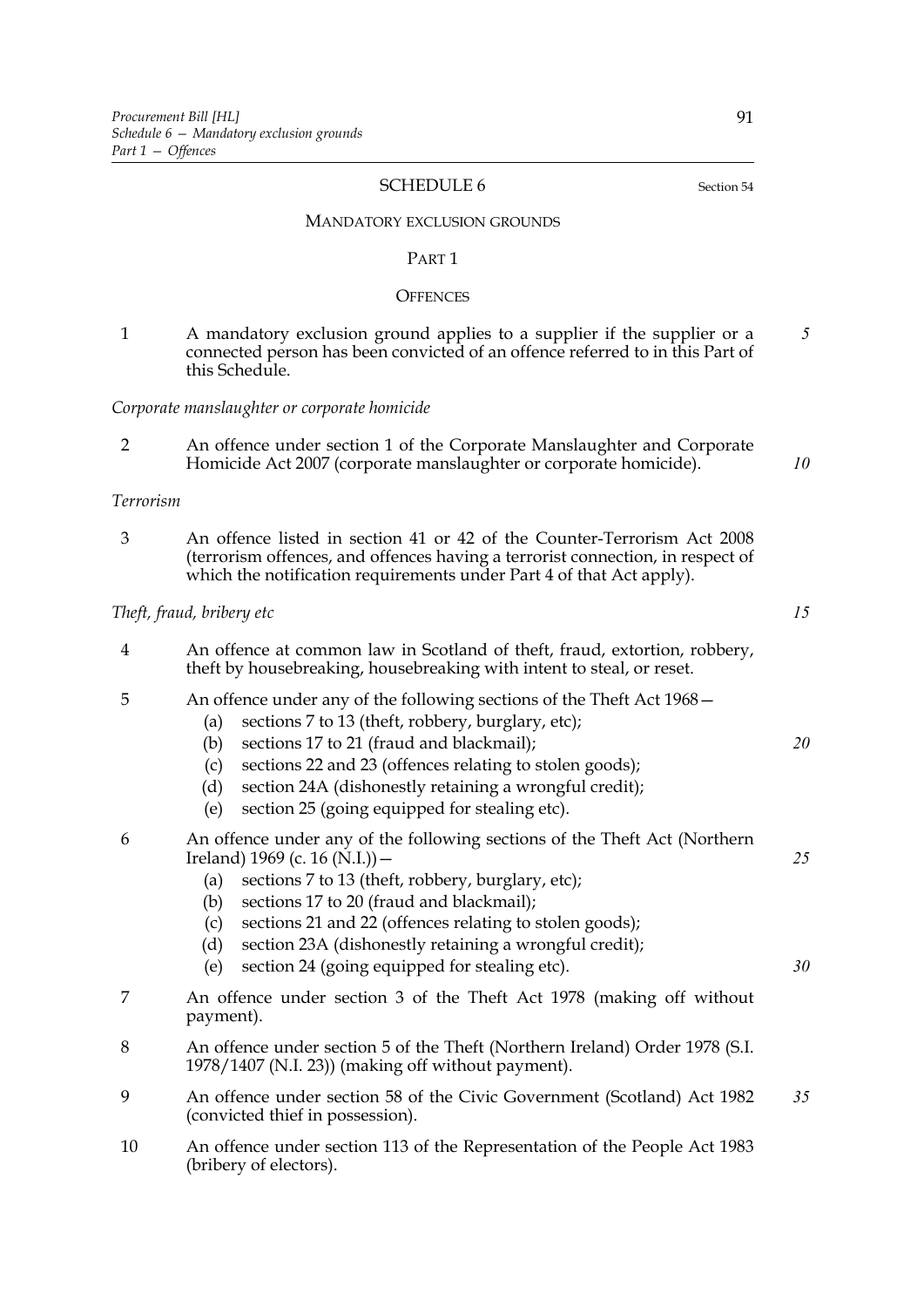- <span id="page-99-7"></span>11 An offence under section 178 of the Road Traffic Act 1988 (taking motor vehicle without authority etc).
- <span id="page-99-1"></span>12 An offence under section 327, 328 or 329 of the Proceeds of Crime Act 2002 (money laundering offences).
- <span id="page-99-8"></span>13 An offence under section 2, 3, 4, 6 or 7 of the Fraud Act 2006 (fraud offences). *5*
- <span id="page-99-9"></span>14 An offence under section 993 of the Companies Act 2006 (fraudulent trading).
- <span id="page-99-0"></span>15 An offence under section 1, 2 or 6 of the Bribery Act 2010 (bribery offences).
- <span id="page-99-10"></span>16 An offence under section 49 of the Criminal Justice and Licensing (Scotland) Act 2010 (asp 13) (offences relating to articles for use in fraud).

*10*

## *Labour market, slavery and human trafficking offences*

- <span id="page-99-11"></span>17 An offence under the Employment Agencies Act 1973 (offences relating to employment agencies) other than an offence under section 9(4)(b) of that Act.
- 18 An offence under the Employment (Miscellaneous Provisions) (Northern Ireland) Order 1981 (S.I. 1981/839) (N.I. 20)) (offences relating to employment agencies) other than an offence under Article 7B(11) of that Order. *15*
- 19 An offence under section 31(1) of the National Minimum Wage Act 1998 (refusal or wilful neglect to pay the national minimum wage).
- <span id="page-99-12"></span>20 An offence under the Gangmasters (Licensing) Act 2004 (offences relating to gangmasters).
- <span id="page-99-2"></span>21 An offence under section 1, 2, 4 or 30 of the Modern Slavery Act 2015 (slavery and human trafficking offences).
- <span id="page-99-3"></span>22 An offence under section 1, 4 or 32 of the Human Trafficking and Exploitation (Scotland) Act 2015 (asp 12) (slavery and human trafficking offences). *25*
- <span id="page-99-4"></span>23 An offence under section 1, 2 or 4 of the Human Trafficking and Exploitation (Criminal Justice and Support for Victims) Act (Northern Ireland) 2015 (c. 2)  $(N.I.)$ , or paragraph 16 of Schedule 3 to that Act (slavery and human trafficking offences). *30*
- <span id="page-99-13"></span>24 An offence under section 27 of the Immigration Act 2016 (failure to comply with labour market enforcement order).

## *Organised crime*

- <span id="page-99-5"></span>25 An offence under section 28 of the Criminal Justice and Licensing (Scotland) Act 2010 (agreeing to become involved in serious organised crime). *35*
- <span id="page-99-6"></span>26 An offence under section 45 of the Serious Crime Act 2015 (participating in activities of organised crime group).

## *Tax offences*

<span id="page-99-14"></span>27 An offence at common law of cheating the public revenue. *40*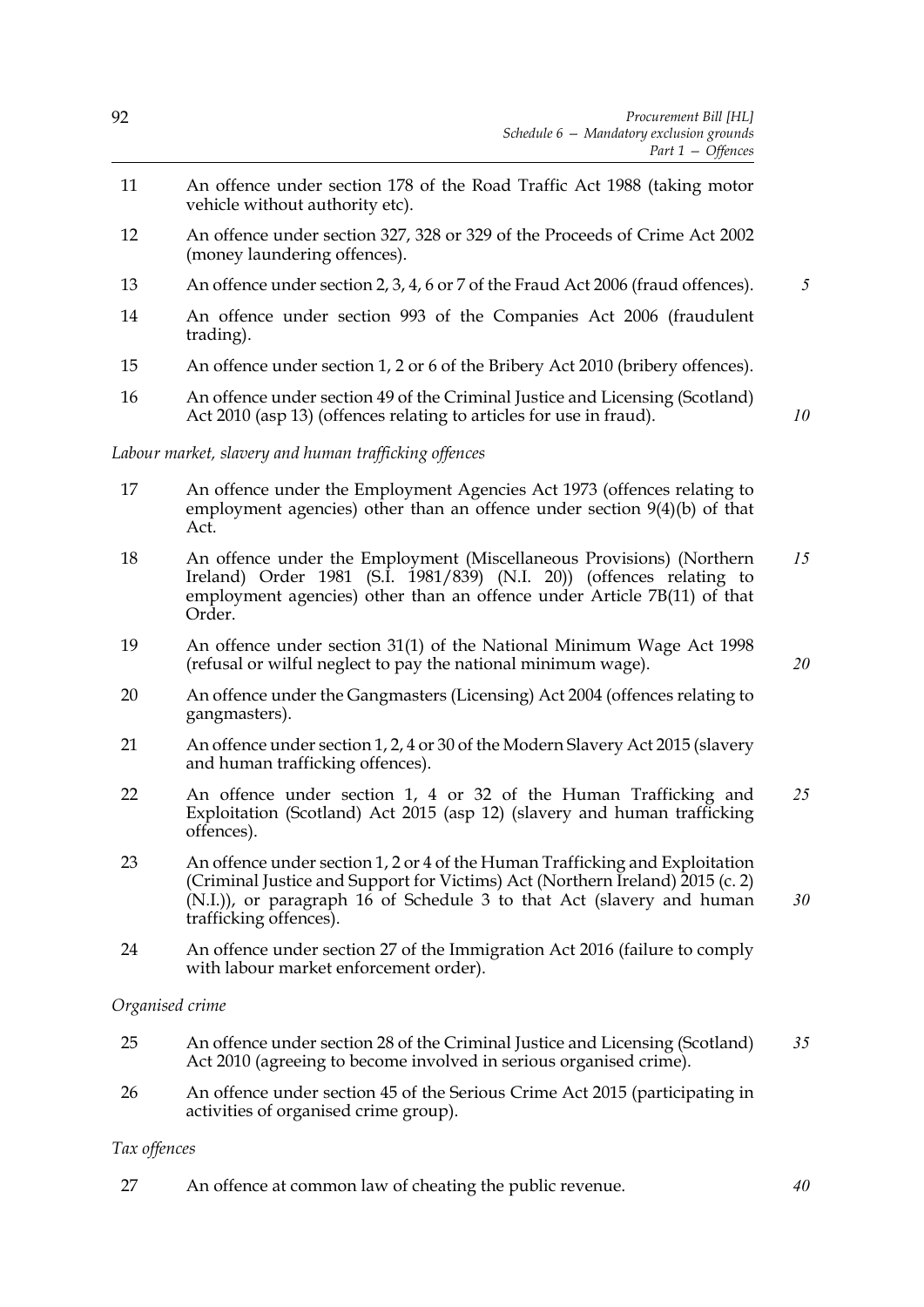- 28 An offence under section 170 of the Customs and Excise Management Act 1979 (fraudulent evasion of duty etc).
- 29 An offence under section 72 of the Value Added Tax Act 1994 (fraudulent evasion of VAT etc).
- <span id="page-100-3"></span>30 An offence under section 45 or 46 of the Criminal Finances Act 2017 (failure to prevent facilitation of tax evasion). *5*

## *Cartel offence*

<span id="page-100-4"></span>31 An offence under section 188 of the Enterprise Act 2002 (cartel offence).

## *Ancillary offences*

- <span id="page-100-1"></span>32 In relation to an offence otherwise referred to in this Part, any of the following offences— *10*
	- (a) aiding, abetting, counselling or procuring the commission of the offence;
	- (b) in Scotland, being art and part in the commission of the offence;
	- (c) an offence under Part 2 of the Serious Crime Act 2007 (encouraging or assisting crime) in relation to the offence; *15*
	- (d) inciting a person to commit the offence;
	- (e) attempting or conspiring to commit the offence.

## *Offences committed outside the United Kingdom*

- <span id="page-100-2"></span>33 (1) An offence under the law of a country or territory outside the United Kingdom which would be an offence otherwise referred to in this Part of this Schedule if the conduct constituting that offence was carried out in any part of the United Kingdom. *20*
	- (2) For the purposes of this paragraph, an act punishable under the law of a country or territory outside the United Kingdom constitutes an offence under that law, however it is described in that law. *25*

#### PART 2

## OTHER MANDATORY EXCLUSION GROUNDS

#### *Misconduct in relation to tax*

- <span id="page-100-0"></span>34 (1) A mandatory exclusion ground applies to a supplier if the supplier or a connected person has been liable to a penalty under— *30*
	- (a) section 69C of the Value Added Tax Act 1994 (transactions connected with VAT fraud) except where the penalty is reduced under section 70 of that Act, or
	- (b) section 25 of the Finance Act 2003 (evasion of tax or duty).
- *35*
- (2) The supplier or connected person is not to be treated as having been liable to such a penalty unless HMRC has assessed the amount of the penalty and the time for any appeal or further appeal relating to the penalty has expired or, if later, any appeal or final appeal relating to it has been finally determined.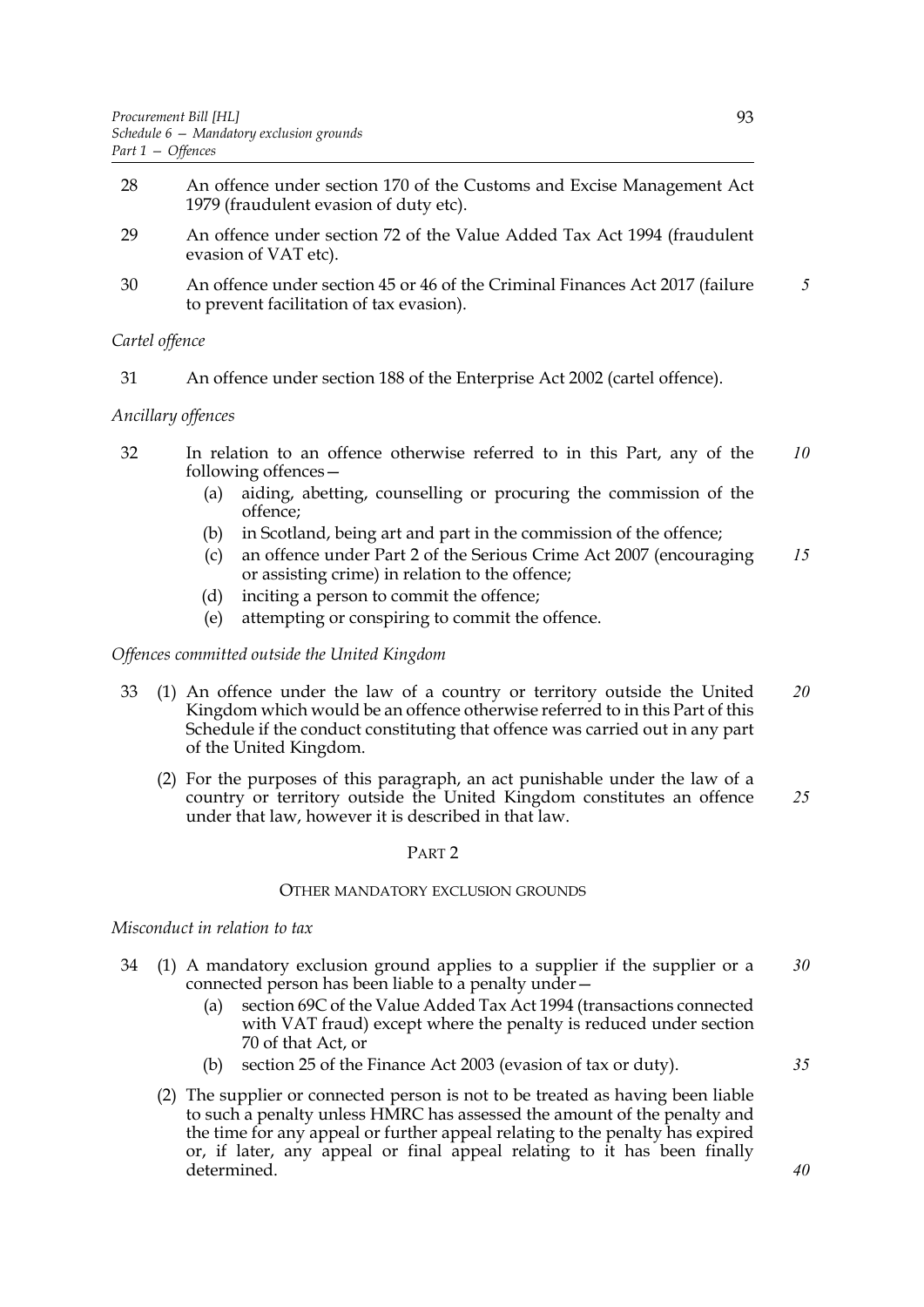- 35 (1) A mandatory exclusion ground applies to a supplier if a penalty has been payable by the supplier or a connected person under— (a) Schedule 24 to the Finance Act 2007 (errors in tax documentation), or (b) Schedule 41 to the Finance Act 2008 (failure to notify and certain VAT and excise wrongdoing), but only where the conduct giving rise to that penalty was deliberate. (2) Such a penalty is not to be treated as having been payable unless— (a) if the penalty has been assessed, the time for any appeal or further appeal relating to the penalty has expired or, if later, any appeal or final appeal relating to it has been finally determined, or (b) a contract has been made between HMRC and the supplier or connected person, under which HMRC undertook not to assess the penalty or (if it was assessed) not to take proceedings to recover it. 36 (1) A mandatory exclusion ground applies to a supplier if  $-$ (a) the supplier or a connected person has entered into or carried out a tax arrangement that is abusive, and (b) an adjustment has accordingly been made by HMRC under section 209 of the Finance Act 2013 (countering tax advantages), including as it applies under section 10 of the National Insurance Contributions *5 10 15*
	- *20*
	- (2) The adjustment is not to be treated as having been made by HMRC until it can no longer be challenged, whether on appeal or otherwise.
- 37 (1) A mandatory exclusion ground applies to a supplier if the supplier or a connected person has been found by HMRC, in exercise of its powers in respect of VAT, to have engaged in an abusive practice.
	- (2) The supplier or connected person is not to be treated as having been found by HMRC to have engaged in those arrangements or practices until the finding can no longer be challenged, whether on appeal or otherwise.
- <span id="page-101-1"></span>38 A mandatory exclusion ground applies to a supplier if the supplier or a connected person has incurred a defeat in respect of abusive tax arrangements, within the meaning given by paragraph 4 of Schedule 16 to the Finance (No. 2) Act 2017.

## *Competition law infringements*

Act 2014.

- <span id="page-101-0"></span>39 (1) A mandatory exclusion ground applies to a supplier if the CMA has made a decision under the Competition Act 1998 that the Chapter I prohibition (within the meaning given by section 2 of that Act) has been infringed by an agreement or concerted practice—
	- (a) to which the supplier or a connected person was party, and
	- (b) which was a cartel (within the meaning given by paragraph 4(1) of Schedule 8A to that Act).
	- (2) Sub-paragraph [\(1\)](#page-101-0) does not apply if  $-$ 
		- (a) the CMA did not impose a penalty on the supplier or connected person in respect of the infringement because the supplier or connected person was an immunity recipient (within the meaning given by paragraph 14 of Schedule 8A to the Competition Act 1998), or

*25*

*30*

*35*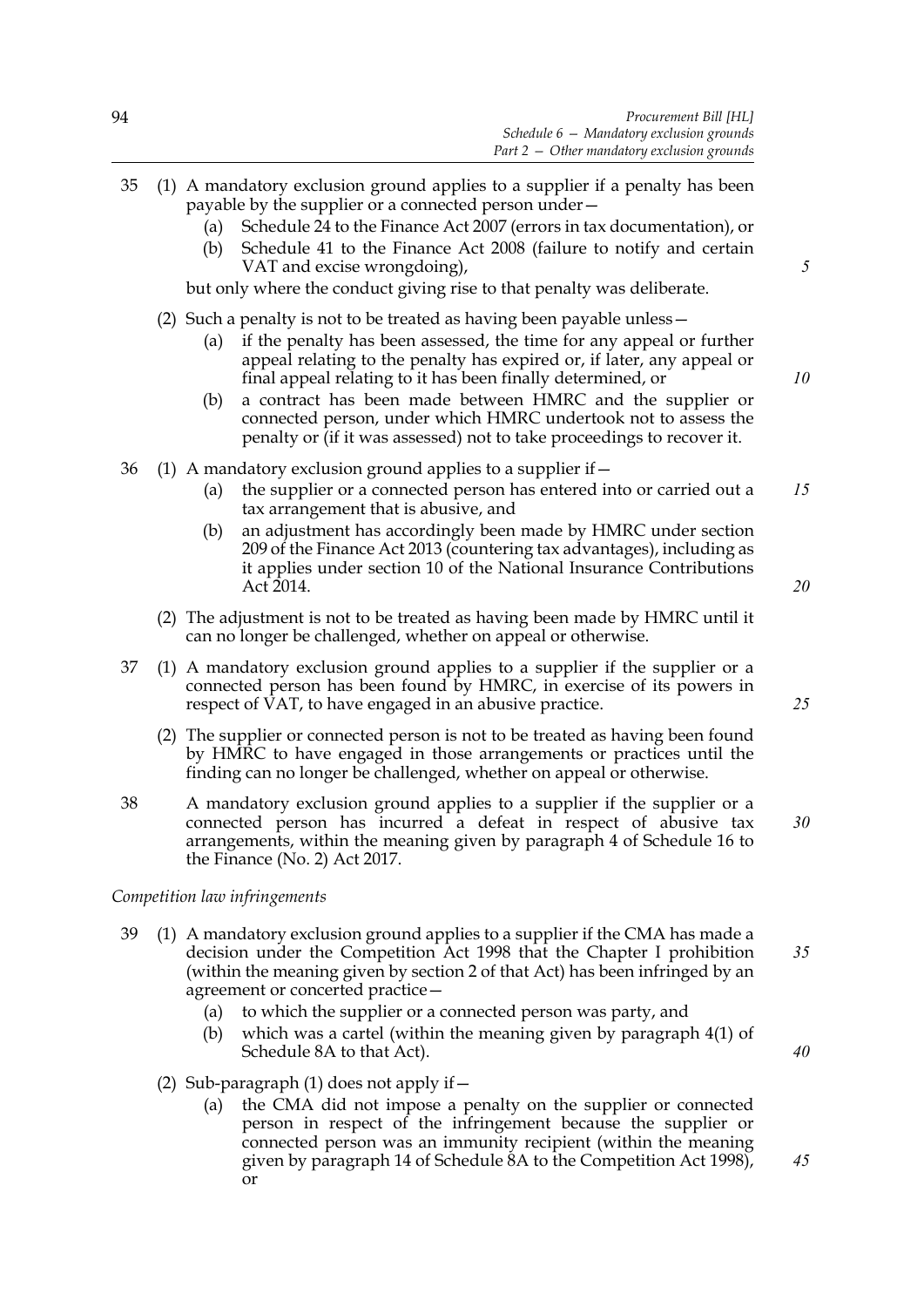- (b) the CMA gave written notice to a connected person under section 190(4) of the Enterprise Act 2002 (immunity from prosecution for cartel offences) in connection with the infringement.
- (3) In this paragraph, references to the CMA include references to a regulator referred to in section 54(1) of the Competition Act 1998 in circumstances where it exercises functions concurrently with the CMA in accordance with that Act.

## *Equivalents outside the United Kingdom*

- <span id="page-102-2"></span>40 A mandatory exclusion ground applies to a supplier if the supplier or a connected person—
	- (a) has been subject to a penalty or a decision by a regulator, court or other authority outside the United Kingdom, where the conduct giving rise to that penalty or decision is conduct that would give rise to a penalty or decision referred to in any of paragraphs [34](#page-100-0) to [39](#page-101-0) if committed in the United Kingdom, in circumstances where the penalty or decision would be a mandatory exclusion ground, or
	- (b) has had a tax advantage counteracted outside the United Kingdom, in circumstances where the supplier or connected person would have incurred a defeat of the kind referred to in paragraph [38](#page-101-1) had the tax advantage arisen in respect of tax payable in the United Kingdom. *20*

*Failure to cooperate with investigation*

- 41 A mandatory exclusion ground applies to a supplier if—
	- (a) an appropriate authority has given the supplier or a connected person notice under section [57](#page-43-0)(6) (requests for documents or other assistance in connection with investigation), *25*
	- (b) the supplier or connected person has failed to comply with the notice to the satisfaction of the authority before the end of the period specified in the notice, and
	- (c) a Minister of the Crown has made a determination that the failure to do so was sufficiently serious so as to warrant constituting a mandatory exclusion ground. *30*

#### PART 3

#### **GENERAL**

### *Excluded matters*

- <span id="page-102-1"></span><span id="page-102-0"></span>42 (1) In determining whether a mandatory exclusion ground applies to a supplier, the decision-maker must ignore any event that occurred before the five-year period ending with the date on which the determination is made. This is subject to sub-paragraphs [\(2\)](#page-102-0) to [\(4\)](#page-103-0).
	- (2) In determining whether a mandatory exclusion ground listed in any of the following paragraphs applies to a supplier, sub-paragraph [\(1\)](#page-102-1) applies whether the event occurred before or after the coming into force of this Schedule— *40*
		- (a) paragraph [3](#page-98-1) (terrorism offences);

*10*

*15*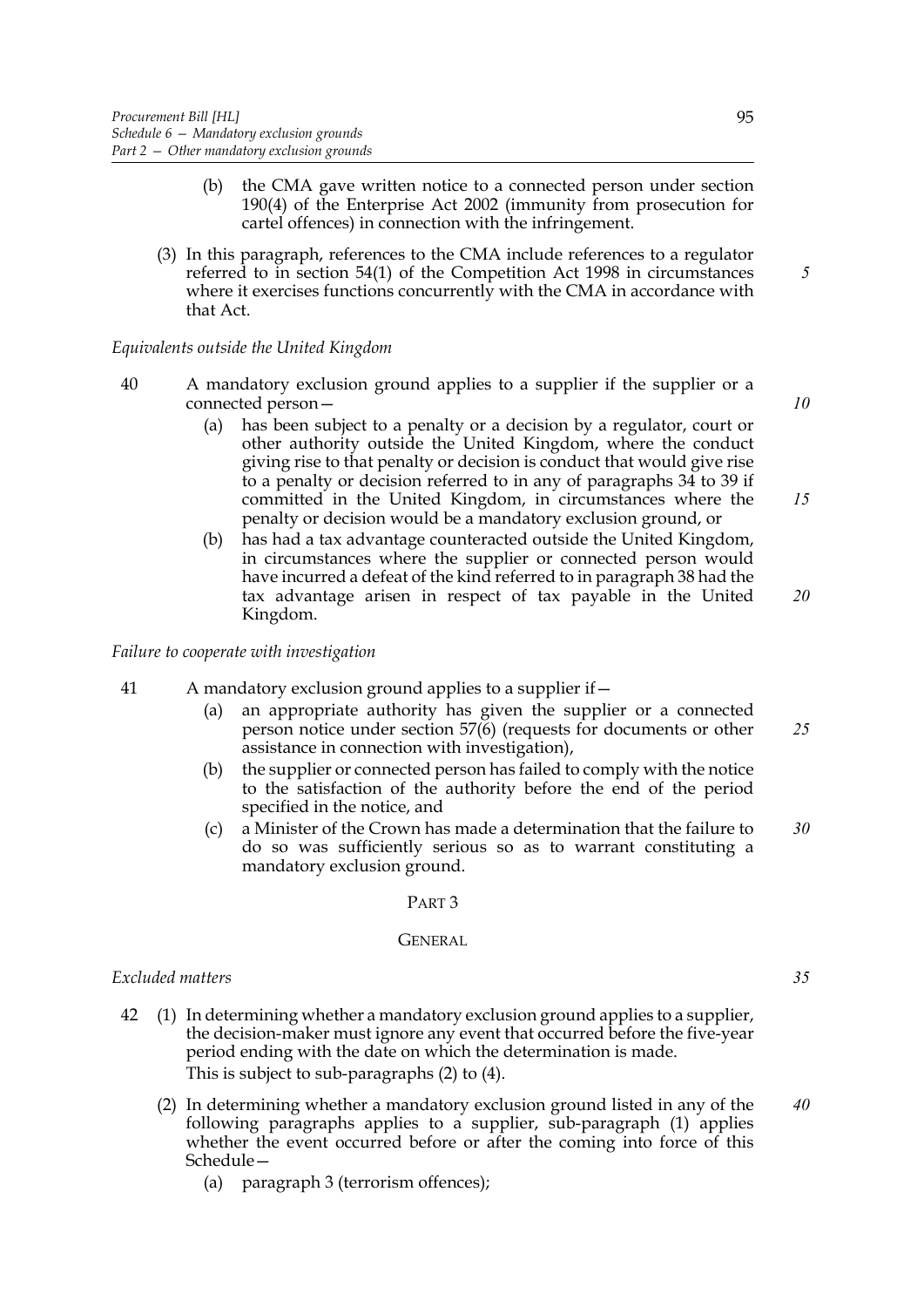- (b) paragraph [10](#page-98-2) or [15](#page-99-0) (bribery);
- (c) paragraph [12](#page-99-1) (money laundering offences);
- (d) paragraph [21,](#page-99-2) where the ground in that paragraph applies by virtue of an offence under section 1, 2 or 4 of the Modern Slavery Act 2015 (slavery and trafficking offences);
- (e) paragraph [22,](#page-99-3) where the ground in that paragraph applies by virtue of an offence under section 1 or 4 of the Human Trafficking and Exploitation (Scotland) Act 2015 (slavery and trafficking offences);
- (f) paragraph [23,](#page-99-4) where the ground in that paragraph applies by virtue of an offence under section 1, 2 or 4 of the Human Trafficking and Exploitation (Criminal Justice and Support for Victims) Act (Northern Ireland) 2015 (slavery and trafficking offences);
- <span id="page-103-1"></span>(g) paragraph [25](#page-99-5) or [26](#page-99-6) (organised crime);
- (h) paragraph [32](#page-100-1) or [33,](#page-100-2) so far as relating to any offence that constitutes a mandatory exclusion ground listed in any of the paragraphs within paragraph (a) to [\(g\)](#page-103-1) above (inchoate offences and corresponding offences outside the United Kingdom). *15*
- (3) In determining whether a mandatory exclusion ground listed in any of the following paragraphs applies to a supplier, the decision-maker must also ignore any event that occurred before the coming into force of this Schedule— *20*
	- (a) paragraph [2](#page-98-3) (corporate manslaughter or homicide);
	- (b) paragraph [4](#page-98-4), [5\(](#page-98-5)a) or (c) to (e), [6\(](#page-98-6)a) or (c) to (e), [7](#page-98-7) to [9](#page-98-8) or [11](#page-99-7) (theft, robbery, burglary etc);
	- (c) paragraph [32](#page-100-1) or [33,](#page-100-2) so far as relating to any offence that constitutes a mandatory exclusion ground listed in any of the paragraphs within paragraph (a) and (b) above (inchoate offences and corresponding offences outside the United Kingdom). *25*
- <span id="page-103-2"></span><span id="page-103-0"></span>(4) In determining whether a mandatory exclusion ground listed in any of the following paragraphs applies to a supplier, the decision-maker must also ignore any event that occurred before the three-year period ending with the coming into force of this Schedule— *30*
	- (a) paragraph [5](#page-98-5)(b) or [6\(](#page-98-6)b) (blackmail);
	- (b) paragraph [13,](#page-99-8) [14](#page-99-9) or [16](#page-99-10) (fraud and fraudulent trading);
	- (c) paragraphs [17](#page-99-11) to [20](#page-99-12) (labour market offences);
	- (d) paragraph [21,](#page-99-2) where the ground in that paragraph applies by virtue of an offence under section 30 of the Modern Slavery Act 2015 (breach of orders under that Act);
	- (e) paragraph [22,](#page-99-3) where the ground in that paragraph applies by virtue of an offence under section 32 of the Human Trafficking and Exploitation (Scotland) Act 2015 (breach of orders under that Act);
	- (f) paragraph [23,](#page-99-4) where the ground in that paragraph applies by virtue of an offence under paragraph 16 of Schedule 3 to the Human Trafficking and Exploitation (Criminal Justice and Support for Victims) Act (Northern Ireland) 2015 (breach of orders under that Act);
	- (g) paragraph [24](#page-99-13) (breach of labour market enforcement order);
	- (h) paragraphs [27](#page-99-14) to [30](#page-100-3) (tax offences);
	- (i) paragraph [31](#page-100-4) (cartel offence);

*5*

*10*

*35*

*45*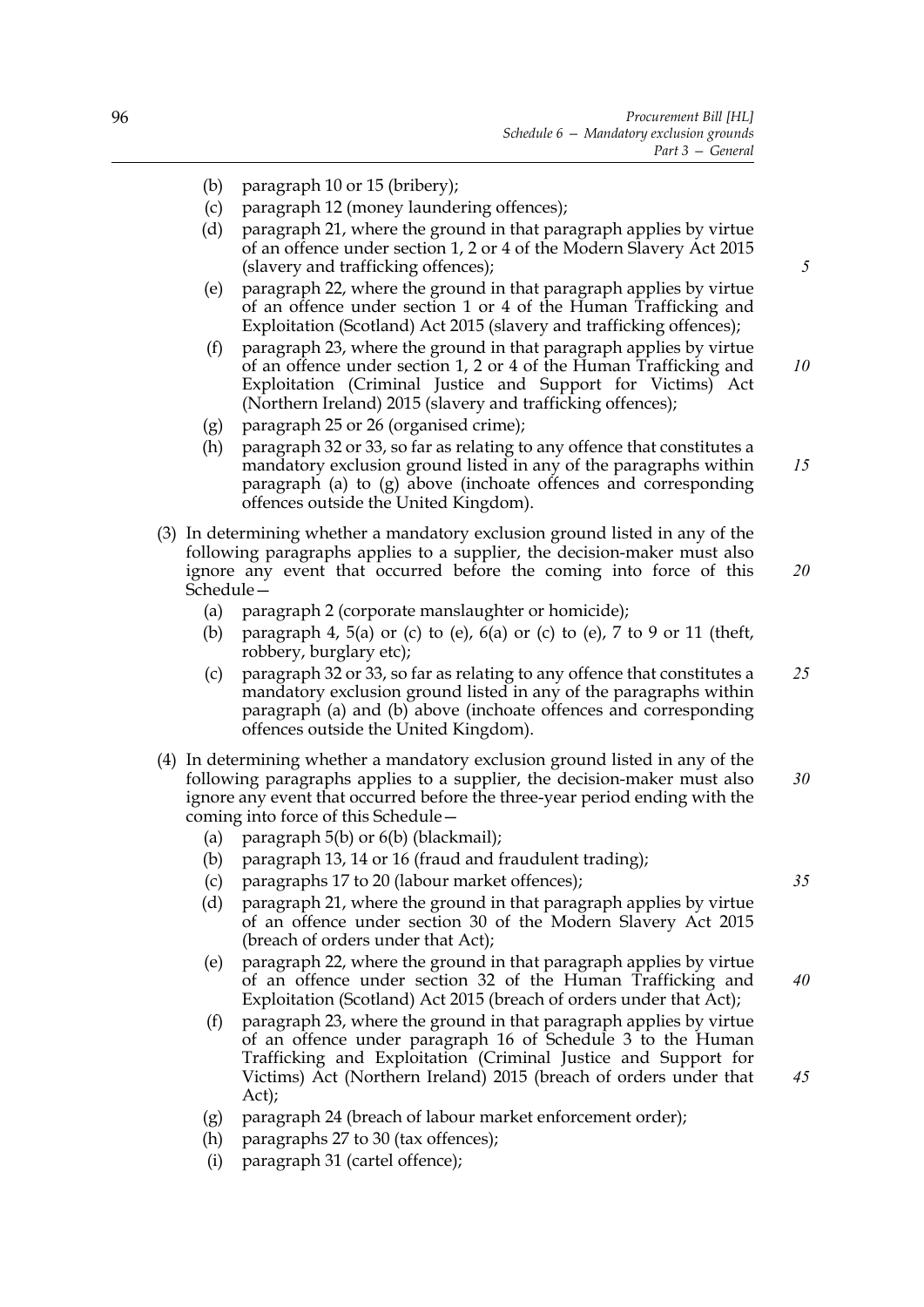- (j) paragraph [32](#page-100-1) or [33,](#page-100-2) so far as relating to any offence that constitutes a mandatory exclusion ground listed in any of the paragraphs within paragraphs (a) to [\(i\)](#page-103-2) above;
- (k) paragraphs [34](#page-100-0) to [38](#page-101-1) (tax misconduct);
- (l) paragraph [39](#page-101-0) (competition law infringements);
- (m) paragraph [40](#page-102-2) (equivalents to tax misconduct and competition law infringements outside the United Kingdom).

## *Definitions*

| 43 | In this Schedule-                                                                                                                                                                              |    |
|----|------------------------------------------------------------------------------------------------------------------------------------------------------------------------------------------------|----|
|    | the "CMA" means the Competition and Markets Authority;                                                                                                                                         | 10 |
|    | "conduct" includes acts and omissions;                                                                                                                                                         |    |
|    | "connected person", in relation to a supplier, means any of the<br>following $-$                                                                                                               |    |
|    | a person with "significant control" over the supplier (within<br>(a)<br>the meaning given by section 790C(2) of the Companies Act<br>2006 ("CA 2006"));                                        | 15 |
|    | a director or shadow director of the supplier;<br>(b)                                                                                                                                          |    |
|    | a parent undertaking or a subsidiary undertaking of the<br>(c)<br>supplier;                                                                                                                    |    |
|    | (d)<br>a predecessor company;                                                                                                                                                                  | 20 |
|    | any other person who it can reasonably be considered stands<br>(e)<br>in an equivalent position in relation to the supplier as a<br>person within paragraph (a) to (d);                        |    |
|    | (f)<br>any person with the right to exercise, or who actually<br>exercises, significant influence or control over the supplier;                                                                | 25 |
|    | any person over which the supplier has the right to exercise,<br>(g)<br>or actually exercises, significant influence or control;                                                               |    |
|    | "court" includes a tribunal;                                                                                                                                                                   |    |
|    | "decision-maker", in relation to a supplier, means a contracting<br>authority or an appropriate authority that is considering whether a<br>mandatory exclusion ground applies to the supplier; | 30 |
|    | "director" has the meaning given in section 250 of CA 2006;                                                                                                                                    |    |
|    | "event" means a conviction, decision, ruling, failure or other event by<br>virtue of which a mandatory exclusion ground would apply to a<br>supplier;                                          | 35 |
|    | "HMRC" means Her Majesty's Revenue and Customs;                                                                                                                                                |    |
|    | "parent undertaking" and "subsidiary undertaking" have the meanings<br>given in section 1162 of CA 2006;                                                                                       |    |
|    | "predecessor company" means a company which-                                                                                                                                                   |    |
|    | became insolvent and ceased to trade,<br>(a)                                                                                                                                                   | 40 |
|    | before it ceased to trade, carried on the same or substantially<br>(b)<br>the same business as the supplier,                                                                                   |    |
|    | has transferred all or substantially all of its assets to the<br>(c)<br>supplier, and                                                                                                          |    |
|    | had at least one director or shadow director who is or has<br>(d)<br>been a director or shadow director of the supplier;                                                                       | 45 |
|    | "shadow director" has the meaning given in section 251 of CA 2006.                                                                                                                             |    |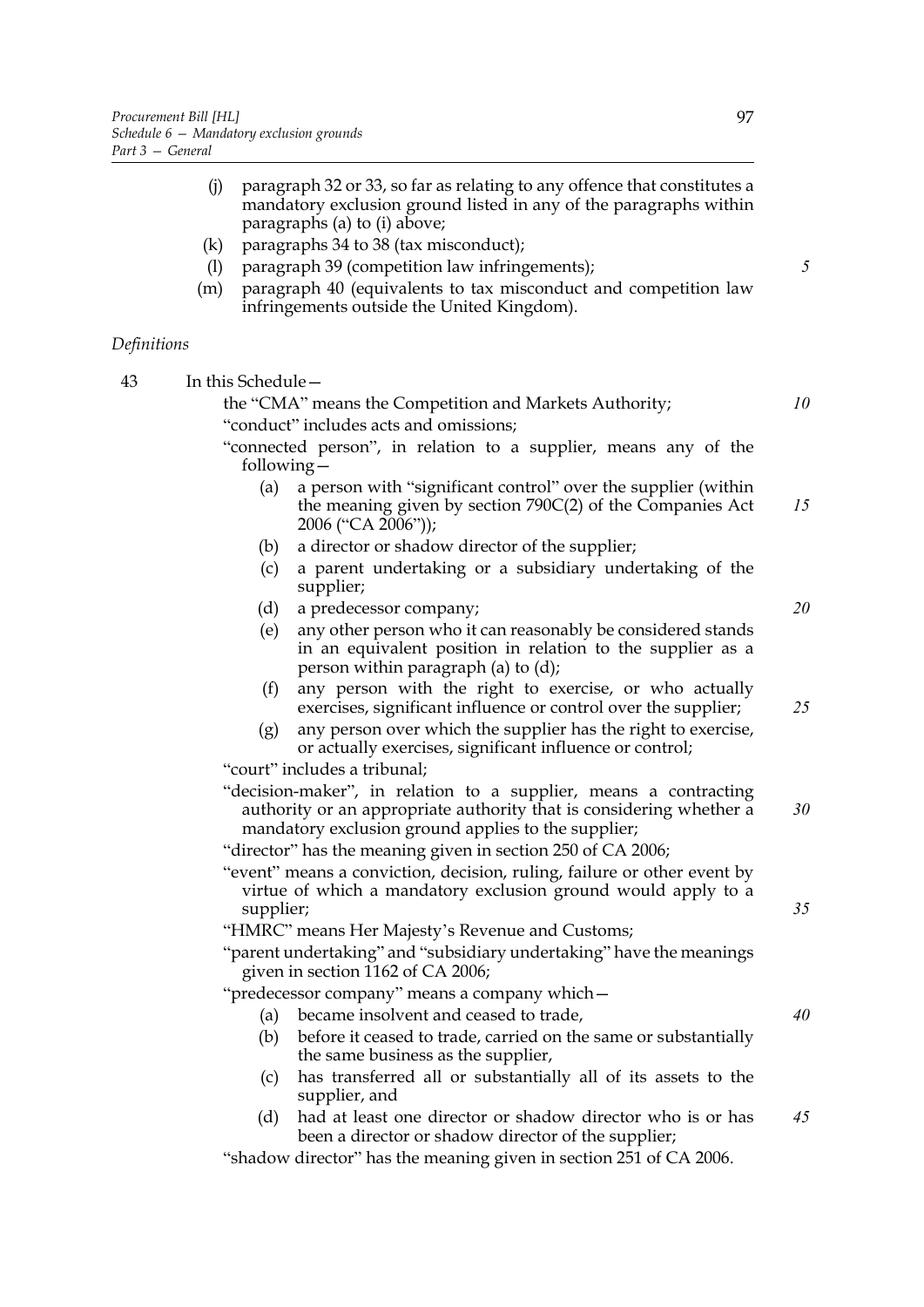#### <span id="page-105-0"></span>SCHEDULE 7 Section [54](#page-40-1)

#### DISCRETIONARY EXCLUSION GROUNDS

#### *Labour market misconduct*

- 1 A discretionary exclusion ground applies to a supplier if any of the following orders has been made against the supplier or a connected person—
	- (a) a slavery and trafficking prevention order, an interim slavery and trafficking prevention order, a slavery and trafficking risk order or an interim slavery and trafficking risk order under Part 2 of the Modern Slavery Act 2015;
	- (b) a trafficking and exploitation prevention order, an interim trafficking and exploitation prevention order, a trafficking and exploitation risk order or an interim trafficking and exploitation risk order under Part 4 of the Human Trafficking and Exploitation (Scotland) Act 2015 (asp 12);
	- (c) a slavery and trafficking prevention order or an interim slavery and trafficking prevention order under Schedule 3 to the Human Trafficking and Exploitation (Criminal Justice and Support for Victims) Act (Northern Ireland) 2015 (c.2 (N.I.));
	- (d) a labour market enforcement order under section 18 of the Immigration Act 2016. *20*
- 2 A discretionary exclusion ground applies to a supplier if the supplier or a connected person has engaged in conduct outside the United Kingdom that the decision-maker considers could result in any such order being made if the conduct occurred in the United Kingdom.

3 A discretionary exclusion ground applies to a supplier if the decision-maker considers that there is sufficient evidence that the supplier or a connected person has engaged in conduct (whether in or outside the United Kingdom) constituting (or that would, if it occurred in the United Kingdom, constitute) an offence referred to in—

- (a) section 1, 2, 4 or 30 of the Modern Slavery Act 2015,
- (b) section 1, 4 or 32 of the Human Trafficking and Exploitation (Scotland) Act 2015, or
- (c) section 1, 2 or 4 of the Human Trafficking and Exploitation (Criminal Justice and Support for Victims) Act (Northern Ireland) 2015, or paragraph 16 of Schedule 3 to that Act.

#### *Environmental misconduct*

- 4 A discretionary exclusion ground applies to a supplier if—
	- (a) the supplier or a connected person has been convicted of an offence (whether in or outside the United Kingdom), and
	- (b) the conduct constituting the offence caused, or had the potential to cause, significant harm to the environment, including the life and health of plants and animals.

*5*

*25*

*15*

*30*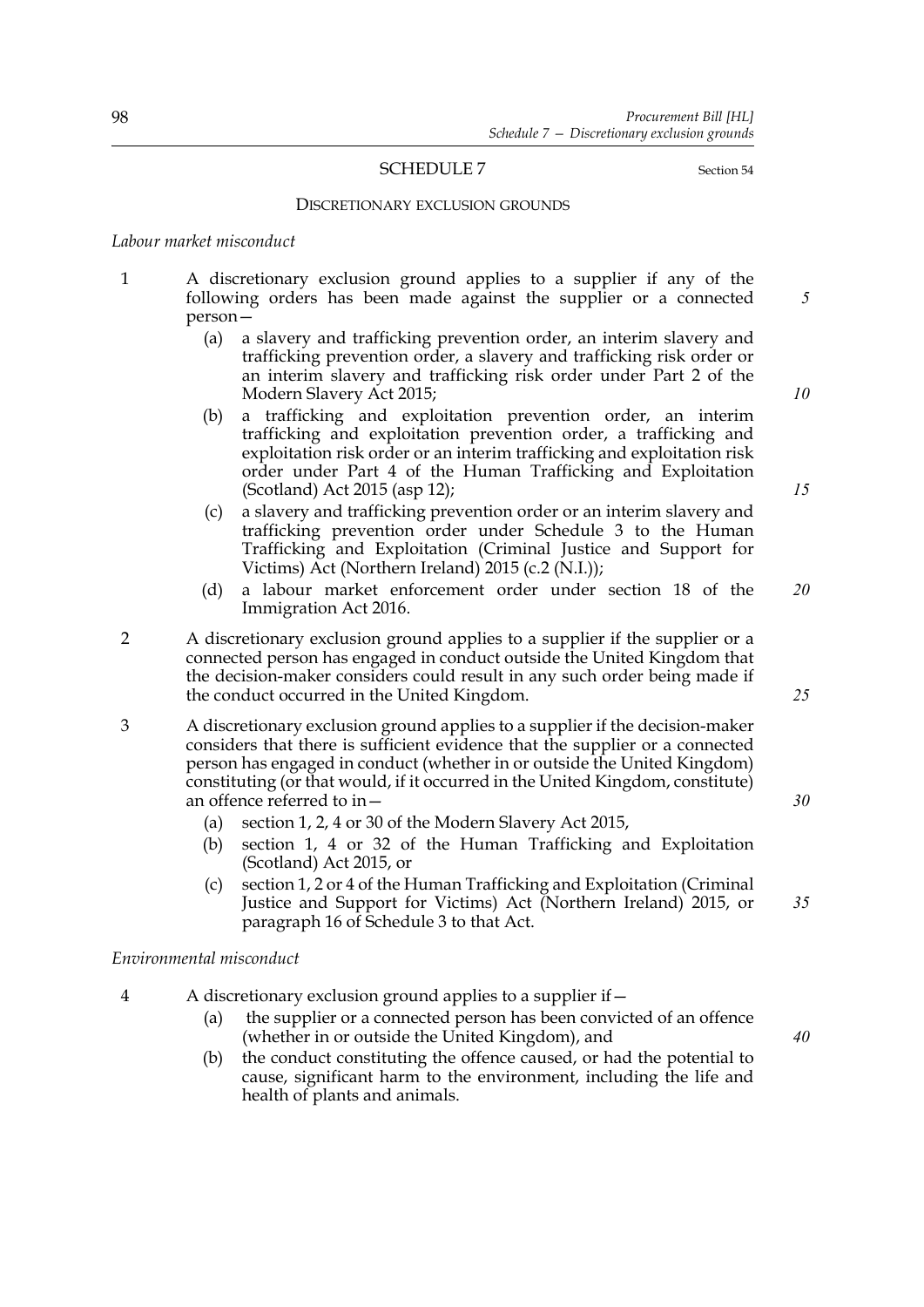*Insolvency, bankruptcy, etc*

- <span id="page-106-0"></span>5 A discretionary exclusion ground applies to a supplier if the supplier or a connected person has—
	- (a) become bankrupt (or, in Scotland, its estate has been sequestrated),
	- (b) become subject to insolvency or winding-up proceedings,
	- (c) had its assets subject to administration or receivership, including by a liquidator or court,
	- (d) entered into an arrangement with its creditors,
	- (e) become subject to a petition or application for any such procedures or arrangements, or
	- (f) in any jurisdiction, been subject to a procedure or an application the decision-maker considers to correspond to any procedure or application mentioned in paragraphs [\(a\)](#page-106-0) to [\(e\).](#page-106-1)

<span id="page-106-1"></span>6 A discretionary exclusion ground applies to a supplier if the supplier or a connected person is—

- (a) in the case of a company, unable to pay its debts within the meaning given by section 123 of the Insolvency Act 1986 or Article 103 of the Insolvency (Northern Ireland) Order 1989 (S.I. 1989/2405) (N.I. 19),
- (b) in the case of an individual—
	- (i) unable to pay their debts or with no reasonable prospects of paying their debts, each within the meaning given by section 268 of that Act or Article 242 of that Order, or *20*
	- (ii) apparently insolvent within the meaning of section 16 of the Bankruptcy (Scotland) Act 2016 (asp 21), or
- (c) in a corresponding position in any jurisdiction in the opinion of the decision-maker. *25*
- 7 A discretionary exclusion ground applies to a supplier if the supplier or a connected person has suspended or ceased carrying on all or a substantial part of its business.

#### *Potential competition infringements*

- <span id="page-106-2"></span>8 (1) A discretionary exclusion ground applies to a supplier if the decision-maker considers that an agreement or concerted practice to which the supplier or a connected person is party has infringed—
	- (a) the Chapter I prohibition (within the meaning given by section 2 of the Competition Act 1998), or
	- (b) any substantially similar prohibition applicable in a jurisdiction outside the United Kingdom.
	- (2) Sub-paragraph [\(1\)](#page-106-2) does not apply where the supplier or connected person is—
		- (a) an immunity recipient (within the meaning given by paragraph 14 of Schedule 8A to that Act), or *40*
		- (b) a regulator or other authority outside the United Kingdom has granted the supplier or connected person immunity from penalties in respect of the infringement.
- 9 A discretionary exclusion ground applies to a supplier if the decision-maker considers that the supplier or a connected person has infringed— *45*

*5*

*10*

*15*

*30*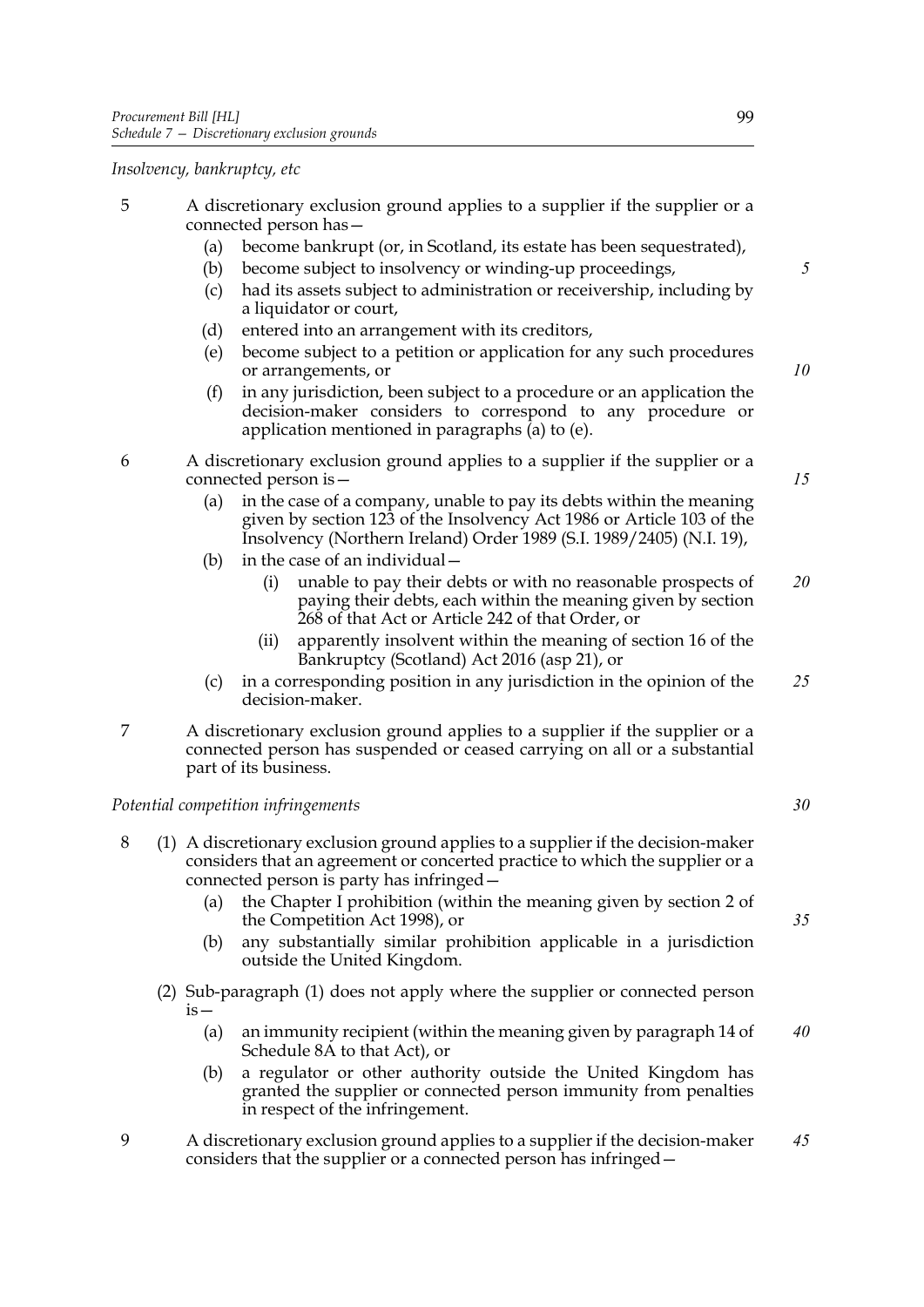- (a) the Chapter II prohibition (within the meaning given by section 18 of the Competition Act 1998), or
- (b) any substantially similar prohibition applicable in a jurisdiction outside the United Kingdom.
- 10 (1) A discretionary exclusion ground applies to a supplier if—
	- (a) the CMA has made a decision under the Competition Act 1998 that the supplier or a connected person has infringed the Chapter II prohibition, or
	- (b) a regulator or other authority outside the United Kingdom has made a decision that the supplier or a connected person has infringed any substantially similar prohibition. *10*
	- (2) In this paragraph the reference to the CMA includes a reference to a regulator referred to in section 54(1) of the Competition Act 1998 in circumstances where it exercises functions concurrently with the CMA in accordance with that Act.
- 11 (1) A discretionary exclusion ground applies to a supplier if the decision-maker considers that the supplier or a connected person has engaged in conduct constituting—
	- (a) an offence under section 188 of the Enterprise Act 2002 (cartel offence), or
	- (b) a substantially similar offence under the law of a country or territory outside the United Kingdom.
	- (2) Sub-paragraph (1) does not apply if  $-$ 
		- (a) the CMA has given written notice to the supplier or connected person under section 190(4) of the Enterprise Act 2002 (immunity from prosecution for cartel offences) in connection with the conduct, or *25*
		- (b) a regulator or other authority outside the United Kingdom has determined that the supplier or connected person is immune from prosecution in respect of the conduct.

#### *Professional misconduct*

- 12 (1) A discretionary exclusion ground applies to a supplier if the decision-maker considers that the supplier or a connected person has engaged in professional misconduct which brings into question the supplier's integrity.
	- (2) A discretionary exclusion ground applies to a supplier if a court, regulator or other authority has ruled that the supplier or connected person has engaged in such professional misconduct. *35*
	- (3) "Professional misconduct" includes conduct involving—
		- (a) dishonesty;
		- (b) impropriety;
		- (c) a serious breach of ethical or professional standards applicable to the supplier (whether those standards are mandatory or not).

## *Breach of contract and poor performance*

- 13 (1) A discretionary exclusion ground applies to a supplier if—
	- (a) the supplier has breached a relevant contract, and

*15*

*20*

*30*

*40*

*45*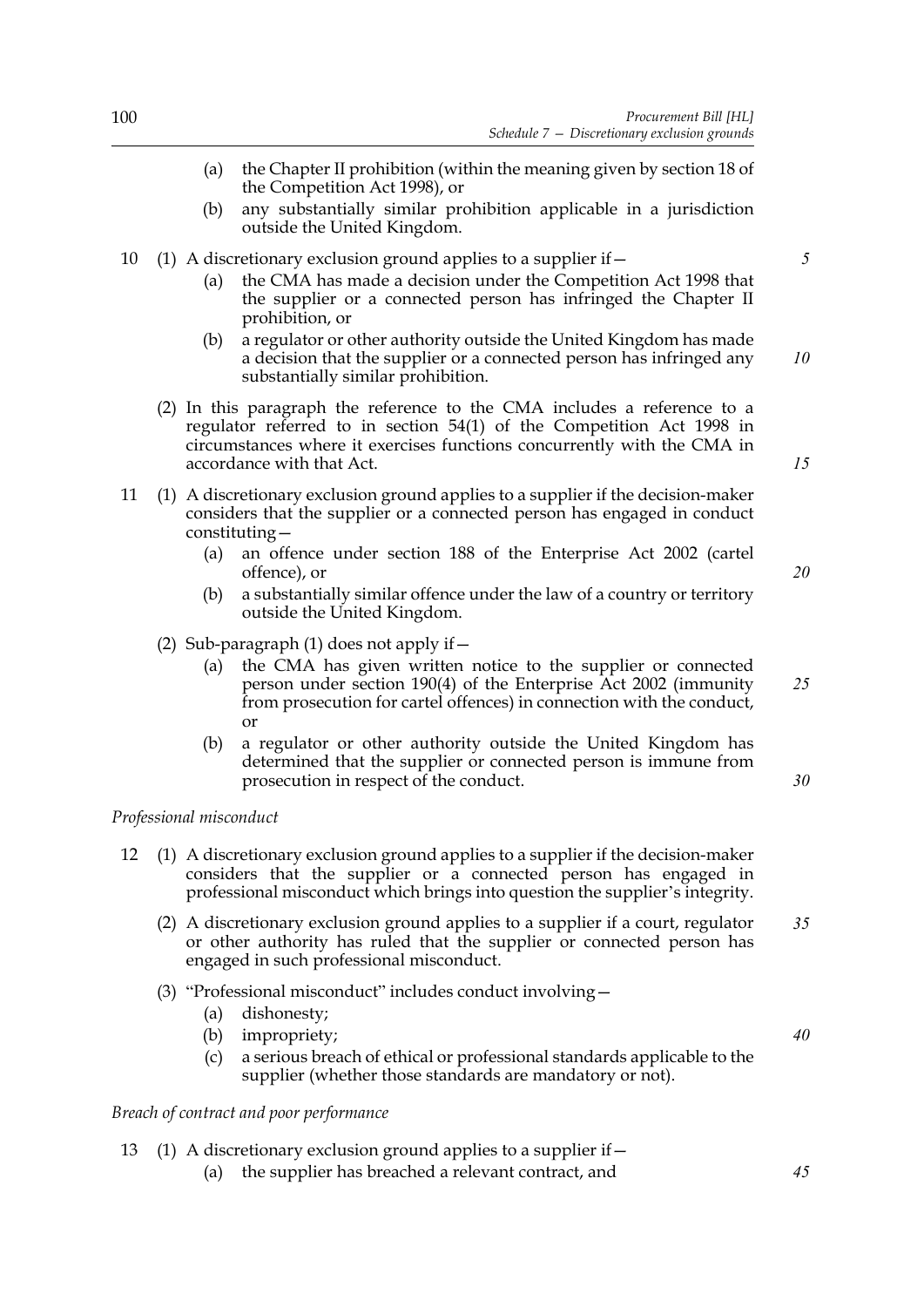- (b) the breach was sufficiently serious. (2) A discretionary exclusion ground applies to a supplier if  $-$ (a) a court has ruled that the supplier breached a relevant contract, and (b) the breach was sufficiently serious. (3) A discretionary exclusion ground applies to a supplier if the supplier— (a) has not performed a relevant contract to the regulated authority's satisfaction, (b) was given proper opportunity to improve performance, and (c) failed to do so. (4) A discretionary exclusion ground applies to a supplier if a contracting authority has published information under section  $66(5)$  $66(5)$  in respect of the supplier (information concerning either breach or poor performance). (5) For the purposes of this paragraph, a breach of a contract is "sufficiently
- serious" if it results in—
	- (a) termination (or partial termination) of the contract,
	- (b) the award of damages,
	- (c) a settlement agreement between the supplier and the regulated authority.
- (6) In this paragraph—

"regulated authority" means—

- (a) a contracting authority,
- (b) another public authority, or
- (c) an authority outside the United Kingdom that the decisionmaker considers to be equivalent;

"relevant contract" means a contract to which a regulated authority is party. *25*

# *Acting improperly in procurement*

- <span id="page-108-0"></span>14 (1) A discretionary exclusion ground applies to a supplier if a decision-maker considers that—
	- (a) the supplier has acted improperly in relation to any procurement, and *30*
	- (b) in so doing, the supplier put itself at an unfair advantage in relation to the award of a public contract.
	- (2) A supplier might act improperly in relation to a procurement by  $-$ 
		- (a) failing to provide information requested by the contracting authority; *35*
		- (b) providing information that is incomplete, inaccurate or misleading;
		- (c) accessing confidential information;
		- (d) unduly influencing the contracting authority's decision-making.

# *National security*

<span id="page-108-1"></span>15 A discretionary exclusion ground applies to a supplier if a decision-maker determines that the supplier or a connected person poses a threat to the national security of the United Kingdom.

*5*

*10*

*15*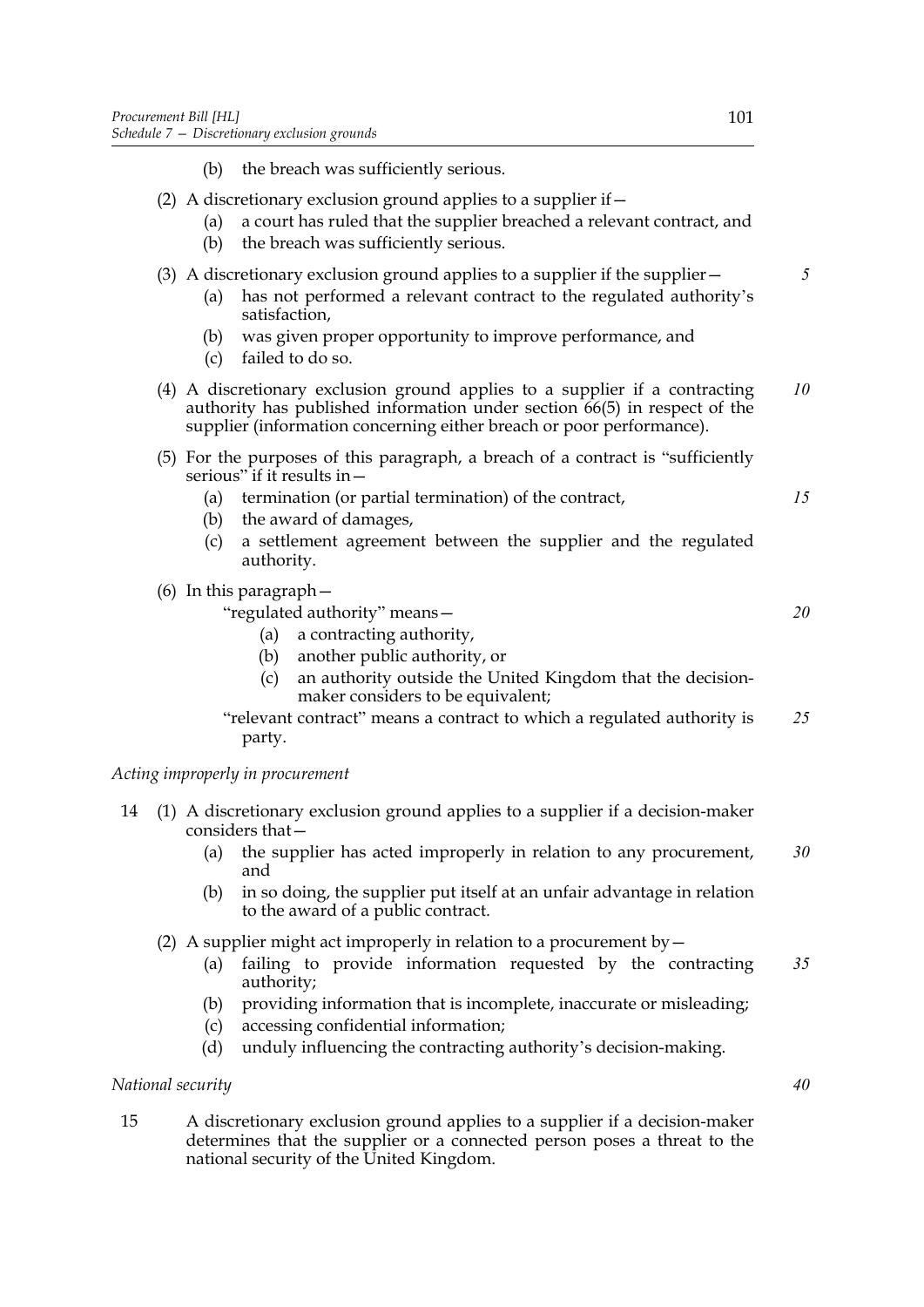# *Excluded matters*

<span id="page-109-1"></span><span id="page-109-0"></span>

| 16          | (1) For the purpose of determining whether a discretionary exclusion ground<br>applies to a supplier, the decision-maker must ignore any event that –<br>the decision-maker was aware of before the five-year period ending<br>(a)<br>with the date on which the determination is made, or<br>a reasonably well-informed decision-maker in their position would<br>(b)<br>have been aware of before that period.<br>This is subject to sub-paragraphs (2) and (4). | 5  |  |
|-------------|--------------------------------------------------------------------------------------------------------------------------------------------------------------------------------------------------------------------------------------------------------------------------------------------------------------------------------------------------------------------------------------------------------------------------------------------------------------------|----|--|
|             | (2) In determining whether a discretionary exclusion ground within sub-<br>paragraph (3) applies to a supplier, the decision-maker must also ignore any<br>event that $-$                                                                                                                                                                                                                                                                                          |    |  |
|             | (a)<br>the decision-maker was aware of before the three-year period ending<br>with the date on which the determination is made, or<br>a reasonably well-informed decision-maker in their position would<br>(b)                                                                                                                                                                                                                                                     |    |  |
|             | have been aware of before that period.                                                                                                                                                                                                                                                                                                                                                                                                                             | 15 |  |
|             | (3) The grounds are those listed in $-$<br>paragraphs 5 to 7 (insolvency, bankruptcy etc);<br>(a)<br>paragraphs 8 to 11 (potential competition infringements);<br>(b)<br>paragraph 12 (professional misconduct);<br>(c)<br>paragraph 13(1) or (2) (breach of contract);<br>(d)<br>paragraph 14 (acting improperly in a procurement).<br>(e)                                                                                                                        | 20 |  |
|             | (4) In determining whether a discretionary exclusion ground listed in any of the<br>following paragraphs applies to a supplier, the decision-maker must also<br>ignore any event that occurred before the coming into force of this<br>Schedule-                                                                                                                                                                                                                   |    |  |
|             | paragraphs 1 to 3 (labour market misconduct);<br>(a)<br>paragraph 4 (environmental misconduct);<br>(b)<br>paragraph 13(3) (poor performance);<br>(c)<br>paragraph 15 (national security).<br>(d)                                                                                                                                                                                                                                                                   |    |  |
| Definitions |                                                                                                                                                                                                                                                                                                                                                                                                                                                                    | 30 |  |
| 17          | In this Schedule-<br>"decision-maker", in relation to a supplier, means a contracting<br>authority or an appropriate authority that is considering whether a<br>discretionary exclusion ground applies to the supplier;<br>"information" includes evidence verifying that information.                                                                                                                                                                             | 35 |  |
| 18          | Other terms used in this Schedule and defined in Schedule 6 have the<br>meanings given in that Schedule.                                                                                                                                                                                                                                                                                                                                                           |    |  |

# PERMITTED CONTRACT MODIFICATIONS

SCHEDULE 8 Section [69](#page-51-0)

# *Provided for in the contract*

1 A modification is a permitted modification if—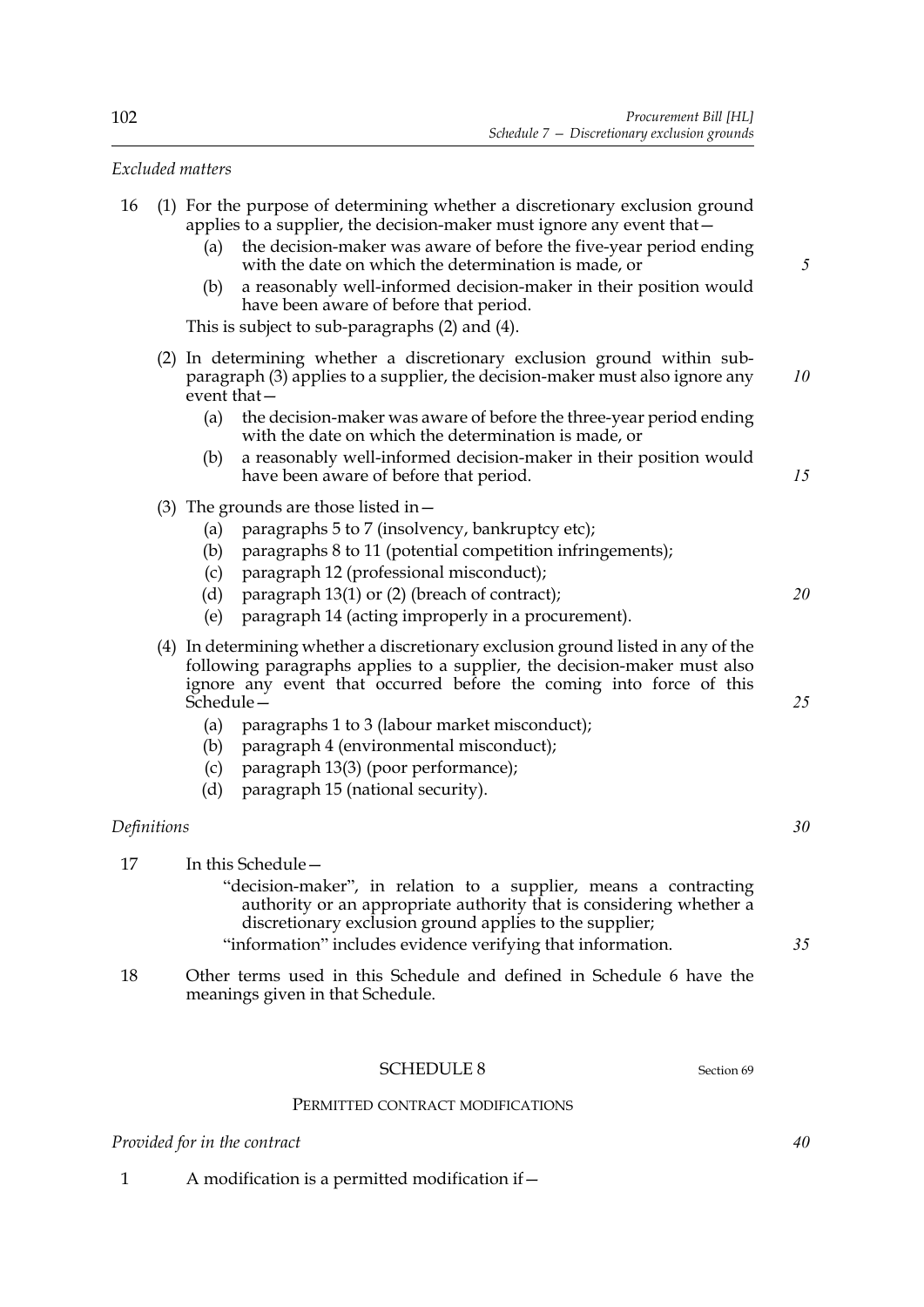- (a) the possibility of the modification is unambiguously provided for in—
	- (i) the contract as awarded, and
	- (ii) the tender or transparency notice for the award of that contract, and
- (b) the modification would not change the overall nature of the contract.

*Urgency and the protection of life, etc*

- <span id="page-110-0"></span>2 A modification is a permitted modification if—
	- (a) its purpose could otherwise be achieved by the direct award of a contract under section [40,](#page-32-0) and
	- (b) such an award could be made by reference to—
		- (i) paragraph [13](#page-96-0) of Schedule [5](#page-94-0) (extreme and unavoidable urgency), or
		- (ii) regulations under section [41](#page-33-0) (direct award to protect life, etc).
- 3 Assume, for the purposes of paragraph [2](#page-110-0), that the contract would be a public contract as defined in section [2](#page-9-0). *15*

*Unforeseeable circumstances*

- 4 (1) A modification is a permitted modification if—
	- (a) the circumstances giving rise to the modification could not reasonably have been foreseen by the contracting authority before the award of the contract, *20*
	- (b) the modification would not change the overall nature of the contract, and
	- (c) the modification would not increase the estimated value of the contract by more than 50 per cent.
	- (2) Sub-paragraph [\(1\)\(c\)](#page-110-1) does not apply if the contract being modified is a utilities contract.

# <span id="page-110-1"></span>*Materialisation of a known risk*

# <span id="page-110-3"></span>5 (1) A modification is a permitted modification if—

- (a) the contracting authority considers that—
	- (i) a known risk has materialised otherwise than as a result of any act or omission of the contracting authority or the supplier,
	- (ii) because of that fact, the contract cannot be performed to the satisfaction of the contracting authority,
	- (iii) the modification goes no further than necessary to remedy that fact, and
	- (iv) awarding a further contract under Part 3 (instead of modifying the contract) would not be in the public interest in the circumstances, and
- <span id="page-110-2"></span>(b) the modification would not increase the estimated value of the contract by more than 50 per cent ignoring, for the purpose of estimating the value of the contract, the fact that the risk has materialised.

*5*

*10*

*30*

*25*

*40*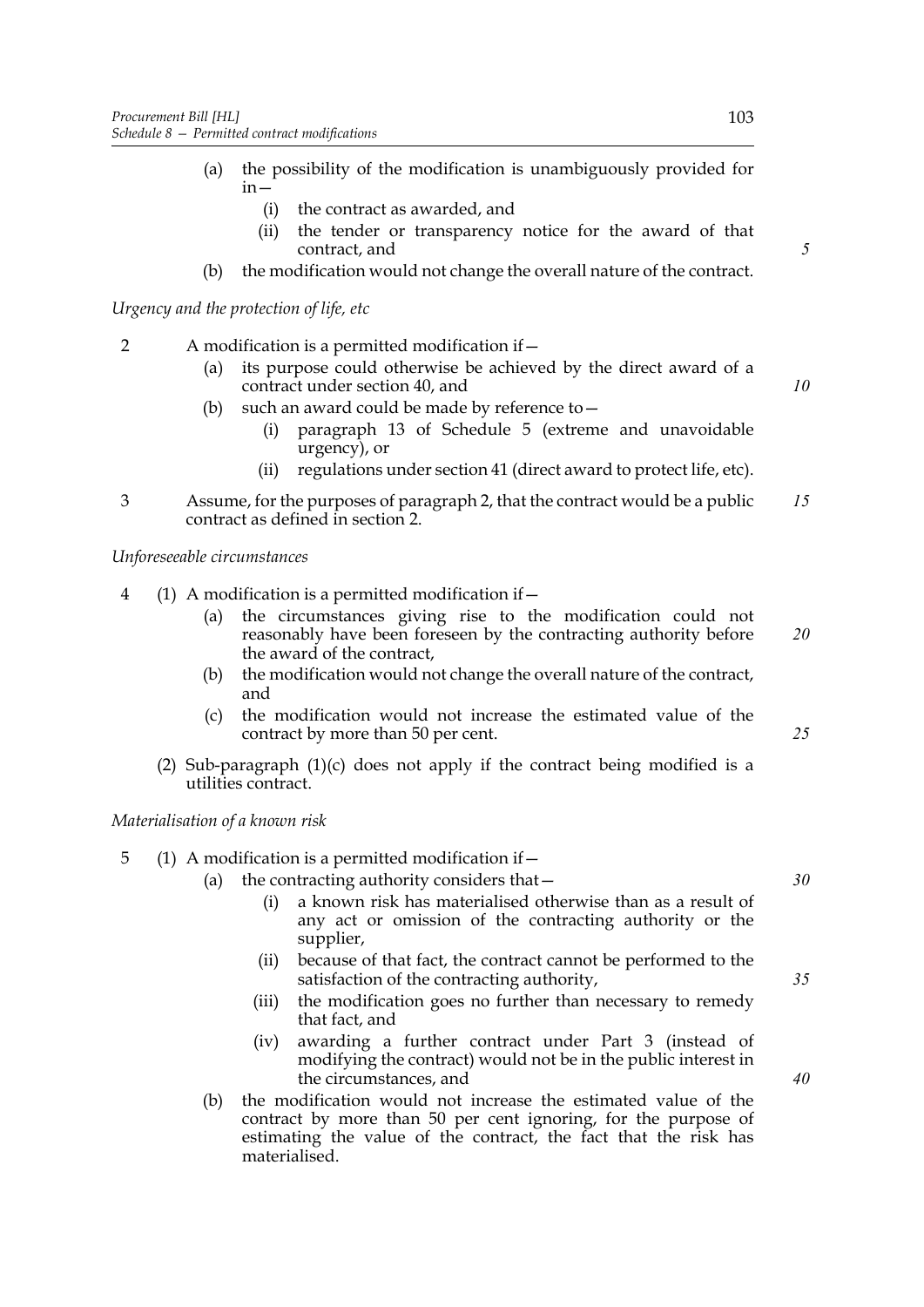(2) Sub-paragraph [\(1\)\(b\)](#page-110-2) does not apply if the contract being modified is a utilities contract.

<span id="page-111-0"></span>6 In paragraph [5,](#page-110-3) a "known risk" means a risk that—

- (a) the contracting authority considered—
	- (i) could jeopardise the satisfactory performance of the contract, but
	- (ii) because of its nature, could not be addressed in the contract as awarded, and
- (b) was identified in the tender or transparency notice for award of the contract, including by reference to—
	- (i) its meeting the description in paragraph [\(a\),](#page-111-0) and
	- (ii) the possibility of modification under paragraph [5.](#page-110-3)
- 7 In considering whether awarding a new contract would be in the public interest for the purposes of paragraph [5,](#page-110-3) a contracting authority—
	- (a) must consider whether a new contract could provide more value for money, and *15*
	- (b) may consider technical and operational matters.

*Additional goods, services or works*

8 (1) A modification is a permitted modification if—

- (a) the modification provides for the supply of goods, services or works in addition to the goods, services or works already provided for in the contract, *20*
- (b) using a different supplier would result in the supply of goods, services or works that are different from, or incompatible with, those already provided for in the contract,
- (c) the contracting authority considers that the difference or incompatibility would result in—
	- (i) disproportionate technical difficulties in operation or maintenance or other significant inconvenience, and
	- (ii) the substantial duplication of costs for the authority, and
- (d) the modification would not increase the estimated value of the contract by more than 50 per cent.
- <span id="page-111-1"></span>(2) Sub-paragraph [\(1\)\(d\)](#page-111-1) does not apply if the contract being modified is a utilities contract.

*Transfer on corporate restructuring*

9 A novation or assignment of a public contract to a supplier that is not an excluded supplier is a permitted modification if it is required following a corporate restructuring or similar circumstance.

*Defence authority contracts*

- 10 A modification of a defence authority contract is a permitted modification where it is necessary to enable the contracting authority to  $-$ *40*
	- (a) take advantage of developments in technology, or
	- (b) prevent or mitigate any adverse effect of those developments.

*35*

*25*

*30*

*5*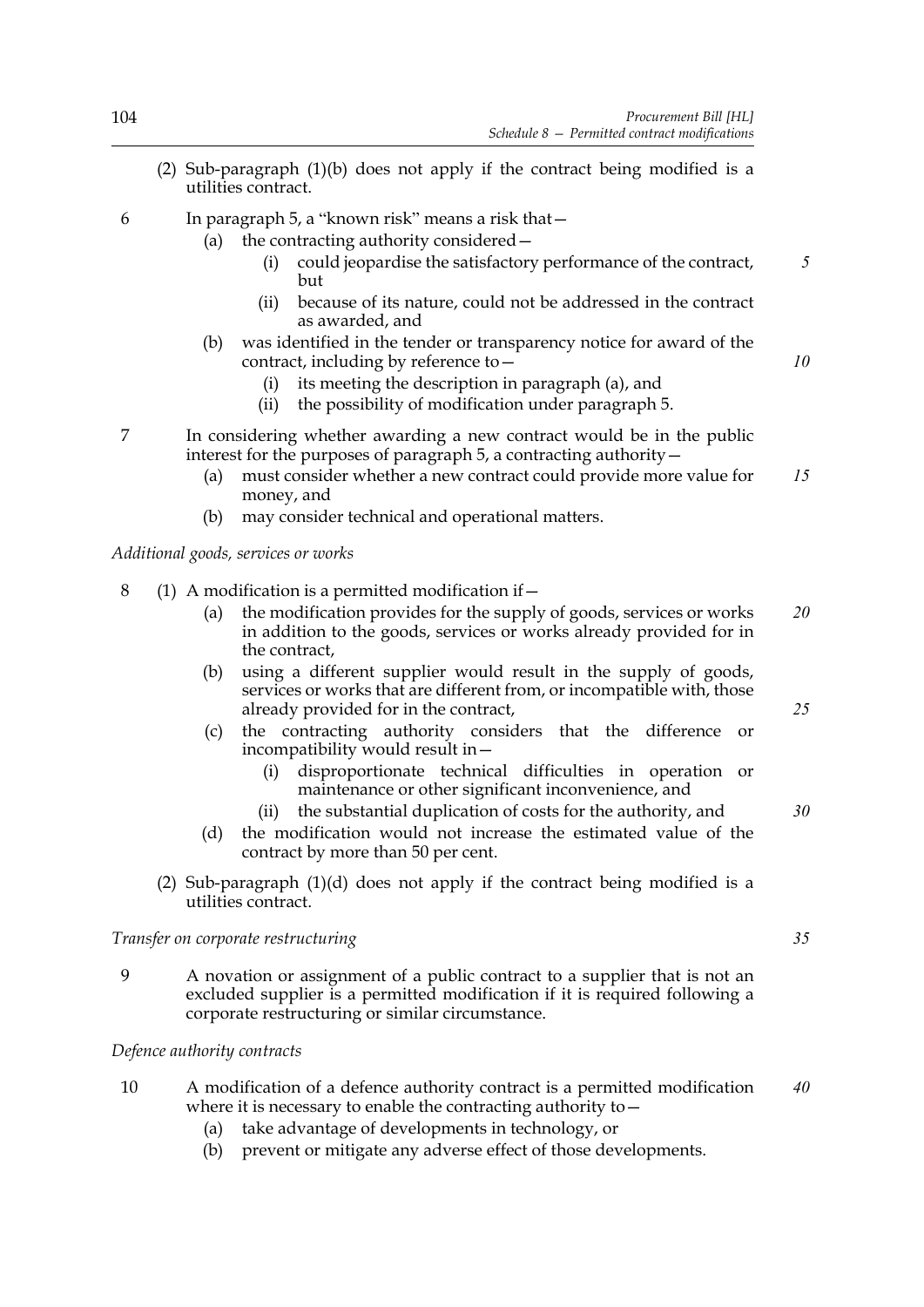- 11 A modification of a defence authority contract is a permitted modification where—
	- (a) the continuous supply of the goods, services or works supplied under the contract is necessary to ensure the ability of the Armed Forces to maintain their operational capabilities, effectiveness, readiness for action, safety, security, or logistical capabilities, and
	- (b) the modification is necessary to ensure there is continuous supply of those goods, services or works.

#### SCHEDULE 9 Section [81](#page-59-0)

#### TREATY STATE SUPPLIERS (SPECIFIED INTERNATIONAL AGREEMENTS)

- 1 The Agreement on Government Procurement signed at Marrakesh on 15 April 1994, as amended on or before the day on which this Schedule comes into force.
- 2 Agreement establishing an Association between the United Kingdom of Great Britain and Northern Ireland and the Republic of Chile, signed at Santiago on 30 January 2019. *15*
- 3 Trade Agreement between the United Kingdom of Great Britain and Northern Ireland and the Swiss Confederation, signed at Bern on 11 February 2019.
- 4 Trade and Partnership Agreement between the Government of the United Kingdom of Great Britain and Northern Ireland and the Government of the State of Israel, signed at Tel Aviv on 18 February 2019.
- 5 Economic Partnership Agreement between the CARIFORUM States, of the one part, and the United Kingdom of Great Britain and Northern Ireland, of the other part, signed at Castries, Saint Lucia on 22 March 2019.
- 6 Trade Agreement between the United Kingdom of Great Britain and Northern Ireland, of the one part, and the Republic of Colombia, the Republic of Ecuador and the Republic of Peru, of the other part, signed at Quito on 15 May 2019.
- 7 Agreement Establishing an Association between the United Kingdom of Great Britain and Northern Ireland and Central America, signed at Managua on 18 July 2019. *30*
- 8 Free Trade Agreement between the United Kingdom of Great Britain and Northern Ireland, of the one part, and the Republic of Korea, of the other part, signed at London on 22 August 2019.
- 9 Strategic Partnership and Cooperation Agreement between the United Kingdom of Great Britain and Northern Ireland and Georgia, signed at London on 21 October 2019.
- 10 Partnership, Trade and Cooperation Agreement between the United Kingdom of Great Britain and Northern Ireland and the Republic of Kosovo, signed at Pristina on 3 December 2019.

*10*

*5*

*20*

*25*

*35*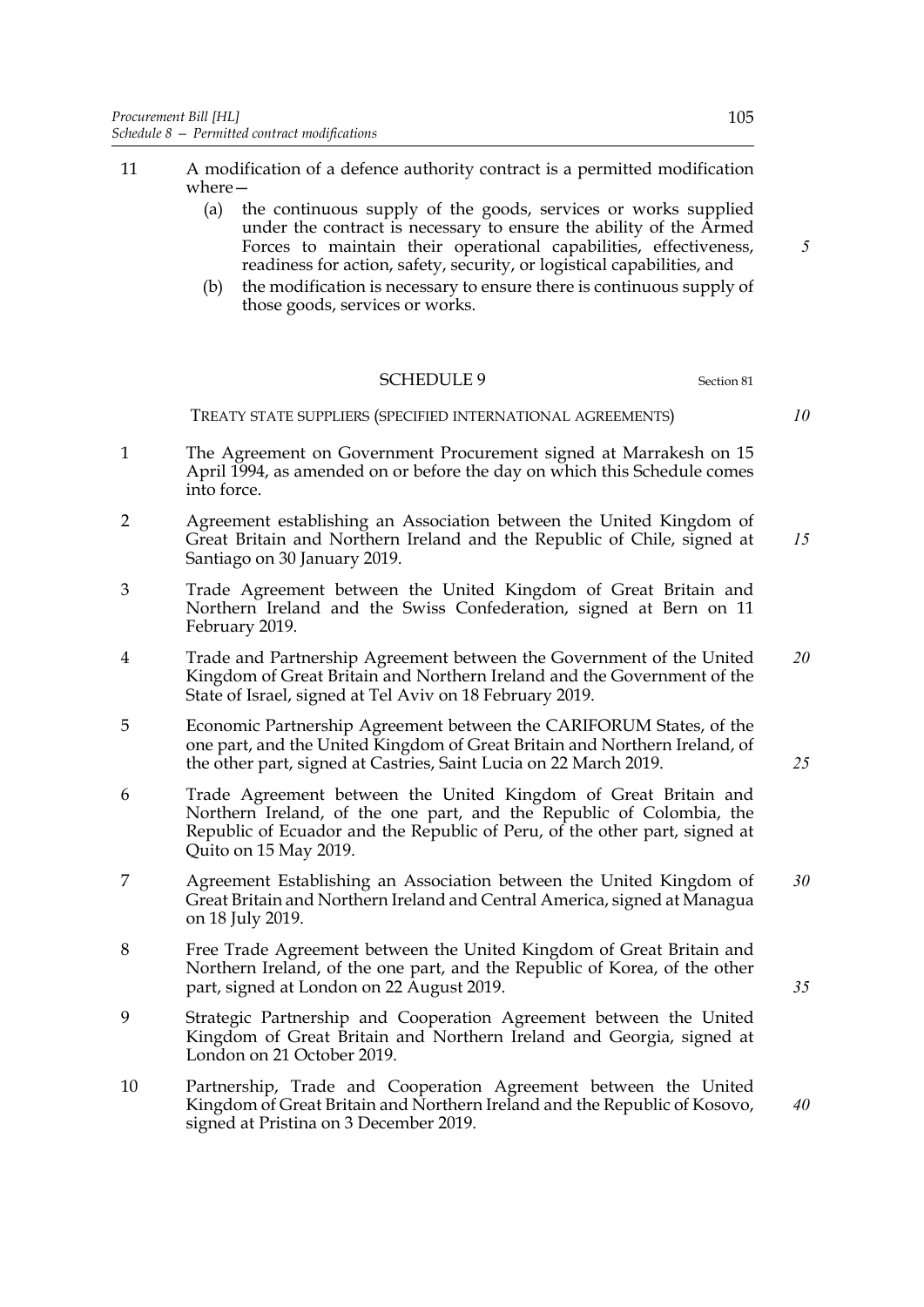| Procurement Bill [HL]<br>Schedule 9 - Treaty state suppliers (specified international agreements)                                                                                                                                                                  | 106 |
|--------------------------------------------------------------------------------------------------------------------------------------------------------------------------------------------------------------------------------------------------------------------|-----|
| Political, Free Trade and Strategic Partnership Agreement between the<br>United Kingdom of Great Britain and Northern Ireland and Ukraine, signed<br>at London on 8 October 2020.                                                                                  | 11  |
| Agreement between the United Kingdom of Great Britain and Northern<br>Ireland and Japan for a Comprehensive Economic Partnership, signed at<br>Tokyo on 23 October 2020.                                                                                           | 12  |
| Partnership, Trade and Cooperation Agreement between the United<br>Kingdom of Great Britain and Northern Ireland and the Republic of North<br>Macedonia, signed at Skopje on 3 December 2020.                                                                      | 13  |
| Agreement on Trade Continuity between the United Kingdom of Great<br>Britain and Northern Ireland and Canada, signed at Ottawa on 9 December<br>2020.                                                                                                              | 14  |
| Free Trade Agreement between the United Kingdom of Great Britain and<br>Northern Ireland and the Republic of Singapore, signed at Singapore on 10<br>December 2020.                                                                                                | 15  |
| Trade Continuity Agreement between the United Kingdom of Great Britain<br>and Northern Ireland and the United Mexican States, signed at Mexico City<br>on 15 December 2020.                                                                                        | 16  |
| Strategic Partnership, Trade and Cooperation Agreement between the<br>United Kingdom of Great Britain and Northern Ireland and the Republic of<br>Moldova, signed at Chisnau on 24 December 2020.                                                                  | 17  |
| Free Trade Agreement between the United Kingdom of Great Britain and<br>Northern Ireland and the Socialist Republic of Viet Nam, signed at London<br>on 29 December 2020.                                                                                          | 18  |
| Trade and Cooperation Agreement between the United Kingdom of Great<br>Britain and Northern Ireland, of the one part, and the European Union and<br>the European Atomic Energy Community, of the other part, signed at<br>Brussels and London on 30 December 2020. | 19  |
| Partnership, Trade and Cooperation Agreement between the United<br>Kingdom of Great Britain and Northern Ireland and the Republic of Albania,<br>signed at Tirana on 5 February 2021.                                                                              | 20  |
| Partnership, Trade and Cooperation Agreement between the Government of<br>the United Kingdom of Great Britain and Northern Ireland and the<br>Government of the Republic of Serbia, signed at Belgrade on 16 April 2021.                                           | 21  |
| Free Trade Agreement between Iceland, the Principality of Liechtenstein<br>and the Kingdom of Norway and the United Kingdom of Great Britain and<br>Northern Ireland, signed at London on 8 July 2021.                                                             | 22  |
| Free Trade Agreement between the United Kingdom of Great Britain and<br>Northern Ireland and Australia, signed at London on 16 December 2021 and<br>at Adelaide on 17 December 2021.                                                                               | 23  |
| Free Trade Agreement between the United Kingdom of Great Britain and<br>Northern Ireland and New Zealand signed at London on 28 February 2022.                                                                                                                     | 24  |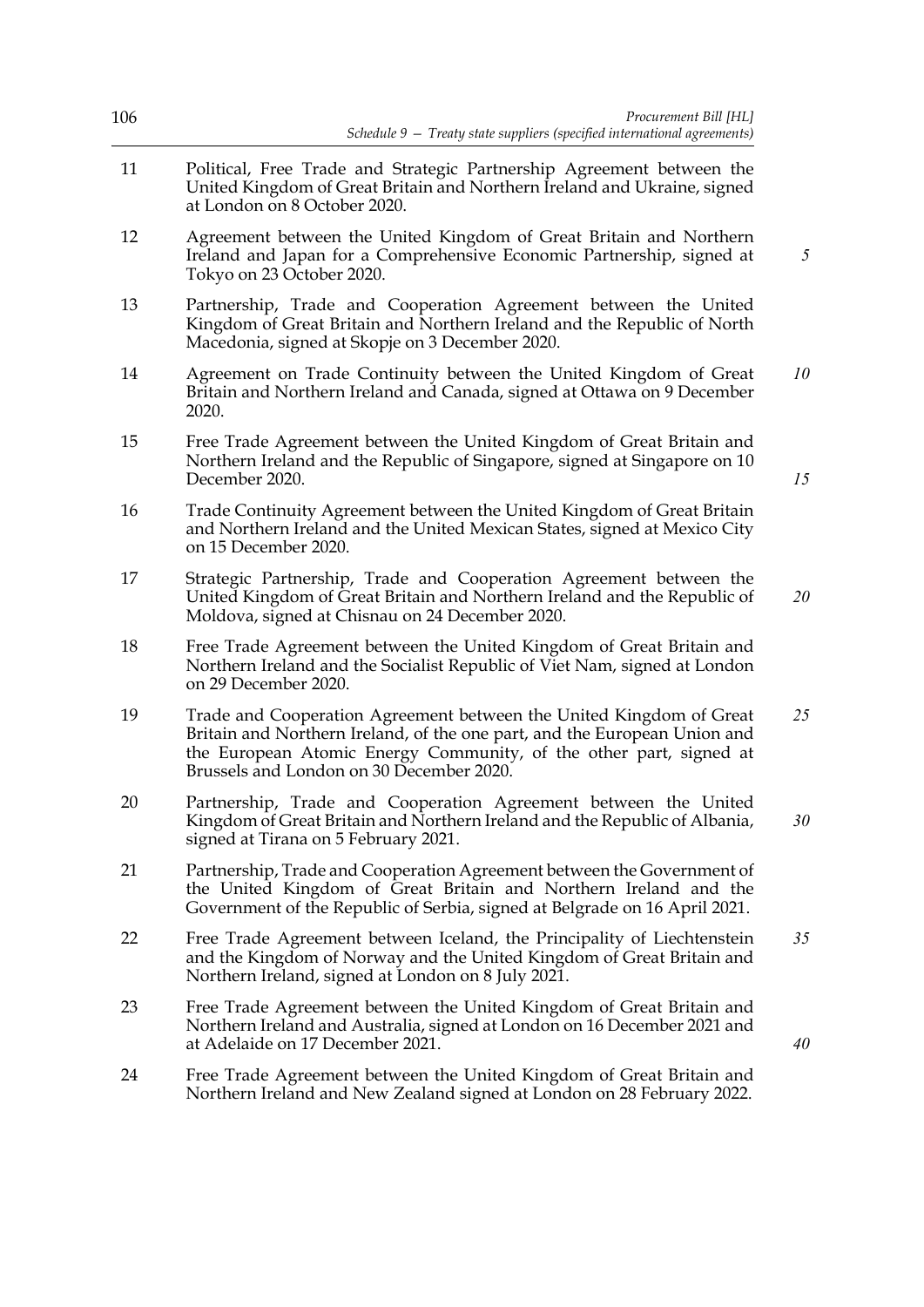# SCHEDULE 10 Section [105](#page-73-0)

SINGLE SOURCE DEFENCE CONTRACTS

#### 1 The Defence Reform Act 2014 is amended as follows.

*Definition of qualifying defence contract*

- 2 (1) Section 14 (regulations relating to qualifying defence contracts) is amended as follows. *5*
	- (2) In subsection (2)(a), after "goods, works or services" insert "wholly or substantially".
	- (3) After subsection (5) insert—
		- "(5A) Single source contract regulations may specify circumstances in which a contract entered into by the Secretary of State with a primary contractor is or is not to be treated as amending an existing contract between those parties for the purposes of subsection (4) or (5)." *10*
	- (4) After subsection (8) insert—
		- "(8A) The regulations may also specify when a contract is to be treated as substantially for defence purposes." *15*

*Pricing of qualifying defence contracts*

- 3 (1) Section 15 (pricing of qualifying defence contracts) is amended as follows.
	- (2) In subsection (1), after "qualifying defence contract" insert ", and, where the contract is divided into components, each component of that contract,".
	- (3) For subsection (2) substitute—
		- "(2) The regulations must provide for the price payable under the contract, or any component, to be determined—
			- (a) in accordance with the formula in subsection (4), or
			- (b) in such circumstances as may be specified in the regulations, in accordance with another method. *25*
		- (2A) The regulations must only specify circumstances for the purposes of subsection (2)(b) if the Secretary of State is satisfied that the factors referred to in section 13(2) may be ensured in those circumstances if another method is used.
		- (2B) The regulations may also make provision requiring a particular method specified in the regulations to be used in certain of the circumstances specified for the purposes of subsection (2)(b)."
	- (4) In subsection  $(3)(a)$ 
		- (a) after "contract" insert "or each amended component of that contract,"; *35*
		- (b) for "the formula in subsection (4)" substitute "the method applicable by virtue of subsection (2)".
	- (5) In subsection (3)(b) for "formula" substitute "method".
	- (6) In subsection  $(4)$  –

*40*

*30*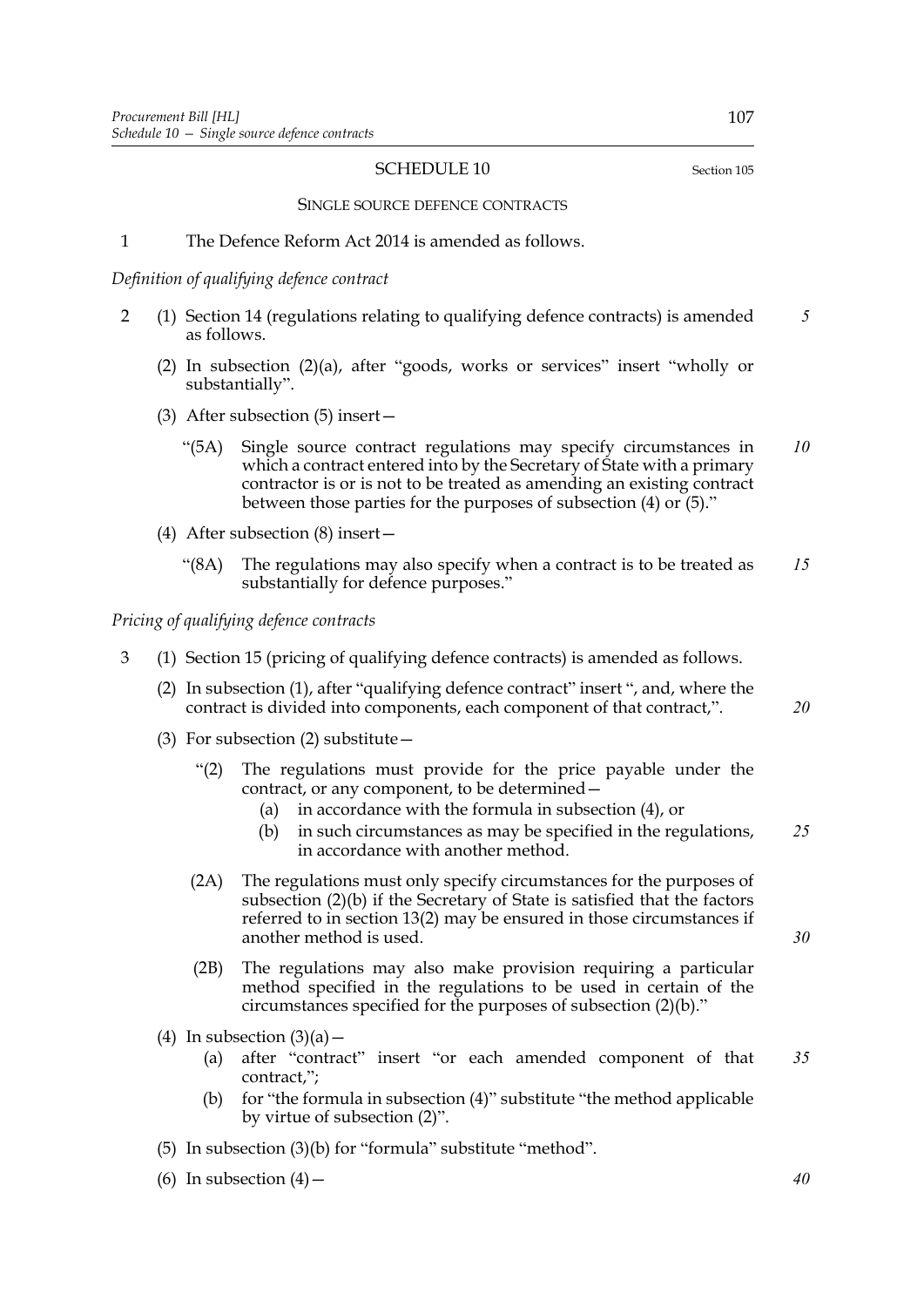- (a) after "for the contract" insert "or component";
- (b) after "under the contract" insert "or component".
- (7) In subsection (5), after "contract" insert "or component".
- (8) After subsection (5) insert—
	- "(6) In this Part, "component", in relation to a contract, means a part of the contract that the parties to it agree is to be treated distinctly from other such parts in determining the price payable under the contract. *5*
	- (7) Single source contract regulations may specify circumstances in which certain parts of a qualifying defence contract may or may not be treated distinctly from other parts of the same contract."
- <span id="page-115-0"></span>4 (1) Section 16 (pricing of contracts: supplementary) is amended as follows.
	- (2) In subsection (1)(b)(i), after "contract" insert "or, where relevant, a component of that contract".
	- (3) After subsection (3) insert—
		- "(4) Single source contract regulations may provide that the SSRO— *15*
			- (a) must, on an application by a person within subsection (5), determine whether the method used to determine the price payable under a qualifying defence contract or a component of that contract was appropriate;
			- (b) may, in consequence of a determination under paragraph [\(a\)](#page-115-0), determine that the price payable under the contract is to be adjusted by an amount specified by the SSRO. *20*
		- (5) The following persons are within this subsection—
			- (a) the Secretary of State,
			- (b) an authorised person, and
			- (c) the primary contractor."
- 5 After section 21(2) (final price adjustment) insert—
	- "(2A) Provision made under subsection (2) may include provision dealing with how, in the case of a qualifying defence contract divided into components, the components are to be taken into account in determining the amount of any adjustments to the total price payable under such a contract." *30*
- 6 In section 22(1)(a) (recovery of unpaid amounts), after "section" insert " $16(4)$ ,".
- 7 In section 43 (interpretation etc), at the appropriate place insert— ""component" has the meaning given by section 15(6)."

#### *Contract profit rate*

- 8 (1) Section 17 (contract profit rate) is amended as follows.
	- (2) In subsection (1) at the end insert ", or, where the contract is divided into components, any component of that contract".
	- (3) In subsection  $(2)$  –

*10*

*25*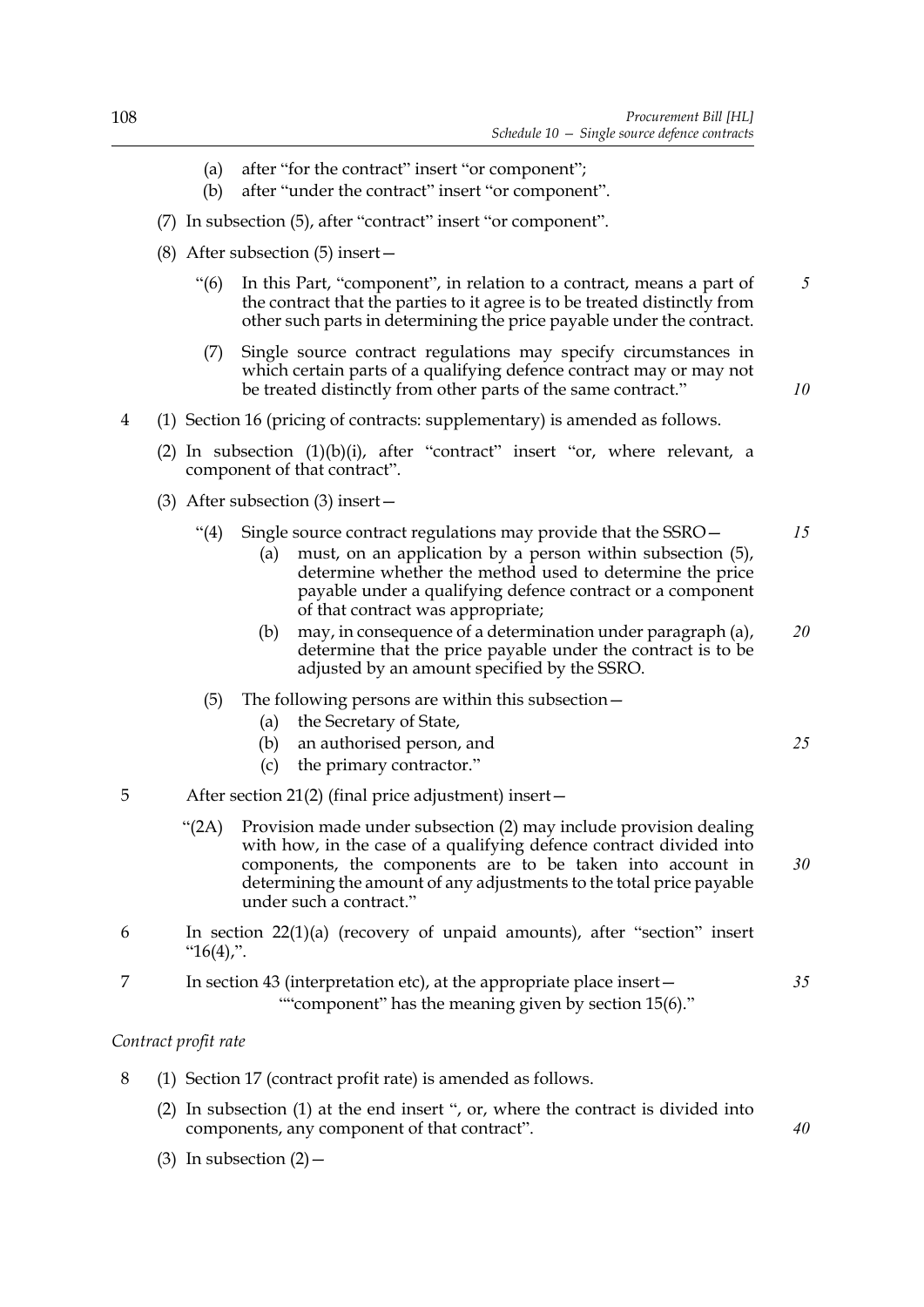|    | (a)                                                                                                                                 |                             | in step 2, for the words from "the risk" to "estimated allowable costs"<br>substitute "the financial risks to the primary contractor of entering<br>into the contract or component, taking into account the particular<br>type of activities to be carried out by the primary contractor under<br>that contract or component."; | 5  |  |  |  |  |
|----|-------------------------------------------------------------------------------------------------------------------------------------|-----------------------------|---------------------------------------------------------------------------------------------------------------------------------------------------------------------------------------------------------------------------------------------------------------------------------------------------------------------------------|----|--|--|--|--|
|    | (b)                                                                                                                                 | $3$ and $4$ );              | omit steps 3 and 4 (and, accordingly, renumber steps 5 and 6 as steps                                                                                                                                                                                                                                                           |    |  |  |  |  |
|    | (c)                                                                                                                                 | regulations,";              | in new step 3, after "determines" insert ", having taken into account<br>any factors relevant to the determination specified in the                                                                                                                                                                                             | 10 |  |  |  |  |
|    | (d)<br>(e)<br>(f)<br>(g)                                                                                                            | component".                 | in new step 3, for "4" substitute "2";<br>in new step 3, after "contract" insert "or component";<br>in new step 4, for "5" substitute "3";<br>in new step 4, after "contract", in both places it occurs, insert "or                                                                                                             | 15 |  |  |  |  |
|    |                                                                                                                                     |                             | (4) In subsection (3) for "6", in both places it occurs, substitute "4".                                                                                                                                                                                                                                                        |    |  |  |  |  |
|    |                                                                                                                                     |                             |                                                                                                                                                                                                                                                                                                                                 |    |  |  |  |  |
| 9  | (5) In subsection $(4)(b)$ , for "6" substitute "4".                                                                                |                             |                                                                                                                                                                                                                                                                                                                                 |    |  |  |  |  |
|    | (1) Section 18 (contract profit rate: supplementary) is amended as follows.<br>(2) In subsection $(2)(a)$ –                         |                             |                                                                                                                                                                                                                                                                                                                                 |    |  |  |  |  |
|    | (a)<br>(b)                                                                                                                          | for "6" substitute "4";     | after "paragraph" insert ", or a component of such a contract".                                                                                                                                                                                                                                                                 | 20 |  |  |  |  |
|    | (3) In subsection $(2)(b)$ , after "contract" insert "or component".                                                                |                             |                                                                                                                                                                                                                                                                                                                                 |    |  |  |  |  |
|    | (4) In subsection $(2)(c)$ , after "those contracts" insert "or components of those<br>contracts".                                  |                             |                                                                                                                                                                                                                                                                                                                                 |    |  |  |  |  |
|    | (5) For subsection $(3)(a)$ substitute –<br>may, on an application by a person within subsection (4),<br>"(a)<br>determine whether- |                             |                                                                                                                                                                                                                                                                                                                                 |    |  |  |  |  |
|    |                                                                                                                                     | (i)<br>(ii)                 | the baseline profit rate identified under step 1 in<br>section $17(2)$ is correct in relation to a qualifying<br>defence contract or a component of such a contract;<br>an adjustment agreed under any of steps 2 to 4 in                                                                                                       | 30 |  |  |  |  |
|    |                                                                                                                                     |                             | section $17(2)$ is appropriate;                                                                                                                                                                                                                                                                                                 |    |  |  |  |  |
|    |                                                                                                                                     | (iii)                       | an adjustment agreed under step $3$ in section $17(2)$ is<br>in accordance with the regulations."                                                                                                                                                                                                                               |    |  |  |  |  |
| 10 | (1) Section 19 (rates etc relevant to determining contract profit rate) is amended<br>35<br>as follows.                             |                             |                                                                                                                                                                                                                                                                                                                                 |    |  |  |  |  |
|    | (2) In subsection (1) omit "the SSRO funding adjustment".                                                                           |                             |                                                                                                                                                                                                                                                                                                                                 |    |  |  |  |  |
|    | (a)<br>(b)                                                                                                                          | $(3)$ In subsection $(2)$ – | omit "and the SSRO funding adjustment";<br>omit "or funding adjustment".                                                                                                                                                                                                                                                        | 40 |  |  |  |  |
|    | (4) In subsection (4) omit ", and the SSRO funding adjustment for that year,".                                                      |                             |                                                                                                                                                                                                                                                                                                                                 |    |  |  |  |  |
|    |                                                                                                                                     |                             |                                                                                                                                                                                                                                                                                                                                 |    |  |  |  |  |

- (5) In subsection  $(5)$ 
	- (a) omit "or the SSRO funding adjustment";
	- (b) omit "or funding adjustment" in both places it occurs.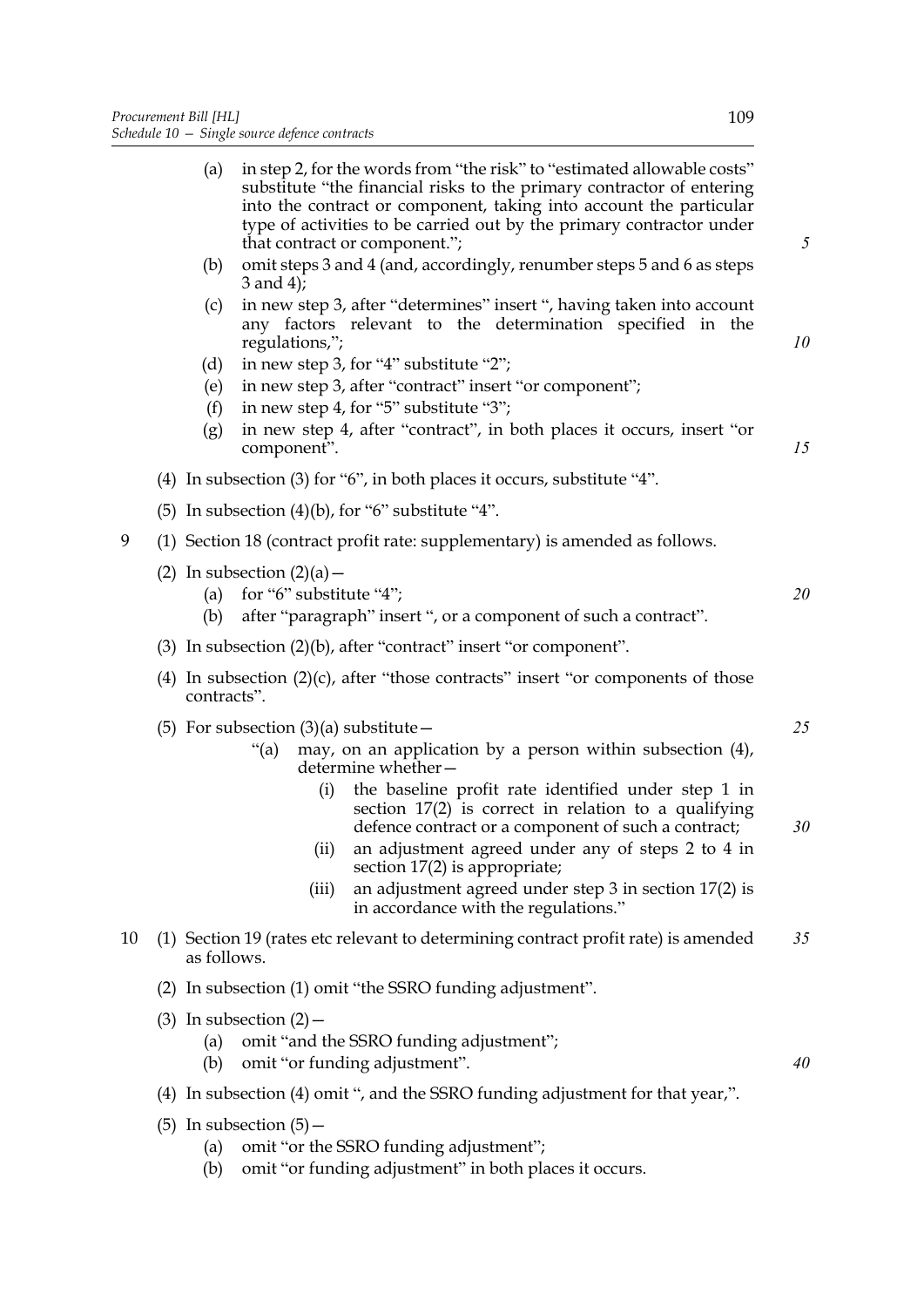(6) In subsection (6) omit "or the funding adjustment".

*Allowable costs*

- 11 (1) Section 20 (allowable costs) is amended as follows.
	- (2) In subsection  $(2)$ 
		- (a) after "qualifying defence contract" insert ", or, where the contract is divided into components, a component of that contract"; *5*
		- (b) in paragraph (b), after "contract" insert "or component".
	- (3) After subsection (2) insert—
		- "(2A) Single source contract regulations may provide that the requirements set out in subsection  $(2)(a)$  to  $(c)$  are not met in relation to a cost where the cost arises from profits made by a person connected with the primary contractor. *10*
			- (2B) The regulations may specify the circumstances in which a person is connected with the primary contractor."
	- (4) In subsection (4) after "contract" insert ", or where the contract is divided into components, a component of that contract.". *15*
	- (5) For subsection (5) substitute—
		- "(5) Where a person within subsection (5A) applies to the SSRO for such a determination, the SSRO must determine—
			- (a) the extent to which a cost is or would be an allowable cost under a qualifying defence contract or a component of such a contract, or *20*
			- (b) the extent to which a method which is used or may be used to determine a cost under a qualifying defence contract or a component of such a contract would result in that cost being an allowable cost under such a contract or component. *25*
		- (5A) The following persons are within this subsection—
			- (a) the Secretary of State;
			- (b) an authorised person;
			- (c) a primary contractor under a qualifying defence contract;

*30*

*40*

- (d) a potential primary contractor."
- (6) In subsection (6), for "the contract", in the first place it occurs, substitute "a qualifying defence contract".

# *Reports*

- 12 (1) Section 25 (reports on overheads and forward planning etc) is amended as follows. *35*
	- (2) For subsection  $(3)(a)$  substitute  $-$ 
		- "(a) where  $P$  is associated with one or more other persons  $-$ 
			- (i) the ultimate parent undertaking in relation to P and those other persons, or
			- (ii) where permitted under the regulations in relation to a report mentioned in subsection (2), another person associated with P which that undertaking and the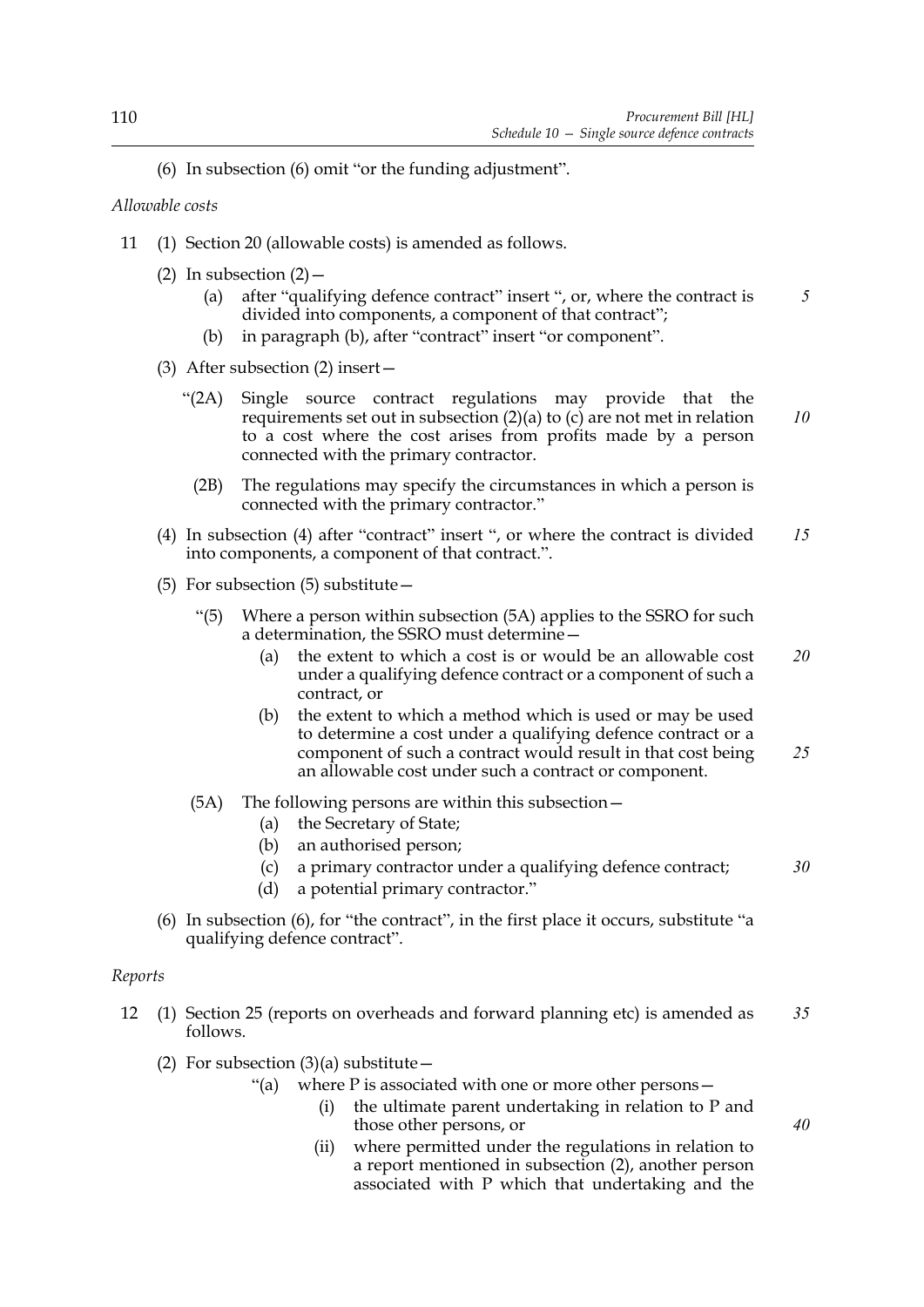Secretary of State have agreed is to be a designated person in relation to that report, and".

- (3) After subsection (8) insert—
	- "(8A) In this section, "financial year" means a year beginning with 1 April or a year beginning with such other date as may be agreed between the Secretary of State and a designated person."
- 13 In section 43 (interpretation etc), in the definition of "financial year", at the end insert "(but see section 25(8A) for the different meaning of "financial year" in that section)".

*Qualifying sub-contracts*

- 14 (1) Section 29 (determining whether a contract is a qualifying sub-contract) is amended as follows.
	- (2) After subsection  $(2)(b)$  insert
		- "(c) where the assessment is that the proposed contract would not be a qualifying sub-contract if it were entered into, to give notice in writing of that fact, and of reasons for the assessment, to the Secretary of State, an authorised person and the prospective sub-contractor." *15*
	- (3) After subsection  $(4)(b)$  insert
		- "(c) where the assessment is that the proposed sub-contract would not be a qualifying sub-contract if it were entered into, to give notice in writing of that fact, and of reasons for the assessment, to the Secretary of State, an authorised person and the prospective sub-contractor." *20*
	- (4) In subsection (5), in each of paragraphs (a) and (b), after "would", insert "or would not". *25*
- 15 In section 30(4)(a) (application of single source contracts regime to qualifying sub-contracts)—
	- (a) after "for the" insert "primary contractor or";
	- (b) for "the sub-contractor's opinion" substitute "their opinion".
- 16 In section 31(3) (compliance notices)—
	- (a) in paragraph (e), omit ", or";
	- (b) in paragraph (f), at the end insert ", or
		- (g) in circumstances where P is required to give the notice mentioned in section  $29(2)(c)$  or  $(4)(c)$  in respect of a proposed contract, P fails to give such a notice." *35*

*Powers of the Single Source Regulations Office ("SSRO")*

- 17 (1) Section 35 (opinions and determinations by the SSRO) is amended as follows.
	- (2) In subsection (1)(a), omit "qualifying defence" in both places it occurs.
	- (3) For subsection  $(2)(c)$  substitute
		- "(c) a person who has entered into a contract with the Secretary of State (a "contractor");"

*30*

*40*

*10*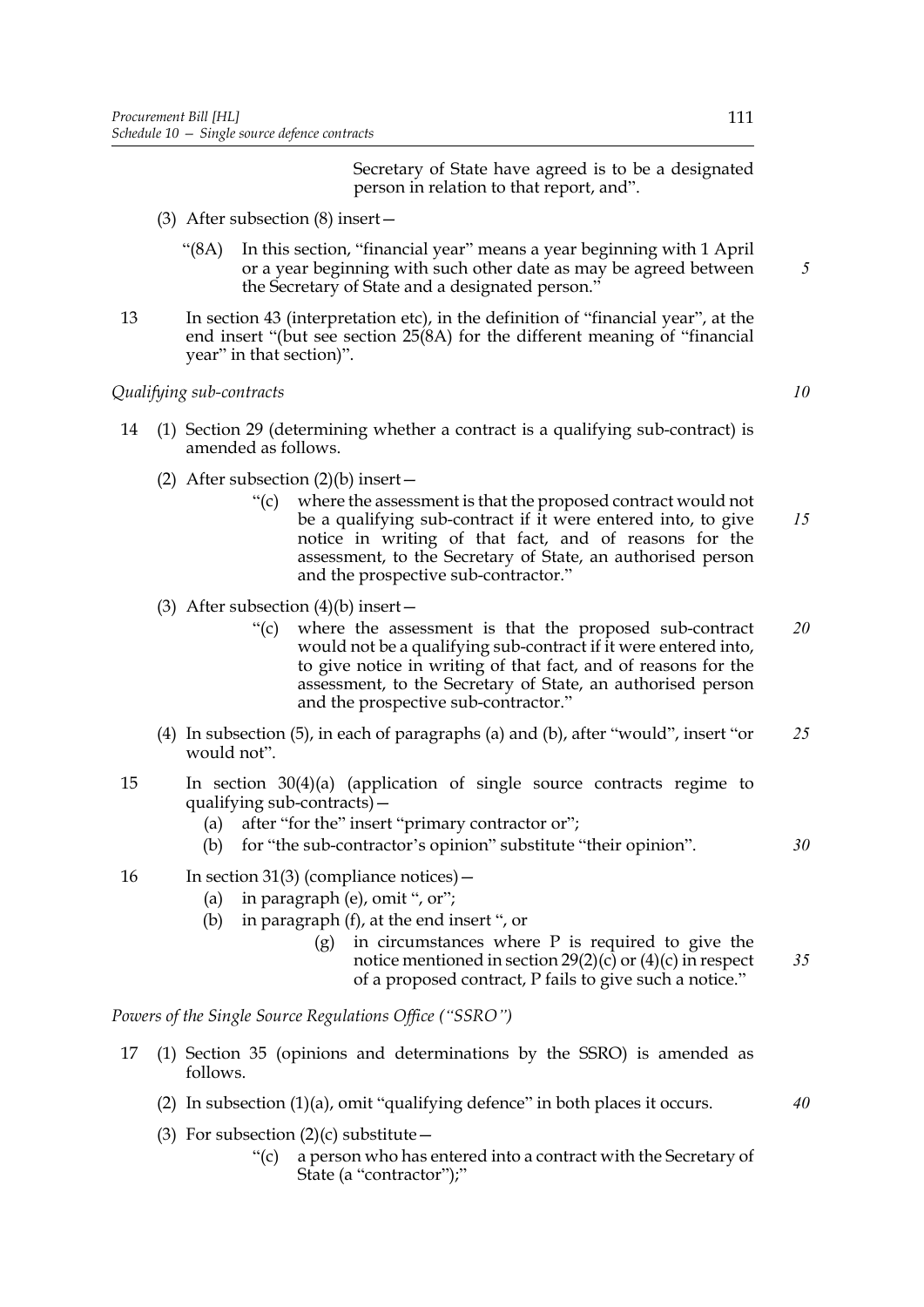- (4) In subsection  $(2)(d)$  -
	- (a) for "the", in the first place it occurs, substitute "a";
	- (b) omit "(in the case of a proposed contract)".
- (5) For subsection (3) substitute—
	- "(3) The SSRO may, on a reference made to it by a person mentioned in subsection (2), give an opinion on any other matter relating to the application or interpretation of this Part or single source contract regulations.". *5*
- (6) In subsection  $(4)(a)$ , omit "qualifying defence".
- (7) In subsection (5), omit "primary" in both places it occurs.
- 18 After section 35 insert—

### **"35A Guidance**

 The SSRO may issue such guidance as it considers appropriate in relation to the application or interpretation of this Part or single source contract regulations."

19 In paragraph 10(3) of Schedule 4 (procedure of the SSRO), after "16(2)(b)" insert "or  $(4)$ ".

#### SCHEDULE 11 Section [107](#page-74-0)

#### REPEALS AND REVOCATIONS

#### *Primary legislation*

- 1 Paragraphs 9(9)(d) and 11(6)(b)(ix) of Schedule 7B to the Government of Wales Act 2006 (as inserted by an Act of Parliament resulting from the Trade (Australia and New Zealand) Bill that was introduced into the House of Commons on 11 May 2022).
- 2 Sections 39 and 40 of the Small Business, Enterprise and Employment Act 2015. *25*
- 3 An Act of Parliament resulting from the Trade (Australia and New Zealand) Bill that was introduced into the House of Commons on 11 May 2022.

## *Subordinate legislation*

- 4 The Defence and Security Public Contracts Regulations 2011 (S.I. 2011/ 1848). *30*
- 5 The Public Contracts Regulations 2015 (S.I. 2015/102).
- 6 The Concession Contracts Regulations 2016 (S.I 2016/273).
- 7 The Utilities Contracts Regulations 2016 (S.I. 2016/274).

*20*

*10*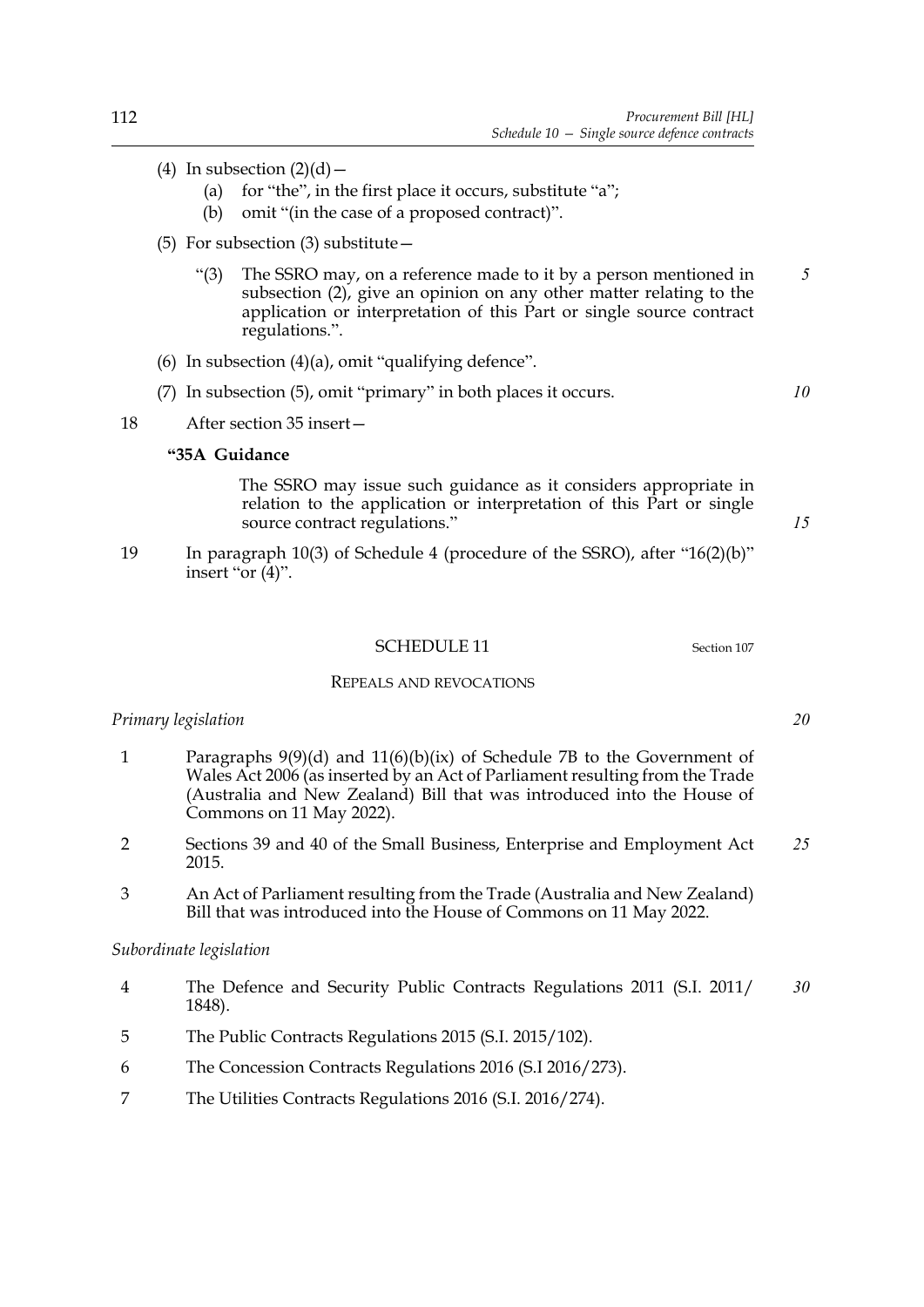### *Retained direct EU legislation*

- 8 Commission Decision 2006/211/EC of 8 March 2006 establishing that Article 30(1) of Directive 2004/17/EC of the European Parliament and of the Council coordinating the procurement procedures of entities operating in the water, energy, transport and postal services sectors applies to electricity generation in England, Scotland and Wales.
- 9 Commission Decision 2007/141/EC of 26 February 2007 establishing that Article 30(1) of Directive 2004/17/EC of the European Parliament and of the Council coordinating the procurement procedures of entities operating in the water, energy, transport and postal services sectors applies to the supply of electricity and gas in England, Scotland and Wales.
- 10 Commission Decision 2010/192/EU of 29 March 2010 exempting exploration for and exploitation of oil and gas in England, Scotland and Wales from the application of Directive 2004/17/EC of the European Parliament and of the Council coordinating the procurement procedures of entities operating in the water, energy, transport and postal services sectors. *15*
- 11 Commission Implementing Decision (EU) 2017/1870 of 16 October 2017 on the publication of the reference of the European standard on electronic invoicing and the list of its syntaxes pursuant to Directive 2014/55/EU of the European Parliament and of the Council.

*20*

*5*